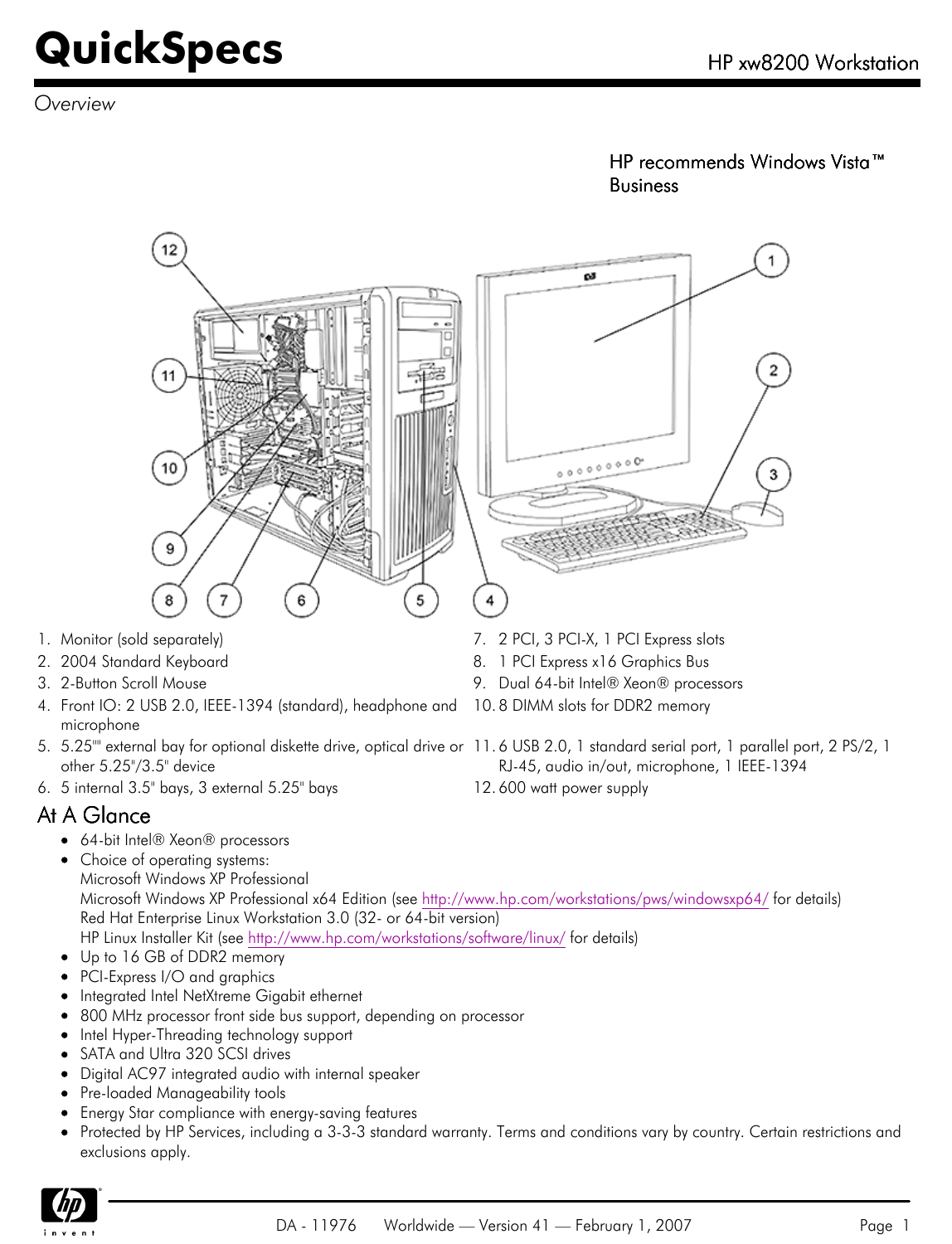*Standard Features - Custom Components*

| Processor and Speed -<br>One of the following | Intel Xeon Processor with 800 MHz Front Side Bus<br>2.80 GHz (2 MB L2 cache)<br>3.00 GHz (2 MB L2 cache)<br>3.20 GHz (2 MB L2 cache)<br>3.40 GHz (2 MB L2 cache)<br>3.60 GHz (2 MB L2 cache)<br>3.80 GHz (2 MB L2 cache)<br>2nd Intel Xeon Processor with 800 MHz Front Side Bus<br>2.80 GHz (2 MB L2 cache)<br>3.00 GHz (2 MB L2 cache)<br>3.20 GHz (2 MB L2 cache)<br>3.40 GHz (2 MB L2 cache)<br>3.60 GHz (2 MB L2 cache)<br>3.80 GHz (2 MB L2 cache) |                                         |                       |  |  |
|-----------------------------------------------|----------------------------------------------------------------------------------------------------------------------------------------------------------------------------------------------------------------------------------------------------------------------------------------------------------------------------------------------------------------------------------------------------------------------------------------------------------|-----------------------------------------|-----------------------|--|--|
| Operating System -<br>One of the following    | Microsoft Windows XP Professional SP2<br>Microsoft Windows XP Professional x64 Edition<br>Red Hat Enterprise Linux Workstation 3 Update 5 (as an After Market Option only)<br>HP Installer CD for Red Hat Linux 7.2, 7.3 and Workstation 3 Box Set (64 bit)<br>See http://www.hp.com/workstations/software/linux/.<br>Click on "Hardware support matrix" under "Related links" for details.                                                              |                                         |                       |  |  |
| <b>Transition Tool Kit</b>                    | HP 64-bit Xeon Transition Tool Kit                                                                                                                                                                                                                                                                                                                                                                                                                       |                                         |                       |  |  |
| 1st Hard Disk Drive<br>One of the following   | Serial ATA 3Gb/s Hard Drives<br>(Currently supported only at 1.5Gb/s. To get 3Gb/s performance,<br>a SATA 3Gb/s controller must be added - availability Fall '05)                                                                                                                                                                                                                                                                                        | <b>Windows XP</b>                       | <b>Red Hat Linux</b>  |  |  |
|                                               | 80 GB SATA 3.0Gb/s 7200 rpm Hard Drive (8 MB cache)                                                                                                                                                                                                                                                                                                                                                                                                      | 32-Bit, 64-Bit                          | WS3, WS4              |  |  |
|                                               | 160 GB SATA 3.0Gb/s 7200 rpm Hard Drive (8 MB cache)                                                                                                                                                                                                                                                                                                                                                                                                     | 32-Bit, 64-Bit                          | WS3, WS4              |  |  |
|                                               | 250 GB SATA 3.0Gb/s 7200 rpm Hard Drive (8 MB cache)                                                                                                                                                                                                                                                                                                                                                                                                     | 32-Bit, 64-Bit                          | WS3, WS4              |  |  |
|                                               | 500 GB SATA 3.0Gb/s 7200 rpm Hard Drive (8 MB cache)<br>Serial ATA 1.5Gb/s Hard Drives                                                                                                                                                                                                                                                                                                                                                                   | 32-Bit, 64-Bit                          | WS3, WS4              |  |  |
|                                               | 74 GB SATA 1.5Gb/s 10K rpm Hard Drive (8 MB cache)<br>Ultra320 SCSI Hard Drives                                                                                                                                                                                                                                                                                                                                                                          | 32-Bit, 64-Bit                          | WS3, WS4              |  |  |
|                                               | 73 GB Ultra320 SCSI 10K rpm Hard Drive                                                                                                                                                                                                                                                                                                                                                                                                                   | 32-Bit, 64-Bit<br>7.2, 7.3, WS3,<br>WS4 |                       |  |  |
|                                               | 300 GB Ultra320 SCSI 10K rpm Hard Drive                                                                                                                                                                                                                                                                                                                                                                                                                  | 32-Bit, 64-Bit                          | 7.2, 7.3, WS3,<br>WS4 |  |  |
|                                               | 36 GB Ultra320 SCSI 15K rpm Hard Drive                                                                                                                                                                                                                                                                                                                                                                                                                   | 32-Bit, 64-Bit                          | 7.2, 7.3, WS3,<br>WS4 |  |  |
|                                               | 73 GB Ultra320 SCSI 15K rpm Hard Drive                                                                                                                                                                                                                                                                                                                                                                                                                   | 32-Bit, 64-Bit                          | 7.2, 7.3, WS3,<br>WS4 |  |  |

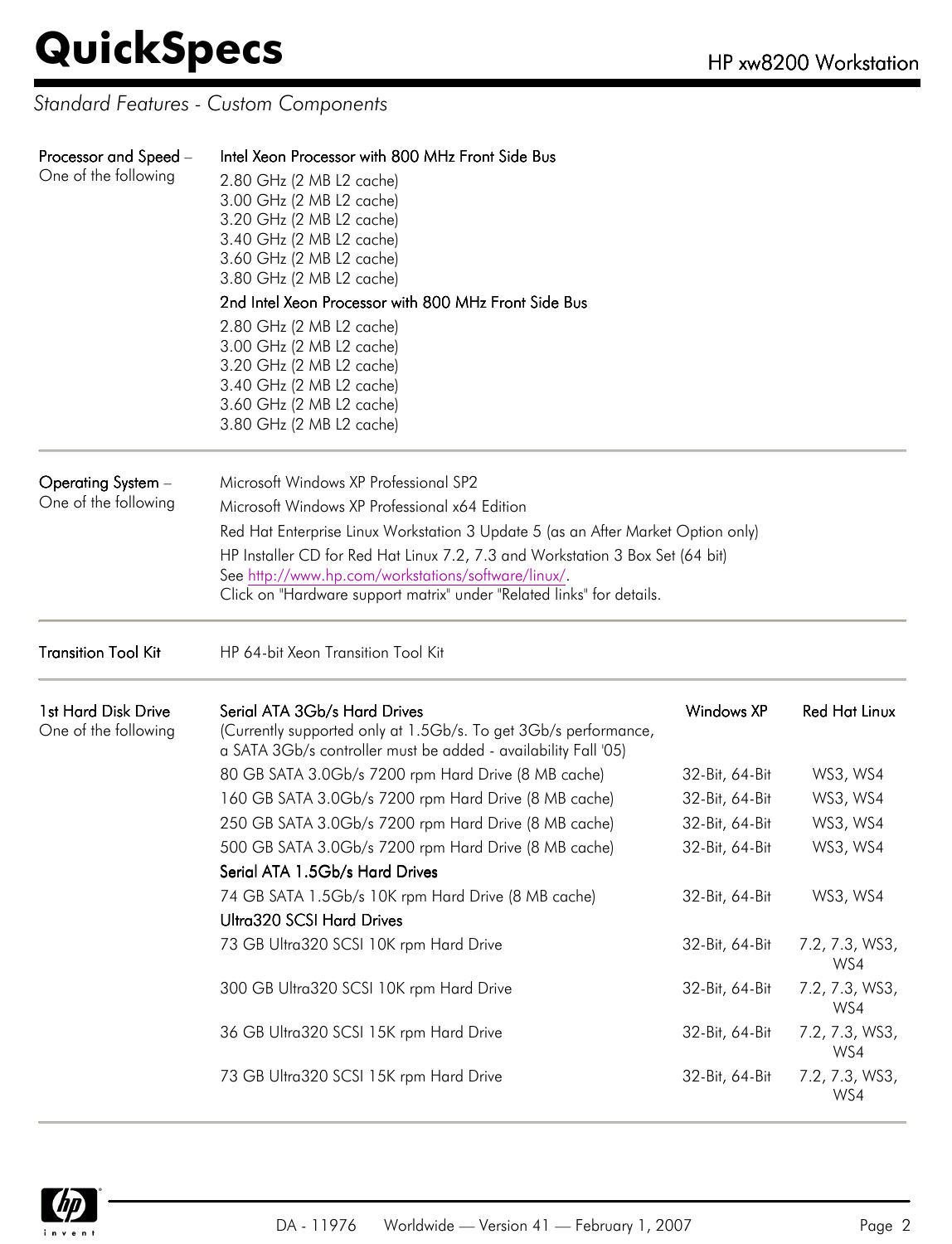#### *Standard Features - Custom Components*

| 2nd* Hard Disk Drive<br>One of the following | Serial ATA 3Gb/s Hard Drives                                            |                |                       |
|----------------------------------------------|-------------------------------------------------------------------------|----------------|-----------------------|
|                                              | 2nd hard drive, 80 GB SATA 3.0Gb/s 7200 rpm Hard Drive (8 MB<br>cache)  | 32-Bit, 64-Bit | WS3, WS4              |
|                                              | 2nd hard drive, 160 GB SATA 3.0Gb/s 7200 rpm Hard Drive (8<br>MB cache) | 32-Bit, 64-Bit | WS3, WS4              |
|                                              | 2nd hard drive, 250 GB SATA 3.0Gb/s 7200 rpm Hard Drive (8<br>MB cache) | 32-Bit, 64-Bit | WS3, WS4              |
|                                              | 2nd hard drive, 500 GB SATA 3.0Gb/s 7200 rpm Hard Drive (8<br>MB cache) | 32-Bit, 64-Bit | WS3, WS4              |
|                                              | Serial ATA 1.5Gb/s Hard Drives                                          |                |                       |
|                                              | 2nd hard drive, 74 GB SATA 1.5Gb/s 10K rpm Hard Drive (8 MB<br>cache)   | 32-Bit, 64-Bit | WS3, WS4              |
|                                              | <b>Ultra320 SCSI Hard Drives</b>                                        |                |                       |
|                                              | 2nd hard drive, 73 GB Ultra320 SCSI 10K rpm Hard Drive                  | 32-Bit, 64-Bit | 7.2, 7.3, WS3,<br>WS4 |
|                                              | 2nd hard drive, 146 GB Ultra320 SCSI 10K rpm Hard Drive                 | 32-Bit, 64-Bit | 7.2, 7.3, WS3,<br>WS4 |
|                                              | 2nd hard drive, 300 GB Ultra320 SCSI 10K rpm Hard Drive                 | 32-Bit, 64-Bit | 7.2, 7.3, WS3,<br>WS4 |
|                                              | 2nd hard drive, 36 GB Ultra320 SCSI 15K rpm Hard Drive                  | 32-Bit, 64-Bit | 7.2, 7.3, WS3,<br>WS4 |
|                                              | 2nd hard drive, 73 GB Ultra320 SCSI 15K rpm Hard Drive                  | 32-Bit, 64-Bit | 7.2, 7.3, WS3,<br>WS4 |

\*NOTE: Red Hat Linux WS3, 64-bit does not support mixing of drive types. When using a Serial ATA 2nd hard drive, the first must also be a Serial ATA hard drive.

| 3rd* Hard Disk Drive |                                                              | Windows XP     | Red Hat Linux         |
|----------------------|--------------------------------------------------------------|----------------|-----------------------|
| One of the following | Serial ATA 3Gb/s Hard Drives **                              |                |                       |
|                      | 3rd hard drive, 80 GB SATA 3.0Gb/s 7200 rpm Hard Drive       | 32-Bit, 64-Bit | WS3, WS4              |
|                      | 3rd hard drive, 160 GB SATA 3.0Gb/s 7200 rpm Hard Drive      | 32-Bit, 64-Bit | WS3, WS4              |
|                      | 3rd hard drive, 250 GB SATA 7200 rpm Hard Drive (8 MB cache) | 32-Bit, 64-Bit | WS3, WS4              |
|                      | 3rd hard drive, 500 GB SATA 7200 rpm Hard Drive (8 MB cache) | 32-Bit, 64-Bit | WS3, WS4              |
|                      | Serial ATA 1.5Gb/s Hard Drives**                             |                |                       |
|                      | 3rd hard drive, 74 GB SATA 1.5Gb/s10K rpm drive (8 MB cache) | $32-Hit$       | WS3, WS4              |
|                      | Ultra320 SCSI Hard Drives*                                   |                |                       |
|                      | 3rd hard drive, 73 GB Ultra320 SCSI 10K rpm Hard Drive       | 32-Bit, 64-Bit | 7.2, 7.3, WS3,<br>WS4 |
|                      | 3rd hard drive, 300 GB Ultra320 SCSI 10K rpm Hard Drive      | 32-Bit, 64-Bit | 7.2, 7.3, WS3,<br>WS4 |
|                      | 3rd hard drive, 36 GB Ultra320 SCSI 15K rpm Hard Drive       | 32-Bit, 64-Bit | 7.2, 7.3, WS3,<br>WS4 |
|                      | 3rd hard drive, 73 GB Ultra320 SCSI 15K rpm Hard Drive       | 32-Bit, 64-Bit | 7.2, 7.3, WS3,<br>WS4 |

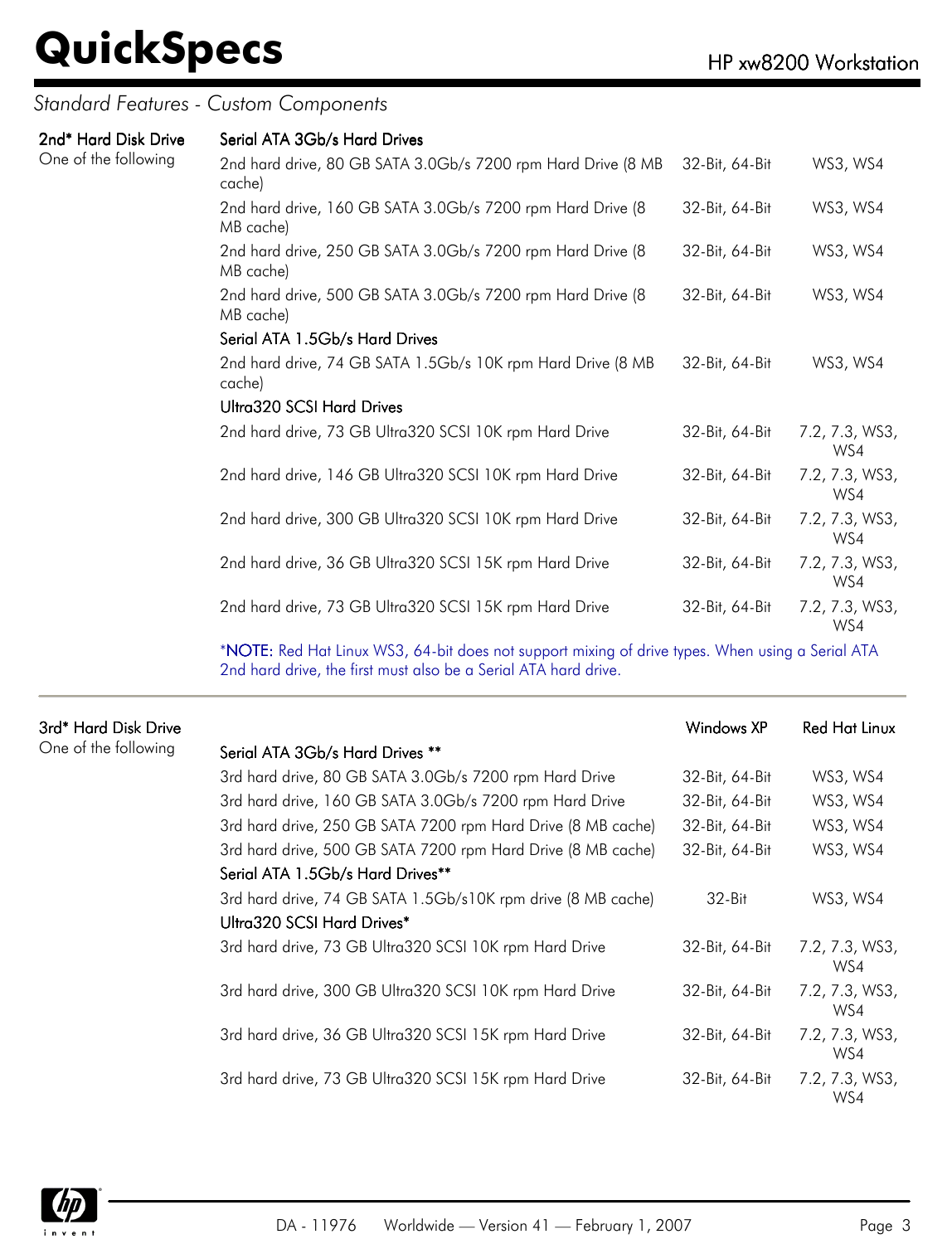#### *Standard Features - Custom Components*

NOTE: \*Red Hat Linux WS3, 64-bit does not support mixing of drive types. When using a Serial ATA 2nd hard drive, the first must also be a Serial ATA hard drive. \*\*Second drive must be a Serial ATA; Serial ATA controller card required; Linux and Windows XP 64-Bit

do not support more than two Serial ATA drives.

| <b>4th Hard Disk Drive</b> |                                                                         | Windows XP<br><b>Red Hat Linux</b> |                       |  |  |
|----------------------------|-------------------------------------------------------------------------|------------------------------------|-----------------------|--|--|
| One of the following       | Serial ATA 3Gb/s Hard Drives                                            |                                    |                       |  |  |
|                            | 4th hard drive, 80 GB SATA 3.0Gb/s 7200 rpm Hard Drive                  | 32-Bit, 64-Bit                     | WS3, WS4              |  |  |
|                            | 4th hard drive, 160 GB SATA 3.0Gb/s 7200 rpm Hard Drive                 | 32-Bit, 64-Bit                     | WS3, WS4              |  |  |
|                            | 4th hard drive, 250 GB SATA 3.0Gb/s 7200 rpm Hard Drive (8<br>MB cache) | 32-Bit, 64-Bit                     | WS3, WS4              |  |  |
|                            | 4th hard drive, 500 GB SATA 3.0Gb/s 7200 rpm Hard Drive (8<br>MB cache) | 32-Bit, 64-Bit                     | WS3, WS4              |  |  |
|                            | Serial ATA 1.5Gb/s Hard Drives                                          |                                    |                       |  |  |
|                            | 4th hard drive, 74 GB SATA 1.0Gb/s 10K rpm Hard Drive (8 MB<br>cache)   | 32-Bit                             | WS3, WS4              |  |  |
|                            | <b>Ultra320 SCSI Hard Drives</b>                                        |                                    |                       |  |  |
|                            | 4th hard drive, 73 GB Ultra320 SCSI 10K rpm Hard Drive                  | 32-Bit, 64-Bit                     | 7.2, 7.3, WS3,<br>WS4 |  |  |
|                            | 4th hard drive, 300 GB Ultra320 SCSI 10K rpm Hard Drive                 | 32-Bit, 64-Bit                     | 7.2, 7.3, WS3,<br>WS4 |  |  |
|                            | 4th hard drive, 73 GB Ultra320 SCSI 15K rpm Hard Drive                  | 32-Bit, 64-Bit                     | 7.2, 7.3, WS3,<br>WS4 |  |  |
| 5th*** Hard Disk Drive     |                                                                         | Windows XP                         | <b>Red Hat Linux</b>  |  |  |
| One of the following       |                                                                         |                                    |                       |  |  |
|                            | <b>Ultra320 SCSI Hard Drives</b>                                        |                                    |                       |  |  |
|                            | 5th hard drive, 73 GB Ultra320 SCSI 10K rpm Hard Drive                  | 32-Bit, 64-Bit                     | 7.2, 7.3, WS3,<br>WS4 |  |  |
|                            | 5th hard drive, 300 GB Ultra320 SCSI 10K rpm Hard Drive                 | 32-Bit, 64-Bit                     | 7.2, 7.3, WS3,<br>WS4 |  |  |
|                            | 5th hard drive, 73 GB Ultra320 SCSI 15K rpm Hard Drive                  | 32-Bit, 64-Bit                     | 7.2, 7.3, WS3,<br>WS4 |  |  |
|                            | *** NOTE: Fourth hard drive must be SCSI.                               |                                    |                       |  |  |
| <b>Factory Integrated</b>  |                                                                         | <b>Windows XP</b>                  | <b>Red Hat Linux</b>  |  |  |
| RAID                       | RAID 0 Configuration - Striped Array                                    | 32-Bit, 64-Bit                     | 7.2, 7.3, WS3,<br>WS4 |  |  |
|                            | RAID 0 Configuration - Data Array                                       | 32-Bit, 64-Bit                     | 7.2, 7.3, WS3,<br>WS4 |  |  |
|                            | RAID 1 Configuration - Mirrored Array                                   | 32-Bit, 64-Bit                     | 7.2, 7.3, WS3,<br>WS4 |  |  |

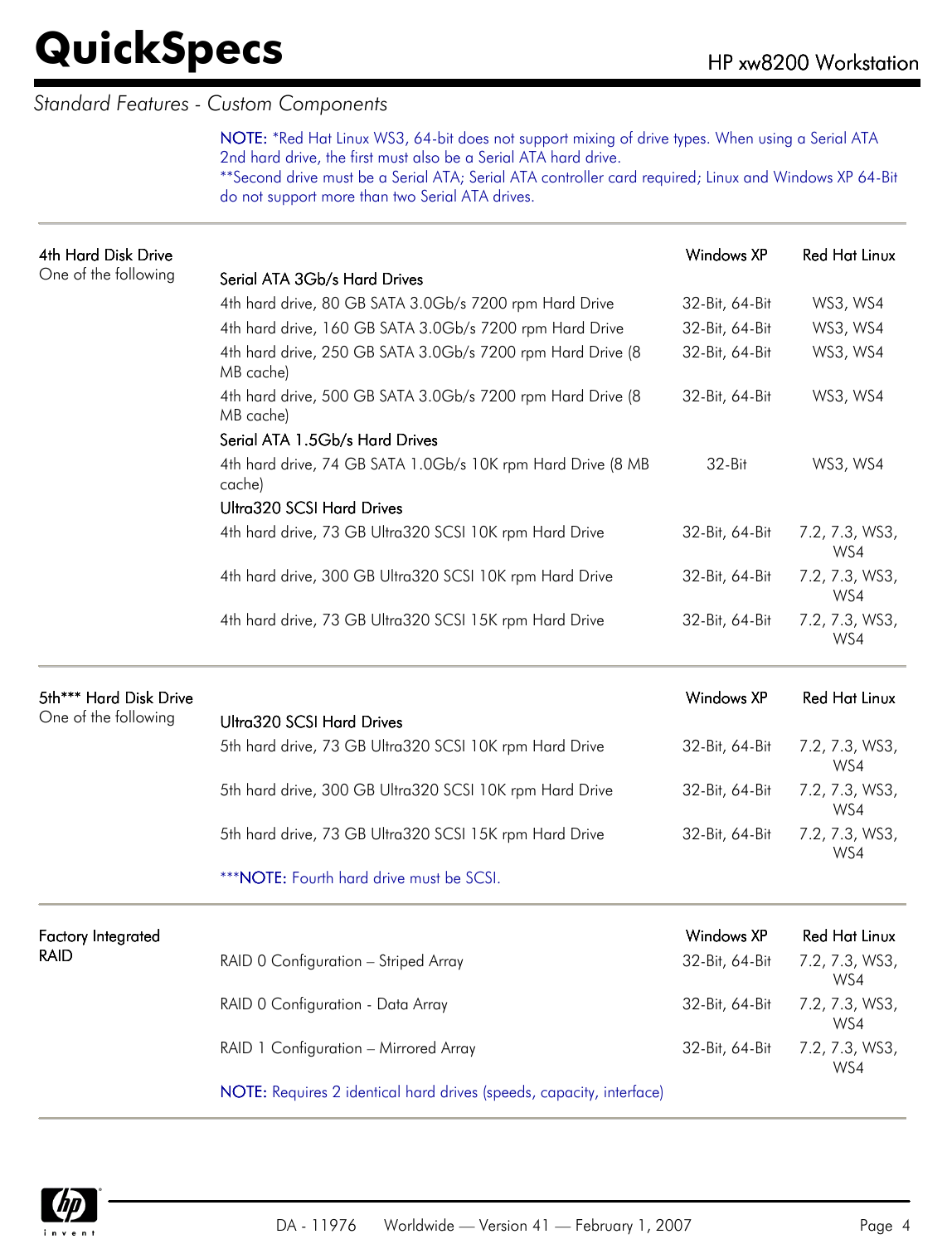| Drive controllers    |                                                                                             | Windows XP        | <b>Red Hat Linux</b>  |
|----------------------|---------------------------------------------------------------------------------------------|-------------------|-----------------------|
|                      | LSI 3041E 4-port SAS/SATA RAID Card *                                                       | 32-Bit, 64-Bit    | WS3, WS4              |
|                      | Cable, 5 Part SCSI (required if 1st drive is SATA and any of the<br>other drives are SCSI)  |                   |                       |
|                      | Ultra320 back panel connect (uses HDCI connectors)                                          |                   |                       |
|                      | NOTE: * No Support for SATA 1.5Gb/s non-NCQ hard drive RAID arrays. 48-Bit LBA is required. |                   |                       |
| Memory-              |                                                                                             | Windows XP        | <b>Red Hat Linux</b>  |
| One of the following | 512 MB PC2-3200 (DDR2 400 MHz) ECC Registered (2 x 256<br>MB)                               | 32-Bit, 64-Bit    | 7.2, 7.3, WS3,<br>WS4 |
|                      | 1 GB PC2-3200 (DDR2 400 MHz) ECC Registered (2 x 512 MB)                                    | 32-Bit, 64-Bit    | 7.2, 7.3, WS3,<br>WS4 |
|                      | 2 GB PC2-3200 (DDR2 400 MHz) ECC Registered (2 x 1 GB)                                      | 32-Bit, 64-Bit    | 7.2, 7.3, WS3,<br>WS4 |
|                      | 2 GB PC2-3200 (DDR2 400 MHz) ECC Registered (4 x 512 MB)                                    | 32-Bit, 64-Bit    | 7.2, 7.3, WS3,<br>WS4 |
|                      | 3 GB PC2-3200 (DDR2 400 MHz) ECC Registered (6 x 512 MB)                                    | 32-Bit, 64-Bit    | 7.2, 7.3, WS3,<br>WS4 |
|                      | 3 GB PC2-3200 (DDR2 400 MHz) ECC Registered (2 x 1GB + 2 x<br>512 MB)                       | 32-Bit, 64-Bit    | 7.2, 7.3, WS3,<br>WS4 |
|                      | 4 GB PC2-3200 (DDR2 400 MHz) ECC Registered (8 x 512 GB)                                    | 32-Bit, 64-Bit    | 7.2, 7.3, WS3,<br>WS4 |
|                      | 4 GB PC2-3200 (DDR2 400 MHz) ECC Registered (4 x 1 GB)                                      | 32-Bit, 64-Bit    | 7.2, 7.3, WS3,<br>WS4 |
|                      | 4 GB PC2-3200 (DDR2 400 MHz) ECC Registered (2 x 2 GB)                                      | 32-Bit, 64-Bit    | 7.2, 7.3, WS3,<br>WS4 |
|                      | 6 GB PC2-3200 (DDR2 400 MHz) ECC Registered (6 x 1 GB)                                      | 32-Bit, 64-Bit    | 7.3, WS3, WS4         |
|                      | 8 GB PC2-3200 (DDR2 400 MHz) ECC Registered (8 x 1 GB)                                      | $64 - Bit$        | 7.3, WS3, WS4         |
|                      | 16 GB PC2-3200 (DDR2 400 MHz) ECC Registered (8 x 2 GB)                                     | $64 - Bit$        | WS3, WS4              |
| Removable Storage    |                                                                                             | <b>Windows XP</b> | <b>Red Hat Linux</b>  |

| Removable Storage |                                                                                          | Windows XP     | Red Hat Linux         |
|-------------------|------------------------------------------------------------------------------------------|----------------|-----------------------|
|                   | HP No Optical Drive Option                                                               | all            | all                   |
|                   | 1.44 MB Diskette Drive                                                                   | 32-Bit, 64-Bit | 7.2, 7.3, WS3,<br>WS4 |
|                   | 48X CD-ROM Drive                                                                         | 32-Bit, 64-Bit | 7.2, 7.3, WS3,<br>WS4 |
|                   | 48X CD-RW Drive                                                                          | 32-Bit, 64-Bit | 7.2, 7.3, WS3,<br>WS4 |
|                   | 16X DVD-ROM drive                                                                        | 32-Bit, 64-Bit | 7.2, 7.3, WS3,<br>WS4 |
|                   | 48X Combo CD-RW/DVD-ROM Drive                                                            | 32-Bit, 64-Bit | 7.2, 7.3, WS3,<br>WS4 |
|                   | 16X DVD+/-RW, Dual-Layer, LightScribe* (LightScribe software<br>works with Windows only) | 32-Bit         | WS3, WS4              |

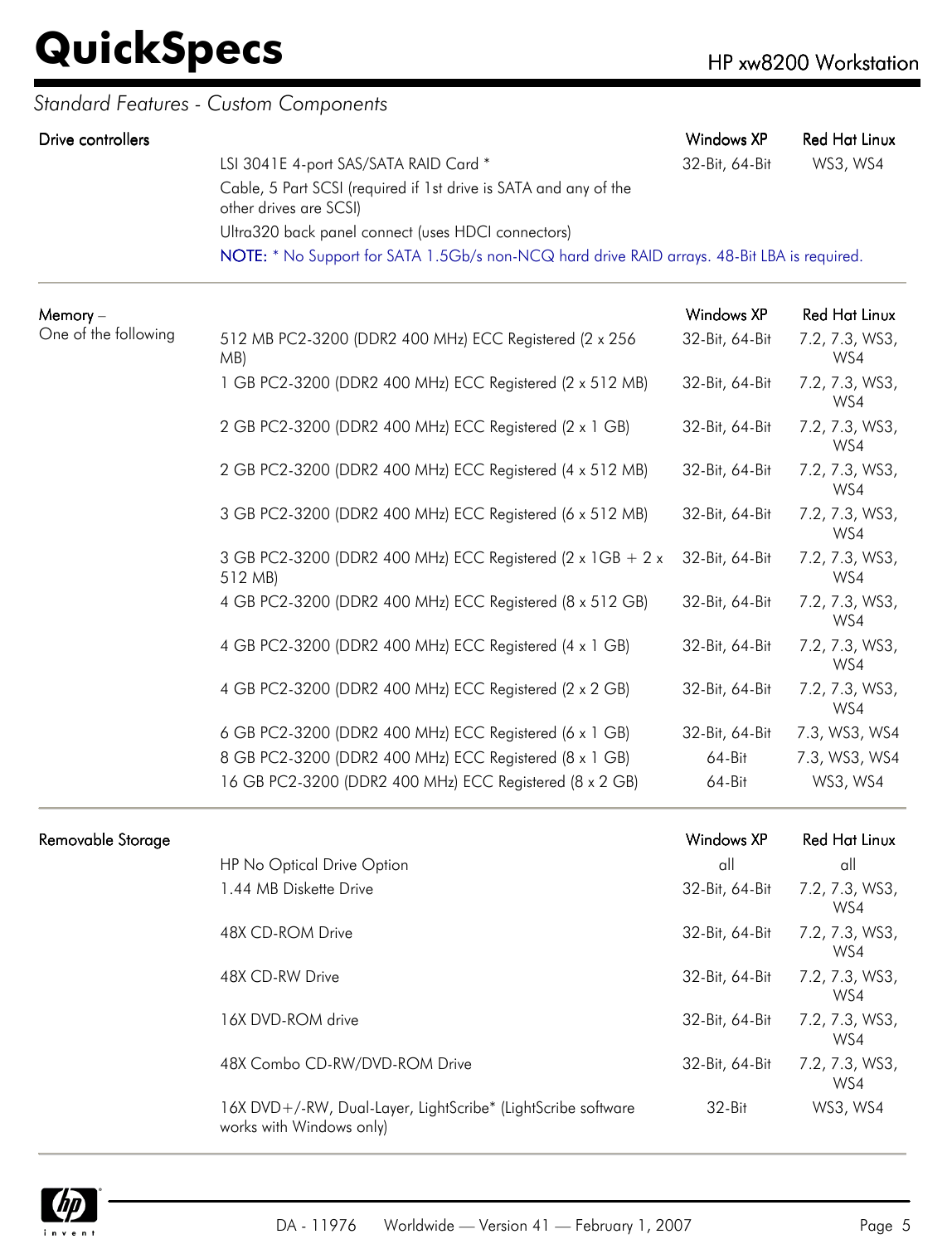| 2nd Removable Storage |                                                                                                                                                                  | Windows XP        | <b>Red Hat Linux</b>  |
|-----------------------|------------------------------------------------------------------------------------------------------------------------------------------------------------------|-------------------|-----------------------|
|                       | 48X CD-RW Drive                                                                                                                                                  | 32-Bit, 64-Bit    | 7.2, 7.3, WS3,<br>WS4 |
|                       | 16X DVD-ROM drive                                                                                                                                                | 32-Bit, 64-Bit    | 7.2, 7.3, WS3,<br>WS4 |
|                       | 48X Combo CD-RW/DVD-ROM Drive                                                                                                                                    | 32-Bit, 64-Bit    | 7.2, 7.3, WS3,<br>WS4 |
|                       | 16X DVD+/-RW, Dual-Layer, LightScribe* (LightScribe software<br>works with Windows only)                                                                         | 32-Bit            | WS3, WS4              |
| Keyboard -            |                                                                                                                                                                  | Windows XP        | <b>Red Hat Linux</b>  |
| One of the following  | PS/2 Standard Keyboard                                                                                                                                           | 32-Bit, 64-Bit    | 7.2, 7.3, WS3,<br>WS4 |
|                       | <b>USB Standard Keyboard</b>                                                                                                                                     | 32-Bit, 64-Bit    | WS3, WS4              |
| Mouse -               |                                                                                                                                                                  | <b>Windows XP</b> | <b>Red Hat Linux</b>  |
| One of the following  | PS/2 2-Button Scroll Mouse                                                                                                                                       | 32-Bit, 64-Bit    | 7.2, 7.3, WS3,<br>WS4 |
|                       | <b>USB 2-Button Optical Scroll Mouse</b>                                                                                                                         | 32-Bit, 64-Bit    | WS3, WS4              |
|                       | <b>USB 3-Button Optical Mouse</b>                                                                                                                                | 32-Bit, 64-Bit    | WS3, WS4              |
| Audio                 |                                                                                                                                                                  | <b>Windows XP</b> | <b>Red Hat Linux</b>  |
|                       | Integrated Digital AC97 audio with internal speaker                                                                                                              | 32-Bit, 64-Bit    | 7.2, 7.3, WS3,<br>WS4 |
|                       | Sound Blaster X-Fi XtremeMusic Audio Card                                                                                                                        | 32-Bit, 64-Bit    | Not Supported         |
|                       | HP Optical Drive Internal Audio Cable (Only available with<br>Windows XP-32 & XP 64-bit; Must order an optical drive; Can not<br>order with the X-Fi audio card) | 32-Bit, 64-Bit    |                       |
| <b>NIC</b>            |                                                                                                                                                                  | Windows XP        | <b>Red Hat Linux</b>  |
|                       | Intel Pro/1000 PT Gigabit PCIe NIC                                                                                                                               | 32-Bit            | WS3                   |
|                       | Intel Pro/1000 GT Gigabit PCI NIC                                                                                                                                | 32-Bit            | WS3, WS4              |
|                       | Broadcom 5751 Netxtreme™ Gigabit PCle NIC                                                                                                                        | 32-Bit            | WS3, WS4              |

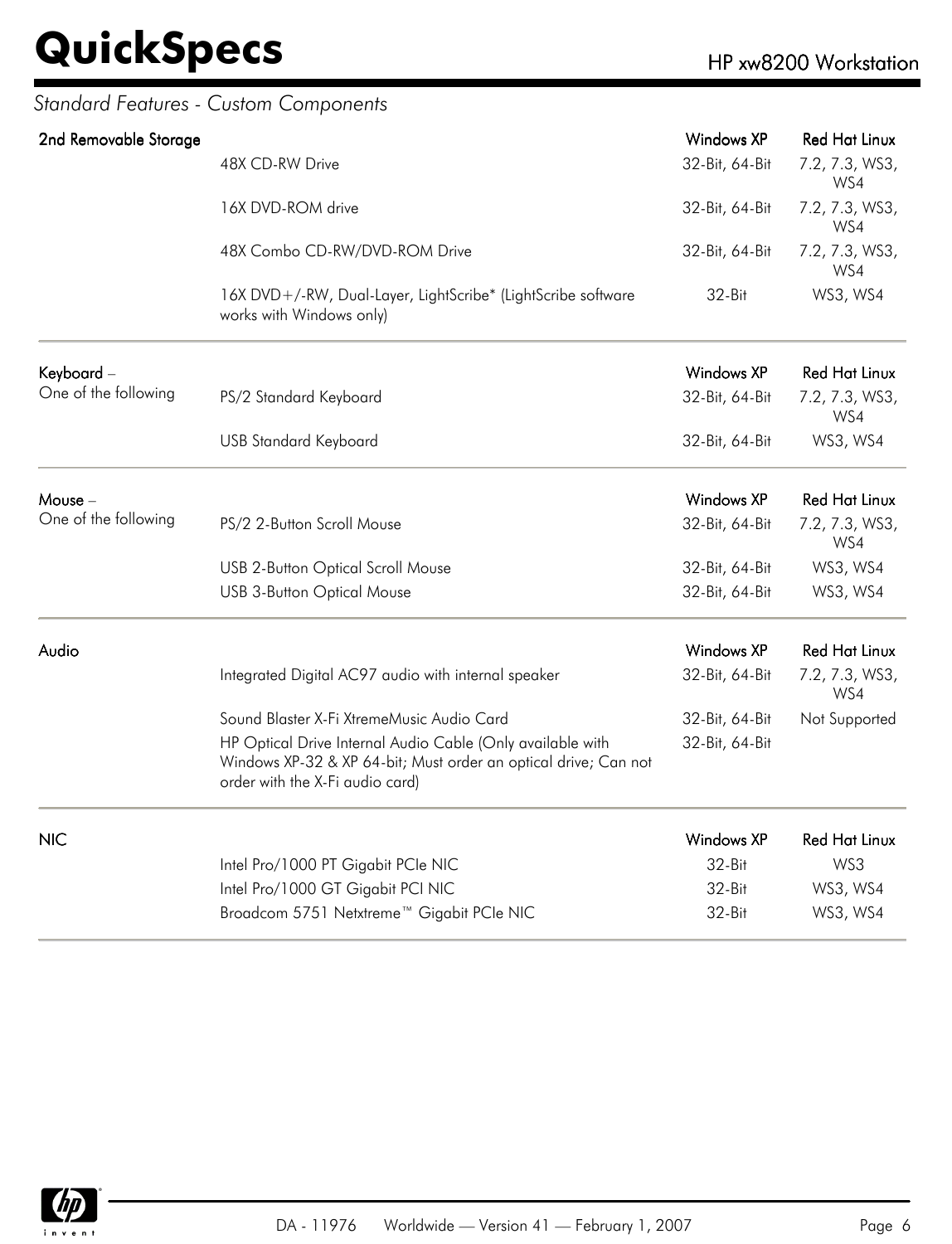#### *Standard Features - Custom Components*

| Graphics                   |                                                                                        | <b>Windows XP</b> | <b>Red Hat Linux</b>                           |
|----------------------------|----------------------------------------------------------------------------------------|-------------------|------------------------------------------------|
|                            | NVIDIA Quadro NVS 285 with TurboCache Technology PCIe (128<br>MB, VGA & DVI)           | 32-Bit            | 7.2, 7.3, WS3,<br>WS4                          |
|                            | ATI FireGL V3100 PCle (128 MB)                                                         | 32-Bit            | WS3, WS4                                       |
|                            | NVIDIA Quadro FX 540 PCIe (128 MB)                                                     | 32-Bit            | 7.2, 7.3, WS3,<br>WS4<br>7.2, 7.3, WS3,<br>WS4 |
|                            | NVIDIA Quadro FX 1400 PCIe (128 MB)                                                    | 32-Bit            |                                                |
|                            | ATI FireGL V5100 PCle (128 MB)                                                         | 32-Bit, 64-Bit    |                                                |
|                            | NVIDIA Quadro FX 3450 PCIe (256 MB)                                                    | 32-Bit            | 7.2, 7.3, WS3,<br>WS4                          |
|                            | NVIDIA Quadro FX 4500 PCIe (512 MB)                                                    | 32-Bit, 64-Bit    | 7.2, 7.3, WS3,<br>WS4                          |
| <b>Graphics Connectors</b> | NVIDIA Quadro G-Sync Card*                                                             | 32-Bit, 64-Bit    | WS3, WS4                                       |
|                            | Note: *Requires the installation of an NVIDIA Quadro FX 4500 PCIe Graphics Controller. |                   |                                                |
| Miscellaneous              |                                                                                        | <b>Windows XP</b> | <b>Red Hat Linux</b>                           |
|                            | Hood intrusion sensor                                                                  |                   |                                                |
|                            | <b>Trusted Platform Module</b>                                                         | 32-Bit            |                                                |
|                            | HP Workstations Mouse Pad                                                              |                   |                                                |
| Software                   |                                                                                        | <b>Windows XP</b> | <b>Red Hat Linux</b>                           |
|                            | Symantec Norton AntiVirus (optional)*                                                  | 32-Bit            | Not Supported                                  |
|                            | HP Performance Tuning Framework*                                                       | 32-Bit            | Not Supported                                  |
|                            | Altiris Recovery*                                                                      | 32-Bit            | Not Supported                                  |
|                            | HP Client Manager Software v6.0*                                                       | 32-Bit            | Not Supported                                  |
|                            | CA® (Computer Associates) eTrust™ 64-bit Antivirus Software                            | 64-Bit            | Not Supported                                  |
|                            | *Not available with a Linux Operating System                                           |                   |                                                |

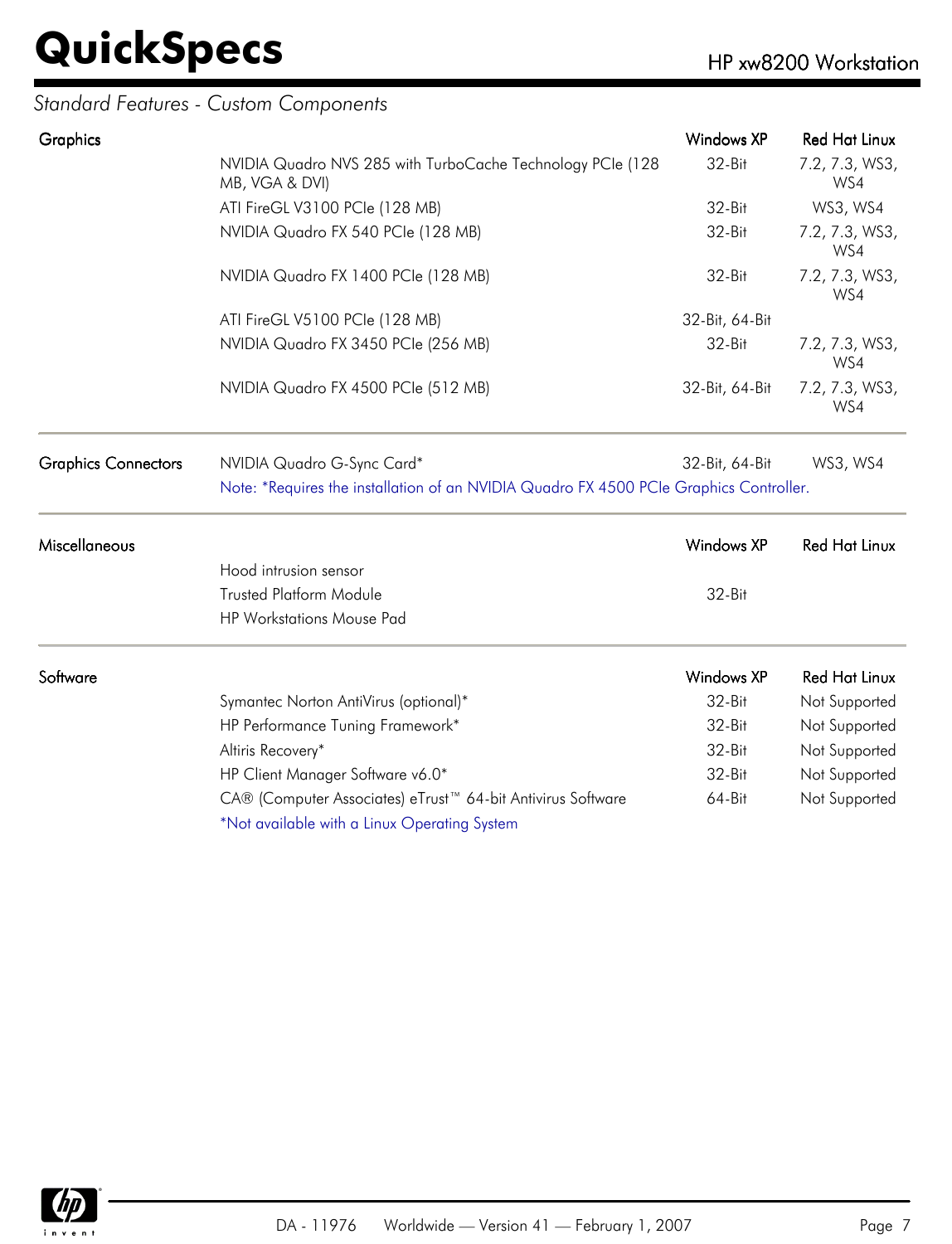#### *Standard Features - Specs*

|                                                      | Operating System (choice) Microsoft Windows XP Professional SP2                                                                                                                                                                                                                                   |  |  |
|------------------------------------------------------|---------------------------------------------------------------------------------------------------------------------------------------------------------------------------------------------------------------------------------------------------------------------------------------------------|--|--|
|                                                      | Microsoft Windows XP Professional x64 Edition                                                                                                                                                                                                                                                     |  |  |
|                                                      | OR HP Installer Kit for Linux (includes drivers for both 32-bit & 64-bit OS versions on HP xw9300,                                                                                                                                                                                                |  |  |
|                                                      | xw8200, xw6200 and xw4200 Workstations)                                                                                                                                                                                                                                                           |  |  |
| Form factor                                          | Minitower                                                                                                                                                                                                                                                                                         |  |  |
| Color                                                | Carbonite/Alloy metallic                                                                                                                                                                                                                                                                          |  |  |
| System Board Form Factor E- ATX (12" x 13")          |                                                                                                                                                                                                                                                                                                   |  |  |
| Processor                                            | Single or dual 64-bit Intel Xeon processors (Nocona) with Hyper-Threading Technology                                                                                                                                                                                                              |  |  |
| CPU Bus Speed Supported 800 MHz FSB                  |                                                                                                                                                                                                                                                                                                   |  |  |
| Standard L <sub>2</sub> Cache                        | 1 MB L2 cache (non ECC) or 2 MB L2 cache                                                                                                                                                                                                                                                          |  |  |
| Chipset                                              | Intel Tumwater                                                                                                                                                                                                                                                                                    |  |  |
| <b>Memory Expansion Slots</b>                        | 8 DIMMs                                                                                                                                                                                                                                                                                           |  |  |
| Memory Type Supported                                | DDR2 (ECC registered)                                                                                                                                                                                                                                                                             |  |  |
| Memory Speed Supported                               | DDR2 Synch DRAM PC2-3200 (400 MHz) Registered ECC                                                                                                                                                                                                                                                 |  |  |
| Maximum Memory                                       | 16 GB (8 DIMMs slots with 2 GB DIMMS)                                                                                                                                                                                                                                                             |  |  |
| Network controller                                   | Integrated Intel Pro MT 10/100/1000 LAN                                                                                                                                                                                                                                                           |  |  |
| Audio                                                | Integrated AC'97 digital audio with S/PDIF 6-channel pass-through, stereo microphone, and Yamaha<br>XG Lite Softsynth support                                                                                                                                                                     |  |  |
| PCI slots                                            | 2 full-length PCI slots (3 full-height PCI-X slots (one 133 MHz, two 100 MHz slots)<br>1 PCI Express (x8 mechanically, x4 electrically)<br>1 PCI Express x16 graphics                                                                                                                             |  |  |
| AGP slot                                             | None                                                                                                                                                                                                                                                                                              |  |  |
| Bays                                                 | Total Bays $= 8$                                                                                                                                                                                                                                                                                  |  |  |
| Internal Bays                                        | • Five 3.5 inch bays (4 with acoustic dampening rail assemblies)                                                                                                                                                                                                                                  |  |  |
| External Bays                                        | • Three 5.25 inch full length 2003 mm maximum device depth (top bay is limited to 198 mm depth<br>when optional smart cover solenoid lock is installed. Bottom bay can be converted to an internal<br>3.5" 3rd Hard Drive bay using optional bracket<br>• Floppy drive bay using optional bracket |  |  |
| Parallel Port                                        |                                                                                                                                                                                                                                                                                                   |  |  |
| Serial Port                                          |                                                                                                                                                                                                                                                                                                   |  |  |
| Front I/O                                            | 2 USB 2.0, Headphone, Microphone, IEEE 1394                                                                                                                                                                                                                                                       |  |  |
| Rear I/O                                             | 1 IEEE-1394, 6 USB 2.0, 1 standard serial port, 1 parallel port, PS/2 keyboard and mouse, 1 RJ-45 to<br>integrated Gigabit LAN, Audio In, Audio Out, Mic In                                                                                                                                       |  |  |
| USB Keyboard                                         | Optional                                                                                                                                                                                                                                                                                          |  |  |
| <b>USB Mouse</b>                                     | Optional                                                                                                                                                                                                                                                                                          |  |  |
| PS/2 Keyboard                                        |                                                                                                                                                                                                                                                                                                   |  |  |
| PS/2 Mouse                                           |                                                                                                                                                                                                                                                                                                   |  |  |
| <b>Chassis Dimensions</b><br>$(H \times W \times D)$ | 17.9 x 8.3 x 20.7 in (45.4 x 21.0 x 52.5 cm)                                                                                                                                                                                                                                                      |  |  |
| System weight                                        | Minimum config $-42$ lb (19 kg)<br>Standard config - 45 lb (20 kg)<br>Maximum config - 54 lb (24 kg)                                                                                                                                                                                              |  |  |
| Shipping weight                                      | Standard config - 54 lb (24 kg)                                                                                                                                                                                                                                                                   |  |  |
| Temperature                                          | Operating<br>$40^{\circ}$ to 95° F (5° to 35° C)                                                                                                                                                                                                                                                  |  |  |
|                                                      | Non-operating<br>-40° to 140° F (-40° to 60° C)                                                                                                                                                                                                                                                   |  |  |
| Humidity                                             | Operating<br>8% to 85%<br>Non-operating<br>8% to 90%                                                                                                                                                                                                                                              |  |  |
|                                                      |                                                                                                                                                                                                                                                                                                   |  |  |

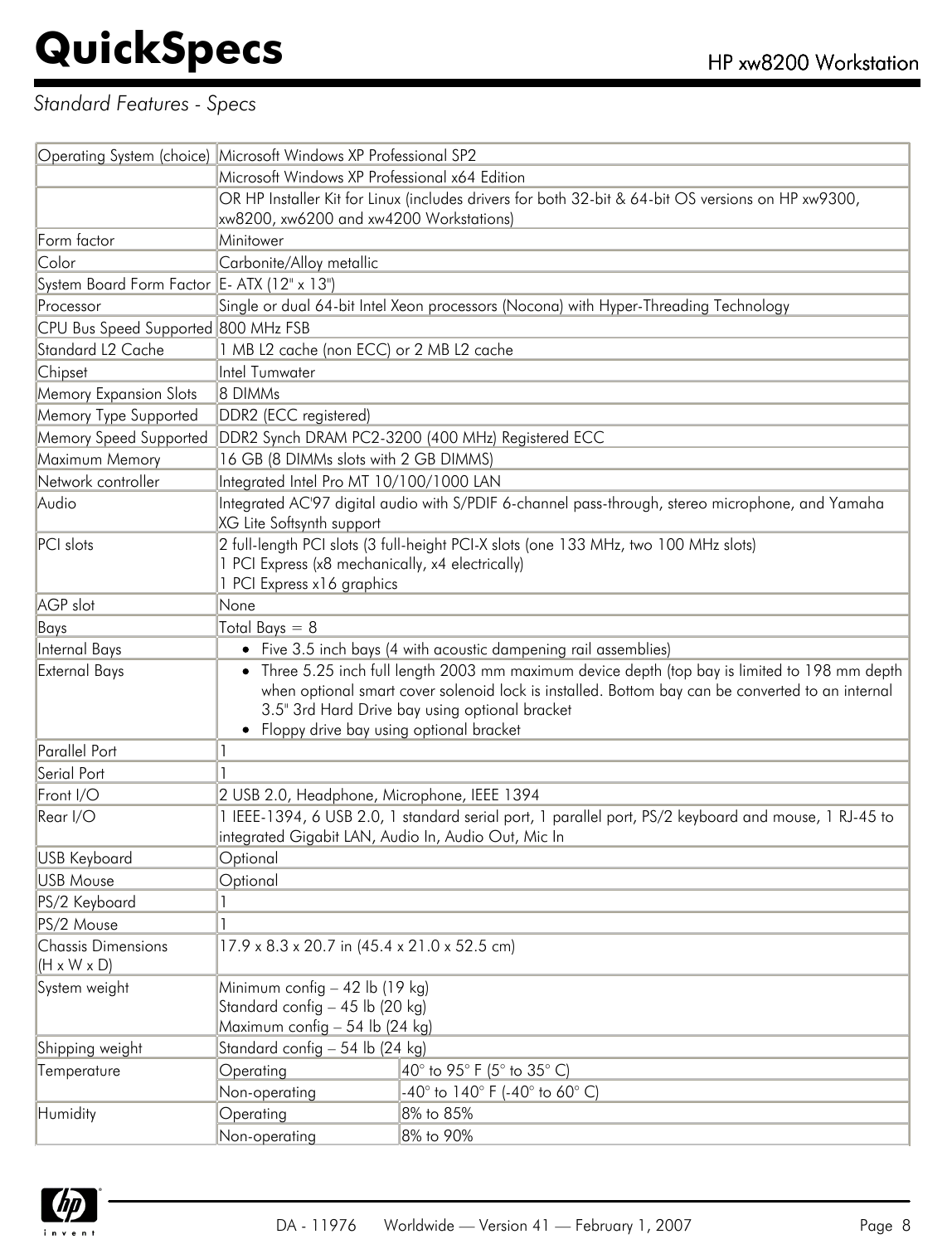#### *Standard Features - Specs*

| Maximum Altitude                                   | Operating                                         | 10,000 ft (3,000 m)                                                                                                                                                       |  |  |
|----------------------------------------------------|---------------------------------------------------|---------------------------------------------------------------------------------------------------------------------------------------------------------------------------|--|--|
| (nonpressurized)                                   | Non-operating                                     | 30,000 ft (9,100 m)                                                                                                                                                       |  |  |
| Power Supply                                       | 600W wide-ranging, active Power Factor Correction |                                                                                                                                                                           |  |  |
| Interfaces Supported                               |                                                   | 2 SATA interface (2 serial-ATA connectors), 2 Ultra320 SCSI interface, 2 EIDE interface (2 EIDE<br>connectors) supported for optical drives, optional multi-bay interface |  |  |
|                                                    |                                                   | Hard Drive Controller (PCI) Ultra160 or Ultra320, or SATA RAID, or Ultra320 RAID                                                                                          |  |  |
| Supported                                          |                                                   |                                                                                                                                                                           |  |  |
| <b>Preinstalled Software</b>                       |                                                   |                                                                                                                                                                           |  |  |
| HP Performance Tuning Framework*                   |                                                   |                                                                                                                                                                           |  |  |
| HP Client Manager Software v6.0*                   |                                                   |                                                                                                                                                                           |  |  |
| Altiris Local Recovery*                            |                                                   |                                                                                                                                                                           |  |  |
| Alert Standard Format specification*               |                                                   |                                                                                                                                                                           |  |  |
| CD/DVD software dependent on optical drive choices |                                                   |                                                                                                                                                                           |  |  |
| * Not available on Linux                           |                                                   |                                                                                                                                                                           |  |  |

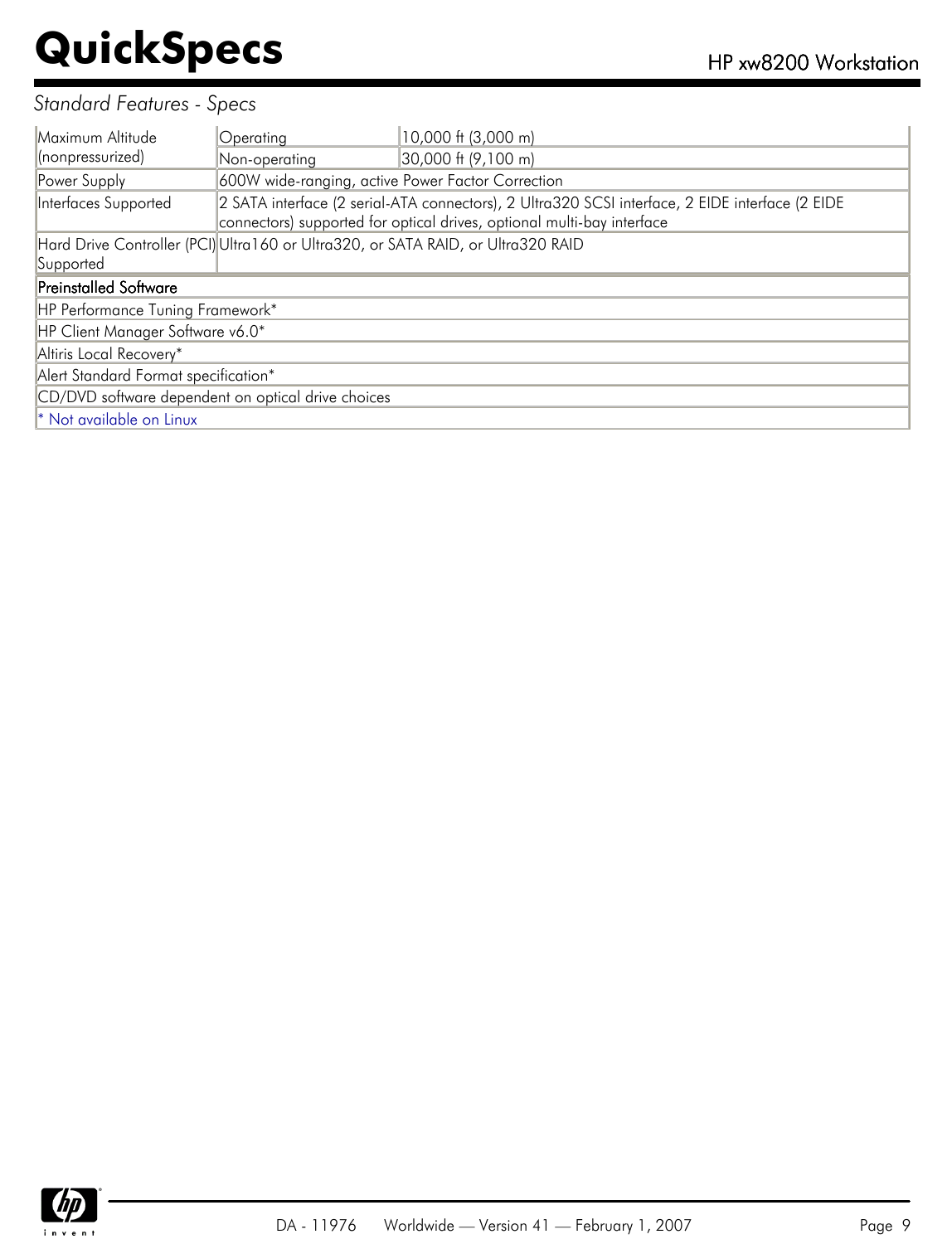#### *After-Market Options*

| <b>Processors</b>           | 2nd 64-bit Intel Xeon® processor with Hyper-Threading                                                                                                                                                                                                                                                                                          | Part Number   |
|-----------------------------|------------------------------------------------------------------------------------------------------------------------------------------------------------------------------------------------------------------------------------------------------------------------------------------------------------------------------------------------|---------------|
|                             | 64-bit Intel Xeon processor at 2.80 GHz with 800 MHz FSB & 2 MB of L2 cache                                                                                                                                                                                                                                                                    | EC421AA       |
|                             | 64-bit Intel Xeon processor at 3.00 GHz with 800 MHz FSB & 2 MB of L2 cache                                                                                                                                                                                                                                                                    | <b>PQ903A</b> |
|                             | 64-bit Intel Xeon processor at 3.20 GHz with 800 MHz FSB & 2 MB of L2 cache                                                                                                                                                                                                                                                                    | <b>PQ904A</b> |
|                             | 64-bit Intel Xeon processor at 3.40 GHz with 800 MHz FSB & 2 MB of L2 cache                                                                                                                                                                                                                                                                    | <b>PQ905A</b> |
|                             | 64-bit Intel Xeon processor at 3.60 GHz with 800 MHz FSB & 2 MB of L2 cache                                                                                                                                                                                                                                                                    | <b>PQ906A</b> |
|                             | 64-bit Intel Xeon processor at 3.80 GHz with 800 MHz FSB & 2 MB of L2 cache                                                                                                                                                                                                                                                                    | <b>PH202A</b> |
| $\sim$ $\sim$ $\sim$ $\sim$ | $\mathbf{M}^{\prime}$ is the $\mathbf{M}^{\prime}$ in the set of $\mathbf{M}^{\prime}$<br><b>A district of the contract of the contract of the contract of the contract of the contract of the contract of the contract of the contract of the contract of the contract of the contract of the contract of the contract of</b><br>DO-1<br>DO 1 | $P \cup M$    |

| Multi display solutions                                                     | <b>PCI</b> | PCI-<br><b>Express</b> | Windows XP | Red Hat Linux         | Part Number                                                                                                                  |
|-----------------------------------------------------------------------------|------------|------------------------|------------|-----------------------|------------------------------------------------------------------------------------------------------------------------------|
| NVIDIA Quadro NVS 285 with<br>TurboCache Technology PCI<br>Express (128 MB) |            | Χ                      | $32-Hit$   | 7.2, 7.3, WS3,<br>WS4 | EE061AA                                                                                                                      |
| DMS-59 to Dual DVI Cable for NVS<br>cards                                   | X          | X                      | 32-Bit     |                       | <b>DL139A</b>                                                                                                                |
| ATI FireGL V3100 (128 MB)                                                   |            | X                      | 32-Bit     |                       | <b>PE949A</b>                                                                                                                |
| NVIDIA Quadro FX 540 (128 MB)                                               |            | X                      | $32-Hit$   | 7.2, 7.3, WS3,<br>WS4 | <b>PH791A</b>                                                                                                                |
| NVIDIA Quadro FX 1400 (128 MB)                                              |            | X                      | 32-Bit     | 7.2, 7.3, WS3,<br>WS4 | <b>PM979A</b>                                                                                                                |
| ATI FireGL V5100 (128 MB)                                                   |            | χ                      | $32-Hit$   |                       | <b>PB330A</b>                                                                                                                |
| NVIDIA Quadro FX 3450 (256 MB)                                              |            | Χ                      | 32-Bit     | 7.2, 7.3, WS3,<br>WS4 | <b>PY640A</b>                                                                                                                |
| NVIDIA Quadro FX 4500 (512 MB)                                              |            | X.                     |            | WS4                   | EA762AA                                                                                                                      |
| NVIDIA Quadro G-Sync*                                                       |            |                        |            | WS3, WS4              | ED087AA                                                                                                                      |
|                                                                             |            |                        |            |                       | 32-Bit, 64-Bit 7.2, 7.3, WS3,<br>32-Bit, 32-Bit<br>NOTE: * Requires the NVIDIA Quadro FX 4500 Graphics card to be installed. |

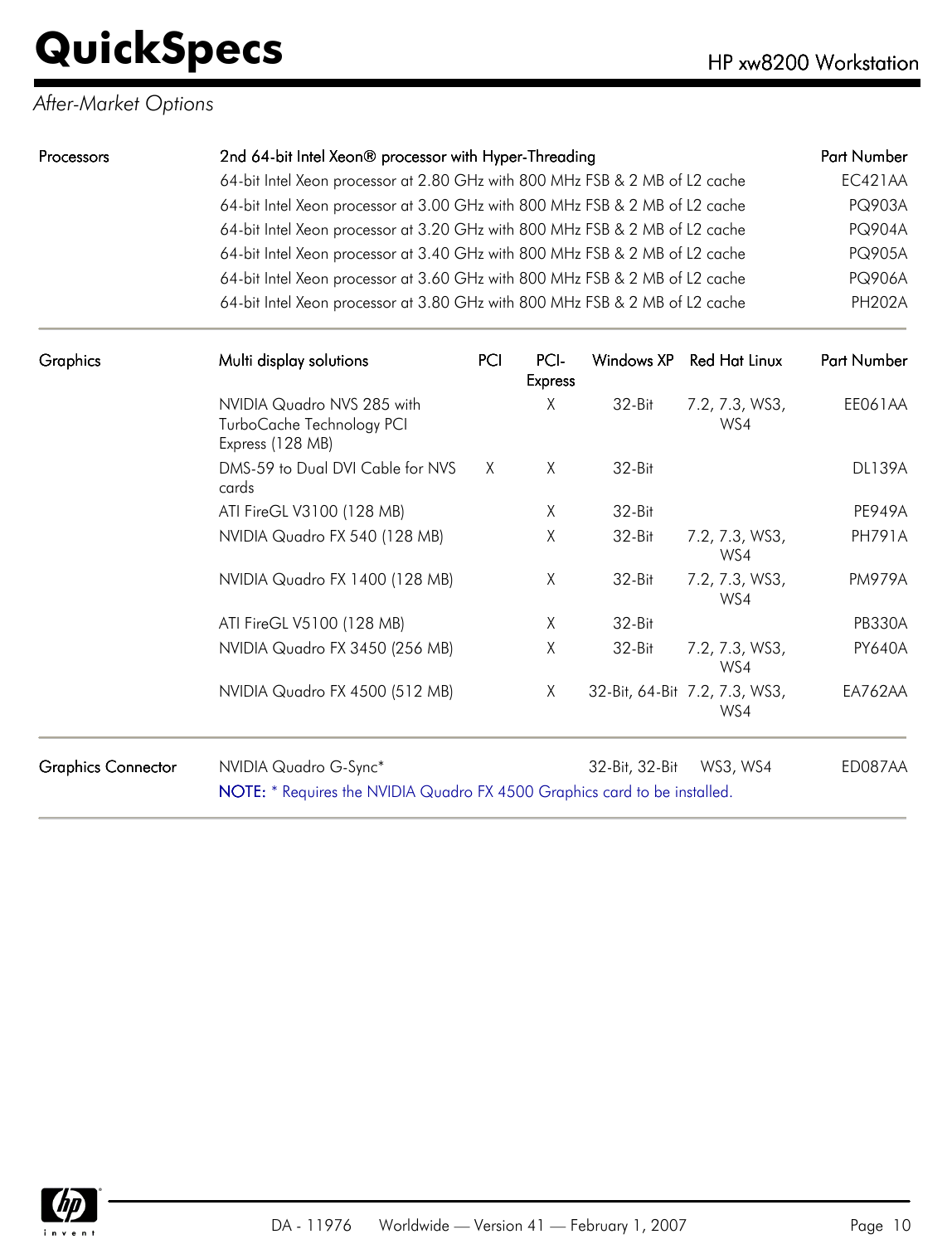#### *After-Market Options*

| <b>Hard Drives</b> | Serial ATA 3Gb/s Hard Drives<br>NOTE: Serial ATA 3Gb/s Hard Drives<br>(Currently supported only at 1.5Gb/s. To get 3Gb/s<br>performance, a SATA 3Gb/s controller must be<br>added) | Windows XP     | Red Hat Linux                        | Part Number    |
|--------------------|------------------------------------------------------------------------------------------------------------------------------------------------------------------------------------|----------------|--------------------------------------|----------------|
|                    | 74 GB SATA 1.5Gb/s Hard Drive (10,000 rpm)                                                                                                                                         | 32-Bit, 64-Bit | WS3, WS4                             | <b>DX760A</b>  |
|                    | 80 GB SATA 3.0Gb/s Hard Drive (7200 rpm)                                                                                                                                           | 32-Bit, 64-Bit | WS3, WS4                             | PY276AA        |
|                    | 160 GB SATA 3.0Gb/s Hard Drive (7200 rpm)                                                                                                                                          | 32-Bit, 64-Bit | WS3, WS4                             | <b>PV944A</b>  |
|                    | 250 GB SATA Hard Drive with NCQ (7200 rpm)                                                                                                                                         | 32-Bit, 64-Bit | WS3, WS4                             | EA788AA        |
|                    | 500 GB SATA 3.0Gb/s Hard Drive (7200 rpm)                                                                                                                                          | 32-Bit, 64-Bit | WS3, WS4                             | <b>PV943A</b>  |
|                    | 40 GB SATA 1.5Gb/s Hard Drive (7200 rpm)<br><b>SCSI Hard Drives</b>                                                                                                                | 32-Bit, 64-Bit | WS3, WS4                             | <b>PB371A</b>  |
|                    | 73 GB Ultra320 SCSI Hard Drive (10K rpm)                                                                                                                                           |                | 32-Bit, 64-Bit 7.2, 7.3, WS3,<br>WS4 | AA613A         |
|                    | 146 GB Ultra320 SCSI Hard Drive (10K rpm)                                                                                                                                          |                | 32-Bit, 64-Bit 7.2, 7.3, WS3,<br>WS4 | AA614A         |
|                    | 300 GB Ultra320 SCSI Hard Drive (10K rpm)                                                                                                                                          |                | 32-Bit, 64-Bit 7.2, 7.3, WS3,<br>WS4 | <b>DY672A</b>  |
|                    | 36 GB Ultra320 SCSI Hard Drive (15K rpm)                                                                                                                                           |                | 32-Bit, 64-Bit 7.2, 7.3, WS3,<br>WS4 | AA616A         |
|                    | 73 GB Ultra320 SCSI Hard Drive (15K rpm)                                                                                                                                           |                | 32-Bit, 64-Bit 7.2, 7.3, WS3,<br>WS4 | AA617A         |
|                    | 146 GB Ultra320 SCSI Hard Drive (15K rpm)                                                                                                                                          |                | 32-Bit, 64-Bit 7.2, 7.3, WS3,<br>WS4 | <b>DY671A</b>  |
|                    | <b>Hard Drive Accessories</b>                                                                                                                                                      |                |                                      |                |
|                    | Cable, 5-port SCSI 8200                                                                                                                                                            |                |                                      | AA818A         |
|                    | U320 SCSI Back Panel connector (Uses HDCI, HD68,<br>or mini DB68 connectors)                                                                                                       |                |                                      | AA658A         |
|                    | <b>Removable Drive Enclosures</b>                                                                                                                                                  |                |                                      |                |
|                    | StorCase DX115 SATA Removable Enclosure                                                                                                                                            | N/A            | N/A                                  | EA332AA        |
|                    | StorCase DX115 SATA/SAS Carrier Tray                                                                                                                                               | N/A            | N/A                                  | <b>RA697AA</b> |

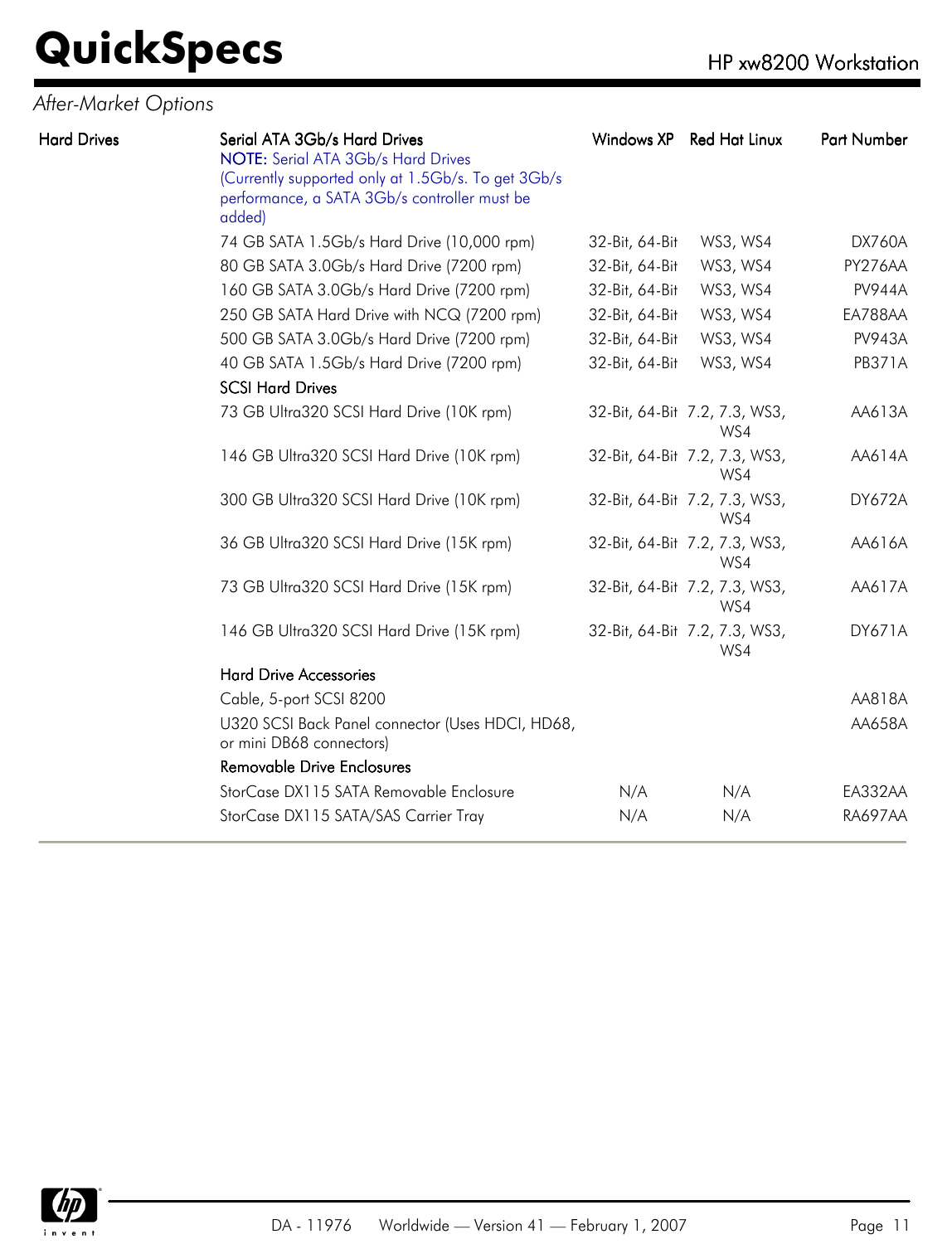#### *After-Market Options*

| Controllers             |                                                                   | PCI | PCLX | Windows XP     | Red Hat Linux                        | <b>Part Number</b> |
|-------------------------|-------------------------------------------------------------------|-----|------|----------------|--------------------------------------|--------------------|
| Serial ATA Controllers  |                                                                   |     |      |                |                                      |                    |
| 1420SA card             | Adaptec Serial ATA 3Gb/s RAID                                     |     | X    | 32-Bit, 64-Bit |                                      | ED090AA            |
| <b>SAS Controllers</b>  |                                                                   |     |      |                |                                      |                    |
| $(HBA)*$                | LSI SAS3041E Serial Attach SCSI<br>(SAS) 4-Port Host Bus Adapter  |     |      | X              | 32-Bit, 64-Bit                       | EH417AA            |
| <b>SCSI Controllers</b> |                                                                   |     |      |                |                                      |                    |
| with SCSI HDDs)         | Optional U320 SCSI Controller -<br>LSI 20320AR RAID 0,1 (required | X   |      |                | 32-Bit, 64-Bit 7.2, 7.3, WS3,<br>WS4 | <b>DZ554A</b>      |
| 2120S (Windows only)    | Ultra320 SCSI RAID Adaptec                                        | Χ   |      | $32-Hit$       |                                      | AA850A             |

NOTE: \* No Support for SATA 1.5Gb/s non-NCQ hard drive RAID arrays. 48-Bit LBA is required.

| Input/Output Devices |                                                            |     |                        | Windows XP     | <b>Red Hat Linux</b>                 | <b>Part Number</b> |
|----------------------|------------------------------------------------------------|-----|------------------------|----------------|--------------------------------------|--------------------|
|                      | Keyboards                                                  |     |                        |                |                                      |                    |
|                      | HP PS/2 Standard Keyboard (Carbonite/Silver)               |     |                        |                | 32-Bit, 64-Bit 7.2, 7.3, WS3,<br>WS4 | <b>DT527A</b>      |
|                      | HP USB Standard Keyboard (Carbonite/Silver)                |     |                        | 32-Bit, 64-Bit | WS3, WS4                             | <b>DT528A</b>      |
|                      | HP USB Smart Card Keyboard                                 |     |                        | 32-Bit, 64-Bit | WS3, WS4                             | ED707AA            |
|                      | <b>Pointing Devices</b>                                    |     |                        |                |                                      |                    |
|                      | HP PS/2 2-Button Scroll Mouse (Carbonite)                  |     |                        |                | 32-Bit, 64-Bit 7.2, 7.3, WS3,<br>WS4 | DD440B             |
|                      | HP USB 2-Button Optical Scroll Mouse<br>(Carbonite/Silver) |     |                        |                | 32-Bit, 64-Bit 7.2, 7.3, WS3,<br>WS4 | <b>DC172B</b>      |
|                      | HP USB Optical 3-Button Mouse                              |     |                        | 32-Bit, 64-Bit | WS3, WS4                             | <b>DY651A</b>      |
|                      | HP USB Optical 3-Button 2.9M OEM Mouse                     |     |                        | 32-Bit, 64-Bit | WS3, WS4                             | ET424AA            |
|                      | USB SpaceBall 5000                                         |     |                        |                | 32-Bit, 64-Bit Not Supported         | <b>DV675A</b>      |
|                      | <b>USB SpaceMouse</b>                                      |     |                        |                | 32-Bit, 64-Bit Not Supported         | DZ203A             |
|                      | HP SpacePilot 3D USB Intelligent Controller                |     |                        | 32-Bit         | Not Supported                        | EF390AA            |
| Audio                |                                                            |     |                        |                |                                      | Part Number        |
|                      | SoundBlaster X-Fi XtremeMusic Audio Card                   |     |                        |                |                                      | EA326AA            |
|                      | <b>HP Satellite Speakers</b>                               |     |                        |                |                                      | ZD929AA            |
| Networking           | <b>NICs</b>                                                | PCI | PCI-<br><b>Express</b> | Windows XP     | <b>Red Hat Linux</b>                 | Part Number        |

| . |                                              | <b>Express</b> |            |                   |         |
|---|----------------------------------------------|----------------|------------|-------------------|---------|
|   | Intel Pro/1000 PT Gigabit PCIe NIC           |                | $32-Hit$   | WS3               | EH352AA |
|   | Intel Pro/1000 GT Gigabit PCI NIC            |                | $32 - Bit$ | WS3, WS4          | AG393AA |
|   | Broadcom 5751 Netxtreme™<br>Gigabit PCIe NIC | X              | $32-Hit$   | 7.2, WS3 &<br>WS4 | EA833AA |

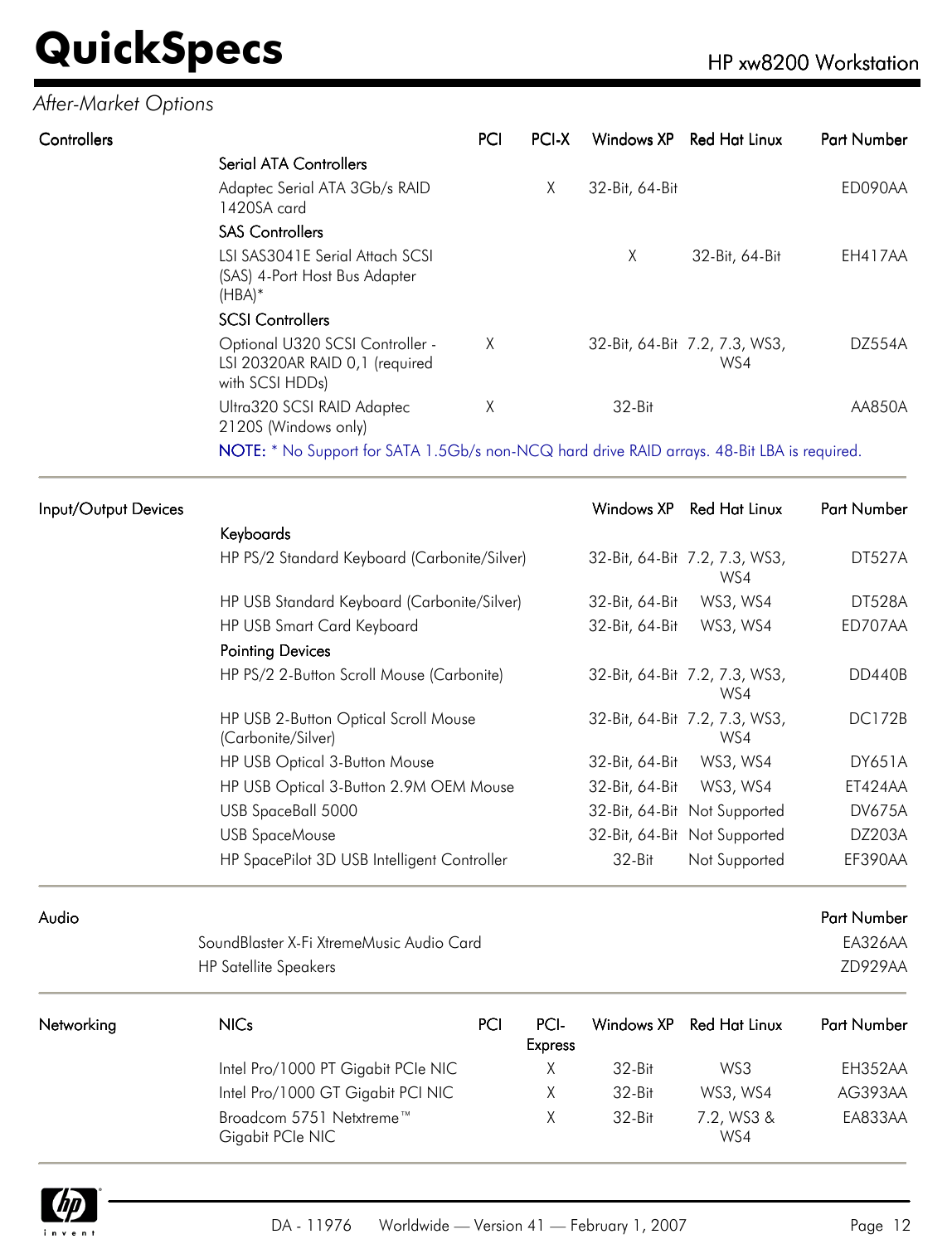#### *After-Market Options*

| Memory (DIMMs) |                                                                             | Windows XP Red Hat Linux             | <b>Part Number</b> |
|----------------|-----------------------------------------------------------------------------|--------------------------------------|--------------------|
|                | 400 MHz DDR-2 PC2-3200 ECC Registered DIMMs                                 |                                      |                    |
|                | 256 MB PC2-3200 (DDR2 400 MHz) ECC Registered 32-Bit, 64-Bit 7.2, 7.3, WS3, | WS4                                  | <b>DY656A</b>      |
|                | 512 MB PC2-3200 (DDR2 400 MHz) ECC Registered 32-Bit, 64-Bit 7.2, 7.3, WS3, | WS4                                  | <b>DY658A</b>      |
|                | 1 GB PC2-3200 (DDR2 400 MHz) ECC Registered                                 | 32-Bit, 64-Bit 7.2, 7.3, WS3,<br>WS4 | <b>DY655A</b>      |
|                | 2 GB PC2-3200 (DDR2 400 MHz) ECC Registered -<br>available winter 2005      | 32-Bit, 64-Bit 7.2, 7.3, WS3,<br>WS4 | <b>PH201A</b>      |

#### Monitors (Supported by all TFTs Operating Systems available from HP) HP TFT LP2465 (24-inch) EF224A5# HP TFT L2335 (23-inch) P9615W# HP TFT LP2065 (20.1-inch) TCO03 Two Tone (Carbonate/Silver) EF227A5# HP TFT L2035 (20.1-inch) P9614W# HP TFT L1955 (19.1-inch) PD974A5# HP TFT L1755 (17-inch) PL777AA#

| <b>Optical Drives</b> |                                                                   |          | Windows XP Red Hat Linux             | <b>Part Number</b> |
|-----------------------|-------------------------------------------------------------------|----------|--------------------------------------|--------------------|
|                       | <b>DVD-ROM Drive</b>                                              |          |                                      |                    |
|                       | 16X DVD-ROM w/ +R read                                            |          | 32-Bit, 64-Bit 7.2, 7.3, WS3,<br>WS4 | AA620B             |
|                       | <b>CD-ROM Drive</b>                                               |          |                                      |                    |
|                       | 48X Max CD-ROM Drive                                              |          | 32-Bit, 64-Bit 7.2, 7.3, WS3,<br>WS4 | <b>DC143B</b>      |
|                       | <b>CD-RW Drive</b>                                                |          |                                      |                    |
|                       | 48X CD-RW Drive                                                   |          | 32-Bit, 64-Bit 7.2, 7.3, WS3,<br>WS4 | DE205B             |
|                       | <b>Combo Drive</b>                                                |          |                                      |                    |
|                       | 48X Combo DVD-ROM/CD-RW Drive                                     |          | 32-Bit, 64-Bit 7.2, 7.3, WS3,<br>WS4 | <b>DE206B</b>      |
|                       | DVD+/-RW Drive                                                    |          |                                      |                    |
|                       | 16X DVD+/-RW, Dual-Layer, LightScribe (Windows<br>2K and XP only) | $32-Hit$ | WS3, WS4*                            | DZ555B             |
|                       | <b>NOTE:</b> * LightScribe works with Windows 2K and XP only.     |          |                                      |                    |

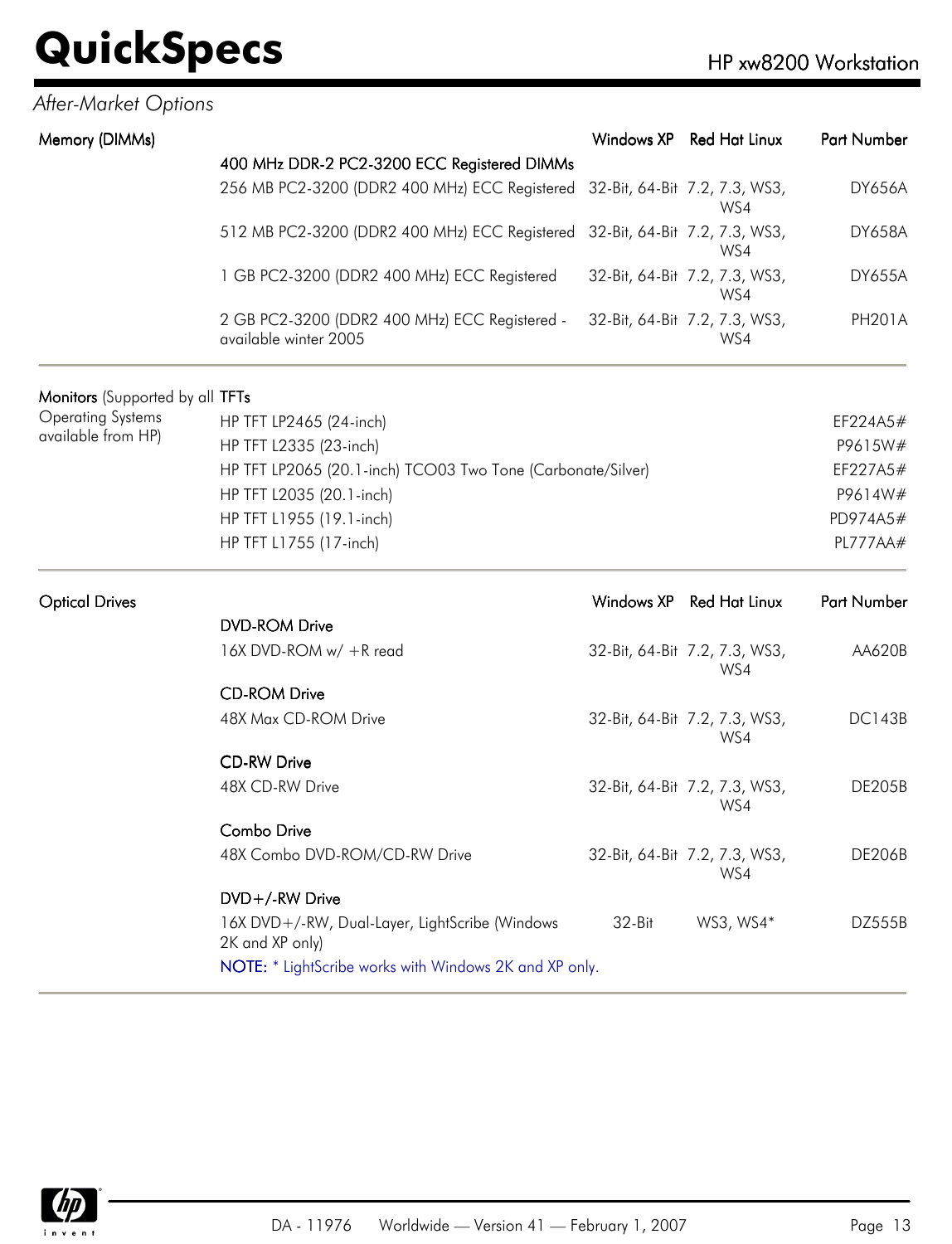*After-Market Options*

| Removable Storage        |                                                                                                                            | <b>Windows XP</b> | <b>Red Hat Linux</b>  | Part Number    |  |
|--------------------------|----------------------------------------------------------------------------------------------------------------------------|-------------------|-----------------------|----------------|--|
|                          | HP 512 MB Drive Key II Flash Drive (USB 2.0)                                                                               | 32-Bit            | WS3, WS4              | <b>ED516AA</b> |  |
|                          | HP 1 GB Drive Key II Flash Drive (USB 2.0)                                                                                 | 32-Bit            | WS3, WS4              | AG382AA        |  |
|                          | 1.44 MB Internal Floppy Drive                                                                                              | 32-Bit            | WS3, WS4              | <b>DY670A</b>  |  |
|                          | HP StorageWorks DAT 24 USB external tape drive                                                                             | 32-Bit, 64-Bit    | WS3, WS4              | DW070A         |  |
|                          | HP StorageWorks DAT 24 USB internal tape drive                                                                             | 32-Bit, 64-Bit    | WS3, WS4              | <b>DW069A</b>  |  |
|                          | HP StorageWorks DAT 40 USB external tape drive                                                                             | 32-Bit, 64-Bit    | WS3, WS4              | DW023A         |  |
|                          | HP StorageWorks DAT 40 USB internal tape drive                                                                             | 32-Bit, 64-Bit    | WS3, WS4              | <b>DW022A</b>  |  |
|                          | HP StorageWorks DAT 72 USB external tape drive                                                                             | 32-Bit, 64-Bit    | WS3, WS4              | <b>DW027A</b>  |  |
|                          | HP StorageWorks DAT 72 USB internal tape drive                                                                             | 32-Bit, 64-Bit    | WS3, WS4              | DW026A         |  |
|                          | HP StorageWorks DAT 72 SCSI external tape drive                                                                            | 32-Bit, 64-Bit    | WS3, WS4,<br>7.2, 7.3 | Q1523B         |  |
|                          | HP StorageWorks DAT 72 SCSI internal tape drive                                                                            | 32-Bit, 64-Bit    | WS3, WS4,<br>7.2, 7.3 | Q1522B         |  |
|                          | StorCase Rhino Jr. SATA 1.5Gb/s Removable Disk Enclosure (For NA, use: HP P/N A466720, for WW,<br>use: vendor P/N S21J111) |                   |                       |                |  |
| Security                 | Chassis clamp lock, universal, no cable                                                                                    |                   |                       | <b>DE817A</b>  |  |
|                          | Chassis clamp lock, universal, with cable                                                                                  |                   |                       | <b>DE818A</b>  |  |
| <b>Brackets/Stands</b>   | xw8200 slide rack kit IT/Broadcast                                                                                         |                   |                       | <b>DY664A</b>  |  |
|                          | Fixed Rack Kit (IT/Broadcast)                                                                                              |                   |                       | AA640A         |  |
| <b>Other Devices</b>     | Front Card Guide and Fan Kit                                                                                               |                   |                       | <b>DY648A</b>  |  |
| <b>Operating Systems</b> | Red Hat Enterprise Linux Workstation 3 Update 7 (32-bit)                                                                   |                   |                       | RA354AA        |  |
|                          | Red Hat Enterprise Linux Workstation 3 Update 7 (64-bit)                                                                   |                   |                       |                |  |
|                          | Red Hat Enterprise Linux Workstation 4 Update 3 (32/64-bit)                                                                |                   |                       |                |  |

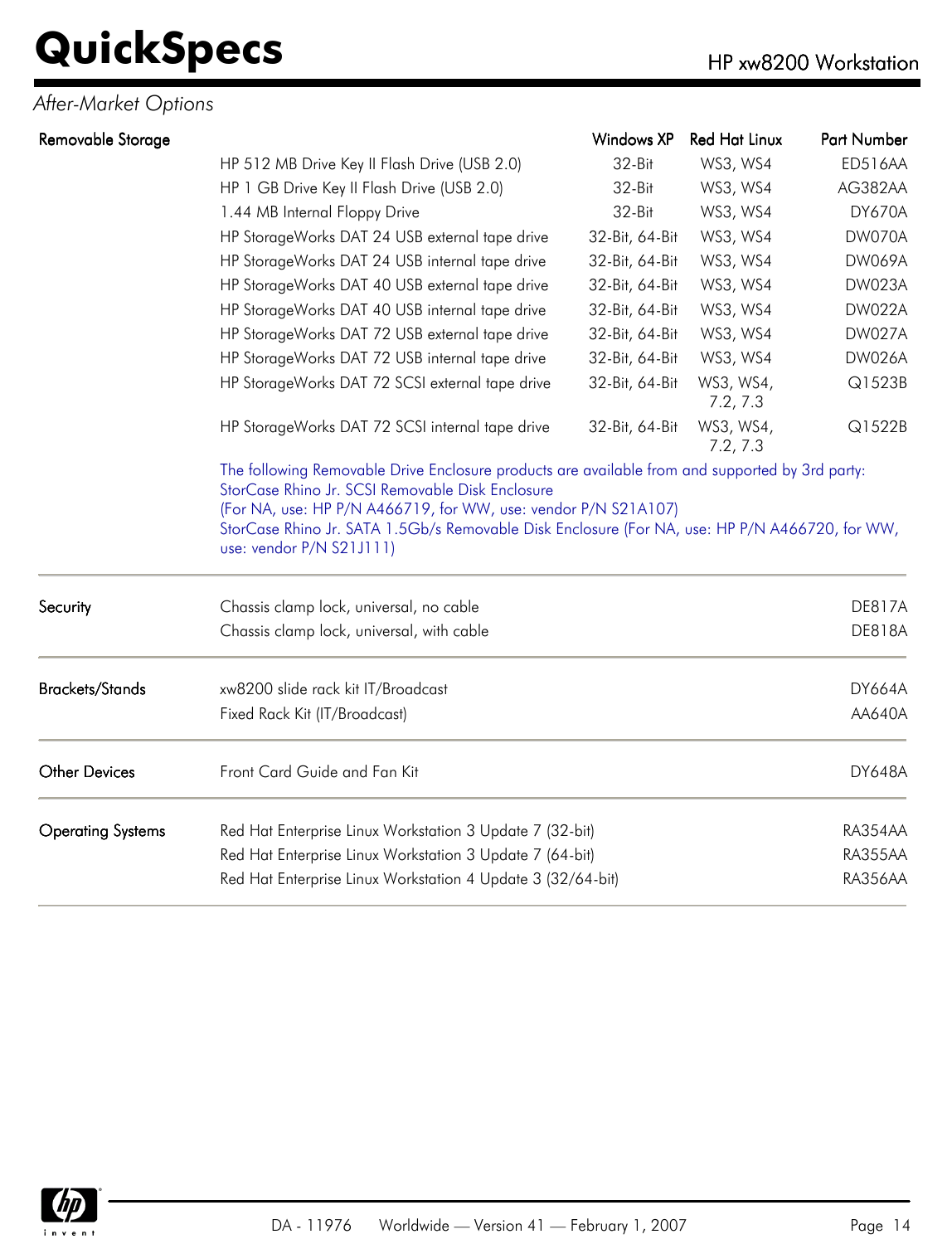#### *After-Market Options*

| Software |                                                            | Windows XP     | Red Hat Linux         | <b>Part Number</b> |
|----------|------------------------------------------------------------|----------------|-----------------------|--------------------|
|          | HP Remote Graphics V3 LTU for HP WS                        | 32-Bit         | 7.2, 7.3, WS3,<br>WS4 | <b>PY682AA</b>     |
|          | HP Remote Graphics V4 LTU for HP WS                        | 32-Bit, 64-Bit | WS3, WS4              | RG088AA            |
|          | HP Remote Graphics V3 Receiver LTU                         | 32-Bit         | 7.2, 7.3, WS3,<br>WS4 | <b>PY684AA</b>     |
|          | HP Remote Graphics V4 Receiver LTU                         | 32-Bit, 64-Bit | WS3, WS4              | RG090AA            |
|          | HP Remote Graphics V3 software media                       | $32-Hit$       | 7.2, 7.3, WS3,<br>WS4 | <b>PY685AA</b>     |
|          | HP Remote Graphics V4 software media<br>(available 8/1/06) | 32-Bit, 64-Bit | WS3, WS4              | <b>RG091AA</b>     |
|          | HP Remote SW for HP 1 year Update Subscription             | $32-Hit$       | 7.2, 7.3, WS3,<br>WS4 | <b>PN680A</b>      |
|          | HP Remote SW Receiver 1 year Update Subscription           | 32-Bit         | 7.2, 7.3, WS3,<br>WS4 | <b>PN682A</b>      |

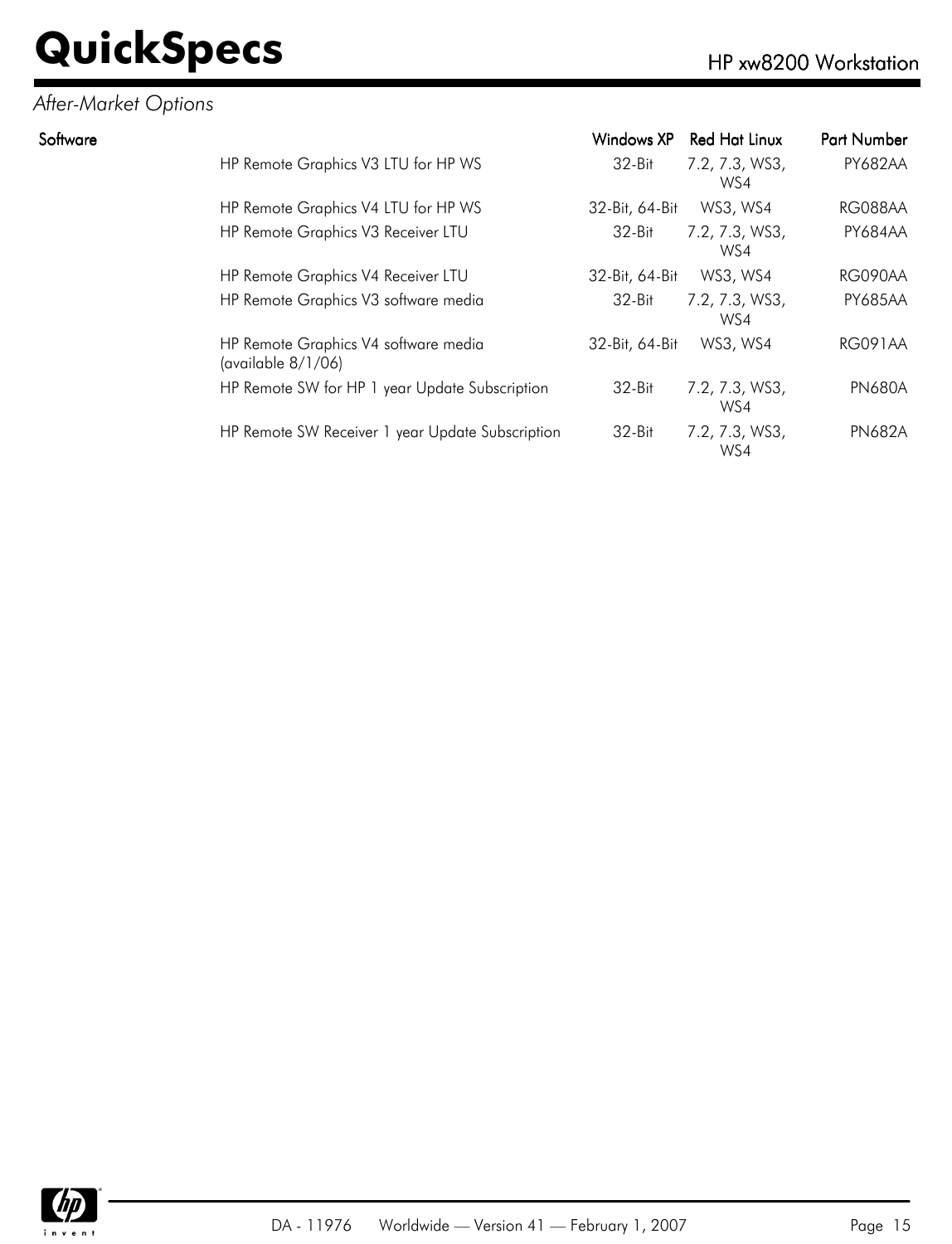*Memory*

#### E7525 chipset

#### DDR2 SDRAM ECC REGISTERED MEMORY

Memory must be added in pairs. This chart does not represent all possible memory configurations. The Intel E7525 chipset supports ECC Registered 400 MHz (PC2-3200) DDR2 memory only.

DIMM socket 1 is the furthest from the Memory Controller Hub at the top of the board. Additional DIMM slots should be populated consecutively; socket 2, 3, 4, etc. Speed mixing of memory DIMMs is not allowed. For efficient dual-channel performance, each pair of DIMMs must be same size and same DRAM technology. If mixing single sided and double sided memory, load the double sided DIMM pairs first. ECC Registered memory must be used.

If you have unused slots within a channel, chose the sockets closest to the memory controller (e.g. Sockets 7 & 8, then 5 and 6, and so on).

#### MAXIMUM MEMORY

Supports up to 16 GB of DDR2 SDRAM.

#### POSSIBLE MEMORY CONFIGURATIONS

*Not all memory configurations possible are represented below.*

| <b>DIMM Size</b> |        | Slot           |              |        |                |        |        |        |
|------------------|--------|----------------|--------------|--------|----------------|--------|--------|--------|
|                  |        | $\overline{2}$ | $\mathbf{3}$ | 4      | $\overline{5}$ | 6      | 7      | 8      |
| 256 MB           |        |                |              |        |                |        |        |        |
| 512 MB           |        |                |              |        |                |        |        |        |
| 512 MB           | 256 MB | 256 MB         |              |        |                |        |        |        |
| 1 GB             |        |                |              |        |                |        |        |        |
| 1 GB             | 512 MB | 512 MB         |              |        |                |        |        |        |
| 1 GB             |        |                |              |        |                |        |        |        |
| $2$ GB           | 1 GB   | 1 GB           |              |        |                |        |        |        |
| $2$ GB           | 512 MB | 512 MB         | 512 MB       | 512 MB |                |        |        |        |
| 4 GB             | 1 GB   | 1 GB           | 1 GB         | 1 GB   |                |        |        |        |
| 4 GB             | 512 MB | 512 MB         | 512 MB       | 512 MB | 512 MB         | 512 MB | 512 MB | 512 MB |
| 6 GB             | 1 GB   | 1 GB           | 1 GB         | 1 GB   | 1 GB           | 1 GB   |        |        |
| 8 GB             | 1 GB   | 1 GB           | 1 GB         | 1 GB   | 1 GB           | 1 GB   | 1 GB   | 1 GB   |
| 16 GB            | 2 GB   | 2 GB           | 2 GB         | 2 GB   | 2 GB           | 2 GB   | 2 GB   | 2 GB   |

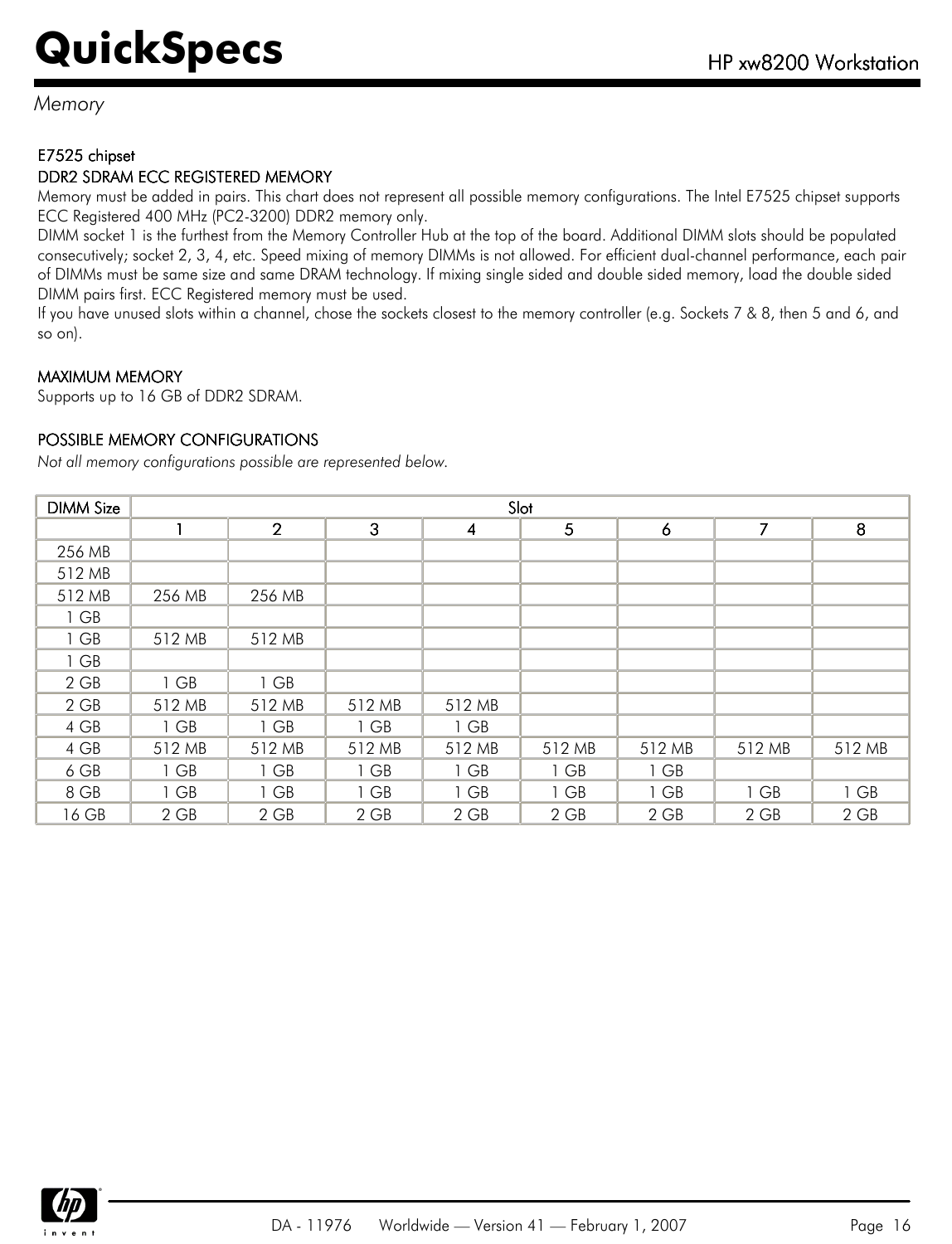*Storage*

#### Tower configuration



|                                                                           | <b>Quantity Supported</b> | Position Supported | Controller      |
|---------------------------------------------------------------------------|---------------------------|--------------------|-----------------|
| Convertible Minitower                                                     |                           |                    |                 |
| <b>Optional Diskette Drive</b>                                            |                           | 3                  | <b>Diskette</b> |
| 5.25 inch Storage Drive Bays                                              |                           | 1, 2, 3            | IDE.            |
| 3.5 inch Storage Drive Bays with<br>acoustic dampening rail<br>assemblies | 5                         | 4, 5, 6, 7, 8      | SATA or SCSI    |

SCSI and SATA may be mixed in a Windows configuration, only the primary drive may be SATA. SATA controller card required for 3rd and 4th SATA HDD; If SATA controller is ordered then no SCSI HDDs allowed; Linux does not support SATA controller or mixing SATA and SCSI drives. Factory Integrated RAID\*

\* NOTE: Factory Integrated RAID 0 Configuration (Striped Array) and RAID 1 Configuration (Mirrored Array) requires 2 hard drives with identical speeds, capacity and interface.

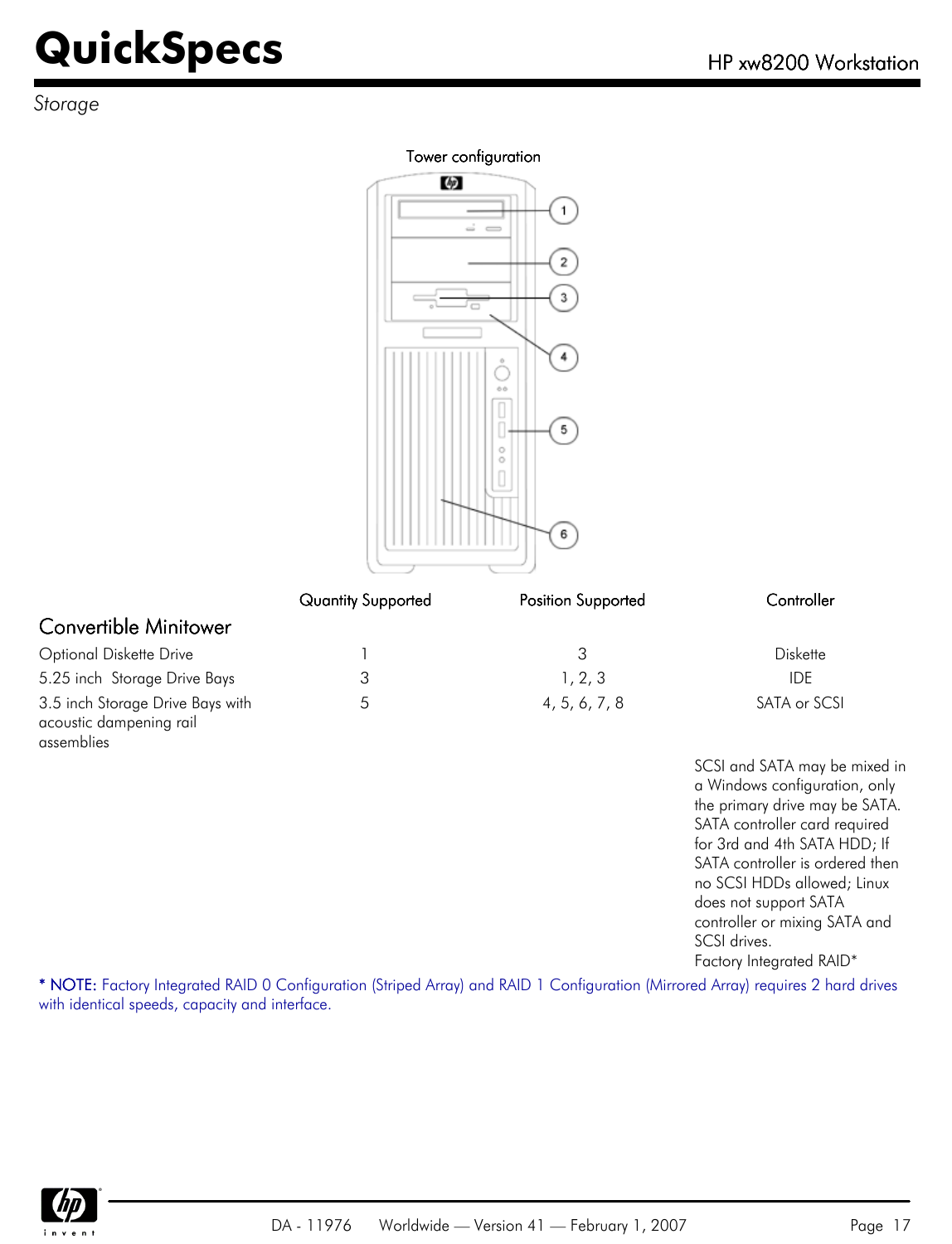f

#### *Additional Technical Specifications*

| System Board                                       |                                                                                                                                                                           |
|----------------------------------------------------|---------------------------------------------------------------------------------------------------------------------------------------------------------------------------|
| Architecture                                       | Xeon 64-bit/PCI-E                                                                                                                                                         |
| Chipset                                            | Intel E7525/ICH5R Chipset                                                                                                                                                 |
| Super I/O Controller                               | SMSC LPC47B397                                                                                                                                                            |
| System Board Form Factor                           | E-ATX (12 x 13 in/30.5 x 33 cm)                                                                                                                                           |
| Processor Socket                                   | Dual 604 Pin ZIF                                                                                                                                                          |
| DIMM Connectors (DDR2,<br>1.8V)                    | 4                                                                                                                                                                         |
| AGP Connector (1.5V)                               | None                                                                                                                                                                      |
| <b>Integrated Graphics</b>                         | None                                                                                                                                                                      |
| PCI Connectors (5.0V)                              | 2 full length 33 MHz 32-bit                                                                                                                                               |
| <b>PCI-X Connectors</b>                            | 2 full length 100 MHz 64-bit<br>1 full length 133 MHz 64-bit                                                                                                              |
| PCI card guide                                     | Optional, tool-free support for all full-length cards with PCI extender                                                                                                   |
| Flash ROM                                          | Yes                                                                                                                                                                       |
| AC97 integrated audio                              | Yes                                                                                                                                                                       |
| CD ROM IN (Audio)                                  | Yes                                                                                                                                                                       |
| AUX IN (Audio)                                     | Yes                                                                                                                                                                       |
| Clear CMOS Button                                  | Yes                                                                                                                                                                       |
| CPU Fan Header                                     | Yes                                                                                                                                                                       |
| Chassis Fan Header                                 | Yes                                                                                                                                                                       |
| Chassis Speaker Header                             | Yes                                                                                                                                                                       |
| CMOS Battery Holder-<br>Lithium                    | Yes                                                                                                                                                                       |
| Hood Lock Header                                   | None                                                                                                                                                                      |
| Hood Sensor Header                                 | None                                                                                                                                                                      |
| Multibay Header                                    | Yes                                                                                                                                                                       |
| Hard drive acoustic<br>dampening rails             | Standard in 4 internal 3.5 inch bays, tool-free                                                                                                                           |
| Integrated SATA RAID                               | RAID 0 and RAID 1<br>Supports one RAID array on 2 ports<br>Creation of 2 drive HDD array<br>RAID 0 Configuration - Striped Array<br>RAID 1 Configuration - Mirrored Array |
| Integrated Intel Gigabit<br>Ethernet               | Yes                                                                                                                                                                       |
| Wake-On-Lan®                                       | Yes                                                                                                                                                                       |
| ASF 1.0 (Alert Standard<br>Format)                 | Will be provided in a BIOS upgrade                                                                                                                                        |
| Power Supply Header                                | Yes                                                                                                                                                                       |
| Power Switch, Power LED<br>& Hard Drive LED Header | Yes                                                                                                                                                                       |
| Password Clear Header                              | Yes                                                                                                                                                                       |
| <b>Riser Connector</b>                             | None                                                                                                                                                                      |
| HDD activity LED Header                            | Yes                                                                                                                                                                       |

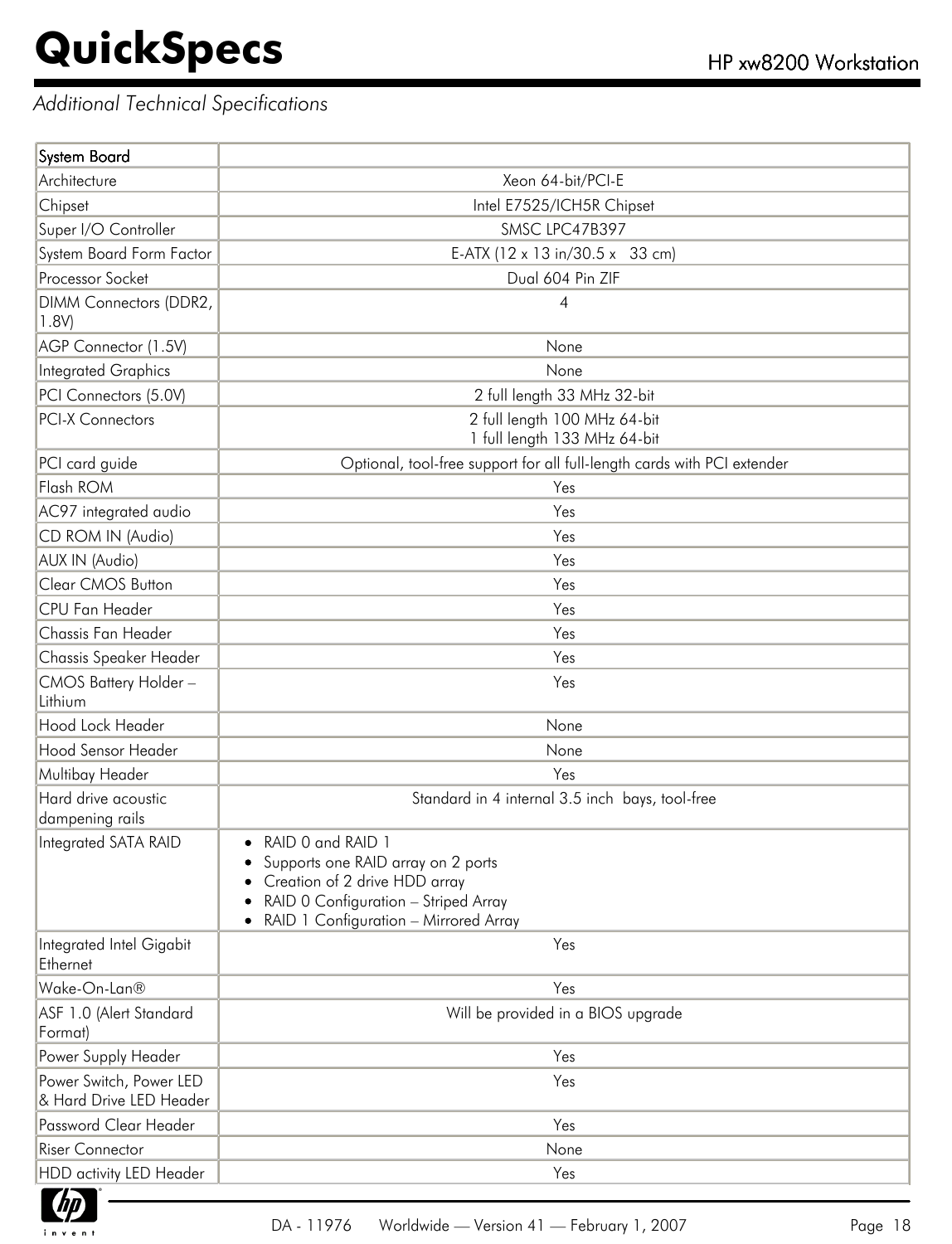*Additional Technical Specifications*

PCI extender that connects to System Board

None

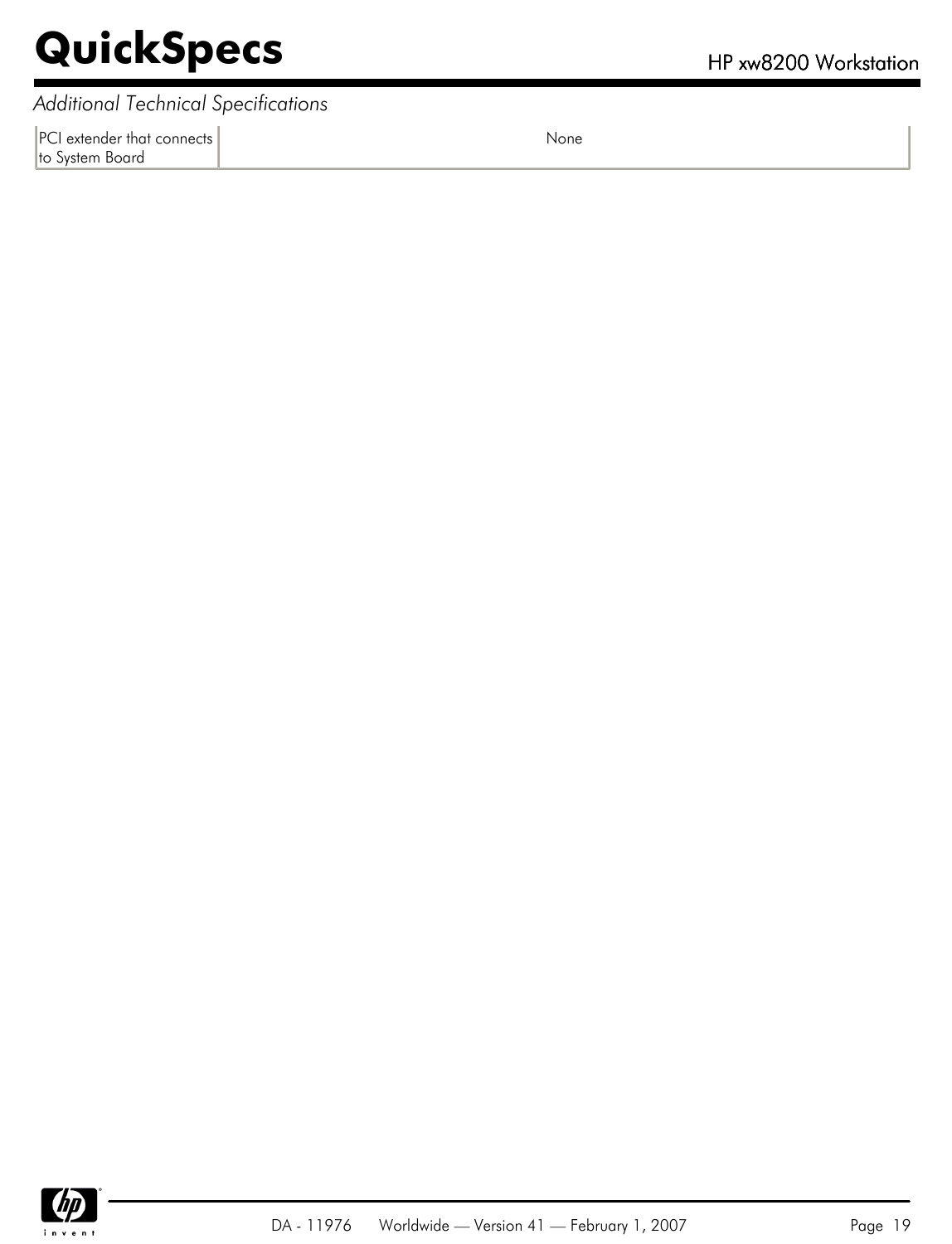| Cooling                |                               |
|------------------------|-------------------------------|
| Cooling Solutions      | Yes                           |
| Supported              |                               |
| Power Supply Fan       | 92 x 25 mm                    |
| Processor Fan-Heatsink | 70 x 15 mm                    |
| Chassis Fan (front)    | One 92 x 25 mm (optional)     |
| Chassis Fan (rear)     | One 120 mm x 28 mm (standard) |
| Internal Speaker       | Standard                      |

| Power Supply                                                                                |                                                                                                                                                                 |                      |                   |
|---------------------------------------------------------------------------------------------|-----------------------------------------------------------------------------------------------------------------------------------------------------------------|----------------------|-------------------|
| Full Ranging Input                                                                          | Yes                                                                                                                                                             |                      |                   |
| Active Power Factor<br>Correction (APFC) (Input<br>Current is nearly 1/2 a non-<br>APFC PS) | Yes                                                                                                                                                             |                      |                   |
| Passive Power Factor<br>Correction (PFC)                                                    | No                                                                                                                                                              |                      |                   |
| Operating Voltage Range                                                                     |                                                                                                                                                                 | 90 - 264 VAC/118 VAC |                   |
| Rated Voltage Range                                                                         |                                                                                                                                                                 | 100 - 240 VAC        |                   |
| Rated Line Frequency                                                                        |                                                                                                                                                                 | 50-60 Hz/400Hz       |                   |
| Operating Line Frequency<br>Range                                                           | $47 - 66$ Hz/393 - 407Hz                                                                                                                                        |                      |                   |
| Rated Input Current                                                                         | 10A/8.6A                                                                                                                                                        |                      |                   |
| Maximum Rated Power                                                                         | 600 W                                                                                                                                                           |                      |                   |
| <b>Heat Dissipation</b>                                                                     | Typical 1206.2 btu/hr<br>Maximum 2047.4 btu/hr                                                                                                                  |                      |                   |
| PS Size (wide x high x deep)                                                                | 92mm variable speed                                                                                                                                             |                      |                   |
| <b>Energy Star Compliant</b>                                                                | Yes                                                                                                                                                             |                      |                   |
| Surge Tolerant Full<br><b>Ranging Power Supply</b>                                          | Withstands power surges up to 2000V                                                                                                                             |                      |                   |
| Typical configuration<br>power consumption                                                  | 2 processors (2x3.6GHz Xeon), 1 GB memory (2x512 MB)<br>Two hard drives (2xSATA 40 GB), DVD-ROM drive<br>PCI-Express Graphics Card (FX 1300)<br>Floppy, Monitor |                      |                   |
|                                                                                             | Input Power consumption                                                                                                                                         |                      | @ 120Vac/60Hz     |
|                                                                                             | Typical operating mode<br>(system busy)                                                                                                                         | 353.5W               | $= 1206.2$ btu/hr |
|                                                                                             | Windows XP Idle                                                                                                                                                 | 210.3 W              | $= 717.6$ btu/hr  |
|                                                                                             | Hibernate mode (S4)                                                                                                                                             | 5.9 W                | $= 20.1$ btu/hr   |
|                                                                                             | Power Off (S5)                                                                                                                                                  | 5.9 W                | $= 20.1$ btu/hr   |

| <b>ROM Features</b>                           | $\mathsf{Description}$                                       |
|-----------------------------------------------|--------------------------------------------------------------|
| Instantly Available PC                        | Allows for very low power consumption with quick resume time |
| <b>ROM Based F10 Setup</b><br>and diagnostics | Review and customize BIOS settings                           |

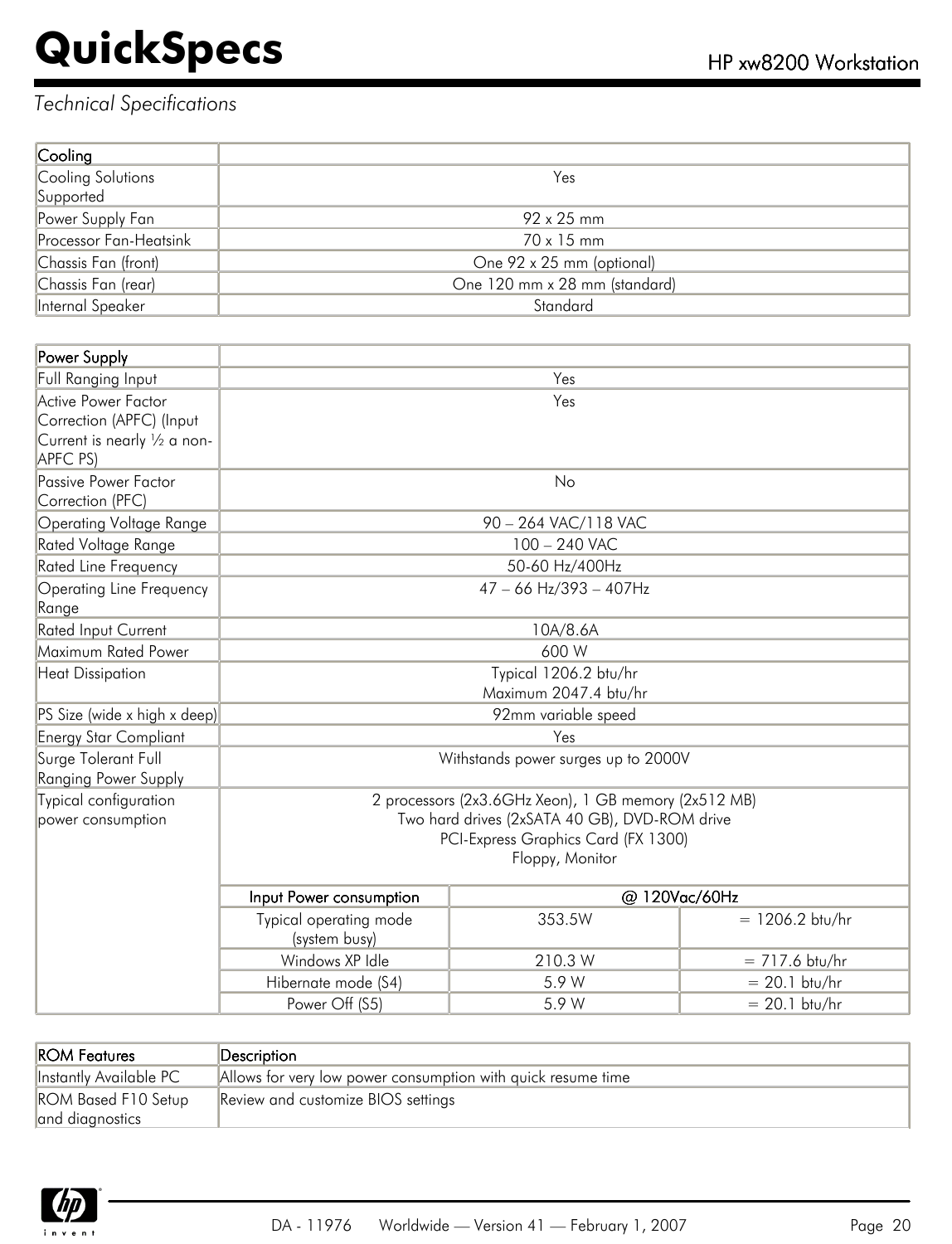#### *Technical Specifications*

Remote System Installation Allows a new or existing system to boot over the network and download software, including the operating via F12 (PXE) (Remote Boot system

| from Server)                                                                |                                                                                                                                                                                                                                                                                                                                                                                                                                                                           |  |  |
|-----------------------------------------------------------------------------|---------------------------------------------------------------------------------------------------------------------------------------------------------------------------------------------------------------------------------------------------------------------------------------------------------------------------------------------------------------------------------------------------------------------------------------------------------------------------|--|--|
| System/Emergency ROM<br>Flash Recovery with Video                           | Recovers corrupted system BIOS                                                                                                                                                                                                                                                                                                                                                                                                                                            |  |  |
| <b>ROM</b> revision levels                                                  | Identifies system ROM revision levels and reports in ROM-based F10 setup<br>٠<br>Version is stored in an industry standard memory location (SMBIOS) so that management SW<br>applications can use and report this information                                                                                                                                                                                                                                             |  |  |
| System board revision level                                                 | • Allows management SW to read the revision level of the system board<br>Revision level is digitally encoded into the hardware and cannot be modified                                                                                                                                                                                                                                                                                                                     |  |  |
| Auto Setup when New<br>Hardware Installed                                   | System automatically detects addition of new hardware                                                                                                                                                                                                                                                                                                                                                                                                                     |  |  |
| Serial, Parallel, USB,<br>Audio, Network,<br>Enable/Disable Port<br>Control | Enable or disables serial, parallel, USB, audio, and network ports                                                                                                                                                                                                                                                                                                                                                                                                        |  |  |
| Removable Media Write/<br><b>Boot Control</b>                               | Prevents ability to boot from removable media on supported devices (and can disable writes to media)                                                                                                                                                                                                                                                                                                                                                                      |  |  |
| Power-On Password                                                           | Prevents an unauthorized person from booting up the computer                                                                                                                                                                                                                                                                                                                                                                                                              |  |  |
| Setup Password                                                              | Prevents an unauthorized person from changing the system configuration                                                                                                                                                                                                                                                                                                                                                                                                    |  |  |
| Replicated Setup                                                            | Saves BIOS settings to diskette or USB disk-on-key in human readable file. Repset.exe utility can then<br>replicate these settings on machines being deployed without entering ROM-based F10 setup                                                                                                                                                                                                                                                                        |  |  |
| Memory Change Alert<br>(Requires HP Client<br>Manager Software)             | Alerts management console if memory is removed or changed                                                                                                                                                                                                                                                                                                                                                                                                                 |  |  |
| Client Manager Software)                                                    | Thermal Alert (Requires HP Monitors the temperature state within the chassis. Three modes:<br>• NORMAL - normal temperature ranges<br>ALERTED - excessive temperatures are detected. Raises a flag so action can be taken to avoid<br>$\bullet$<br>shutdown or provide for a smoother system shutdown<br>SHUTDOWN - excessive temperatures are encountered. Automatically shuts down the computer<br>$\bullet$<br>without warning before hardware component damage occurs |  |  |
| Master Boot Record<br>Security                                              | Detects changes to MBR and optional restoration, useful in protecting from viruses                                                                                                                                                                                                                                                                                                                                                                                        |  |  |
| Remote ROM Flash                                                            | Provides secure, fail-safe ROM image management from a central network console                                                                                                                                                                                                                                                                                                                                                                                            |  |  |
| Remote Wakeup/shutdown                                                      | • System administrators can power on, restart, and power off a client computer from a remote<br>location.<br>• Enables cost-effective power consumption when the administrator needs to distribute software,<br>perform security management, or update the ROM                                                                                                                                                                                                            |  |  |
| ACPI (Advanced<br>Configuration and Power<br>Interface)                     | Allows the system to wake from a low power mode<br>Controls system power consumption, making it possible to place individual cards and peripherals<br>٠<br>in a low-power or powered-off state without affecting other elements of the system<br>Supports ACPI 2.0 for full compatibility with 64-bit operating systems                                                                                                                                                   |  |  |
| Keyboard-less Operation                                                     | The system can be operated without a keyboard                                                                                                                                                                                                                                                                                                                                                                                                                             |  |  |
| <b>SMBIOS</b>                                                               | System Management BIOS 2.3.5, previously known as DMI BIOS, for system management information                                                                                                                                                                                                                                                                                                                                                                             |  |  |
| Localized ROM Setup                                                         | Common BIOS image supports configuration (Setup) in 11 languages, with local keyboard mappings                                                                                                                                                                                                                                                                                                                                                                            |  |  |
| Asset tag                                                                   | Allows user or MIS to set unique tag string in ROM                                                                                                                                                                                                                                                                                                                                                                                                                        |  |  |
| Ownership tag                                                               | Allows user or MIS to set unique tag string in ROM                                                                                                                                                                                                                                                                                                                                                                                                                        |  |  |
| Memory Scrubbing                                                            | Allows memory controller to transparently correct transient ECC errors in the background                                                                                                                                                                                                                                                                                                                                                                                  |  |  |
| Memory Remapping                                                            | Allows system memory lost to PCI devices to be reclaimed above 4 GB, for use with operating systems<br>that support more than 4 GB (Windows XP 64-bit edition, Linux)                                                                                                                                                                                                                                                                                                     |  |  |

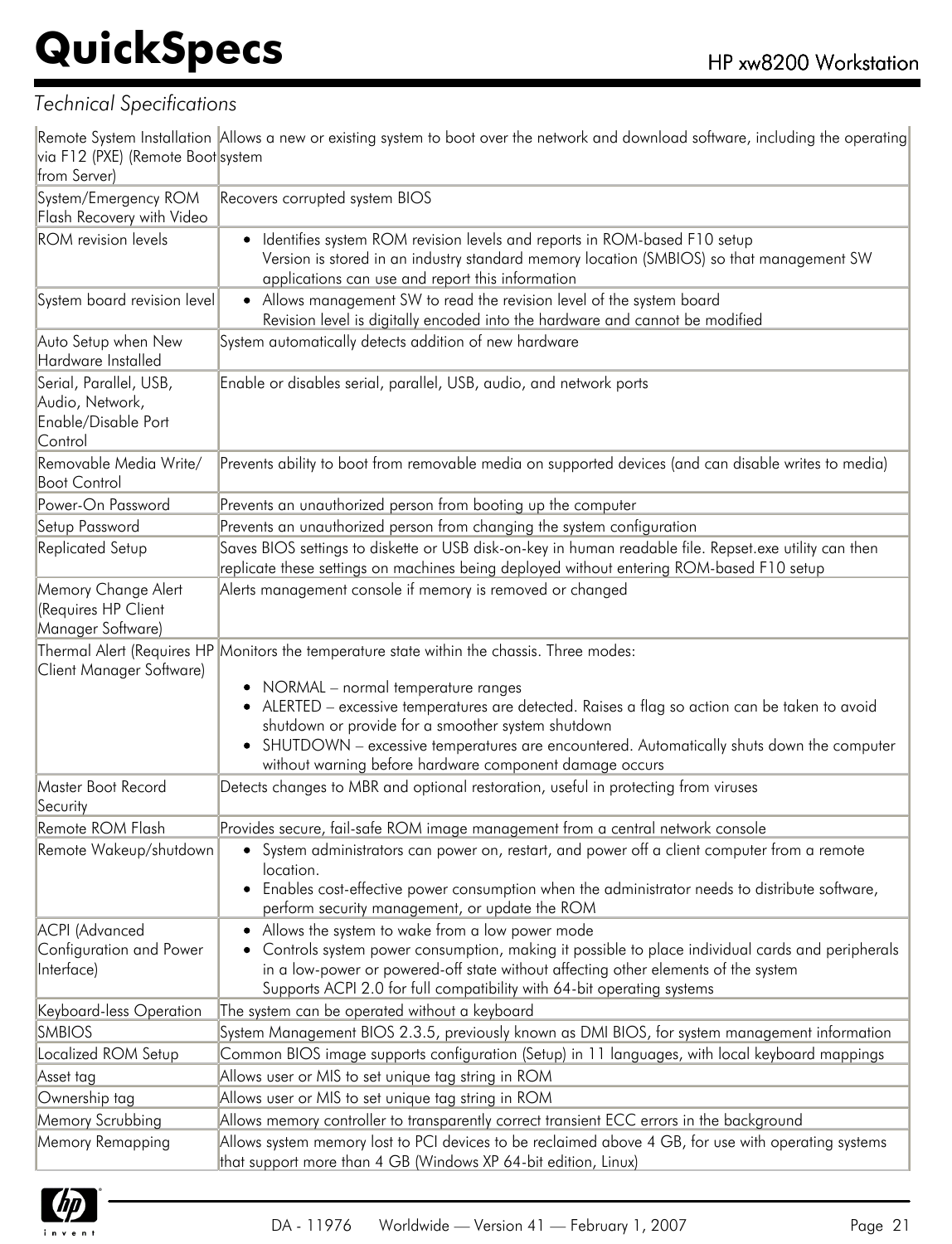| Per-slot control     | Allows individual slot configuration (option ROM., latency)                                       |
|----------------------|---------------------------------------------------------------------------------------------------|
| Adaptive cooling     | Fan control parameters are set according to detected hardware configuration for optimal acoustics |
| Pre-boot diagnostics | Early (pre-video) critical errors are reported via beeps and blinks on the power LED              |

| Other deployment &                                       |                                                                                                                                                                                                                                                                                               |  |  |
|----------------------------------------------------------|-----------------------------------------------------------------------------------------------------------------------------------------------------------------------------------------------------------------------------------------------------------------------------------------------|--|--|
| management features<br>HP Client Management<br>Solutions | HP Client Management Solutions help simplify management of Workstations and significantly reduce<br>total ownership costs. These solutions share a common design and are highly integrated due to the<br>extensive work between HP and its partner Altiris.                                   |  |  |
|                                                          | HP Client Manager Software is included free with all HP business PCs and Workstations. It enables                                                                                                                                                                                             |  |  |
|                                                          | central tracking, monitoring, and management of the hardware aspects of HP client systems:                                                                                                                                                                                                    |  |  |
|                                                          | • Get valuable hardware information such as CPU, memory, video, and security settings<br>Monitor system health to fix problems before they occur                                                                                                                                              |  |  |
|                                                          | Install drivers and BIOS updates without visiting each PC                                                                                                                                                                                                                                     |  |  |
|                                                          | Remotely configure BIOS and security settings                                                                                                                                                                                                                                                 |  |  |
|                                                          | • Automate processes to quickly resolve hardware problems                                                                                                                                                                                                                                     |  |  |
|                                                          | Additional Altiris solutions (fee-based) are available to address Workstation management challenges<br>through the entire IT lifecycle including:                                                                                                                                             |  |  |
|                                                          | Inventory assessment                                                                                                                                                                                                                                                                          |  |  |
|                                                          | Software license compliance                                                                                                                                                                                                                                                                   |  |  |
|                                                          | Personality migration                                                                                                                                                                                                                                                                         |  |  |
|                                                          | Software image deployment                                                                                                                                                                                                                                                                     |  |  |
|                                                          | Software distribution                                                                                                                                                                                                                                                                         |  |  |
|                                                          | Asset management                                                                                                                                                                                                                                                                              |  |  |
|                                                          | Client backup and recovery                                                                                                                                                                                                                                                                    |  |  |
|                                                          | • Problem resolution                                                                                                                                                                                                                                                                          |  |  |
|                                                          | [Visit http://www.hp.com/go/easydeploy for more information, to download HP Client Manager Software,<br>and to evaluate the Altiris solutions.                                                                                                                                                |  |  |
| System Software Manager<br>$ $ (free)                    | A free utility that detects and updates BIOS, device drivers, and management agent versions on your<br>networked PCs and workstations                                                                                                                                                         |  |  |
| Altiris Local Recovery                                   | Provides data and system file protection for HP business PCs to enable fast recovery of information that is<br>accidentally deleted or if the system becomes corrupted. Designed for disconnected or seldom-                                                                                  |  |  |
|                                                          | connected users, Local Recovery protects your HP computer's data and system state by taking scheduled<br>snapshots, which are then stored in a protected area on the local hard disk. System backup and disaster<br>recovery is now simple and fast for all users, regardless of connectivity |  |  |
| Replicated Setup                                         | Saves BIOS settings to diskette or USB disk-on-key in human readable file. Repset.exe utility can then<br>replicate these settings on machines being deployed without entering ROM-based F10 setup                                                                                            |  |  |
| Software Restore CD                                      | Restores computer to its original factory shipping image                                                                                                                                                                                                                                      |  |  |
| Asset Tag                                                | Repository for storing company-specific property asset numbers for easy tracking<br>Initially set equal to the system serial number                                                                                                                                                           |  |  |
|                                                          | Stored in a protected section of non-volatile memory that can be accessed and modified with the<br>F10 Setup program                                                                                                                                                                          |  |  |
| <b>DIMM Serial Presence</b>                              | Detects whether or not memory DIMMs are present and their type                                                                                                                                                                                                                                |  |  |
| Detect                                                   |                                                                                                                                                                                                                                                                                               |  |  |
| Hard drive serial number,                                | Hard drive manufacturer, model, and serial number is stored in the hard drive firmware and reported in                                                                                                                                                                                        |  |  |
| model, and manufacturer                                  | ROM-based F10 setup                                                                                                                                                                                                                                                                           |  |  |

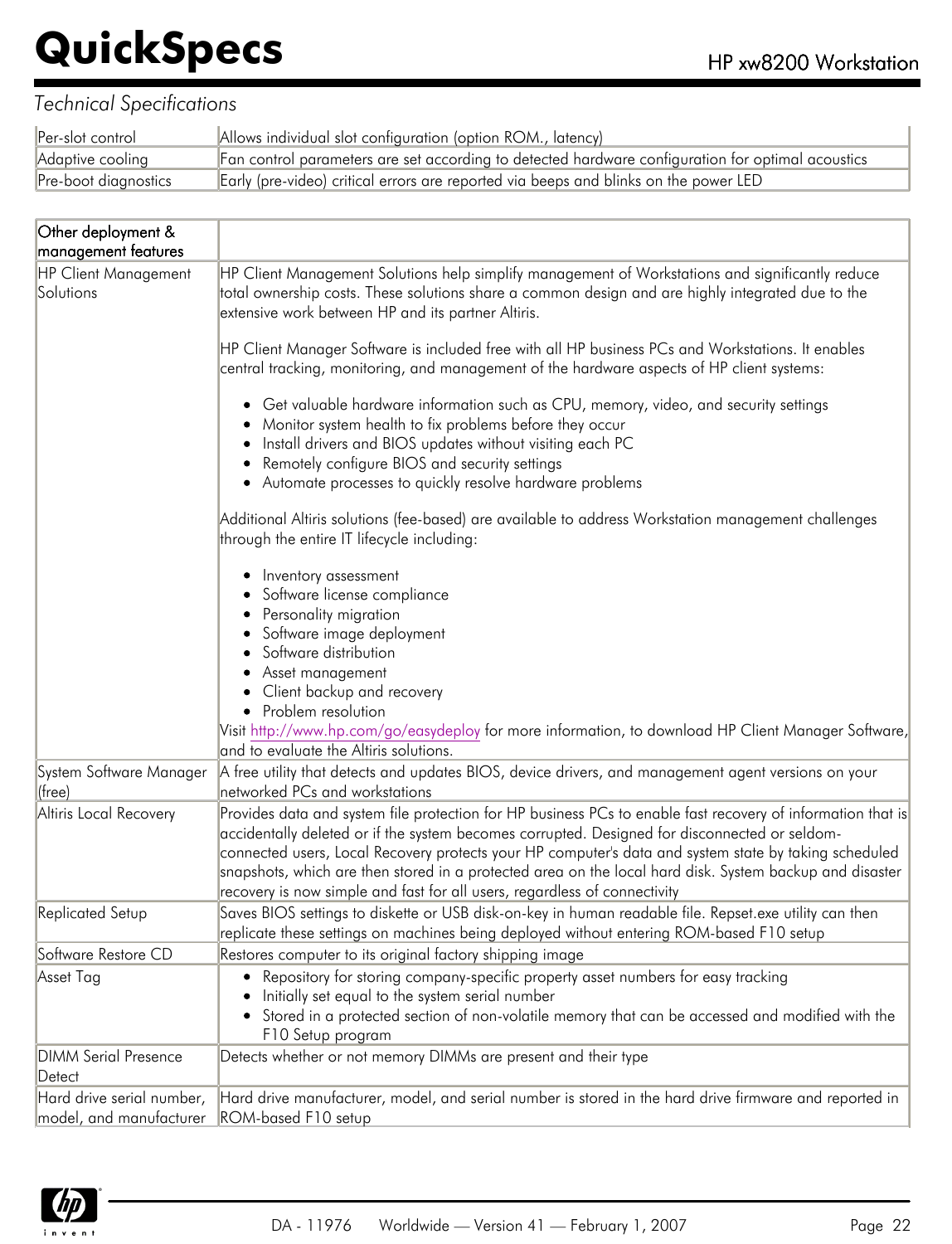| Memory Change Alert<br>(Requires HP Client<br>Manager Software) | Alerts management console if memory is removed or changed                                                                                                                                                                                                                                                                                                                                                                                                                                |  |  |
|-----------------------------------------------------------------|------------------------------------------------------------------------------------------------------------------------------------------------------------------------------------------------------------------------------------------------------------------------------------------------------------------------------------------------------------------------------------------------------------------------------------------------------------------------------------------|--|--|
| Ownership Tag                                                   | A user-defined string stored in non-volatile memory that is displayed in the BIOS splash screen                                                                                                                                                                                                                                                                                                                                                                                          |  |  |
| Ultra ATA Integrity<br>Monitoring<br>(CRC Checking)             | A feature of SATA and SCSI, Cyclic Redundancy Checking provides data transfer verification and<br>proactive notification of hard drive data transmission problems with recommendations for enhancing<br>system performance. It detects all the following errors' types:                                                                                                                                                                                                                  |  |  |
|                                                                 | single bit errors<br>double bit errors<br>an odd number of errors<br>• error bursts up to 32-bits long                                                                                                                                                                                                                                                                                                                                                                                   |  |  |
| Drive Self Tests (DPS)                                          | Drive Protection System (Adaptec and LSI SCSI controllers do not offer DPS)<br>A diagnostic hard drive self test. It scans critical physical components and every sector of the hard<br>drive for physical faults and then reports any faults to the user.<br>Running independently of the operating system, it can be accessed through the computer's setup<br>procedure. It produces an evaluation on whether the hard drive is the source of the problem and<br>needs to be replaced. |  |  |
|                                                                 | The system expands on the Self-Monitoring, Analysis, and Reporting Technology (SMART), a continuously<br>running systems diagnostic that alerts the user to certain types of failures.<br>DPS Access through F10 Setup during Boot (F10 diagnostic access not available with SCSI drives)                                                                                                                                                                                                |  |  |
| SMART Technology                                                | Allows hard drives to monitor their own health and to raise flags if imminent failures were predicted                                                                                                                                                                                                                                                                                                                                                                                    |  |  |
| (Self-Monitoring, Analysis                                      | Predicts failures before they occur. Tracks fault prediction and failure indication parameters such as re-                                                                                                                                                                                                                                                                                                                                                                               |  |  |
| and Reporting Technology)                                       | allocated sector count, spin retry count, calibration retry count.                                                                                                                                                                                                                                                                                                                                                                                                                       |  |  |
|                                                                 | By avoiding actual hard drive failures, SMART hard drives act as "insurance" against unplanned user                                                                                                                                                                                                                                                                                                                                                                                      |  |  |
|                                                                 | downtime and potential data loss from hard drive failure.                                                                                                                                                                                                                                                                                                                                                                                                                                |  |  |
|                                                                 | <b>SMART I - Drive Failure Prediction</b>                                                                                                                                                                                                                                                                                                                                                                                                                                                |  |  |
|                                                                 | <b>SMART II - Off-Line Data Collection</b><br>SMART III - Off-Line Read Scanning with Defect Reallocation                                                                                                                                                                                                                                                                                                                                                                                |  |  |
|                                                                 |                                                                                                                                                                                                                                                                                                                                                                                                                                                                                          |  |  |

| Security Features                          |                                                                                                                                                                                                                                        |
|--------------------------------------------|----------------------------------------------------------------------------------------------------------------------------------------------------------------------------------------------------------------------------------------|
| Access panel key lock<br>(standard)        | Prevents removal of the access panel and all internal components including optical and floppy drives                                                                                                                                   |
| Padlock (optional)                         | Prevents entire system theft and discourages access panel removal. 7mm diameter padlock loop at rear<br>of system.                                                                                                                     |
| Kensington Cable Lock<br>$ $ (optional)    | Prevents entire system theft only. 3mm x 7mm slot at rear of system.                                                                                                                                                                   |
| Universal chassis clamp<br>lock (optional) | The version without a cable discourages access panel removal and prevents theft of IO devices. The<br>version with a cable additionally prevents entire system theft and allows multiple systems to be secured<br>with a single cable. |

| Serviceability Features of<br>System |                                               |
|--------------------------------------|-----------------------------------------------|
| Access panel                         | Tool-less, one-handed                         |
| Optical drives                       | Tool-less                                     |
| Floppy drive                         | Tool-less                                     |
| Hard drives                          | Tool-less                                     |
| Expansion cards                      | Tool-less                                     |
| Green user touch points              | Yes, on tool-free internal chassis mechanisms |

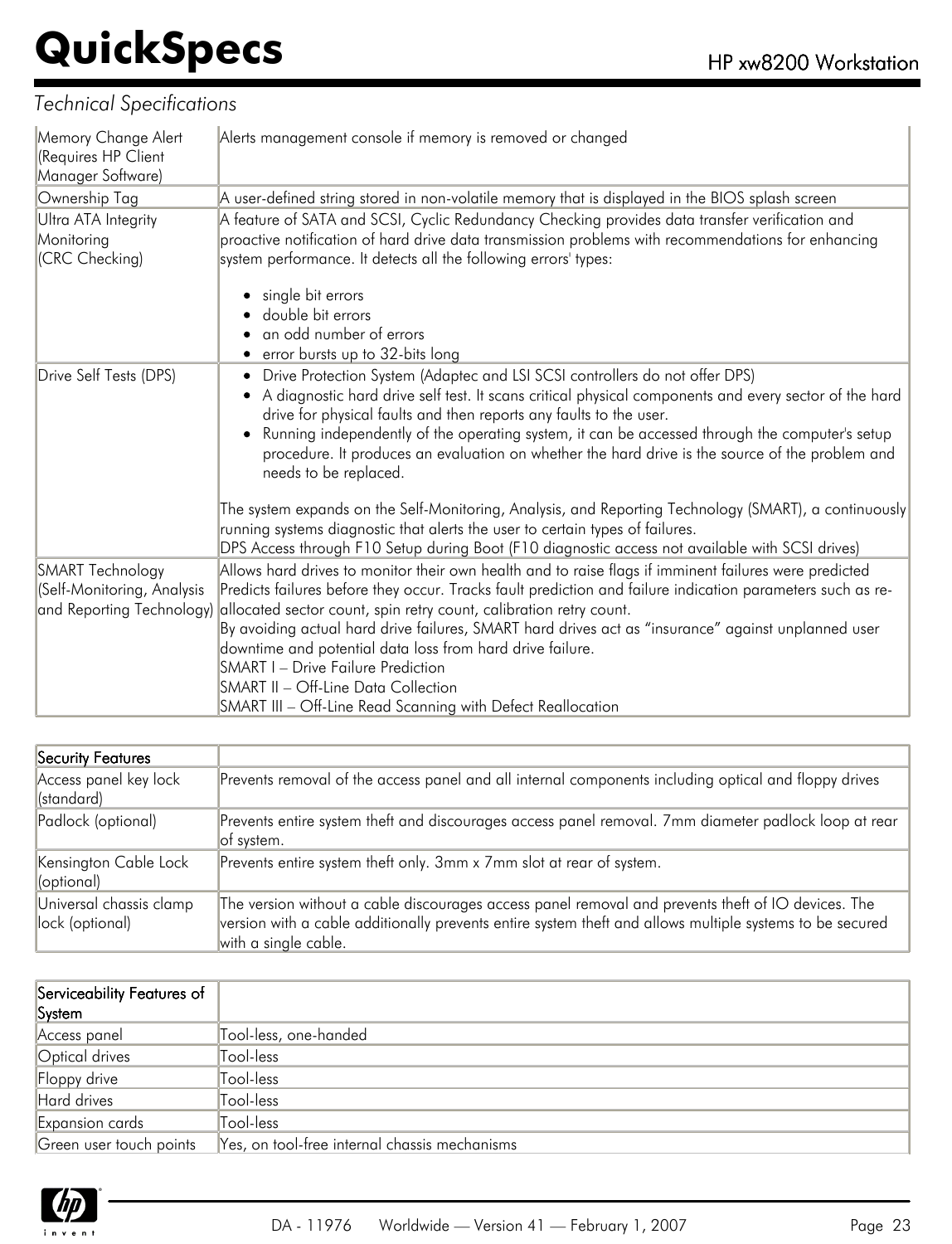| Color-coordinated cables                                                                                                    | $\aleph$ es                                                                                  |  |  |
|-----------------------------------------------------------------------------------------------------------------------------|----------------------------------------------------------------------------------------------|--|--|
| and connectors                                                                                                              |                                                                                              |  |  |
| Memory                                                                                                                      | Tool-less, can be upgraded without removing any internal components                          |  |  |
| <b>CPUs</b>                                                                                                                 | Tool-less, can be upgraded without removing any internal components                          |  |  |
| Chassis fan removal                                                                                                         | Tool-less                                                                                    |  |  |
| Power supply diagnostic<br>led                                                                                              | Yes, dual function: AC OK & power OK                                                         |  |  |
| Power Button                                                                                                                | Yes, ACPI multi-function                                                                     |  |  |
| Power LED                                                                                                                   | Yes, dual color LED indicates normal operation and faults.                                   |  |  |
| Hard drive activity LED                                                                                                     | Yes                                                                                          |  |  |
| Internal speaker                                                                                                            | Yes, used for pre-boot diagnostic beep codes                                                 |  |  |
| Dual Color Power and HD<br>LED on Front of Computer red - fault<br>(Indicates Normal<br>Operations and Fault<br>Conditions) | $ green - normal$                                                                            |  |  |
| System/Emergency ROM<br><b>Flash Recovery</b><br>with Video                                                                 | Recovers corrupted system BIOS.                                                              |  |  |
| Configuration Record SW                                                                                                     | Yes                                                                                          |  |  |
| Over-Temp Warning on<br>Screen (Requires IM<br>Agents)                                                                      | Yes                                                                                          |  |  |
| OS CD (Restore OS CD)                                                                                                       | Restores computer to its original factory shipping image                                     |  |  |
| Restore CD                                                                                                                  | Restores the computer to its original factory shipping image                                 |  |  |
| Flash ROM                                                                                                                   | Yes                                                                                          |  |  |
| 3.3V Aux Power LED on<br>System PCA                                                                                         | Yes                                                                                          |  |  |
| Dual Function 5V Aux<br>Power LED (ON)/PS ON<br>LED (OFF) on System PCA                                                     | Yes                                                                                          |  |  |
| <b>Clear Password Jumper</b>                                                                                                | Yes                                                                                          |  |  |
| Clear CMOS Button                                                                                                           | Yes                                                                                          |  |  |
| <b>CMOS Battery Holder for</b><br>easy Replacement                                                                          | Yes                                                                                          |  |  |
| Processor ZIF Socket for<br>easy Upgrade                                                                                    | Yes                                                                                          |  |  |
| DIMM Connectors for easy Yes<br>Upgrade                                                                                     |                                                                                              |  |  |
| NIC LEDs (integrated)<br>(Green & Amber)                                                                                    | Used to determine NIC status                                                                 |  |  |
| ASF 1.0 support (Alert<br>Standard Format)                                                                                  | Industry-standard specification for network alerting in operating system-absent environments |  |  |
| Dual function front power<br>switch                                                                                         | Causes a fail-safe power off when held for 4 seconds                                         |  |  |

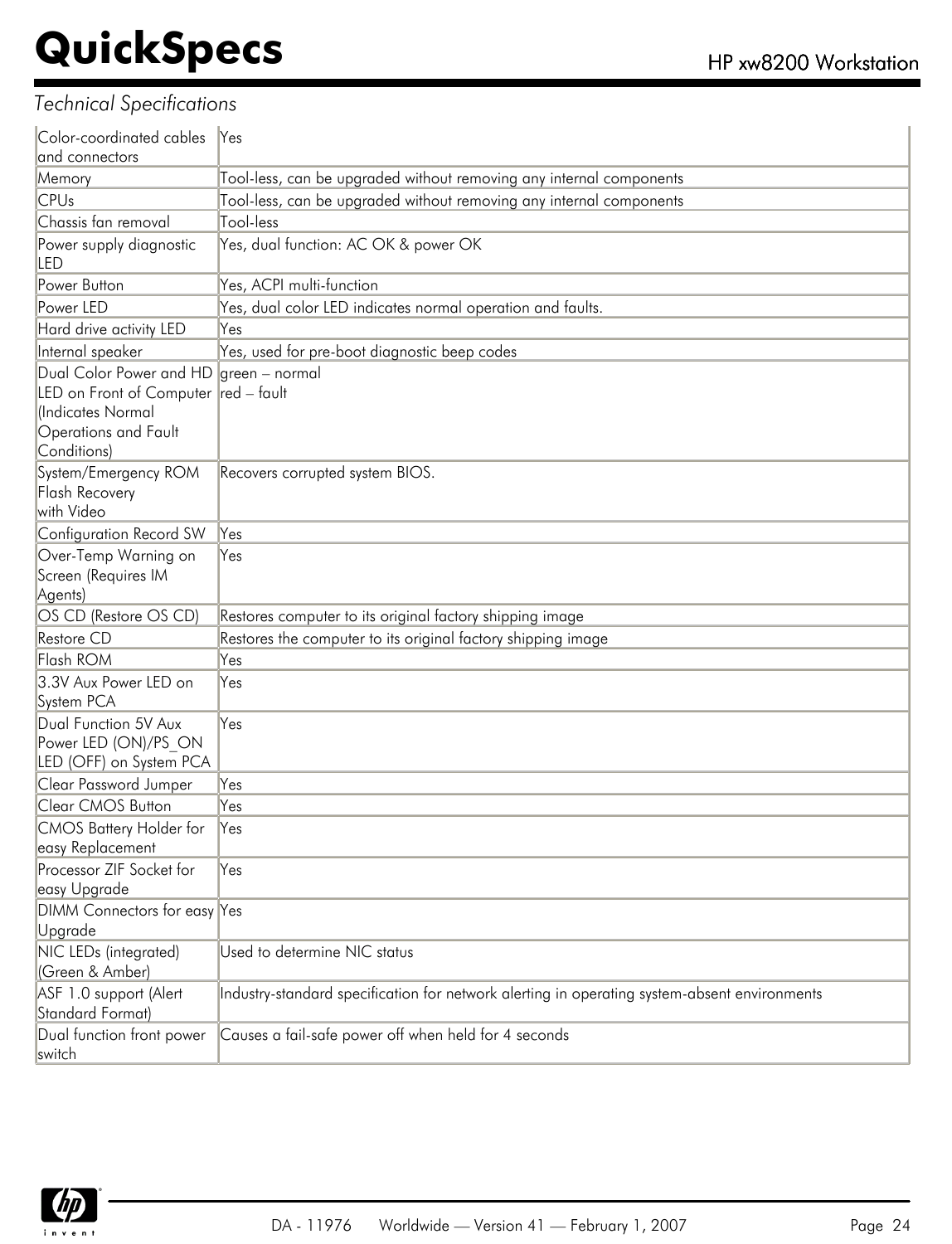| Service and Support | On-site Warranty and Service (Note 1): This three-year, limited warranty and service offering delivers<br>three years of on-site, next business-day (Note 2) service for parts and labor and includes free telephone<br>support (Note 3) 24 x 7. Global coverage (Note 2) ensures that any product purchased in one country<br>and transferred to another, non-restricted country will remain fully covered under the original warranty<br>and service offering. |
|---------------------|------------------------------------------------------------------------------------------------------------------------------------------------------------------------------------------------------------------------------------------------------------------------------------------------------------------------------------------------------------------------------------------------------------------------------------------------------------------|
|                     | NOTE 1: Terms and conditions may vary by country. Certain restrictions and exclusions apply.                                                                                                                                                                                                                                                                                                                                                                     |
|                     | NOTE 2: On-site service may be provided pursuant to a service contract between HP and an authorized                                                                                                                                                                                                                                                                                                                                                              |
|                     | HP third-party provider, and is not available in certain countries. Global service response times are                                                                                                                                                                                                                                                                                                                                                            |
|                     | based on commercially reasonable best effort and may vary by country.                                                                                                                                                                                                                                                                                                                                                                                            |
|                     | NOTE 3: Technical telephone support applies only to HP-configured, HP and HP-qualified, third-party                                                                                                                                                                                                                                                                                                                                                              |
|                     | hardware and software. Toll-free calling and 24 x 7 support may not be available in some countries.                                                                                                                                                                                                                                                                                                                                                              |

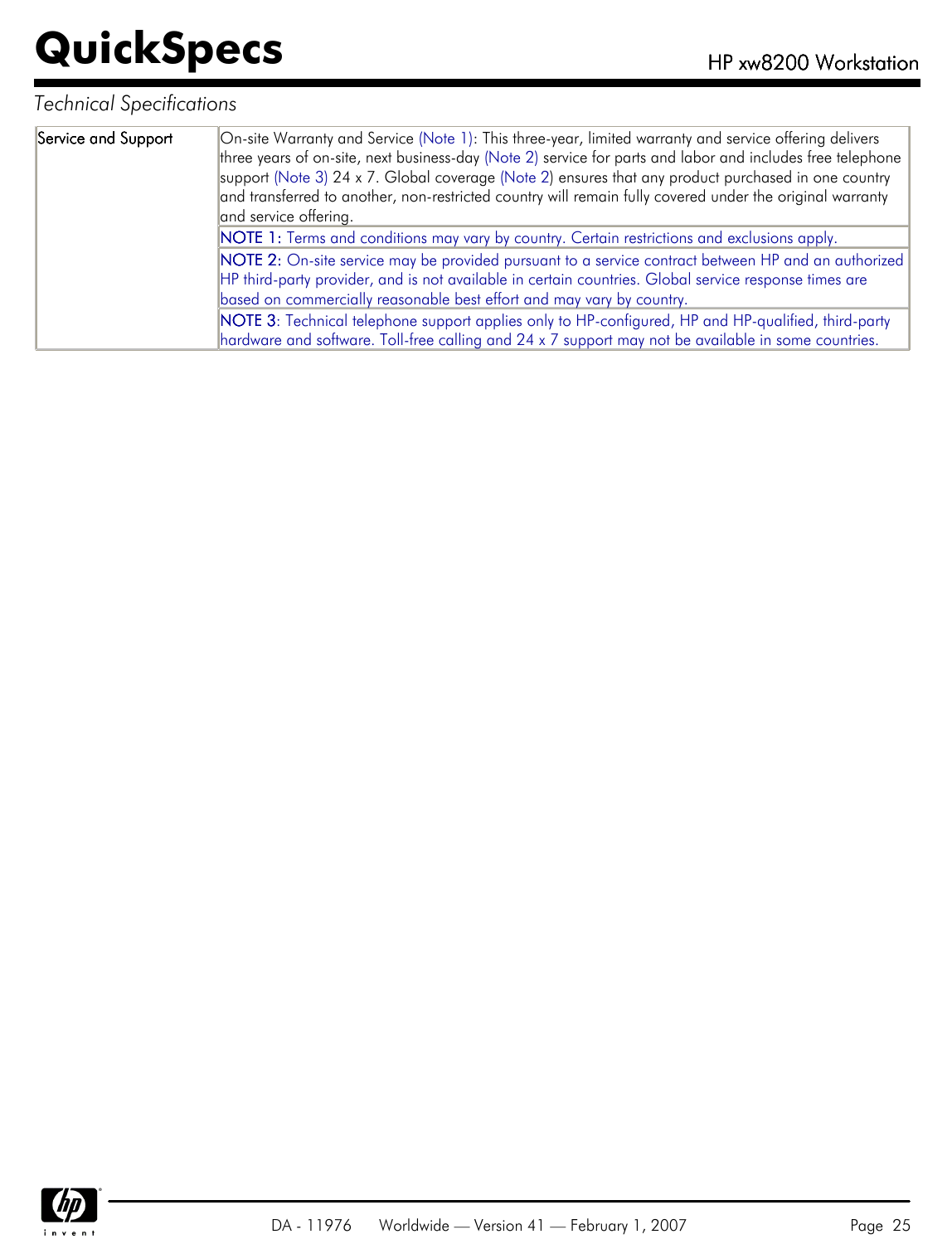#### *Technical Specifications - Audio*

| AC97 Integrated ADI                          | Type                                                                                                                | Integrated                                                                                                 |  |
|----------------------------------------------|---------------------------------------------------------------------------------------------------------------------|------------------------------------------------------------------------------------------------------------|--|
| 1981B Audio                                  | AC '97 Stereo Codec                                                                                                 | Yes                                                                                                        |  |
|                                              | <b>FM Synthesis Support</b>                                                                                         | Yes - Yamaha XG Lite                                                                                       |  |
|                                              | OPL3 FM Synthesis<br>Support                                                                                        | Yes                                                                                                        |  |
|                                              | <b>Sound Blaster</b><br>Compatibility                                                                               | Yes                                                                                                        |  |
|                                              | Audio Jacks                                                                                                         | Microphone-In (20-K ohm Input Impedance); rear stereo and front analog<br>microphone ports                 |  |
|                                              |                                                                                                                     | Line-In (12-K ohm Input Impedance)                                                                         |  |
|                                              |                                                                                                                     | Line-Out * (less than 800 ohms Output Impedance, expects at least a 10-K<br>ohm load)                      |  |
|                                              |                                                                                                                     | Headphone-Out (2.5 Ohms Output Impedance, expects at least a 32 ohm<br>load)                               |  |
|                                              | NOTE: *Internal Speaker Amplifier is for Internal Speaker only. External Speakers need to be powered<br>externally. |                                                                                                            |  |
|                                              | Sampling                                                                                                            | 7 kHz - 48 kHz                                                                                             |  |
|                                              | <b>Wavetable Syntheses</b><br>(software)                                                                            | Yes - GM and FM Midi Support, Direct Music and Down Loadable Soundset<br>(4 Meg DLS Level 1 and 2 Support) |  |
|                                              | <b>3D Positional Sound</b>                                                                                          | No                                                                                                         |  |
|                                              | Digital Audio                                                                                                       | Yes                                                                                                        |  |
|                                              | Analog Audio                                                                                                        | Yes                                                                                                        |  |
|                                              | Number of Channels on<br>Line-Out<br>(mono/stereo)                                                                  | Stereo (Left & Right channels)                                                                             |  |
|                                              | Internal Audio Speaker<br>Power Rating                                                                              | 3W                                                                                                         |  |
|                                              | Internal Speaker                                                                                                    | Yes                                                                                                        |  |
|                                              | Hardware Equalizer for<br>Internal Speaker                                                                          | Fixed 7 Band ParametricEQ                                                                                  |  |
|                                              | <b>External Speaker Jack</b><br>(Line-Out)                                                                          | Yes                                                                                                        |  |
| Sound Blaster X-Fi<br>XtremeMusic Audio Card | <b>Audio Quality</b>                                                                                                | Total Harmonic Distortion + Noise at 1kHz (20kHz Low-pass filter) =<br>0.004%                              |  |
|                                              | <b>Signal to Noise Ratio</b><br>(SNR)                                                                               | Signal-to-Noise Ratio (20kHz Low-pass filter, A-Weighted)                                                  |  |
|                                              |                                                                                                                     | • Stereo Output: 109dB<br>Front and Rear Channels: 109dB<br>• Center, Subwoofer and Side Channels: 109dB   |  |
|                                              | Sound Conversion                                                                                                    | 24-bit Analog-to-Digital conversion of analog inputs at 96kHz sample rate                                  |  |
|                                              |                                                                                                                     | 24-bit Digital-to-Analog conversion of digital sources at 96kHz to analog<br>7.1 speaker output            |  |
|                                              |                                                                                                                     | 24-bit Digital-to-Analog conversion of stereo digital sources at 192kHz to<br>stereo output                |  |
|                                              | Recording/Sampling Rate 44.1, 48 and 96kHz                                                                          |                                                                                                            |  |

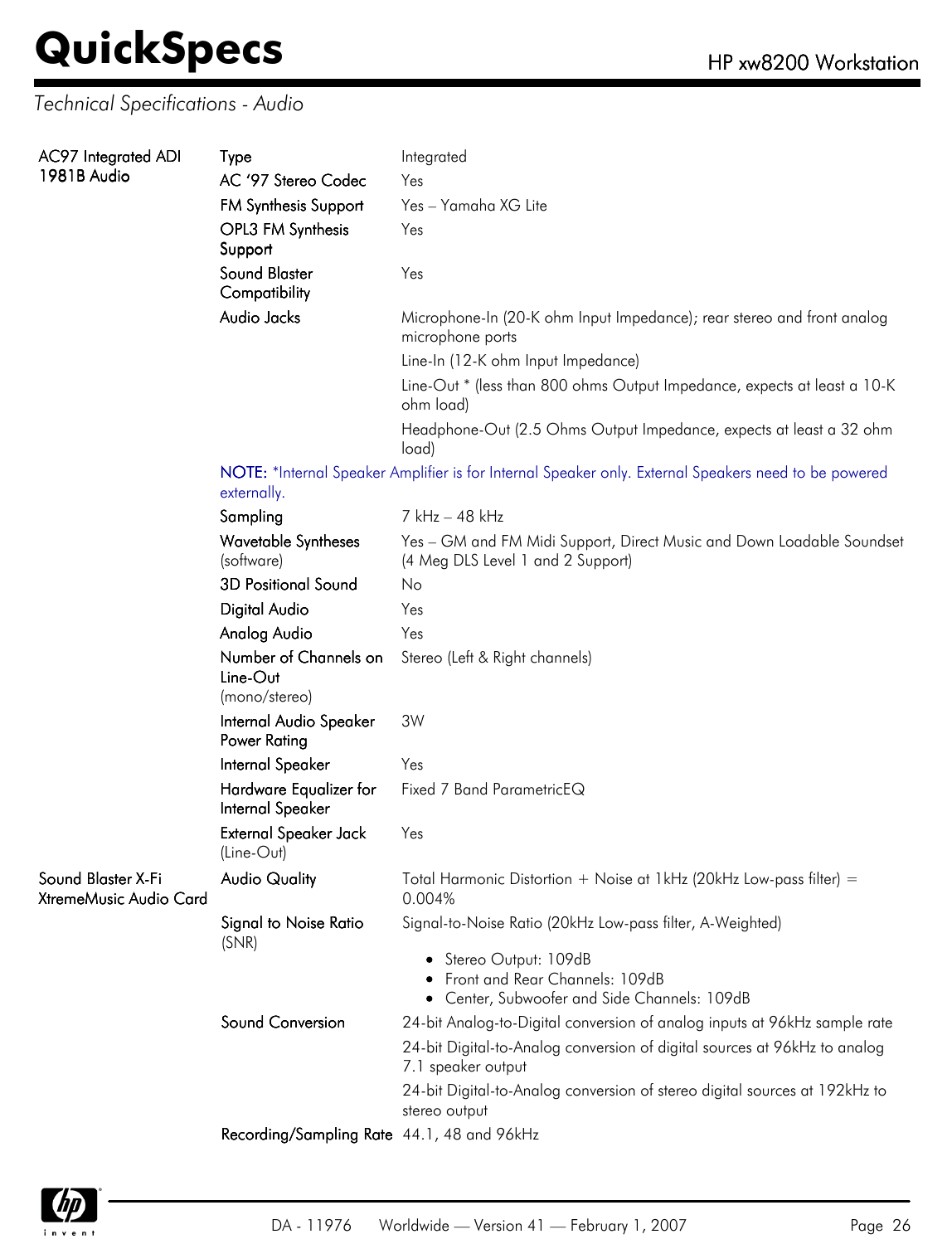*Technical Specifications - Audio*

|                                                                                                     | 16-bit/44.1kHz, 16-bit/48kHz, 24-bit/44.1kHz 24-bit/48kHz and 24-                                                                                                                                                                                                                                                                                                                                                         |  |
|-----------------------------------------------------------------------------------------------------|---------------------------------------------------------------------------------------------------------------------------------------------------------------------------------------------------------------------------------------------------------------------------------------------------------------------------------------------------------------------------------------------------------------------------|--|
| up to 24-bit resolution                                                                             |                                                                                                                                                                                                                                                                                                                                                                                                                           |  |
| 24-bit/96kHz                                                                                        |                                                                                                                                                                                                                                                                                                                                                                                                                           |  |
| 24-bit/192kHz                                                                                       |                                                                                                                                                                                                                                                                                                                                                                                                                           |  |
|                                                                                                     |                                                                                                                                                                                                                                                                                                                                                                                                                           |  |
|                                                                                                     |                                                                                                                                                                                                                                                                                                                                                                                                                           |  |
|                                                                                                     |                                                                                                                                                                                                                                                                                                                                                                                                                           |  |
| FlexiFX™                                                                                            | Yes including EAX® MacroFX™, EAX® PurePath™ and Environment                                                                                                                                                                                                                                                                                                                                                               |  |
| FlexiJack (Performing a 3-in-1 function, Digital In / Line In / Microphone) via<br>3.50 mm minijack |                                                                                                                                                                                                                                                                                                                                                                                                                           |  |
| Line level out (Front / Rear / Center / Subwoofer / Rear Center) via 3.50 mm<br>minijacks           |                                                                                                                                                                                                                                                                                                                                                                                                                           |  |
|                                                                                                     | AUX IN line-level analog input via 4-pin Molex connector on card                                                                                                                                                                                                                                                                                                                                                          |  |
| One AD Link (26 pin) connector for linking to the X-Fi I/O Console<br>(upgrade option)              |                                                                                                                                                                                                                                                                                                                                                                                                                           |  |
| $7.25^{\circ}$ x5" x .9" ( x x )                                                                    |                                                                                                                                                                                                                                                                                                                                                                                                                           |  |
| Movies                                                                                              | <b>THX Certification</b>                                                                                                                                                                                                                                                                                                                                                                                                  |  |
|                                                                                                     | Dolby Digital EX 6.1 Playback<br>DTS-ES 6.1 Playback                                                                                                                                                                                                                                                                                                                                                                      |  |
| Music                                                                                               | X-Fi 24-bit Crystalizer<br>CMSS-3D<br>SuperRip                                                                                                                                                                                                                                                                                                                                                                            |  |
| <b>Audio Creation</b>                                                                               | Pristine audio playback quality with a near<br>transparent SRC engine<br>Up to eight 24 bit hardware effects<br>ASIO recording with latency as low as one<br>millisecond<br>24-bit SoundFont® sampling<br>3D MIDI                                                                                                                                                                                                         |  |
| Gaming                                                                                              | EAX ADVANCED HD 5.0                                                                                                                                                                                                                                                                                                                                                                                                       |  |
|                                                                                                     | Doom 3 Sound Blaster EAX patch<br>Entertainment Mode<br>Audio Creation Mode<br>Game Mode<br>Mode Switcher<br>Audio Console<br>Creative MediaSource<br>Creative MediaSource DVD-Audio Player<br>DTS Neo:6 Settings<br>Karaoke Player<br><b>Entertainment Center</b><br>Smart Recorder<br>SoundFont Bank Manager<br><b>Speaker Connection Wizard</b><br><b>THX Setup Console</b><br>Vienna SoundFont Studio<br>Volume Panel |  |
|                                                                                                     | bit/96kHz with direct monitoring<br>128 voices<br>7.1<br>Software Bundle                                                                                                                                                                                                                                                                                                                                                  |  |

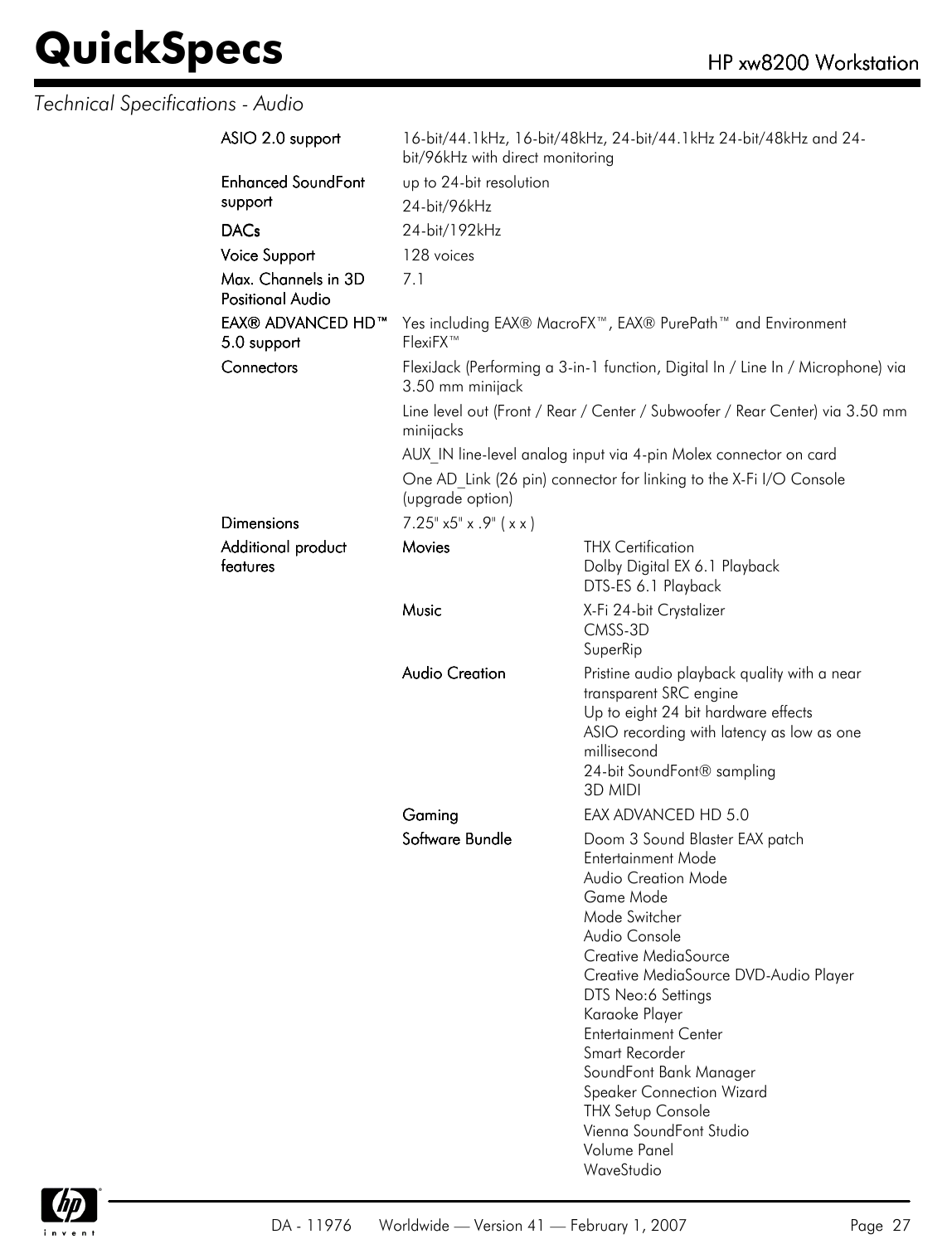#### *Technical Specifications - Audio*

|                | <b>Operating System</b> | Microsoft® Windows® XP Service Pack 2 (SP2)                                                                                       |
|----------------|-------------------------|-----------------------------------------------------------------------------------------------------------------------------------|
| requirements   | Hard disk               | 600MB free space<br>Available PCI 2.1 slot for the audio card<br>CD-ROM/CD-RW or CD/DVD-ROM required<br>for software installation |
| Minimum system | System RAM              | 256MB                                                                                                                             |
|                |                         | Console Launcher<br>Creative Media Toolbox<br><b>Creative Diagnostics</b>                                                         |

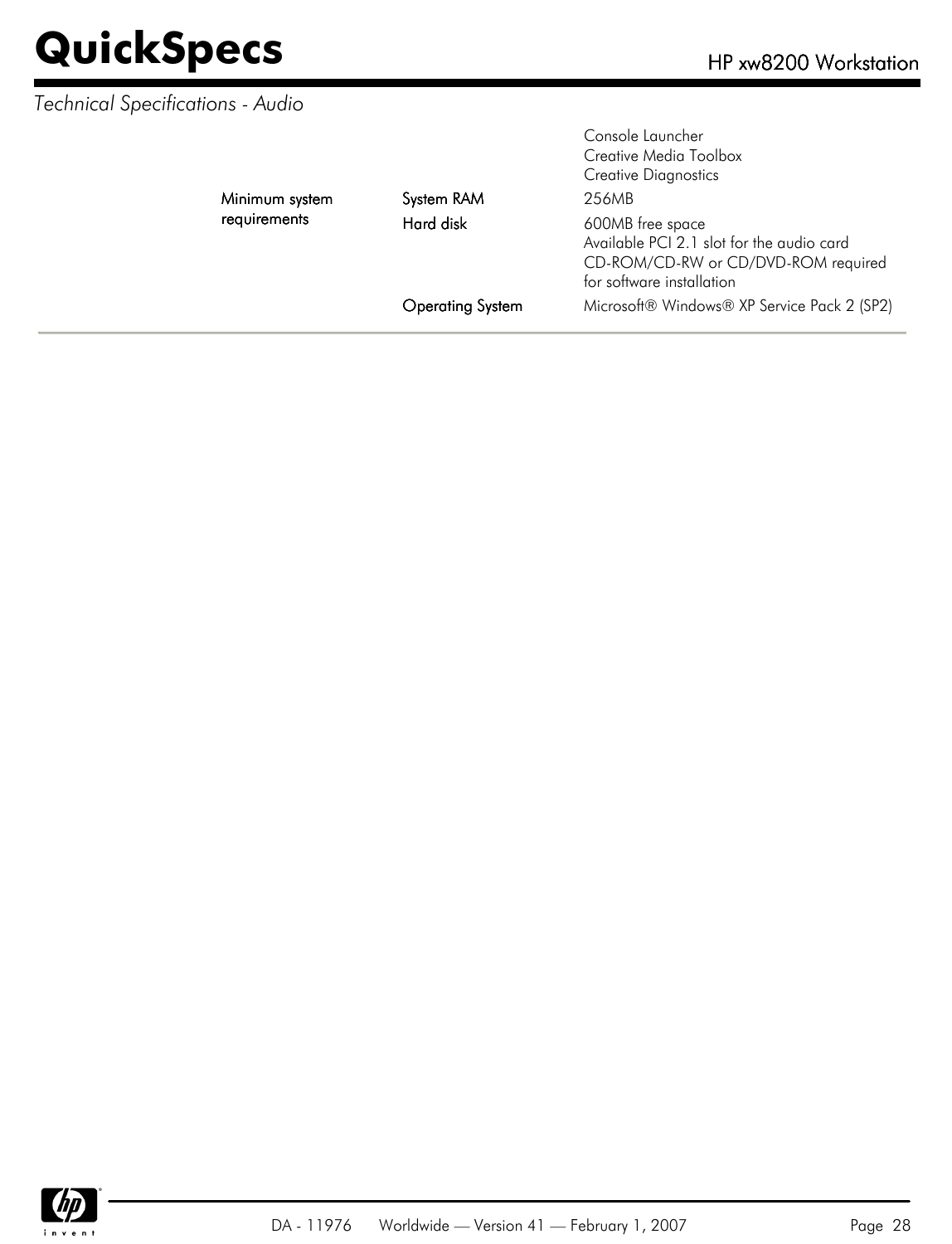*Technical Specifications - Communications*

| HP Gigabit by Broadcom Connector |                                    | <b>RJ-45</b>                                                                                                     |                                                                                        |  |
|----------------------------------|------------------------------------|------------------------------------------------------------------------------------------------------------------|----------------------------------------------------------------------------------------|--|
| (BCM5782) NIC                    | Controller                         | Broadcom 5782 PCI LAN Controller                                                                                 |                                                                                        |  |
|                                  | Memory                             | Integrated 96Kb frame buffer memory                                                                              |                                                                                        |  |
|                                  | Data rates supported               | 10/100/1000 Mbps                                                                                                 |                                                                                        |  |
|                                  | Compliance                         | IEEE 802.1A, 802.1P, 802.1P, 802.1Q, 802.2, 802.3, 802.3AB and<br>802.3u compliant, 802.3x flow control          |                                                                                        |  |
|                                  | <b>Bus architecture</b>            | <b>PCI 2.2</b>                                                                                                   |                                                                                        |  |
|                                  | Data path width                    | 32-bit, 33/66 MHz bus interface                                                                                  |                                                                                        |  |
|                                  | Data transfer mode                 | <b>Bus-master DMA</b>                                                                                            |                                                                                        |  |
|                                  | Hardware certifications            | for European Union                                                                                               | FCC, B, CE, TUV- cTUVus Mark Canada and United States, TUV- GS Mark                    |  |
|                                  | Power requirement                  | 1.48 watts $@ + 3.3V$ AUX supply with 5V tolerance                                                               |                                                                                        |  |
|                                  | Boot ROM support                   | Yes                                                                                                              |                                                                                        |  |
|                                  | Network transfer rate              | 10BASE-T (half-duplex) 10 Mbps                                                                                   |                                                                                        |  |
|                                  |                                    | 10BASE-T (full-duplex) 20 Mbps                                                                                   |                                                                                        |  |
|                                  |                                    | 100BASE-TX (half-duplex) 100 Mbps                                                                                |                                                                                        |  |
|                                  |                                    | 100BASE-TX (full-duplex) 200 Mbps                                                                                |                                                                                        |  |
|                                  |                                    | 1000BASE-T, 1000 Mbps                                                                                            |                                                                                        |  |
|                                  | Environmental                      | Operating temperature                                                                                            | 32 $^{\circ}$ to 131 $^{\circ}$ F (0 $^{\circ}$ to 55 $^{\circ}$ C)                    |  |
|                                  |                                    | Operating humidity                                                                                               | 85% at 131° F (55° C)                                                                  |  |
|                                  | <b>Dimensions</b>                  | $4.7 \times 2.0 \times 0.08$ in (12 x 5 x 1.9 cm)                                                                |                                                                                        |  |
|                                  | Operating system driver<br>support | 2000, Microsoft Windows XP, Linux 2.2, Linux 2.4                                                                 | Microsoft Windows NT 4.0, Microsoft Windows 98, Microsoft Windows                      |  |
|                                  |                                    |                                                                                                                  | Management capabilities ACPI, WOL and DMI 2.0, PXE 2.0, WfM 2.0, Broadcom mgmt utility |  |
|                                  | Alerting                           | ASF 1.0                                                                                                          |                                                                                        |  |
|                                  | Kit contents                       | Broadcom 5782, CD, Broadcom Gigabit Ethernet for HP, drivers, quick<br>install guide, product warranty statement |                                                                                        |  |
| Broadcom 5751                    | Connector                          | <b>RJ-45</b>                                                                                                     |                                                                                        |  |
| Netxtreme Gigabit PCle           | Controller                         | Broadcom 5751 PCI-E 1.0a LAN Controller                                                                          |                                                                                        |  |
| NIC.<br>(model EA833AA)          | Memory                             | Integrated 96Kb frame buffer memory                                                                              |                                                                                        |  |
|                                  | Data rates supported               | 10/100/1000 Mbps                                                                                                 |                                                                                        |  |
|                                  | Compliance                         | 802.3x flow control                                                                                              | IEEE 802.1P, 802.1Q, 802.2, 802.3, 802.3AB and 802.3u compliant,                       |  |
|                                  | <b>Bus architecture</b>            | PCI-E                                                                                                            |                                                                                        |  |
|                                  | Data path width                    | Single channel, PCI-E                                                                                            |                                                                                        |  |
|                                  | Data transfer mode                 | <b>Bus-master DMA</b>                                                                                            |                                                                                        |  |
|                                  | Hardware certifications            | for European Union                                                                                               | FCC, B, CE, TUV- cTUVus Mark Canada and United States, TUV- GS Mark                    |  |
|                                  | Power requirement                  | 3.1 watts $@ + 3.3V$ AUX supply with 5V tolerance                                                                |                                                                                        |  |
|                                  | Boot ROM support                   | Yes                                                                                                              |                                                                                        |  |

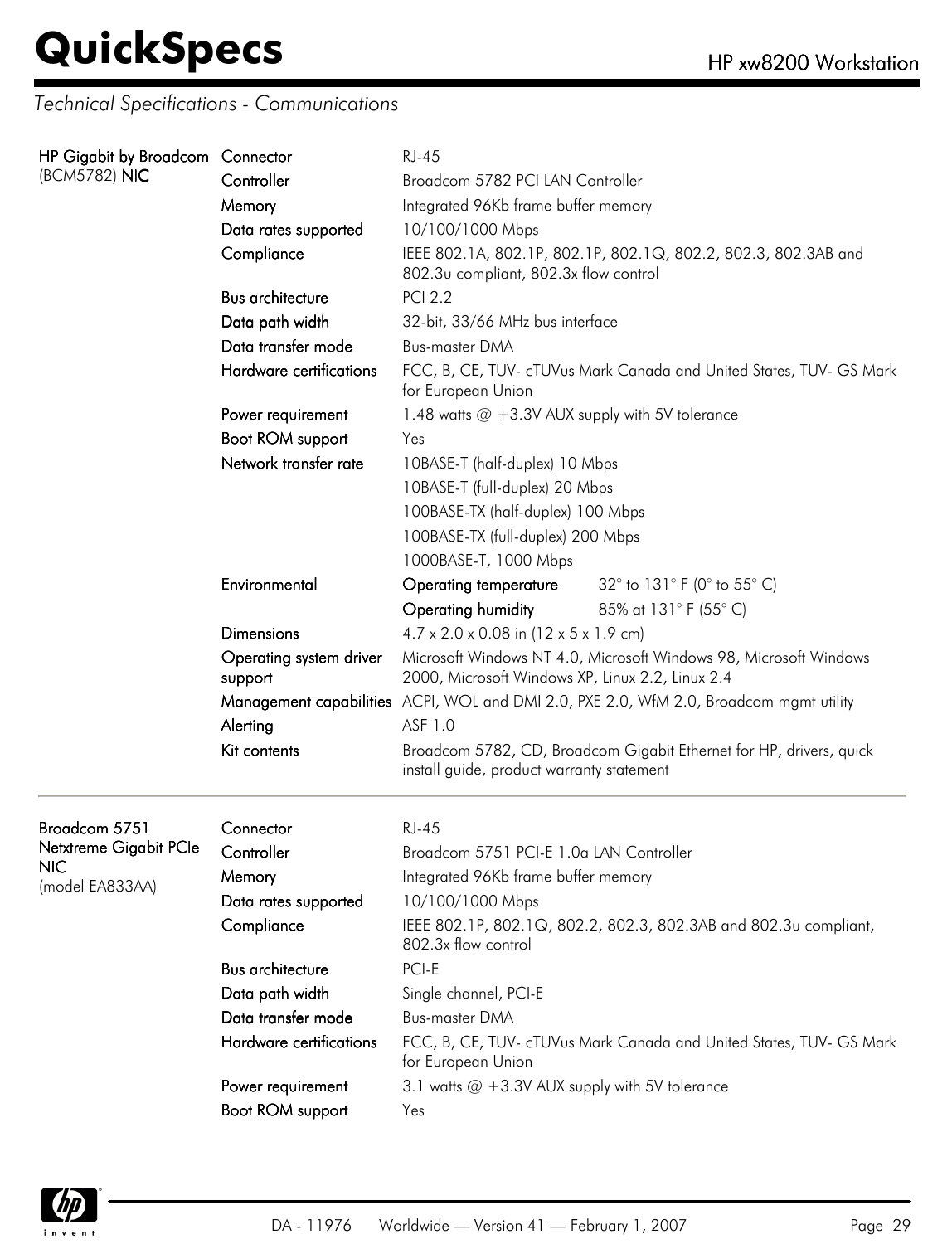#### *Technical Specifications - Communications*

| Network transfer rate   | 10BASE-T (half-duplex) 10 Mbps                                                                                           |                                                                     |  |
|-------------------------|--------------------------------------------------------------------------------------------------------------------------|---------------------------------------------------------------------|--|
|                         | 10BASE-T (full-duplex) 20 Mbps                                                                                           |                                                                     |  |
|                         | 100BASE-TX (half-duplex) 100 Mbps                                                                                        |                                                                     |  |
|                         | 100BASE-TX (full-duplex) 200 Mbps                                                                                        |                                                                     |  |
|                         | 1000BASE-T (full-duplex) 2000 Mbps                                                                                       |                                                                     |  |
| Environmental           | Operating temperature                                                                                                    | 32 $^{\circ}$ to 131 $^{\circ}$ F (0 $^{\circ}$ to 55 $^{\circ}$ C) |  |
|                         | Operating humidity                                                                                                       | 85% at 131° F (55° C)                                               |  |
| Dimensions              | $4.4 \times 2.2 \times 0.08$ in (11.2 x 5.5 x .2 cm)                                                                     |                                                                     |  |
| Operating system driver | Microsoft Windows XP,                                                                                                    |                                                                     |  |
| support                 | Linux 2.2, Linux 2.4, and Red Hat Linux 7.2                                                                              |                                                                     |  |
|                         | Management capabilities ACPI, WOL and DMI 2.0, PXE 2.0, WfM 2.0, Broadcom mgmt utility                                   |                                                                     |  |
| Alerting                | N/A                                                                                                                      |                                                                     |  |
| Kit contents            | Broadcom 5751, CD, Broadcom 5751 Netxtreme Gigabit PCIe NIC,<br>drivers, quick install guide, product warranty statement |                                                                     |  |

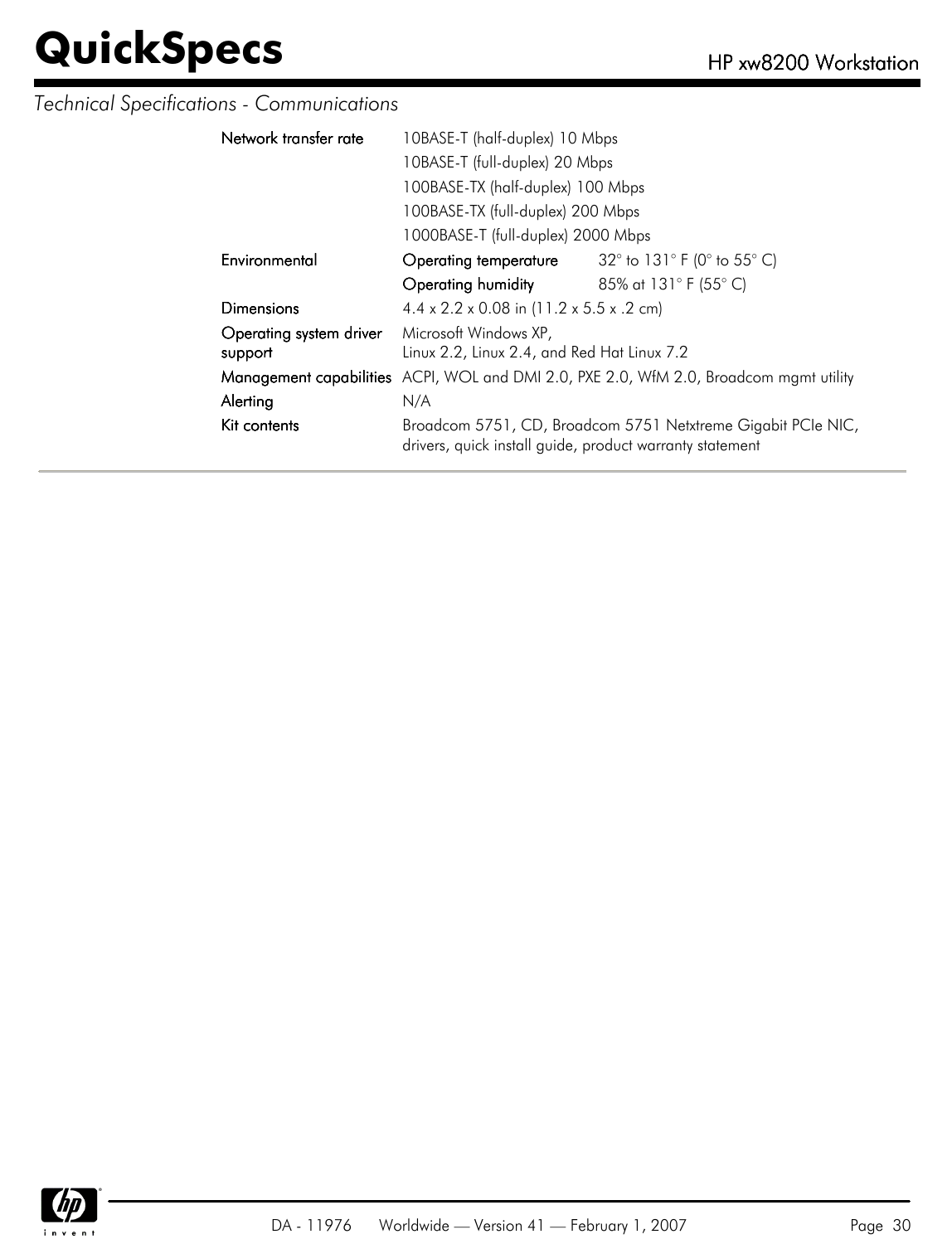*Technical Specifications - Controllers*

| U320 SCSI Controller -                 | <b>Bus architecture</b>            | PCI-X (backward compatible with PCI)                                                              |  |  |
|----------------------------------------|------------------------------------|---------------------------------------------------------------------------------------------------|--|--|
| LSI 20320AR RAID 0,1                   | Number of supported                | Up to 15 SCSI devices                                                                             |  |  |
| including external                     | devices                            |                                                                                                   |  |  |
| connector<br>(required with SCSI HDDs) | Interface protocol                 | 64 bit, 133MHz PCI-X                                                                              |  |  |
|                                        | Host bus transfer rate             | Up to 1MB/s                                                                                       |  |  |
|                                        | SCSI data transfer rate            | Up to 320 MB/s per channel                                                                        |  |  |
|                                        | <b>SCSI Bus</b>                    | Wide Ultra320, Low Voltage Differential, and Ultra Wide Single-Ended<br>68-pin HD<br>68 pin<br>2  |  |  |
|                                        | Internal connector                 |                                                                                                   |  |  |
|                                        | External connector                 |                                                                                                   |  |  |
|                                        | <b>Total connectors</b>            |                                                                                                   |  |  |
|                                        | Plug and Play Support              | No                                                                                                |  |  |
|                                        | Dimensions $(H \times L)$          | 6.6 x 2.5 in $(16.9 \times 6.4 \text{ cm})$                                                       |  |  |
|                                        | Approvals                          | CE, VCCI, Canada, C-Tick, FCC class B, UL 94VO                                                    |  |  |
|                                        |                                    | Operating system support Microsoft Windows XP Professional<br>Windows XP Professional x64 Edition |  |  |
|                                        | Kit contents                       | Controller card, driver CD, LED cables, user documentation and warranty<br>card.                  |  |  |
| Adaptec SCSI RAID                      | Dimensions $(H \times D)$          | 2.5 x 6.6 in (6.4 x 16.8 cm) Low profile card                                                     |  |  |
| 2120S Card                             | <b>RAID level</b>                  | 0, 1, 10, 5, 50, JBOD                                                                             |  |  |
|                                        | Data Transfer Rate                 | Up to 320 MB/s                                                                                    |  |  |
|                                        | <b>Cache Memory</b>                | 64 MB (onboard)                                                                                   |  |  |
|                                        | Device Support                     | Up to 15 SCSI devices                                                                             |  |  |
|                                        | <b>Bus Type</b>                    | 64-bit/66 MHz PCI                                                                                 |  |  |
|                                        |                                    | (Also support 32-bit/33 MHz PCI)                                                                  |  |  |
|                                        | <b>Internal Connectors</b>         | One 68-pin high-density                                                                           |  |  |
|                                        | <b>External Connectors</b>         | One 68-pin VHDCI                                                                                  |  |  |
|                                        | <b>System Requirements</b>         | Intel PC or equivalent with available PCI slot                                                    |  |  |
|                                        | <b>Operating Temperature</b>       | 32° to 131° F (0° to 55° C)                                                                       |  |  |
|                                        | Power Requirements                 | 4 amps $@ + 5V$                                                                                   |  |  |
|                                        | <b>Operating System</b><br>Support | Windows 2000 Professional, Windows XP Professional,<br>Windows XP Professional x64 Edition        |  |  |
|                                        | Other                              | Optimized disk utilization                                                                        |  |  |
|                                        |                                    | Online RAID Level Migration                                                                       |  |  |
|                                        |                                    | Online capacity expansion                                                                         |  |  |
|                                        |                                    | Immediate RAID availability (background initialization)                                           |  |  |
|                                        |                                    | S.M.A.R.T. support                                                                                |  |  |
|                                        | <b>Kit Contents</b>                | Controller card, driver CD, LED cables, user documentation and warranty<br>card.                  |  |  |

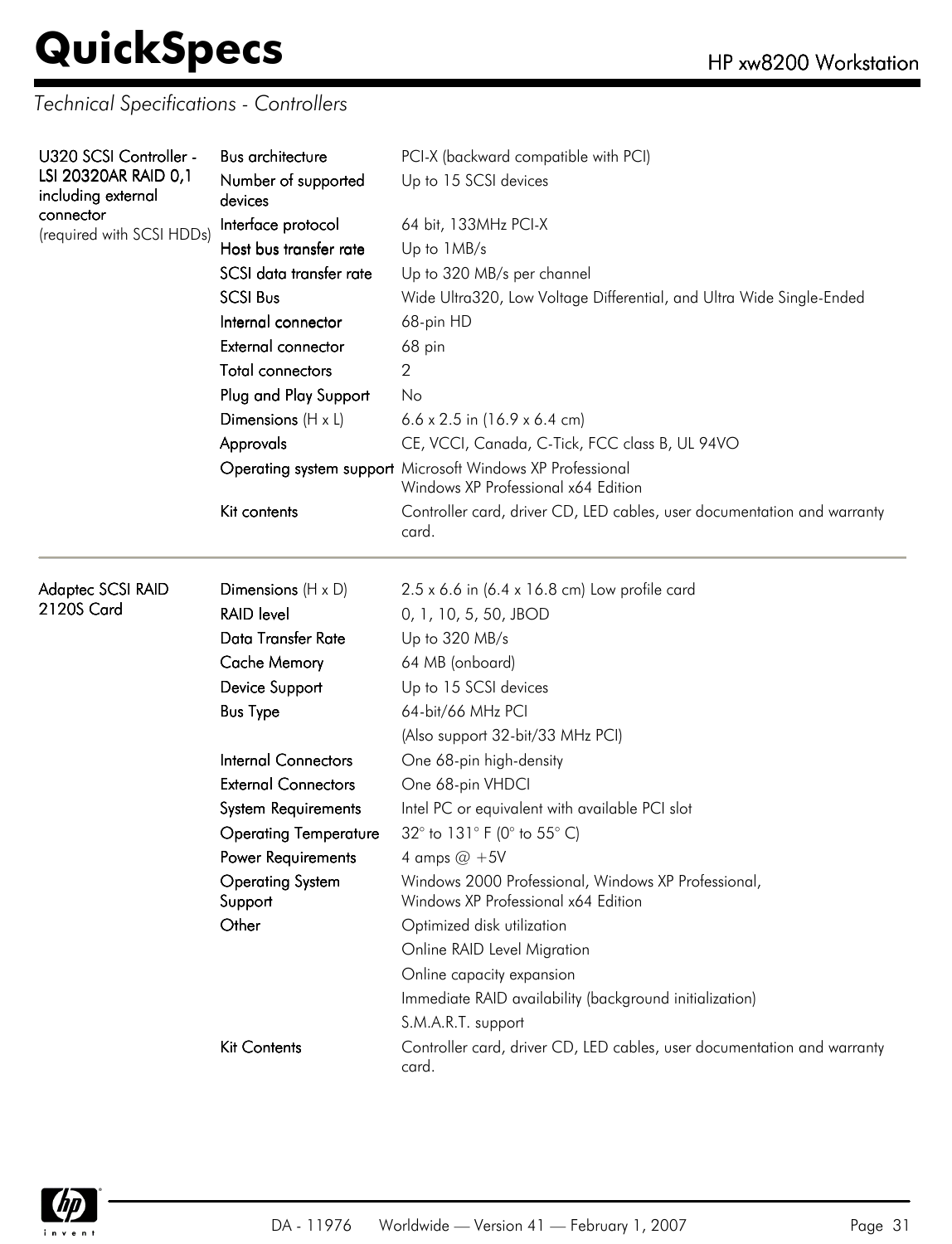## **QuickSpecs**

| Serial ATA 3.0-Gb/s Hard 500 GB<br><b>Drives</b> | Capacity<br>Height<br>Width            | 500,107,862,016 bytes<br>1.0 in (2.54 cm)<br>Media diameter: 3.5 in (8.89 cm) |                   |  |
|--------------------------------------------------|----------------------------------------|-------------------------------------------------------------------------------|-------------------|--|
|                                                  |                                        | Physical size: 4 in (10.2 cm)                                                 |                   |  |
|                                                  | Interface                              | Serial ATA (3.0 Gb/s), Native Command Queuing enabled                         |                   |  |
|                                                  | Synchronous Transfer<br>Rate (Maximum) | Up to 3 Gb/s                                                                  |                   |  |
|                                                  | <b>Buffer</b>                          | 16 MB                                                                         |                   |  |
|                                                  | Seek Time (typical reads,              | Single Track                                                                  | $1.3 \text{ ms}$  |  |
|                                                  | includes controller                    | Average                                                                       | 20.0 ms           |  |
|                                                  | overhead, including<br>settling)       | Full-Stroke                                                                   | 30 ms             |  |
|                                                  | <b>Rotational Speed</b>                | 7,200 rpm                                                                     |                   |  |
|                                                  | <b>Logical Blocks</b>                  | 976,773,168                                                                   |                   |  |
|                                                  | <b>Operating Temperature</b>           | 41° to 131° F (5° to 55° C)                                                   |                   |  |
| 250 GB                                           | Capacity                               | 250,059,350,016 bytes                                                         |                   |  |
|                                                  | Height                                 | 1 in $(2.54 \text{ cm})$                                                      |                   |  |
|                                                  | Width                                  | Media diameter: 3.5 in (8.89 cm)                                              |                   |  |
|                                                  |                                        | Physical size: 4 in (10.2 cm)                                                 |                   |  |
|                                                  | Interface                              | Serial ATA (3.0 Gb/s)                                                         |                   |  |
|                                                  | Synchronous Transfer<br>Rate (Maximum) | Up to 3 Gb/s                                                                  |                   |  |
|                                                  | <b>Buffer</b>                          | 8 Mbytes                                                                      |                   |  |
|                                                  | Seek Time (typical reads,              | Single Track                                                                  | 1.0 <sub>ms</sub> |  |
|                                                  | includes controller                    | Average                                                                       | 8.5 ms            |  |
|                                                  | overhead, including<br>settling)       | <b>Full-Stroke</b>                                                            | 18 <sub>ms</sub>  |  |
|                                                  | <b>Rotational Speed</b>                | 7,200 rpm                                                                     |                   |  |
|                                                  | <b>Logical Blocks</b>                  | 488,397,168                                                                   |                   |  |
|                                                  | <b>Operating Temperature</b>           | 41° to 131° F (5° to 55° C)                                                   |                   |  |

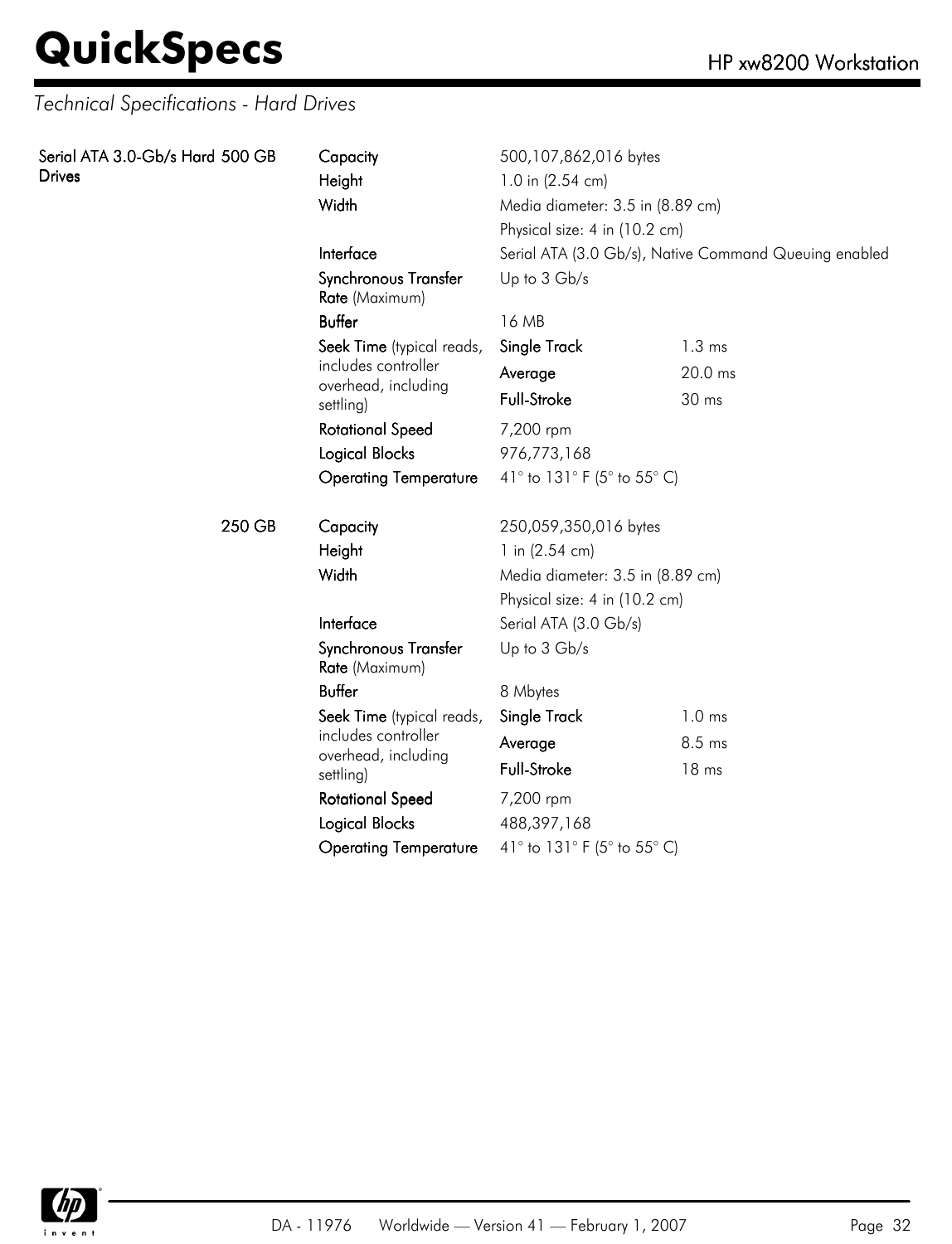| 160 GB | Capacity<br>Height<br>Width                | 163,928,604,672 bytes<br>1.0 in (2.54 cm)<br>Physical size: 4 in (10.2 cm) | Media diameter: 3.5 in (8.89 cm) |  |
|--------|--------------------------------------------|----------------------------------------------------------------------------|----------------------------------|--|
|        | Interface                                  | Serial ATA (3.0 Gb/s)                                                      |                                  |  |
|        | Synchronous Transfer<br>Rate (Maximum)     | Up to 3 Gb/s                                                               |                                  |  |
|        | Buffer                                     | 8 Mbytes                                                                   |                                  |  |
|        | Seek Time (typical reads,                  | Single Track                                                               | $0.9$ ms                         |  |
|        | includes controller                        | Average                                                                    | $9.3 \text{ ms}$                 |  |
|        | overhead, including<br>settling)           | Full-Stroke                                                                | 18 <sub>ms</sub>                 |  |
|        | <b>Rotational Speed</b>                    | 7,200 rpm                                                                  |                                  |  |
|        | Logical Blocks                             | 320,173,056                                                                |                                  |  |
|        | <b>Operating Temperature</b>               | 41° to 131° F (5° to 55° C)                                                |                                  |  |
| 80 GB  | Capacity                                   | 80,026,361,856 bytes                                                       |                                  |  |
|        | Height                                     | 1.0 in (2.54 cm)                                                           |                                  |  |
|        | Width                                      | Media diameter: 3.5 in (8.89 cm)                                           |                                  |  |
|        |                                            | Physical size: 4 in (10.2 cm)                                              |                                  |  |
|        | Interface                                  | Serial ATA (3.0 Gb/s)                                                      |                                  |  |
|        | Synchronous Transfer<br>Rate (Maximum)     | Up to 3 Gb/s                                                               |                                  |  |
|        | Buffer                                     | 8 MB                                                                       |                                  |  |
|        | Seek Time (typical reads,                  | Single Track                                                               | 2 <sub>ms</sub>                  |  |
|        | includes controller<br>overhead, including | Average                                                                    | $9.3 \text{ ms}$                 |  |
|        | settling)                                  | <b>Full-Stroke</b>                                                         | 21 ms                            |  |
|        | <b>Rotational Speed</b>                    | 7,200 rpm                                                                  |                                  |  |
|        | Logical Blocks                             | 156,301,488                                                                |                                  |  |
|        | <b>Operating Temperature</b>               | 41° to 131° F (5° to 55° C)                                                |                                  |  |

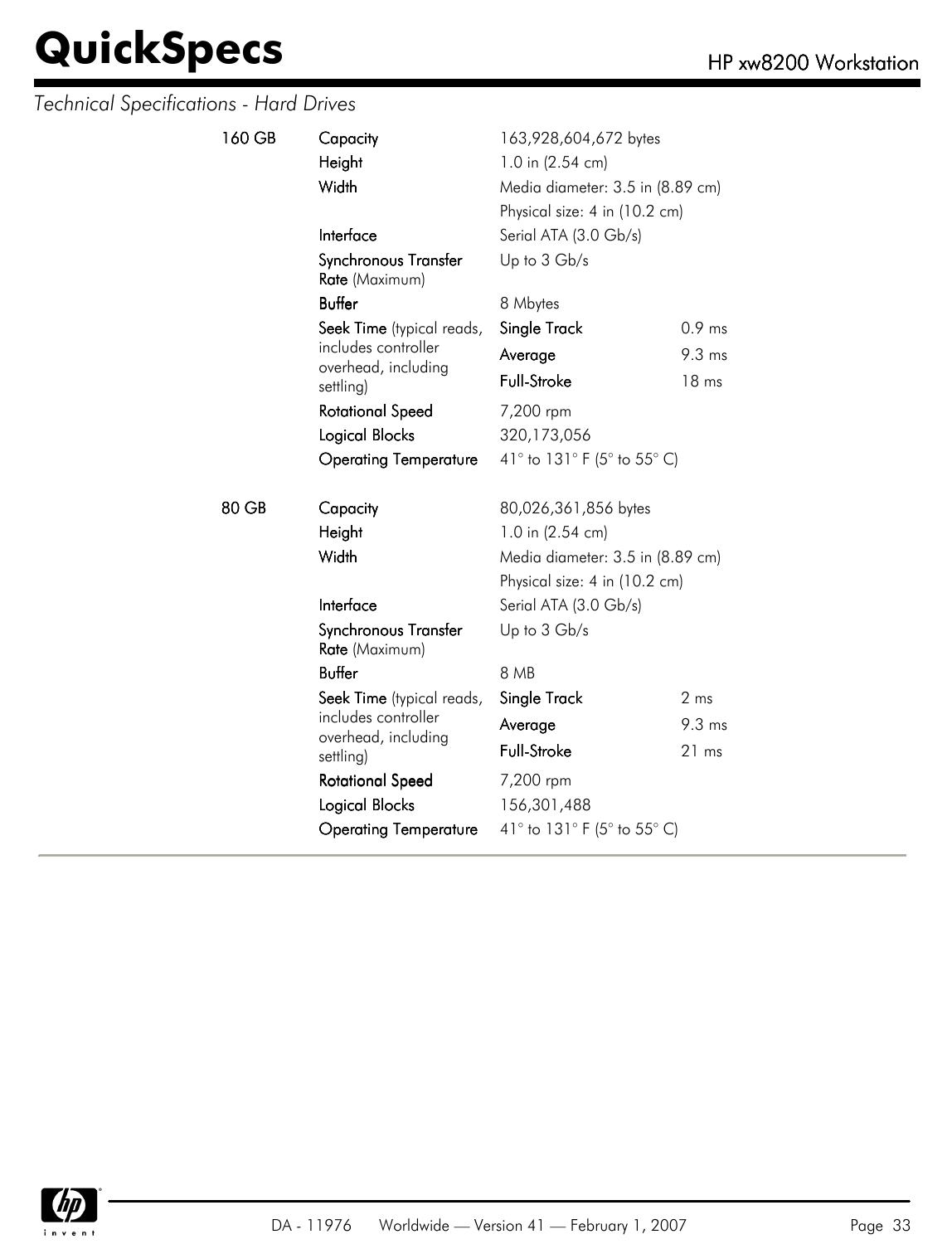| Serial ATA 1.5-Gb/s Hard 74 GB<br>Drives (10,000 rpm) |       | Capacity<br>Height<br>Width                         | 74,355,769,344 bytes<br>1.0 in (2.54 mm)<br>Media diameter: 3.3 in (84mm)<br>Physical size: 4 in (10.2 cm) |                   |  |
|-------------------------------------------------------|-------|-----------------------------------------------------|------------------------------------------------------------------------------------------------------------|-------------------|--|
|                                                       |       | Interface<br>Synchronous Transfer<br>Rate (Maximum) | Serial ATA<br>150 MB/s                                                                                     |                   |  |
|                                                       |       | <b>Buffer</b>                                       | 8 MB                                                                                                       |                   |  |
|                                                       |       | Seek Time (typical reads,                           | Single Track                                                                                               | 0.3 <sub>ms</sub> |  |
|                                                       |       | includes controller<br>overhead, including          | Average                                                                                                    | $4.5$ ms          |  |
|                                                       |       | settling)                                           | <b>Full-Stroke</b>                                                                                         | 10.2 ms           |  |
|                                                       |       | <b>Rotational Speed</b>                             | 10,000 rpm                                                                                                 |                   |  |
|                                                       |       | <b>Logical Blocks</b>                               | 145,226,112                                                                                                |                   |  |
|                                                       |       | <b>Operating Temperature</b>                        | 41° to 140° F (5 to 60° C)                                                                                 |                   |  |
| Ultra320 SCSI Hard                                    | 73 GB | Capacity                                            | 73,407,865,856 bytes                                                                                       |                   |  |
| Drives (10,000 rpm)                                   |       | Height                                              | 1.0 in (2.54 cm)                                                                                           |                   |  |
|                                                       |       | Width                                               | 3.5 in (8.9 cm)                                                                                            |                   |  |
|                                                       |       | Interface                                           | 68 pin LVD SCSI                                                                                            |                   |  |
|                                                       |       | Synchronous Transfer<br>Rate (Maximum)              | 320 MB/s                                                                                                   |                   |  |
|                                                       |       | <b>Buffer</b>                                       | 8 Mbytes                                                                                                   |                   |  |
|                                                       |       | Seek Time (typical reads,                           | <b>Single Track</b>                                                                                        | $0.3$ msec        |  |
|                                                       |       | includes controller                                 | Average                                                                                                    | $<$ 4.5 msec      |  |
|                                                       |       | overhead, including<br>settling)                    | <b>Full-Stroke</b>                                                                                         | $<$ 11.0 msec     |  |
|                                                       |       | <b>Rotational Speed</b>                             | 10,000 rpm                                                                                                 |                   |  |
|                                                       |       | Logical Blocks                                      | 143,374,738                                                                                                |                   |  |
|                                                       |       | <b>Operating Temperature</b>                        | 40° to 130° F (5° to 55° C)                                                                                |                   |  |

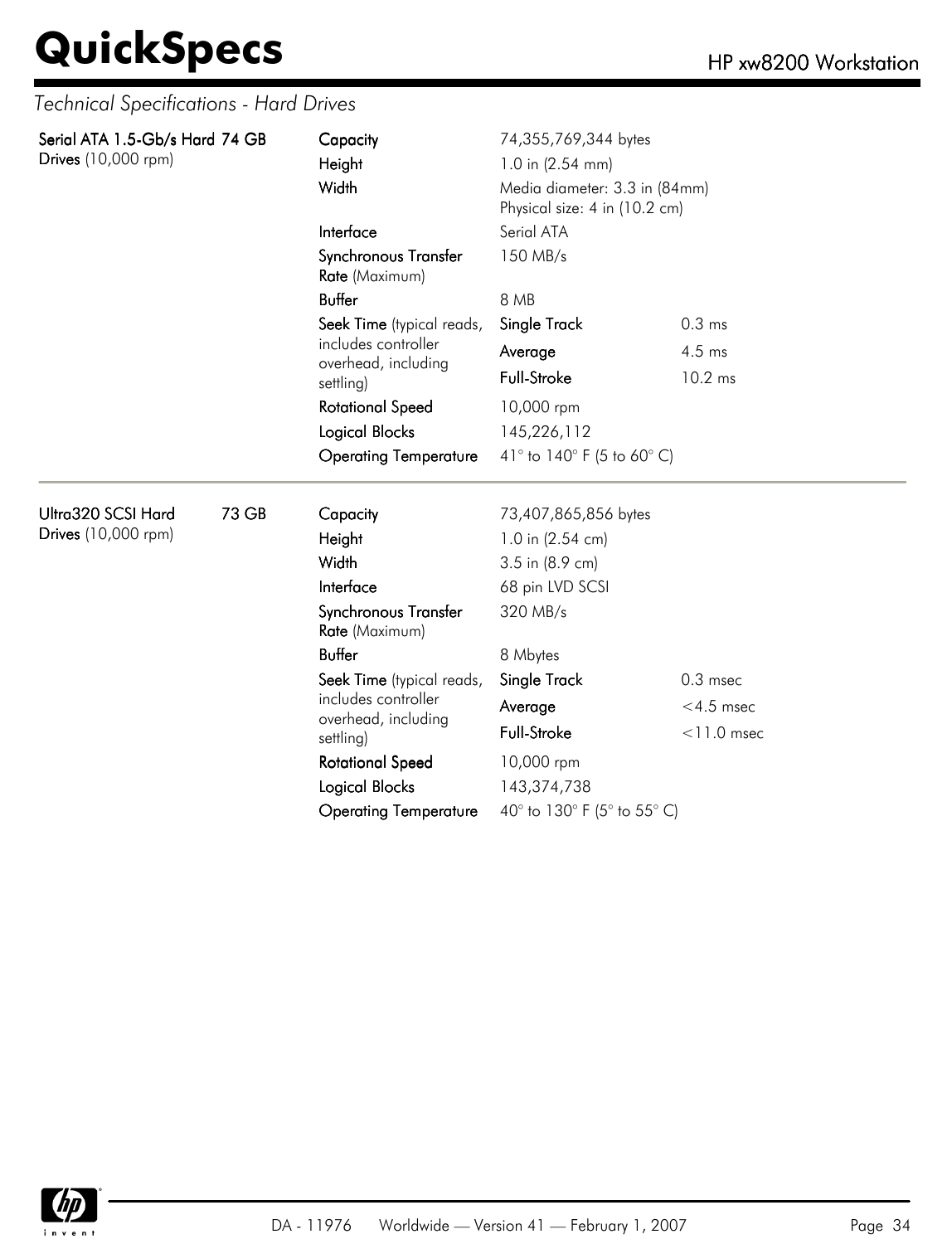| 146 GB | Capacity                               | 146,815,737,856 bytes       |               |  |
|--------|----------------------------------------|-----------------------------|---------------|--|
|        | Height                                 | 1.0 in (2.54 cm)            |               |  |
|        | Width                                  | 3.5 in (8.9 cm)             |               |  |
|        | Interface                              | 68 pin LVD SCSI             |               |  |
|        | Synchronous Transfer<br>Rate (Maximum) | 320 MB/s                    |               |  |
|        | <b>Buffer</b>                          | 8 Mbytes                    |               |  |
|        | Seek Time (typical reads,              | Single Track                | $0.3$ msec    |  |
|        | includes controller                    | Average                     | $<$ 4.5 msec  |  |
|        | overhead, including<br>settling)       | Full-Stroke                 | $<$ 11.0 msec |  |
|        | <b>Rotational Speed</b>                | 10,000 rpm                  |               |  |
|        | Logical Blocks                         | 286,749,488                 |               |  |
|        | <b>Operating Temperature</b>           | 40° to 130° F (5° to 55° C) |               |  |
|        |                                        |                             |               |  |
| 300 GB | Capacity                               | 300,000,000,000 bytes       |               |  |
|        | Height                                 | 1.0 in (2.54 cm)            |               |  |
|        | Width                                  | 3.5 in (8.9 cm)             |               |  |
|        | Interface                              | 68 pin LVD SCSI             |               |  |
|        | Synchronous Transfer<br>Rate (Maximum) | 320 MB/s                    |               |  |
|        | <b>Buffer</b>                          | 8 Mbytes                    |               |  |
|        | Seek Time (typical reads,              | Single Track                | $0.3$ msec    |  |
|        | includes controller                    | Average                     | $<$ 4.5 msec  |  |
|        | overhead, including<br>settling)       | Full-Stroke                 | $<$ 11.0 msec |  |
|        | <b>Rotational Speed</b>                | 10,000 rpm                  |               |  |
|        | Logical Blocks                         | 585,937,500                 |               |  |
|        | <b>Operating Temperature</b>           | 40° to 130° F (5° to 55° C) |               |  |

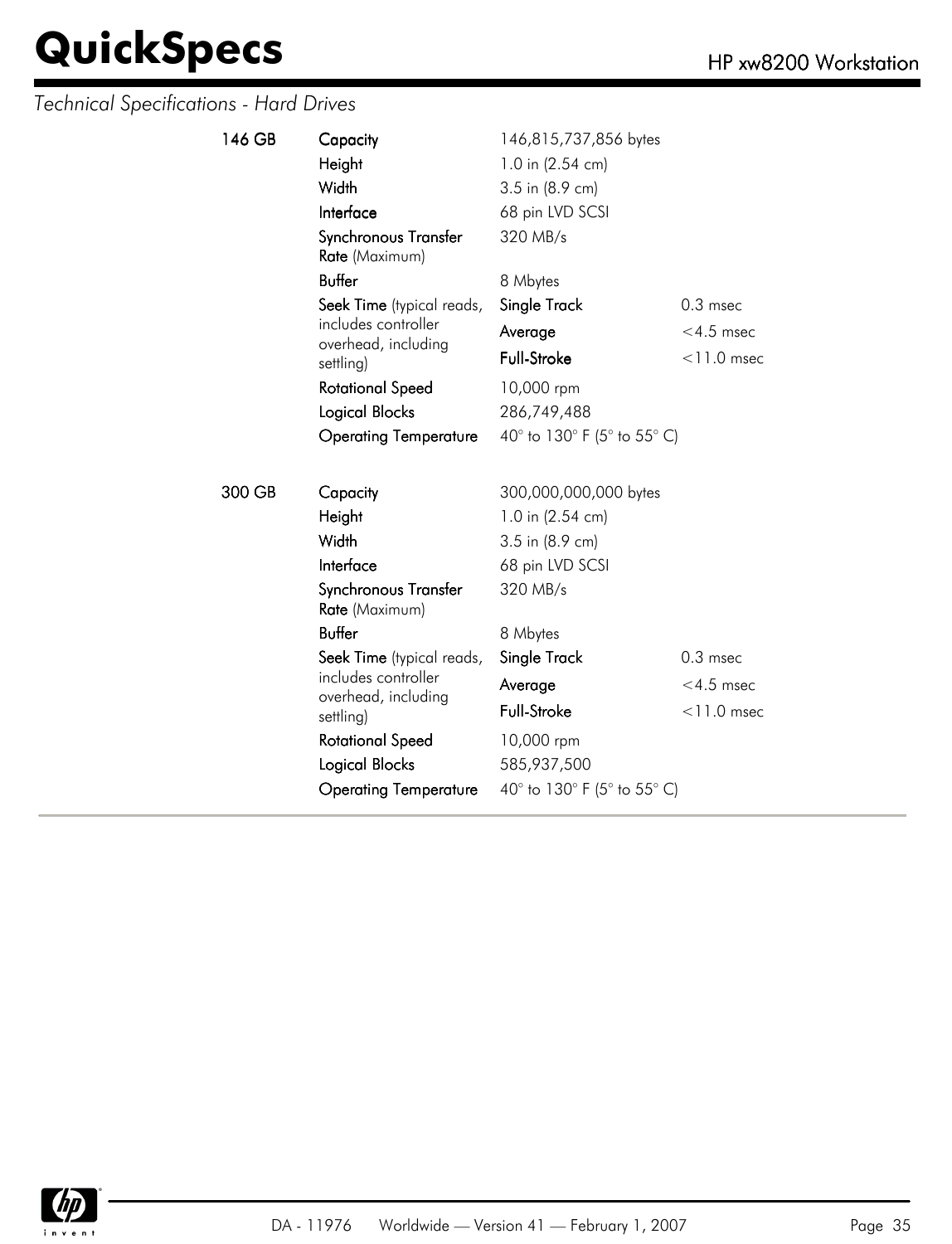| Ultra320 SCSI Hard<br>Drives (15,000 rpm) | 36 GB  | Capacity<br>Height<br>Width<br>Interface<br>Synchronous Transfer<br>Rate (Maximum) | 36,420,075,520 bytes<br>1.0 in (2.54 cm)<br>3.5 in (8.9 cm)<br>68 pin LVD SCSI<br>320 MB/s |               |
|-------------------------------------------|--------|------------------------------------------------------------------------------------|--------------------------------------------------------------------------------------------|---------------|
|                                           |        | <b>Buffer</b>                                                                      | 8 Mbytes                                                                                   |               |
|                                           |        | Seek Time (typical reads,                                                          | <b>Single Track</b>                                                                        | $0.3$ msec    |
|                                           |        | includes controller                                                                | Average                                                                                    | $<$ 4.5 msec  |
|                                           |        | overhead, including<br>settling)                                                   | <b>Full-Stroke</b>                                                                         | $<$ 11.0 msec |
|                                           |        | <b>Rotational Speed</b>                                                            | 15,000 rpm                                                                                 |               |
|                                           |        | <b>Logical Blocks</b>                                                              | 71,132,960                                                                                 |               |
|                                           |        | <b>Operating Temperature</b>                                                       | 40° to 130°F (5° to 55°C)                                                                  |               |
|                                           | 73 GB  | Capacity                                                                           | 73,407,865,856 bytes                                                                       |               |
|                                           |        | Height                                                                             | 1.0 in (2.54 cm)                                                                           |               |
|                                           |        | Width                                                                              | 3.5 in (8.9 cm)                                                                            |               |
|                                           |        | Interface                                                                          | 68 pin LVD SCSI                                                                            |               |
|                                           |        | Synchronous Transfer<br>Rate (Maximum)                                             | 320 MB/s                                                                                   |               |
|                                           |        | <b>Buffer</b>                                                                      | 8 Mbytes                                                                                   |               |
|                                           |        | Seek Time (typical reads,                                                          | Single Track                                                                               | $0.3$ msec    |
|                                           |        | includes controller<br>overhead, including                                         | Average                                                                                    | $<$ 4.5 msec  |
|                                           |        | settling)                                                                          | Full-Stroke                                                                                | $<$ 11.0 msec |
|                                           |        | <b>Rotational Speed</b>                                                            | 15,000 rpm                                                                                 |               |
|                                           |        | <b>Logical Blocks</b>                                                              | 143,374,738                                                                                |               |
|                                           |        | <b>Operating Temperature</b>                                                       | 40° to 130°F (5° to 55° C)                                                                 |               |
|                                           | 146 GB | Capacity                                                                           | 146,815,737,856 bytes                                                                      |               |
|                                           |        | Height                                                                             | 1.0 in (2.5 cm)                                                                            |               |
|                                           |        | Width                                                                              | 3.5 in (8.9 cm)                                                                            |               |
|                                           |        | Interface                                                                          | 68 pin LVD SCSI                                                                            |               |
|                                           |        | Synchronous Transfer<br>Rate (Maximum)                                             | 320 MB/s                                                                                   |               |
|                                           |        | <b>Buffer</b>                                                                      | 8 Mbytes                                                                                   |               |
|                                           |        | Seek Time (typical reads,                                                          | <b>Single Track</b>                                                                        | $0.3$ msec    |
|                                           |        | includes controller<br>overhead, including<br>settling)                            | Average                                                                                    | $<$ 4.5 msec  |
|                                           |        |                                                                                    | Full-Stroke                                                                                | $<$ 11.0 msec |
|                                           |        | <b>Rotational Speed</b>                                                            | 15,000 rpm                                                                                 |               |
|                                           |        | <b>Logical Blocks</b>                                                              | 143,374,738                                                                                |               |
|                                           |        | <b>Operating Temperature</b>                                                       | 40° to 130°F (5° to 55°C)                                                                  |               |

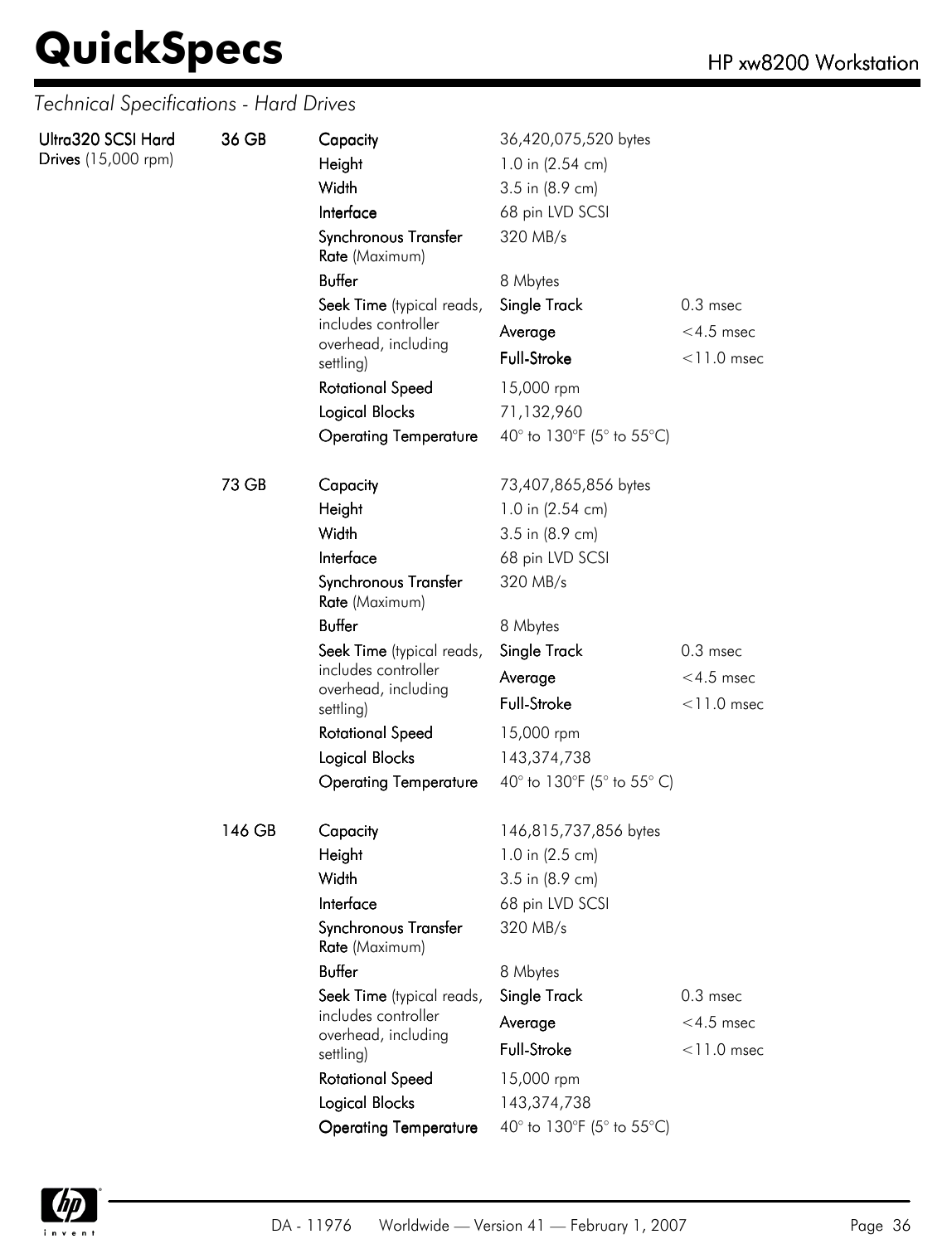### *Technical Specifications - Removable Storage*

|  | USB Disk on Key |  |  |
|--|-----------------|--|--|
|--|-----------------|--|--|

| USB Disk on Key | Dimensions (HxWxD)       | $0.9 \times 0.7 \times 3.9$ in $(2.3 \times 1.8 \times 9.8$ cm) |
|-----------------|--------------------------|-----------------------------------------------------------------|
|                 | Weight                   | $0.05$ lb $(0.02$ kg)                                           |
|                 | <b>USB Specification</b> | 2.0                                                             |
|                 | <b>Transfer Rate</b>     | Read-1023 KB/Sec; Write-850 KB/Sec                              |
|                 | Storage Media            | Solid state flash memory, no moving parts                       |
|                 | Power Supply             | USB Bus-powered, no external power required                     |
|                 | Capacity                 | 256 MB                                                          |
|                 |                          |                                                                 |

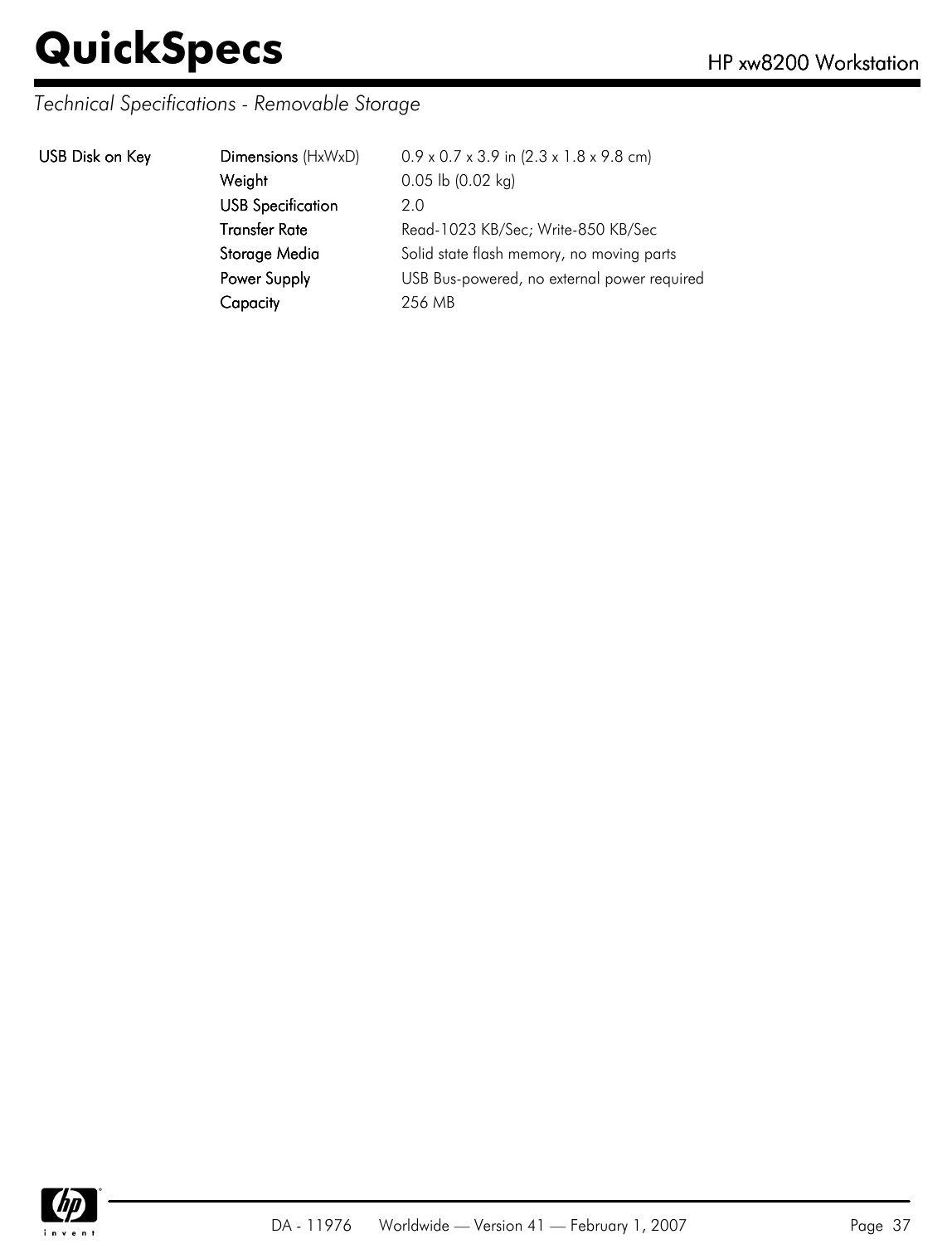| PS/2 OR USB Standard<br>Keyboard     |            | Physical<br>characteristics | Keys                                                    | 104, 105, 106, 107, 109 layout (depending<br>upon country)                                                                                                 |
|--------------------------------------|------------|-----------------------------|---------------------------------------------------------|------------------------------------------------------------------------------------------------------------------------------------------------------------|
|                                      |            |                             | Dimensions $(L \times W \times H)$                      | 18.0 x 6.4 x 0.98 in (45.8 x 16.3 x 2.5 cm)                                                                                                                |
|                                      |            | Weight                      | 2 lb (0.9 kg) minimum                                   |                                                                                                                                                            |
|                                      | Electrical | Operating voltage           | $+$ 5VDC $\pm$ 5%                                       |                                                                                                                                                            |
|                                      |            |                             | Power consumption                                       | 50-mA maximum (with three LEDs ON)                                                                                                                         |
|                                      |            |                             | <b>ESD</b>                                              | CE level 4, 15-kV air discharge                                                                                                                            |
|                                      |            | EMI - RFI                   | Conforms to FCC rules for a Class B computing<br>device |                                                                                                                                                            |
|                                      |            |                             | MicrosoftPC 99 - 2001                                   | Functionally compliant                                                                                                                                     |
|                                      |            | Mechanical                  | Languages                                               | 38 available                                                                                                                                               |
|                                      |            |                             | Keycaps                                                 | Low-profile design                                                                                                                                         |
|                                      |            |                             | Switch actuation                                        | 55-g nominal peak force with tactile feedback                                                                                                              |
|                                      |            | Switch life                 | 20 million keystrokes (using Hasco modified<br>tester)  |                                                                                                                                                            |
|                                      |            |                             | Switch type                                             | Contamination-resistant switch membrane                                                                                                                    |
|                                      |            |                             |                                                         | Key-leveling mechanisms For all double-wide and greater-length keys                                                                                        |
|                                      |            |                             | Cable length                                            | 6 ft $(1.8 \text{ m})$                                                                                                                                     |
|                                      |            |                             | Microsoft PC 99 - 2001                                  | Mechanically compliant                                                                                                                                     |
|                                      |            |                             | Acoustics                                               | 43-dBA maximum sound pressure level                                                                                                                        |
|                                      |            | Environmental               | <b>Operating temperature</b>                            | 50° to 122° F (10° to 50° C)                                                                                                                               |
|                                      |            |                             | Non-operating<br>temperature                            | -22 $^{\circ}$ to 140 $^{\circ}$ F (-30 $^{\circ}$ to 60 $^{\circ}$ C)                                                                                     |
|                                      |            |                             | Operating humidity                                      | 10% to 90% (non-condensing at ambient)                                                                                                                     |
|                                      |            |                             | Non-operating humidity                                  | 20% to 80% (non-condensing at ambient)                                                                                                                     |
|                                      |            |                             | Operating shock                                         | 40 g, six surfaces                                                                                                                                         |
|                                      |            |                             | Non-operating shock                                     | 80 g, six surfaces                                                                                                                                         |
|                                      |            |                             | Operating vibration                                     | 2-g peak acceleration                                                                                                                                      |
|                                      |            |                             | Non-operating vibration                                 | 4-g peak acceleration                                                                                                                                      |
|                                      |            |                             | Drop (out of box)                                       | 26 in (66 cm) on carpet, six-drop sequence                                                                                                                 |
|                                      |            |                             | Drop (in box)                                           | 42 in (107 cm) on concrete, 16-drop sequence                                                                                                               |
|                                      |            |                             |                                                         | Operating system support Microsoft Windows XP Professional, Microsoft Windows XP Professional x64<br>Edition, Red Hat Enterprise Linux Workstation 3 and 4 |
|                                      |            | Approvals                   |                                                         | UL, CSA, FCC, CE Mark, TUV, TUV GS, VCCI, BSMI, C-Tick, MIC                                                                                                |
|                                      |            | Ergonomic compliance        | ANSI HFS 100, ISO 9241-4, and TUVGS                     |                                                                                                                                                            |
|                                      |            | Kit contents                | and comfort                                             | Keyboard, keyboard software media, installation guide, warranty card, safety                                                                               |
| <b>HP USB Smart Card</b><br>Keyboard |            | Physical<br>characteristics | Keys                                                    | 104, 105, 106, 107, 109 layout (depending<br>upon country                                                                                                  |
| (ED707AA)                            |            |                             | Form factor                                             | <b>USB</b> basic Smart Card keyboard                                                                                                                       |
|                                      |            |                             | Colors                                                  | Carbonite/Silver                                                                                                                                           |
|                                      |            |                             | Dimensions $(L \times W \times H)$                      | $18.2 \times 6.3 \times 1.3$ in $(46.3 \times 16.1 \times 3.3$ cm)                                                                                         |

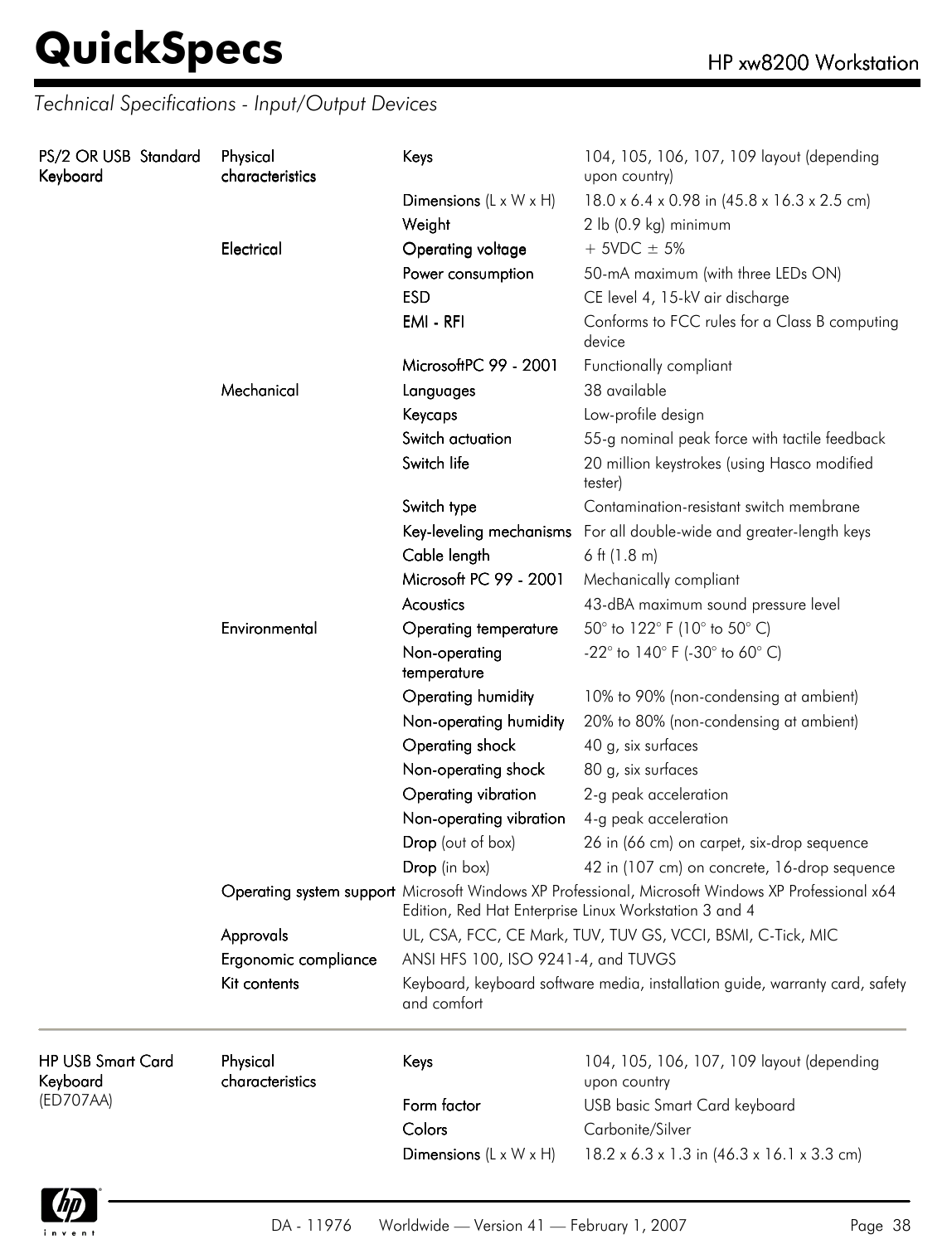|                           | Weight                         | $2$ lb (0.9 kg) minimum                                                                                                                            |
|---------------------------|--------------------------------|----------------------------------------------------------------------------------------------------------------------------------------------------|
| Electrical                | Operating voltage              | $+$ 5VDC $\pm$ 5%                                                                                                                                  |
|                           | Power consumption              |                                                                                                                                                    |
|                           |                                | 100-mA maximum (with four LEDs ON)                                                                                                                 |
|                           | System interface               | USB Type A plug connector                                                                                                                          |
|                           | <b>ESD</b>                     | CE level 4, 15-kV air discharge                                                                                                                    |
|                           | EMI - RFI                      | Conforms to FCC rules for a Class B computing<br>device                                                                                            |
|                           | MicrosoftPC 99 - 2001          | Functionally compliant                                                                                                                             |
| Mechanical                | Languages                      | $30+$ available                                                                                                                                    |
|                           | Keycaps                        | Low-profile design                                                                                                                                 |
|                           | Switch actuation               | 55-g nominal peak force with tactile feedback                                                                                                      |
|                           | Switch life                    | 20 million keystrokes (using Hasco modified<br>tester)                                                                                             |
|                           | Switch type                    | Contamination-resistant switch membrane                                                                                                            |
|                           |                                | Key-leveling mechanisms For all double-wide and greater-length keys                                                                                |
|                           | Cable length                   | $6$ ft (1.8 m)                                                                                                                                     |
|                           | Microsoft PC 99 - 2001         | Mechanically compliant                                                                                                                             |
|                           | Acoustics                      | 43-dBA maximum sound pressure level                                                                                                                |
| Environmental             | Operating temperature          | 50° to 122° F (10° to 50° C)                                                                                                                       |
|                           | Non-operating<br>temperature   | $-22^{\circ}$ to 140° F (-30° to 60° C)                                                                                                            |
|                           | Operating humidity             | 10% to 90% (non-condensing at ambient)                                                                                                             |
|                           | Non-operating humidity         | 20% to 80% (non-condensing at ambient)                                                                                                             |
|                           | Operating shock                | 40 g, six surfaces                                                                                                                                 |
|                           | Non-operating shock            | 80 g, six surfaces                                                                                                                                 |
|                           | Operating vibration            | 2-g peak acceleration                                                                                                                              |
|                           | Non-operating vibration        | 4-g peak acceleration                                                                                                                              |
|                           | Drop (out of box)              | 26 in (66 cm) on carpet, six-drop sequence                                                                                                         |
|                           | Drop (in box)                  | 42 in (107 cm) on concrete, 16-drop sequence                                                                                                       |
| <b>SMARTCARD</b> function | Support                        | All ISO 7816 smart cards                                                                                                                           |
|                           | Interface                      | Reads from and writes to all ISO7816-1, 2, 3, 4<br>memory and microprocessor smart cards ( $T=0$ ,<br>$T=1)$                                       |
|                           | Chipset                        | <b>SCM STCII</b>                                                                                                                                   |
|                           | <b>Standard APIs supported</b> | PC/SC, EMV2000, SET                                                                                                                                |
|                           | Power                          | <b>USB Port</b>                                                                                                                                    |
|                           |                                | Short circuit detection (protects smart card and<br>reader)                                                                                        |
|                           |                                | Power supply compliant with ISO7816 and EMV<br>(5V, 60 mA)                                                                                         |
|                           |                                | Supports 3-V and 5-V cards                                                                                                                         |
|                           | Power consumption              | 250-mA maximum draw (50 mA for the<br>keyboard with three LEDs ON and 200-mA<br>maximum startup current using a high-current,<br>60-mA smart card) |
|                           |                                |                                                                                                                                                    |

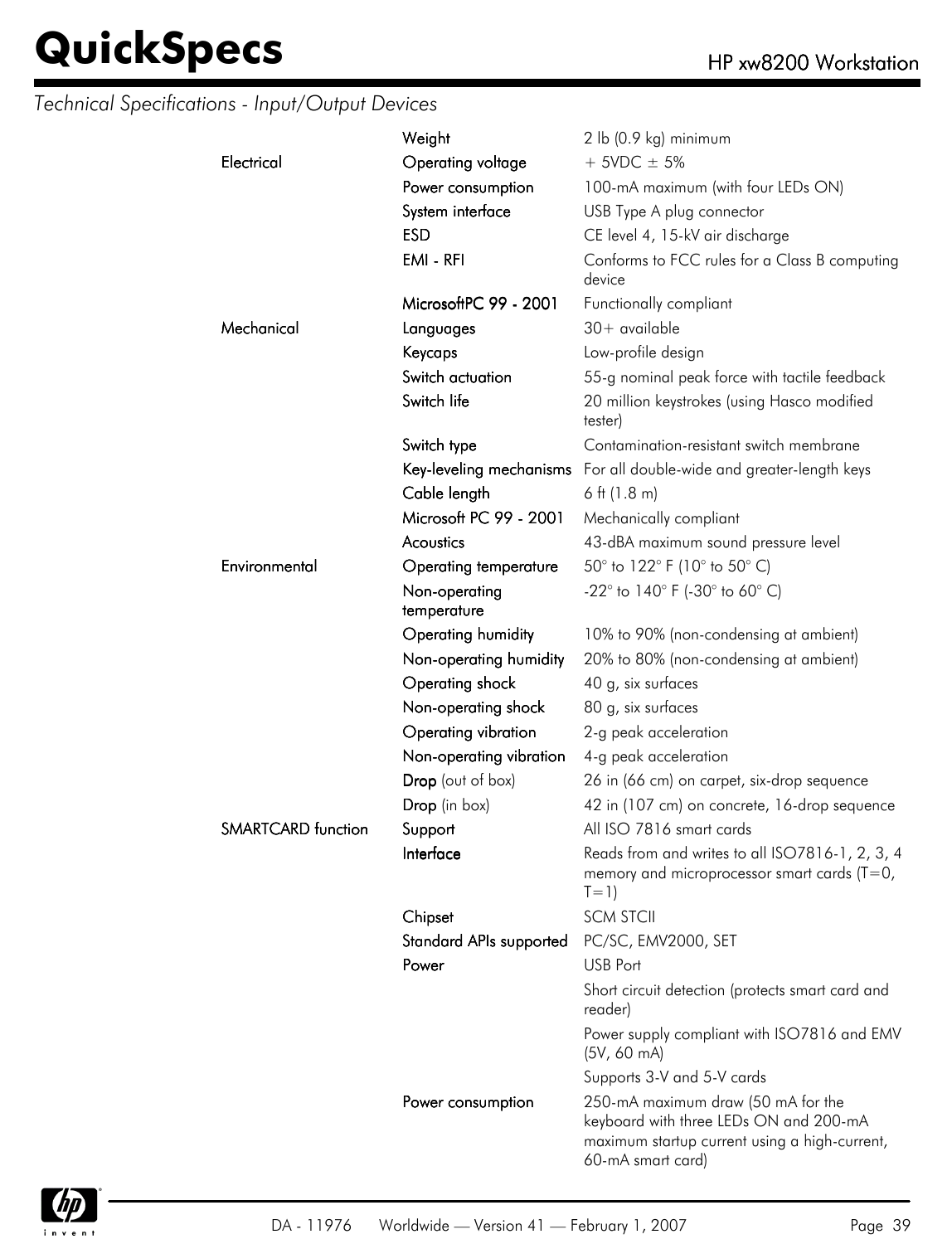|                          | Communication                                                                                                             | From card                                                                                                                                                                                                                                                                               | Programmable from<br>9,600 baud to<br>115,200 baud |  |
|--------------------------|---------------------------------------------------------------------------------------------------------------------------|-----------------------------------------------------------------------------------------------------------------------------------------------------------------------------------------------------------------------------------------------------------------------------------------|----------------------------------------------------|--|
|                          |                                                                                                                           | From computer                                                                                                                                                                                                                                                                           | Up to 38,400 baud                                  |  |
|                          | Landing mechanism                                                                                                         | Contact device                                                                                                                                                                                                                                                                          | Friction contact                                   |  |
|                          |                                                                                                                           | Card insertions rating                                                                                                                                                                                                                                                                  | Up to 100,000<br>insertion cycles                  |  |
|                          | Interface modes                                                                                                           | USB communications through USB port                                                                                                                                                                                                                                                     |                                                    |  |
|                          |                                                                                                                           | SCM protocol                                                                                                                                                                                                                                                                            |                                                    |  |
|                          |                                                                                                                           | Automatic card insertion/removal detection                                                                                                                                                                                                                                              |                                                    |  |
|                          | Reader performance<br>interface                                                                                           | USB connection                                                                                                                                                                                                                                                                          |                                                    |  |
|                          | Electro-magnetic<br>standards                                                                                             | Europe                                                                                                                                                                                                                                                                                  | 89/336/CEE guideline                               |  |
|                          |                                                                                                                           | <b>USA</b>                                                                                                                                                                                                                                                                              | USAFCC part 15                                     |  |
|                          | Operating system support Microsoft® Windows® 2000, Windows XP Home, Windows XP Professional,<br>xpe, ce.net, Linux, XP-64 |                                                                                                                                                                                                                                                                                         |                                                    |  |
| Approvals                | CE-Mark, UL, CSA, FCC, CE Mark, TUV, TUV GS, VCCI, BSMI, C-Tick,<br>MIC, JITC, EMV2000, USB-IF                            |                                                                                                                                                                                                                                                                                         |                                                    |  |
| Ergonomic compliance     | ANSI HFS 100, ISO 9241-4, TUVGS                                                                                           |                                                                                                                                                                                                                                                                                         |                                                    |  |
| Kit contents             | Keyboard, I/O Security and Documentation CD, , warranty card                                                              |                                                                                                                                                                                                                                                                                         |                                                    |  |
| Smart card compatibility | <b>HP ProtectTools Smart Card</b><br>HP                                                                                   |                                                                                                                                                                                                                                                                                         |                                                    |  |
|                          | <b>American Express</b>                                                                                                   | Amex Blue                                                                                                                                                                                                                                                                               |                                                    |  |
|                          | Axalto (Schlumberger)                                                                                                     | Cryptoflex 8K<br>Cryptoflex 16K<br>Cryptoflex 32K<br>Cryptoflex 32K e-gate<br>Cyberflex Access 64K<br>Cyberflex Access 32K<br>Cyberflex 32K e-gate<br>Cyberflex 64K<br>Cyberflex Palmera<br>Payflex-S<br>Payflex 1K<br>Payflex 2K<br>Payflex 4K<br>Payflex 8K<br>Prismera<br>US DoD CAC |                                                    |  |
|                          | Cardlogix                                                                                                                 | CLXSU004KK4<br>CLXSU008KK5                                                                                                                                                                                                                                                              |                                                    |  |
|                          | Datakey                                                                                                                   | Model 300<br>Model 330                                                                                                                                                                                                                                                                  |                                                    |  |
|                          | De La Rue                                                                                                                 | VisaCash                                                                                                                                                                                                                                                                                |                                                    |  |

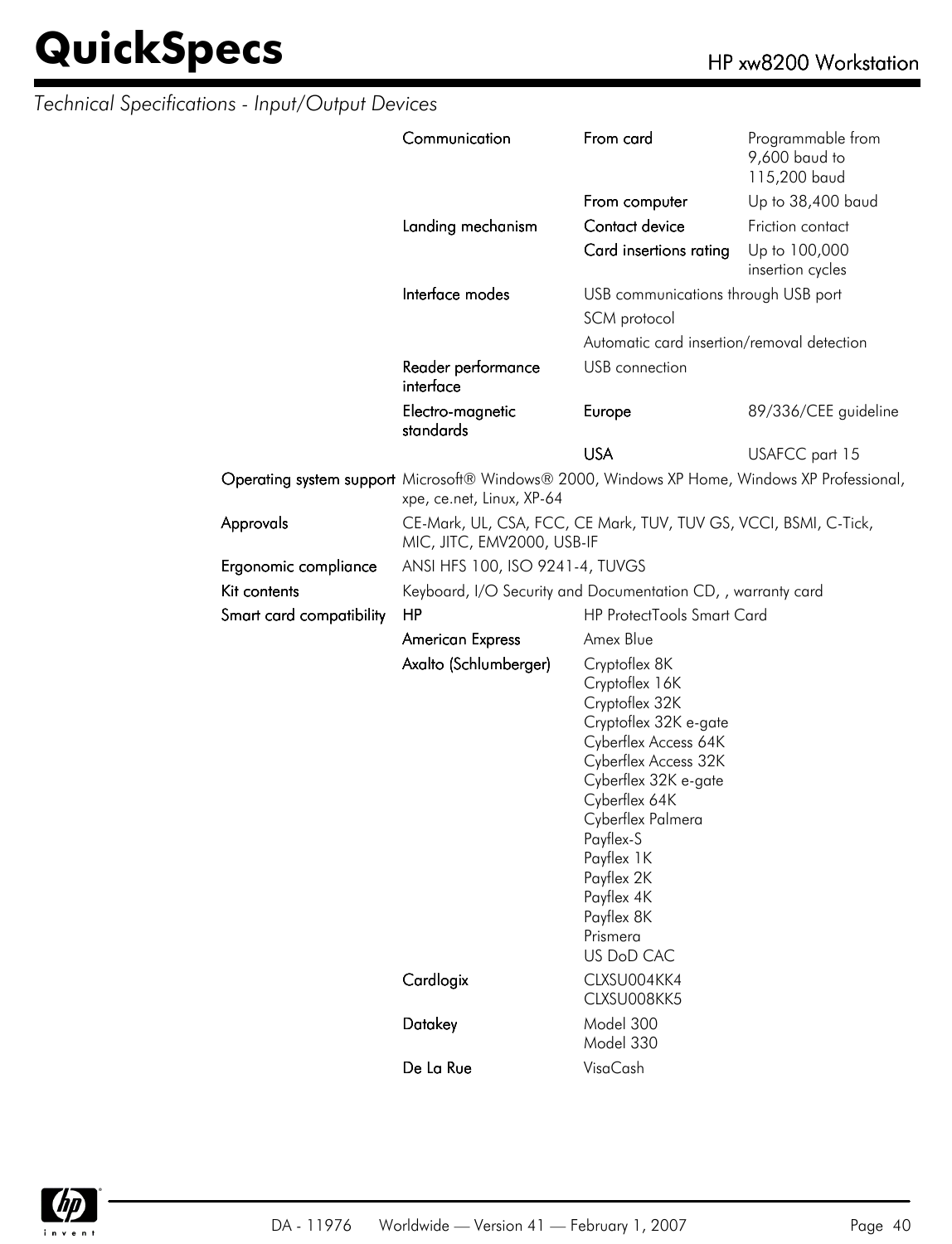| Gemplus               | Gem Expresso<br>GKK32K<br>Gemclub Memo<br>GemClub Micro<br>GemXplore<br>GemSafe                                                                               |
|-----------------------|---------------------------------------------------------------------------------------------------------------------------------------------------------------|
| Infineon              | SLE66C322P                                                                                                                                                    |
| SafLink (Litronic)    | Forte                                                                                                                                                         |
| Sharp                 | Java Card                                                                                                                                                     |
| Oberthur              | CosmopollIC v4<br>CosmopollIC v4.1<br>Cosmo ID-One<br>GalatlIC v2.1<br><b>US DoD CAC</b>                                                                      |
| Memory Cards          |                                                                                                                                                               |
| Atmel                 | AT24C01ASC<br>AT24C02SC<br>AT24C04SC<br>AT24C08SC<br>AT24C16SC<br>AT24C32SC<br>AT24C64SC<br>AT24C128SC<br>AT24C256SC<br>AT24C512SC<br>AT88SC153<br>AT88SC1608 |
| Axalto (Schlumberger) | PrimeFlex Store 8K<br>PrimeFlex Store 2K                                                                                                                      |
| nfineon               | SLE4406<br><b>SLE4406E</b><br><b>SLE4406E SE</b><br>SLE4418<br>SLE4428<br>SLE4432<br><b>SLE4436E</b><br>SLE4442<br>SLE5536                                    |
| <b>ISSI</b>           | IS23SC4418<br>IS23SC4428                                                                                                                                      |
| <b>ST</b>             | 14C02                                                                                                                                                         |
| Telefonkarte          | SLE4406<br>SLE4436<br>SLE5536                                                                                                                                 |
| <b>XICOR</b>          | X24026                                                                                                                                                        |

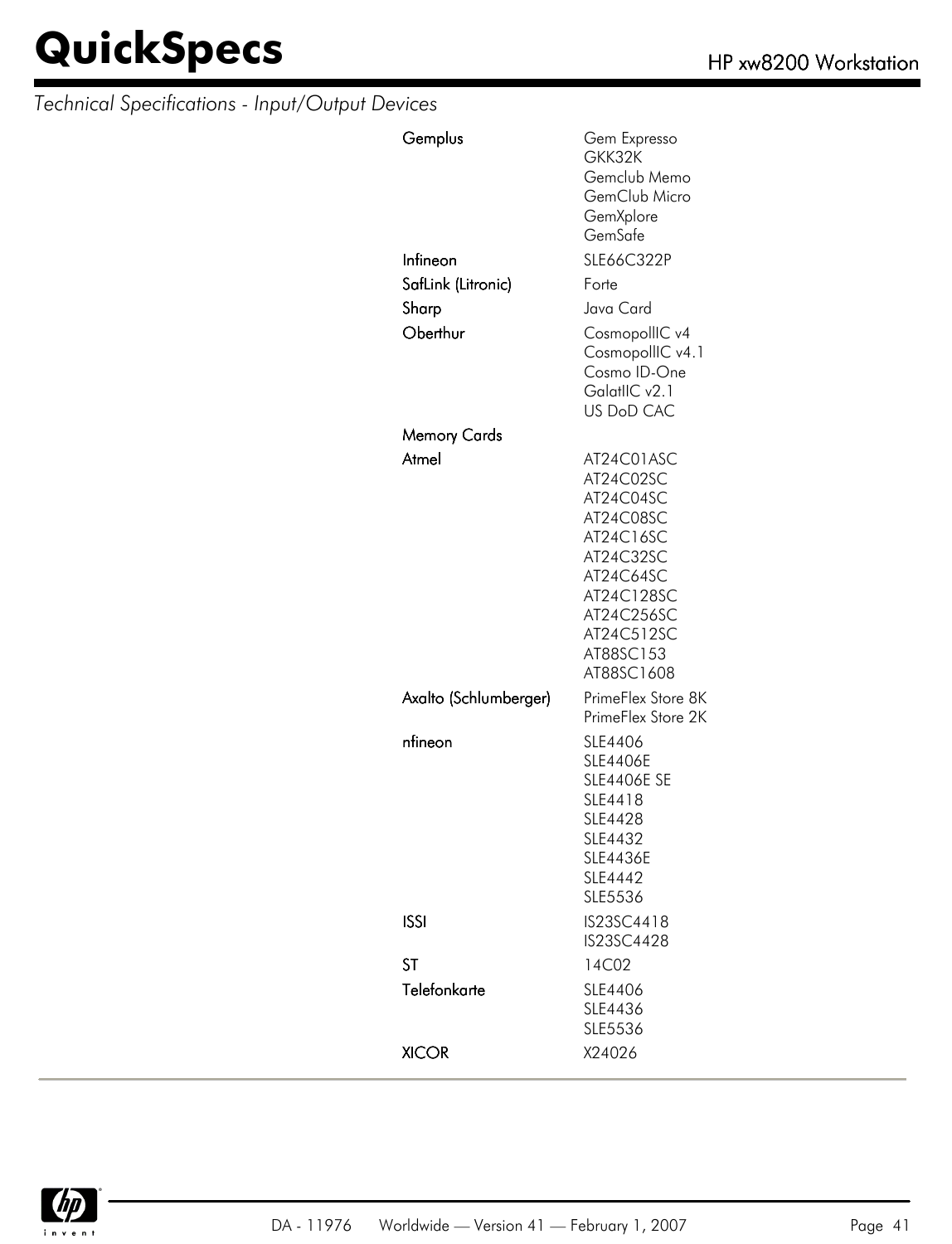| HP PS/2 Scroll Mouse | <b>Dimensions</b><br>Weight | $3.8 \times 6.3 \times 11.6$ cm (1.5 x 2.5 x 4.6 in)<br>4.44 oz $(126 g)$ |                                                                                                                                                               |
|----------------------|-----------------------------|---------------------------------------------------------------------------|---------------------------------------------------------------------------------------------------------------------------------------------------------------|
|                      | Environmental               | Operating temperature                                                     | 50 $^{\circ}$ to 122 $^{\circ}$ F (10 $^{\circ}$ to 50 $^{\circ}$ C)                                                                                          |
|                      |                             | Non-operating<br>temperature                                              | -22 $^{\circ}$ to 140 $^{\circ}$ F (-30 $^{\circ}$ to 60 $^{\circ}$ C)                                                                                        |
|                      |                             | Operating humidity                                                        | 10% to 90% (non-condensing at ambient)                                                                                                                        |
|                      |                             | Non-operating humidity                                                    | 20% to 80% (non-condensing at ambient)                                                                                                                        |
|                      |                             | Operating shock                                                           | 40 g, 6 surfaces                                                                                                                                              |
|                      |                             | Non-operating shock                                                       | 80 g, 6 surfaces                                                                                                                                              |
|                      |                             | Operating vibration                                                       | 2 g peak acceleration                                                                                                                                         |
|                      |                             | Non-operating vibration                                                   | 4 g peak acceleration                                                                                                                                         |
|                      |                             | Drop (out-of-box)                                                         | 26 in (66 cm) on carpet, 6-drop sequence                                                                                                                      |
|                      |                             | Drop (out-of-box)                                                         | 1 m on asphalt tile over concrete, 6-drop<br>sequence                                                                                                         |
|                      | Electrical                  | Operating voltage                                                         | 5 VDC ± 10%                                                                                                                                                   |
|                      |                             | Power consumption                                                         | $15 \text{ mA}$                                                                                                                                               |
|                      |                             | System consumption                                                        | PS/2 mini-din connector                                                                                                                                       |
|                      |                             | <b>ESD</b>                                                                | CE level 4, 15 kV air discharge                                                                                                                               |
|                      |                             | <b>EMI-RFI</b>                                                            | Conforms to FCC rules for a Class B computing<br>device                                                                                                       |
|                      |                             | Microsoft<br>PC99 - 2001                                                  | Functionally compliant                                                                                                                                        |
|                      | Mechanical                  | Resolution                                                                | $400 \pm 20\%$ DPI                                                                                                                                            |
|                      |                             | <b>Tracking speed</b>                                                     | 10 in/s maximum                                                                                                                                               |
|                      |                             | Acceleration                                                              | $100$ in/s                                                                                                                                                    |
|                      |                             | Switch actuation                                                          | 65 g nominal peak force                                                                                                                                       |
|                      |                             | Switch life                                                               | 1,000,000 operations (using Hasco modified<br>tester)                                                                                                         |
|                      |                             | Switch type                                                               | Low force micro-switches                                                                                                                                      |
|                      |                             | Tracking mechanism life                                                   | 155 mi (250 km) at average speed of 10 in/s                                                                                                                   |
|                      |                             | Cable length                                                              | 6 ft $(1.8 \text{ m})$                                                                                                                                        |
|                      |                             | Microsoft PC99 - 2001                                                     | Mechanically compliant                                                                                                                                        |
|                      | Scroll wheel                | Width                                                                     | $8 \, \text{mm}$                                                                                                                                              |
|                      |                             | <b>Diameter</b>                                                           | 0.99 in (25.2 mm)                                                                                                                                             |
|                      |                             | Maximum rotation speed                                                    | $30 \text{ mm/s}$                                                                                                                                             |
|                      |                             | Switch type                                                               | Light force micro-switch                                                                                                                                      |
|                      |                             | Switch life                                                               | 1 million operations                                                                                                                                          |
|                      |                             | Mechanical life                                                           | Minimum 200,000 revolutions                                                                                                                                   |
|                      | Regulatory approvals        | Compliant                                                                 | UL, CSA, FCC, CE Mark, TUV, TUV GS, VCCI,<br>BSMI, C-Tick, MIC                                                                                                |
|                      | Compatibility               |                                                                           | Operating system support Microsoft Windows XP Professional, Microsoft<br>Windows XP Professional x64 Edition, Red Hat<br>Enterprise Linux Workstation 3 and 4 |

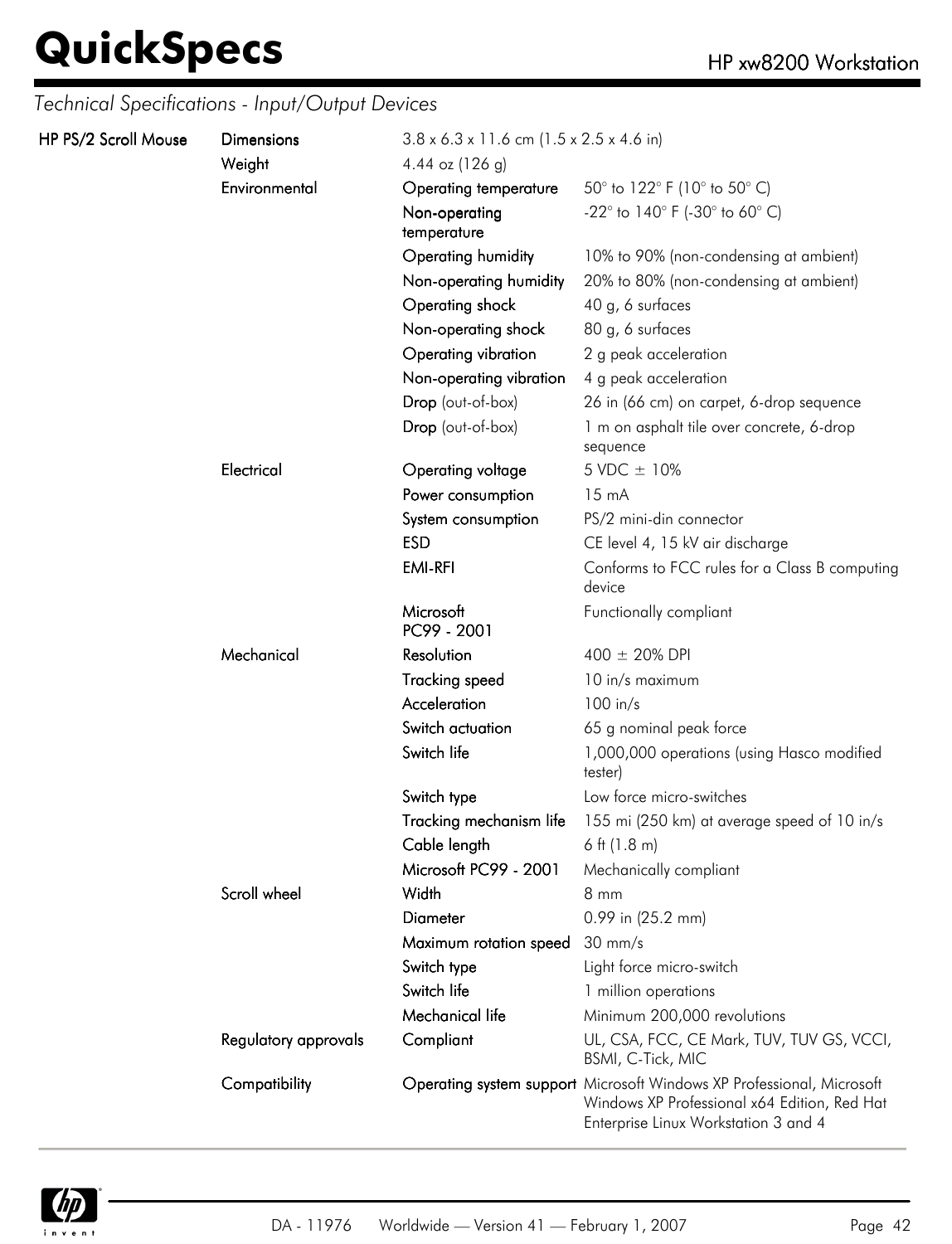| <b>HP 2-button Optical</b> | Dimensions $(H \times L \times W)$   | $1.5 \times 4.5 \times 2.5$ in $(3.8 \times 11.6 \times 6.3$ cm)<br>$0.27$ lb $(0.12$ kg)<br>72.8 in (185 cm)<br>Microsoft Windows XP Professional, Microsoft Windows XP Professional x64<br>Edition, Red Hat Enterprise Linux Workstation 3 and 4 |                                                                                                                                        |  |
|----------------------------|--------------------------------------|----------------------------------------------------------------------------------------------------------------------------------------------------------------------------------------------------------------------------------------------------|----------------------------------------------------------------------------------------------------------------------------------------|--|
| Scroll Mouse (USB)         | Weight                               |                                                                                                                                                                                                                                                    |                                                                                                                                        |  |
|                            | Cable length                         |                                                                                                                                                                                                                                                    |                                                                                                                                        |  |
|                            | System requirements                  |                                                                                                                                                                                                                                                    |                                                                                                                                        |  |
| Spaceball 5000 USB         | Physical characteristics             | Dimensions $(H \times W \times D)$                                                                                                                                                                                                                 | $3.0 \times 6.0 \times 8.4$ in $(7.6 \times 15.2 \times 21.3$ cm)                                                                      |  |
| (Windows XP only)          |                                      | <b>Ball Diameter</b>                                                                                                                                                                                                                               | 2.2 in (5.6 cm)                                                                                                                        |  |
|                            |                                      | Weight                                                                                                                                                                                                                                             | 2.1 lb (9.94 kg)                                                                                                                       |  |
|                            |                                      | Features                                                                                                                                                                                                                                           | Six degrees of freedom motion control through<br>the X, Y, Z axis (pitch, roll, yaw)<br>Certified for leading CAD and DCC applications |  |
|                            | Environmental                        | <b>Operating temperature</b>                                                                                                                                                                                                                       | 50° to 104° F (10° to 40° C)                                                                                                           |  |
|                            |                                      | Non-operating<br>temperature                                                                                                                                                                                                                       | 43° to 140° F (6° to 60° C)                                                                                                            |  |
|                            |                                      | Operating humidity                                                                                                                                                                                                                                 | 8% to 80% (non-condensing at ambient)                                                                                                  |  |
|                            |                                      | Non-operating humidity                                                                                                                                                                                                                             | 5% to 80% (non-condensing at ambient)                                                                                                  |  |
|                            | Mechanical                           | <b>Buttons</b>                                                                                                                                                                                                                                     | 12 programmable (unshifted)                                                                                                            |  |
|                            |                                      | <b>Ball Force Range</b>                                                                                                                                                                                                                            | $0.5 - 8.2N/1.8 - 29.5$ oz                                                                                                             |  |
|                            |                                      | <b>Ball Torque Range</b>                                                                                                                                                                                                                           | $0.085 - 0.33$ oz-in. (6.91 Nmm)                                                                                                       |  |
|                            |                                      | Resolution                                                                                                                                                                                                                                         | 10 bits                                                                                                                                |  |
|                            | <b>Serial Specifications</b>         | Connector                                                                                                                                                                                                                                          | USB 1.1 or greater                                                                                                                     |  |
|                            |                                      | Cable Length                                                                                                                                                                                                                                       | 12.8 ft. $(3.9 m)$                                                                                                                     |  |
|                            |                                      | Data Rate                                                                                                                                                                                                                                          | USB model - 16 msec                                                                                                                    |  |
|                            |                                      | <b>Flow Control</b>                                                                                                                                                                                                                                | Xon/Xoff (on PS/2 model only)                                                                                                          |  |
|                            | Software Drivers Available USB model |                                                                                                                                                                                                                                                    | Microsoft Windows XP Professional                                                                                                      |  |
|                            | <b>System Requirements</b>           | Disk Space                                                                                                                                                                                                                                         | 10 MB free disk space                                                                                                                  |  |
|                            | <b>Regulatory Approvals</b>          |                                                                                                                                                                                                                                                    | UL, cUL, EN 950, EN 60950, CSA, FCC, CE Mark, TUV, CISPR 22, EN<br>50082, IEC 1000 4-2, IEC 1000-4-3, AS/NZS, VCCI, BSMI, C-Tick       |  |

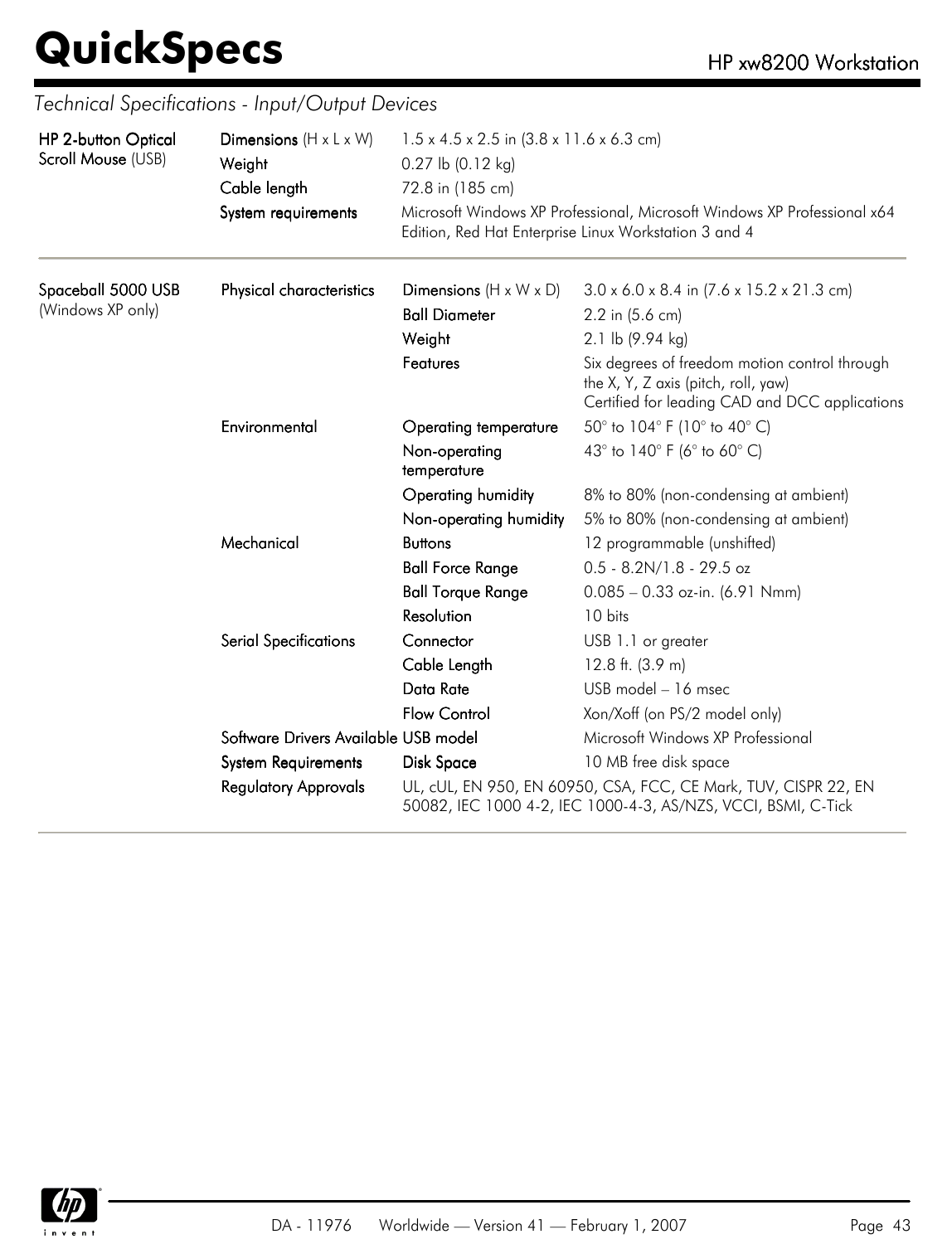| HP SpacePilot 3D USB                            | <b>Physical Characteristics</b>      | Dimensions $(L \times W \times H)$                           | $9.3 \times 5.6 \times 2.0$ in (236 x 143 x 53 mm)                                                                                     |
|-------------------------------------------------|--------------------------------------|--------------------------------------------------------------|----------------------------------------------------------------------------------------------------------------------------------------|
| Intelligent Controller<br>(model EF390AA)       |                                      | Weight                                                       | 1.875 lb (0.85 kg)                                                                                                                     |
|                                                 |                                      | Palmrest                                                     | Sculpted                                                                                                                               |
|                                                 | Mechanical                           | <b>Buttons</b>                                               | $21 +$ programmable speed keys                                                                                                         |
|                                                 |                                      |                                                              | 15 reprogrammable                                                                                                                      |
|                                                 |                                      | <b>LCD Viewing Area</b>                                      | (W x H) 4.1 x 1.2 in (102 x 30 mm)                                                                                                     |
|                                                 |                                      | <b>Active Area</b>                                           | (W x H) 3.9 x 1.0 in (98 x 26 mm)                                                                                                      |
|                                                 |                                      | <b>Display Format</b>                                        | $240 \times 64$                                                                                                                        |
|                                                 |                                      | <b>Motion Controller</b>                                     | Six degrees of freedom motion control through<br>the X, Y, Z axis (pitch, roll, yaw)                                                   |
|                                                 |                                      | <b>Device Sensitivity</b>                                    | Adjustable to preference                                                                                                               |
|                                                 | <b>System Requirements</b>           |                                                              | Intel Pentium 4 or AMD Athlon processor based system                                                                                   |
|                                                 |                                      | device required)                                             | 20 megabytes free disk space for driver and plug-in installation (CD-ROM                                                               |
|                                                 |                                      | USB 1.1 or 2.0                                               |                                                                                                                                        |
|                                                 | <b>Operating System</b><br>Supported | Microsoft Windows 2000 and XP                                |                                                                                                                                        |
|                                                 | <b>Regulatory Approvals</b>          | FCC, CE                                                      |                                                                                                                                        |
| HP SpaceMouse Plus USB Physical characteristics |                                      | Dimensions $(H \times W \times D)$                           | 7.4 x 4.72 x 1.73 in (18.8 x 12.0 x 4.4 cm)                                                                                            |
| (Windows XP only)                               |                                      | <b>Cap Diameter</b>                                          | 2 x 6.5 x 6.6 mm                                                                                                                       |
|                                                 |                                      | Weight                                                       | 1.5 lb $(0.68 \text{ kg})$                                                                                                             |
|                                                 |                                      | Features                                                     | Six degrees of freedom motion control through<br>the X, Y, Z axis (pitch, roll, yaw)<br>Certified for leading CAD and DCC applications |
|                                                 | Environmental                        | Operating temperature                                        | 41° to 140° F (5° to 60° C)                                                                                                            |
|                                                 |                                      | Non-operating                                                | -13° to 158° F (-25° to 70° C)                                                                                                         |
|                                                 |                                      | temperature                                                  |                                                                                                                                        |
|                                                 |                                      | Operating humidity                                           | 10 to 98 % RH (non-condensing)                                                                                                         |
|                                                 |                                      | Non-operating humidity                                       | 10 to 98 % RH (non-condensing)                                                                                                         |
|                                                 | Mechanical                           | <b>Buttons</b>                                               | 11 programmable (unshifted)                                                                                                            |
|                                                 |                                      | Cap Force Range                                              | $0.2 N - 4.5 N$                                                                                                                        |
|                                                 |                                      | Cap Torque Range                                             | 4 Nmm to 100 Nmm                                                                                                                       |
|                                                 |                                      | <b>Resolution</b>                                            | 8 bit                                                                                                                                  |
|                                                 | <b>USB Specifications</b>            | Connector                                                    | USB 1.1 or greater                                                                                                                     |
|                                                 |                                      | Cable Length                                                 | 6.56 ft $(2 \, \text{m})$                                                                                                              |
|                                                 |                                      | Data Rate                                                    | 16 msec                                                                                                                                |
|                                                 |                                      | Software Drivers Available Microsoft Windows XP Professional |                                                                                                                                        |
|                                                 | <b>System Requirements</b>           | <b>Disk Space</b>                                            | 10 MB free disk space                                                                                                                  |
|                                                 | <b>Regulatory Approvals</b>          |                                                              | UL, cUL, EN 950, EN 60950, CSA, FCC, CE Mark, TUV, CISPR 22, EN<br>50082, IEC 1000 4-2, IEC 1000-4-3, AS/NZS, VCCI, BSMI, C-Tick       |



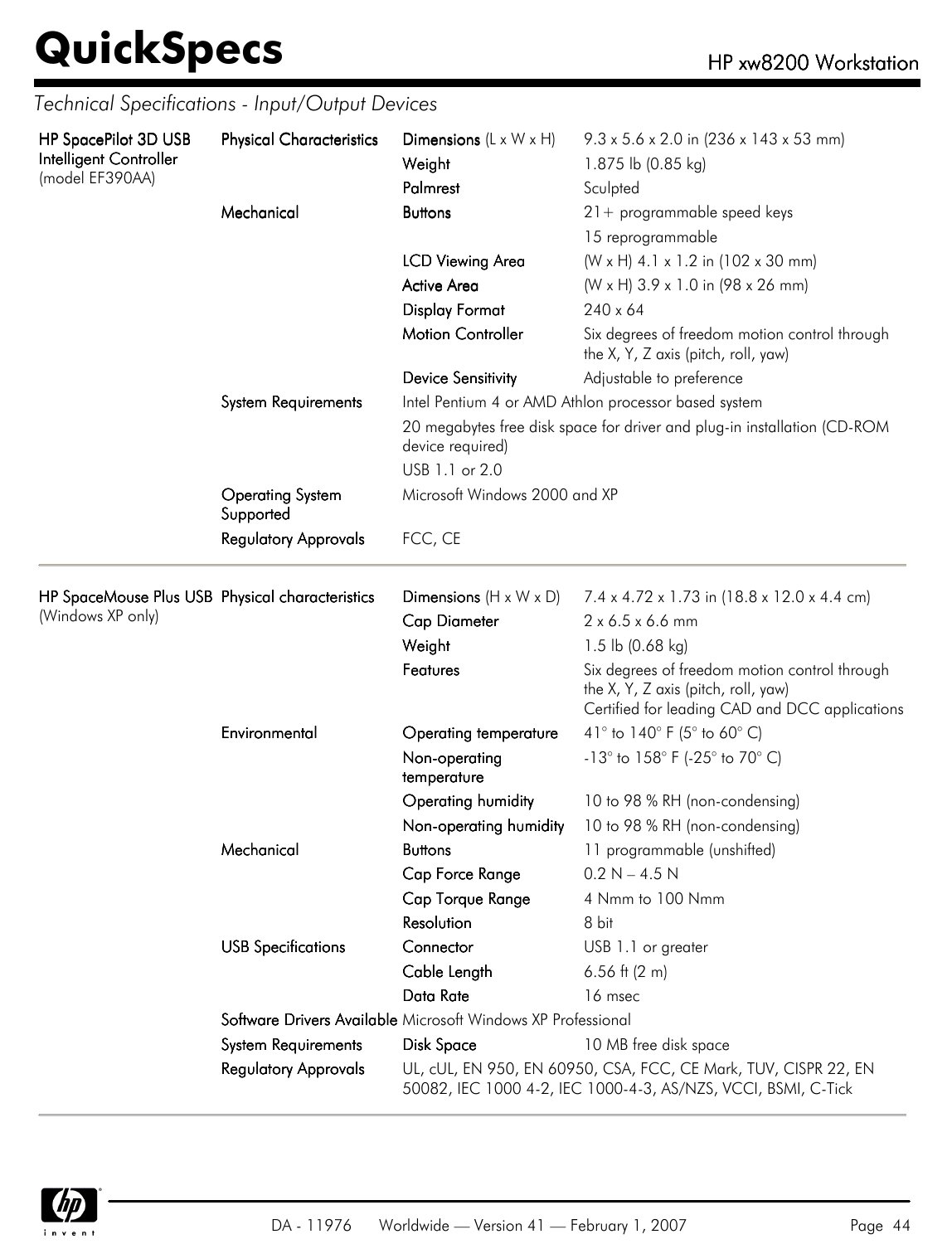| 48X CD-ROM Drive | Form Factor                                         | 5.25-in, half-height, tray load                                                     |                                                                                                                                                                                                                                                                                                                                                          |  |
|------------------|-----------------------------------------------------|-------------------------------------------------------------------------------------|----------------------------------------------------------------------------------------------------------------------------------------------------------------------------------------------------------------------------------------------------------------------------------------------------------------------------------------------------------|--|
|                  | <b>Mounting Orientation</b>                         | Horizontal or vertical                                                              |                                                                                                                                                                                                                                                                                                                                                          |  |
|                  | Interface                                           | ATAPI/EIDE<br>$1.63 \times 5.83 \times 7.27$ in $(4.13 \times 14.6 \times 18.5$ cm) |                                                                                                                                                                                                                                                                                                                                                          |  |
|                  | Dimensions (HxWxD)                                  |                                                                                     |                                                                                                                                                                                                                                                                                                                                                          |  |
|                  | Weight                                              | 1.76 lb (0.8 kg)                                                                    |                                                                                                                                                                                                                                                                                                                                                          |  |
|                  | Data Transfer Rates -<br>Read                       | CD read - up to 7,200 KB/s (48X)                                                    | Digital audio extraction (minimum) - 1,200 KB/s (8X)                                                                                                                                                                                                                                                                                                     |  |
|                  | <b>Media and Formats -</b>                          | CD Media                                                                            | stamped, CD-R, CD-RW (LS, HS, US)                                                                                                                                                                                                                                                                                                                        |  |
|                  | Read                                                | <b>CD Capacities</b>                                                                | 180 MB (mode 2, 8 cm); 540 MB (mode 1, 12<br>cm); 650 MB (mode 2, 12 cm); 700 MB (Mode<br>2, 12 cm, 80-minute)                                                                                                                                                                                                                                           |  |
|                  |                                                     | <b>CD</b> Formats                                                                   | CD-DA, CD-ROM (Mode 1 and 2), CD-XA<br>(Mode 2, Form 1 and 2), Photo CD (Single and<br>Multi-session), Mixed Mode (Audio and Data<br>combined), CD-I (Mode 2, Form 1 and 2, and<br>CD-I Ready), CD-Extra, CD-Bridge, Video CD                                                                                                                            |  |
|                  | <b>Access Times</b>                                 | CD-ROM Mode 1                                                                       | $<$ 125 ms                                                                                                                                                                                                                                                                                                                                               |  |
|                  | (typical reads, including                           | <b>Full Stroke CD</b>                                                               | $< 210$ ms                                                                                                                                                                                                                                                                                                                                               |  |
|                  | settling)                                           | Start-up Time (typical)                                                             | $<$ 7 s (single session), $<$ 30 s (multi-session)                                                                                                                                                                                                                                                                                                       |  |
|                  |                                                     | Stop Time (typical)                                                                 | < 4s                                                                                                                                                                                                                                                                                                                                                     |  |
|                  |                                                     | Write Buffer Size                                                                   | 128 KB (minimum)                                                                                                                                                                                                                                                                                                                                         |  |
|                  |                                                     | Data Transfer Modes                                                                 | PIO Mode 4 (16.6 MB/s); Multi-word DMA<br>mode 2 (16.6 MB/s); UltraDMA Mode 0 (16.7<br>MB/s); UltraDMA Mode 2 (33.3 MB/s)                                                                                                                                                                                                                                |  |
|                  | Power                                               | Source                                                                              | Four-pin, DC power receptacle                                                                                                                                                                                                                                                                                                                            |  |
|                  |                                                     | DC Power Requirement                                                                | 5 VDC $\pm$ 5% - 100 mV ripple p-p                                                                                                                                                                                                                                                                                                                       |  |
|                  |                                                     |                                                                                     | 12 VDC $\pm$ 5% - 200 mV ripple p-p                                                                                                                                                                                                                                                                                                                      |  |
|                  |                                                     | <b>DC Current</b>                                                                   | $5$ VDC - <1000 mA typical,<br>$<$ 1600 mA maximum                                                                                                                                                                                                                                                                                                       |  |
|                  |                                                     |                                                                                     | 12 VDC - $<$ 600 mA typical,<br>$<$ 1400 mA maximum                                                                                                                                                                                                                                                                                                      |  |
|                  |                                                     | <b>Total Drive Power</b><br>(standby mode)                                          | $< 2.5$ Watt                                                                                                                                                                                                                                                                                                                                             |  |
|                  | <b>Audio Output</b>                                 | Line-Out                                                                            | 0.7 VRMS                                                                                                                                                                                                                                                                                                                                                 |  |
|                  |                                                     | Signal-to-Noise Ratio                                                               | 74 dB                                                                                                                                                                                                                                                                                                                                                    |  |
|                  |                                                     | <b>Channel Separation</b>                                                           | 65dB                                                                                                                                                                                                                                                                                                                                                     |  |
|                  | <b>Configuration Jumper</b><br><b>Block</b>         | Master, slave, and cable select modes                                               |                                                                                                                                                                                                                                                                                                                                                          |  |
|                  | <b>Operating Conditions</b><br>(all conditions non- | Temperature                                                                         | 41° to 122° F (5° to 50° C)                                                                                                                                                                                                                                                                                                                              |  |
|                  | condensing)                                         | Humidity                                                                            | 10% to 80%                                                                                                                                                                                                                                                                                                                                               |  |
|                  | <b>Certifications, Approvals</b>                    |                                                                                     | MMC-3 support, multi-read compliant, Microsoft WHQL certification, ACA<br>AS/NZS 3548 class B, BSMI CNS 13438, CE Mark, C.I.S.P.R. Pub 22, TUV<br>or VDE EN60950, EN 55022, EN55024, EMKO EN60950, EN 60825-1,<br>UL 60950, CSA C22.2 60950-2000, CFR 21 part 1040 class 1, CFR 47<br>C.I.S.P.R. Pub 22 Class B, DHHS/FDA, ANSI C63.4-1992 (FCC Class B) |  |

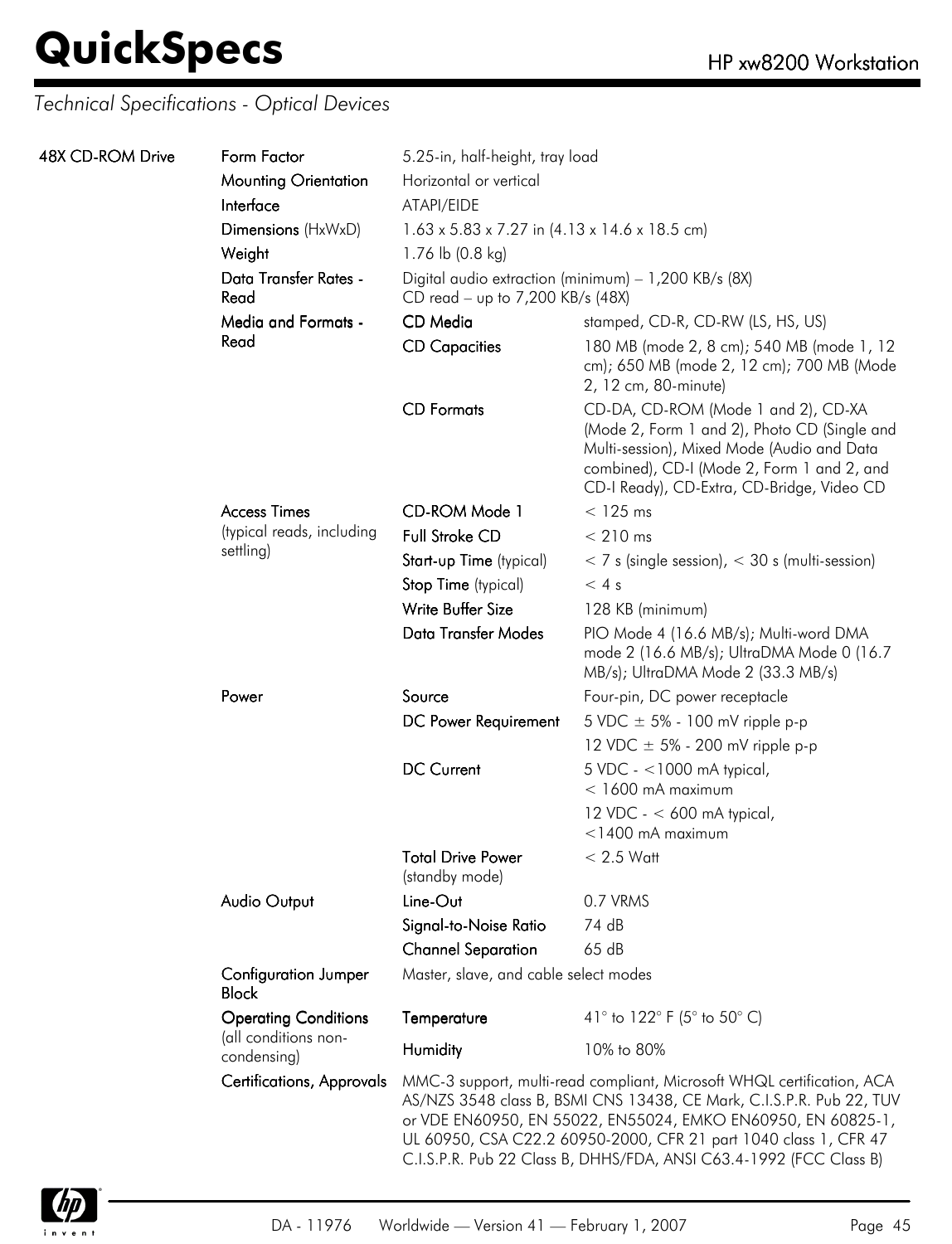$\overline{\phantom{a}}$ 

|                                                      | <b>Operating Systems</b><br>Supported<br><b>Supplied Software</b> | Microsoft Windows XP Professional, Microsoft Windows XP Professional x64<br>Edition, Red Hat Enterprise Linux Workstation 3 |                                                                                                                                                                                                                                                                                                                                              |  |
|------------------------------------------------------|-------------------------------------------------------------------|-----------------------------------------------------------------------------------------------------------------------------|----------------------------------------------------------------------------------------------------------------------------------------------------------------------------------------------------------------------------------------------------------------------------------------------------------------------------------------------|--|
|                                                      |                                                                   | None                                                                                                                        |                                                                                                                                                                                                                                                                                                                                              |  |
| 16X/48X DVD-ROM Drive Height<br>with +R Read Support | Interface Type                                                    | 5.25-in, half-height, tray load<br>ATAPI/EIDE                                                                               |                                                                                                                                                                                                                                                                                                                                              |  |
|                                                      | Dimensions $(W \times H \times D)$                                | excluding bezel)                                                                                                            | 5.88 x 1.71 x 7.87 [max] in (149.5 x 43.25 x 200.0 [max] mm) (external,                                                                                                                                                                                                                                                                      |  |
|                                                      | <b>Disc Formats</b>                                               |                                                                                                                             | DVD-ROM (single and dual layer); DVD-video; DVD-R version 1.0 and 2.0;<br>DVD-RW version 1.0 and 1.1; DVD-R multi-border; DVD+RW; DVD+R;<br>CD-ROM Mode 1 and 2; CD-DA; CD-ROM XA Mode 2, Form 1 and 2;<br>CD-extra; CD-text; CD-I Mode 2, Form 1 and 2; CD-I ready; video CD,<br>CD-bridge; PhotoCD (single and multi-session); CD-R; CD-RW |  |
|                                                      | <b>Disc Capacity</b>                                              | <b>DVD-ROM</b>                                                                                                              | 4.7 GB (DVD-5), 8.54 GB (DVD-9), 9.4 GB<br>(DVD-10), 3.95 GB (DVD-R version 1.0), 4.7 GB<br>(DVD-R version 2.0), 4.7 GB (DVD-RW version<br>1.0 and 1.1), 4.7 GB (DVD+RW), 4.7G<br>$(DVD + R)$                                                                                                                                                |  |
|                                                      |                                                                   | <b>CD-ROM</b>                                                                                                               | 540 MB (Mode 1, 12 cm), 640 MB (Mode 2, 12<br>cm), 700 MB (80 minimum CD-R and CD-RW),<br>180 MB (8 cm)                                                                                                                                                                                                                                      |  |
|                                                      | <b>Access Times</b>                                               | <b>DVD-ROM Single Layer</b>                                                                                                 | 120 ms                                                                                                                                                                                                                                                                                                                                       |  |
|                                                      | (typical reads, including<br>settling)                            | CD-ROM Mode 1                                                                                                               | 90 ms                                                                                                                                                                                                                                                                                                                                        |  |
|                                                      |                                                                   | Full Stroke DVD                                                                                                             | 240 ms (seek)                                                                                                                                                                                                                                                                                                                                |  |
|                                                      |                                                                   | <b>Full Stroke CD</b>                                                                                                       | 160 ms (seek)                                                                                                                                                                                                                                                                                                                                |  |
|                                                      |                                                                   | <b>Startup Time</b>                                                                                                         | $<$ 10 seconds (typical)                                                                                                                                                                                                                                                                                                                     |  |
|                                                      |                                                                   | Stop Time                                                                                                                   | $<$ 4 seconds                                                                                                                                                                                                                                                                                                                                |  |
|                                                      |                                                                   | <b>Data Transfer Modes</b>                                                                                                  | PIO Mode 4 (16.6 MB/s); Multi-word DMA<br>mode 2 (16.6 MB/s); UltraDMA Mode 3 (44.4<br>MB/s)                                                                                                                                                                                                                                                 |  |
|                                                      | Maximum Data Transfer                                             | <b>CD-ROM Read</b>                                                                                                          | 6000 KB/s (40X) Max                                                                                                                                                                                                                                                                                                                          |  |
|                                                      | Rates                                                             | <b>DVD-ROM Read</b>                                                                                                         | 21,600 KB/s (16X) Max                                                                                                                                                                                                                                                                                                                        |  |
|                                                      |                                                                   | <b>Digital Audio Extraction</b>                                                                                             | 6000 KB/s (40X) Max                                                                                                                                                                                                                                                                                                                          |  |
|                                                      | Power                                                             | Source                                                                                                                      | Four-pin, DC power receptacle                                                                                                                                                                                                                                                                                                                |  |
|                                                      |                                                                   | DC Power Requirement                                                                                                        | 5 VDC $\pm$ 5% – 100 mV ripple p-p                                                                                                                                                                                                                                                                                                           |  |
|                                                      |                                                                   |                                                                                                                             | 12 VDC $\pm$ 5% – 200 mV ripple p-p                                                                                                                                                                                                                                                                                                          |  |
|                                                      |                                                                   | <b>DC Current</b>                                                                                                           | $5$ VDC $-$ <800 mA typical,<br>$<$ 1000 mA maximum                                                                                                                                                                                                                                                                                          |  |
|                                                      |                                                                   |                                                                                                                             | 12 VDC $- < 870$ mA typical,<br>$<$ 1800 mA maximum                                                                                                                                                                                                                                                                                          |  |
|                                                      | Audio Output                                                      | Line-Out                                                                                                                    | 0.7 VRMS                                                                                                                                                                                                                                                                                                                                     |  |
|                                                      |                                                                   | Signal-to-Noise Ratio                                                                                                       | 85 dB                                                                                                                                                                                                                                                                                                                                        |  |
|                                                      |                                                                   | <b>Channel Separation</b>                                                                                                   | 65 dB                                                                                                                                                                                                                                                                                                                                        |  |
|                                                      | <b>Configuration Jumper</b><br><b>Block</b>                       | Master, slave, and cable select modes                                                                                       |                                                                                                                                                                                                                                                                                                                                              |  |
|                                                      |                                                                   | Data Interface Connector 40-pin, shrouded and keyed, flat ribbon                                                            |                                                                                                                                                                                                                                                                                                                                              |  |

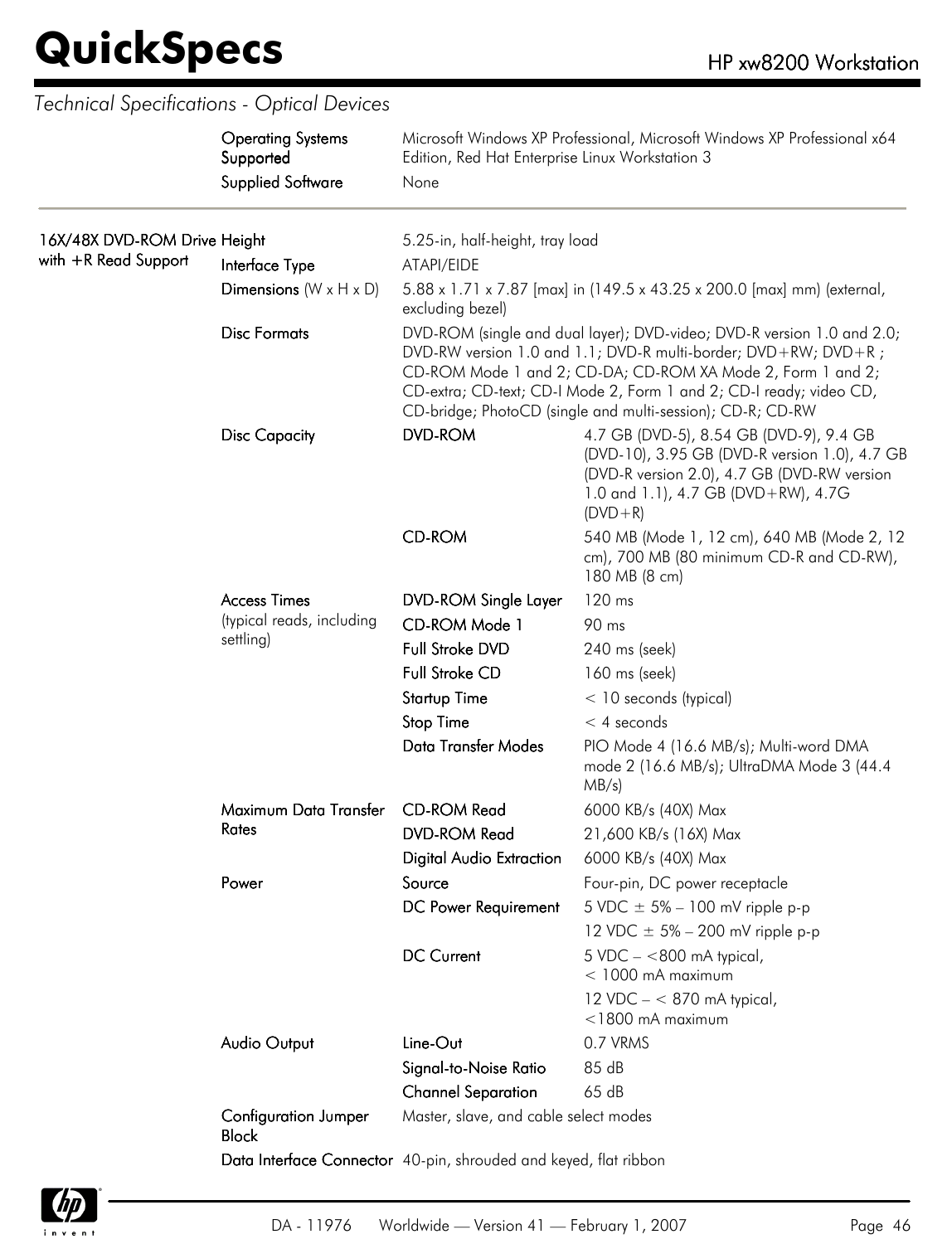HP 48X CD-RW

| <b>Operating Environmental Temperature</b> (operating) |                                                                                                                | 41 $\degree$ to 122 $\degree$ F (5 $\degree$ to 50 $\degree$ C)                                                                                                                                                                                                                                                                   |
|--------------------------------------------------------|----------------------------------------------------------------------------------------------------------------|-----------------------------------------------------------------------------------------------------------------------------------------------------------------------------------------------------------------------------------------------------------------------------------------------------------------------------------|
| (all conditions non-<br>condensing)                    | <b>Relative Humidity</b><br>(operating)                                                                        | 10% to 85%                                                                                                                                                                                                                                                                                                                        |
|                                                        | Maximum Wet Bulb<br>Temperature (operating)                                                                    | 86°F (30°C)                                                                                                                                                                                                                                                                                                                       |
| <b>Certifications, Approvals</b>                       |                                                                                                                | MMC II support, multi-read certification, Microsoft WHQL certification, ACA<br>AS/NZS 3548 class B, CNS 13438, C.I.S.P.R. Pub 22, TUV or VDE<br>EN60950, EN 55022, EN55024, EMKO EN60950, EN 60825-1, UL<br>60950, CSA C22.2 60950-2000, CFR 21 part 1040 class 1, CFR 47<br>C.I.S.P.R. Pub 22 Class B, DHHS/FDA, ANSI C63.4-1992 |
| <b>Operating Systems</b><br>Supported                  | Red Hat Linux 7.2, 7.3 WS3 and WS4 Versions                                                                    | Windows 2000, XP Professional, and XP Professional x64 Edition                                                                                                                                                                                                                                                                    |
| <b>Kit Contents</b>                                    | 16X/40X DVD-ROM Drive, InterVideo WinDVD MPEG Movie Playback<br>software, audio cable, and installation guide. |                                                                                                                                                                                                                                                                                                                                   |
| Form Factor                                            | 5.25-inch, half-height, tray-load                                                                              |                                                                                                                                                                                                                                                                                                                                   |
| <b>Mounting Orientation</b>                            | Horizontal or vertical                                                                                         |                                                                                                                                                                                                                                                                                                                                   |
| Interface                                              | ATAPI/EIDE                                                                                                     |                                                                                                                                                                                                                                                                                                                                   |
| Dimensions (HxWxD)                                     | excluding bezel)                                                                                               | 1.63 x 5.75 x 7.27 [max] in (4.13 x 14.6 x 18.5 [max] cm) (external,                                                                                                                                                                                                                                                              |
| Weight (max)                                           | $2.0$ lb $(0.9$ kg)                                                                                            |                                                                                                                                                                                                                                                                                                                                   |
| <b>Read Only Disc</b><br><b>Parameters</b>             | Data Transfer Rates -<br>Read                                                                                  | Digital audio extraction (minimum) - 1,800 KB/s<br>(12X)                                                                                                                                                                                                                                                                          |
|                                                        |                                                                                                                | CD read - up to 7,200 KB/s (48X)                                                                                                                                                                                                                                                                                                  |
|                                                        | Media and Formats -                                                                                            | CD Media: stamped; CD-R; CD-RW (LS, HS, US)                                                                                                                                                                                                                                                                                       |
|                                                        | Read                                                                                                           | CD Capacities: 180 MB (mode 2, 8 cm); 540<br>MB (mode 1, 12 cm); 650 MB (mode 2, 12 cm);<br>700 MB (Mode 2, 12 cm, 80-minute)                                                                                                                                                                                                     |
|                                                        |                                                                                                                | CD Formats: CD-DA, CD-ROM (Mode 1 and<br>2), CD-XA (Mode 2, Form 1 and 2), Photo CD<br>(Single and Multi-session), Mixed Mode (Audio<br>and Data combined), CD-I (Mode 2, Form 1 and<br>2, and CD-I Ready), CD-Extra, CD-Bridge, Video<br><b>CD</b>                                                                               |

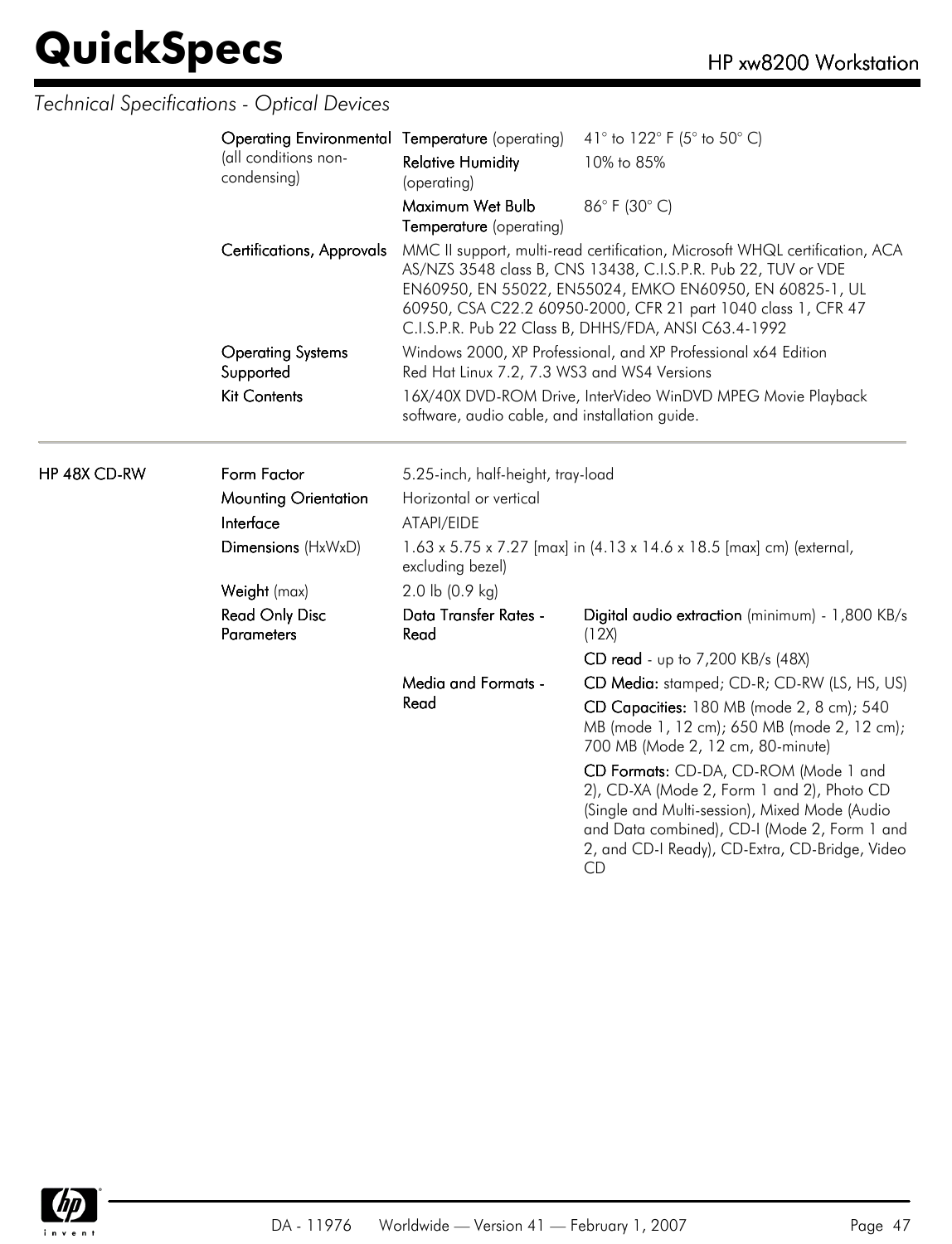| Technical Specifications - Optical Devices  |                                            |                                                                                                                                                                                                                                              |
|---------------------------------------------|--------------------------------------------|----------------------------------------------------------------------------------------------------------------------------------------------------------------------------------------------------------------------------------------------|
| <b>Writeable Disc</b><br><b>Parameters</b>  | Data Transfer Rates -<br>Write             | CD-R write - 2100 KB/s (14X) to 7200 KB/s<br>(48X)                                                                                                                                                                                           |
|                                             |                                            | $CD-RW$ write - 600 KB/s (4X)                                                                                                                                                                                                                |
|                                             |                                            | CD-RW write (high speed) - 1500 KB/s (10X) to<br>1800 KB/s (12X)                                                                                                                                                                             |
|                                             |                                            | CD-RW write (ultra high speed) - 2400 KB/s<br>(16X) to 4800 KB/s (32X)                                                                                                                                                                       |
|                                             | Media and Formats -                        | CD Media: CD-R; CD-RW (LS, HS, US)                                                                                                                                                                                                           |
|                                             | Write                                      | CD Capacities: 180 MB (mode 2, 8 cm); 540<br>MB (mode 1, 12 cm); 650 MB (mode 2, 12 cm);<br>700 MB (Mode 2, 12 cm, 80-minute)                                                                                                                |
|                                             |                                            | CD Formats: CD-DA, CD-ROM (Mode 1 and<br>2), CD-XA (Mode 2, Form 1 and 2), Photo CD<br>(Single and Multi-session), Mixed Mode (Audio<br>and Data combined), CD-I (Mode 2, Form 1 and<br>2, and CD-I Ready), CD-Extra, CD-Bridge, Video<br>CD |
|                                             | Write Methods                              | Disc-at-once, session-at-once, track-at-once,<br>incremental fixed and variable packet, multi-<br>session                                                                                                                                    |
| <b>Access Times</b>                         | CD-ROM Mode 1                              | $<$ 125 ms                                                                                                                                                                                                                                   |
| (typical reads, including                   | <b>Full Stroke CD</b>                      | $< 210$ ms                                                                                                                                                                                                                                   |
| settling)                                   | Start-up Time (typical)                    | $<$ 7 s (single session), $<$ 30 s (multi-session)                                                                                                                                                                                           |
|                                             | Stop Time (typical)                        | < 4s                                                                                                                                                                                                                                         |
|                                             | Write Buffer Size                          | 2 MB                                                                                                                                                                                                                                         |
|                                             | <b>Data Transfer Modes</b>                 | PIO Mode 4 (16.6 MB/s); Multi-word DMA<br>mode 2 (16.6 MB/s); UltraDMA Mode 2 (33.3<br>$MB/s$ )                                                                                                                                              |
| Power                                       | Source                                     | Four-pin, DC power receptacle                                                                                                                                                                                                                |
|                                             | DC Power Requirement                       | 5 VDC $\pm$ 5%-100 mV ripple p-p                                                                                                                                                                                                             |
|                                             |                                            | 12 VDC $\pm$ 5%-200 mV ripple p-p                                                                                                                                                                                                            |
|                                             | <b>DC Current</b>                          | 5 VDC (< 1000 mA typical, < 1600 mA<br>maximum)                                                                                                                                                                                              |
|                                             |                                            | 12 VDC (< 600 mA typical, < 1400 mA<br>maximum)                                                                                                                                                                                              |
|                                             | <b>Total Drive Power</b><br>(standby mode) | $< 2.5$ Watt                                                                                                                                                                                                                                 |
| Audio Output                                | Line-Out                                   | 0.7 VRMS                                                                                                                                                                                                                                     |
|                                             | Signal-to-Noise Ratio                      | 74 dB                                                                                                                                                                                                                                        |
|                                             | <b>Channel Separation</b>                  | 65 dB                                                                                                                                                                                                                                        |
| <b>Configuration Jumper</b><br><b>Block</b> | Master, slave, and cable select modes      |                                                                                                                                                                                                                                              |
| <b>Operating Conditions</b>                 | Temperature                                | 41° to 122° F (5° to 50° C)                                                                                                                                                                                                                  |
|                                             | Humidity                                   | 10% to 90%10% to 90%                                                                                                                                                                                                                         |

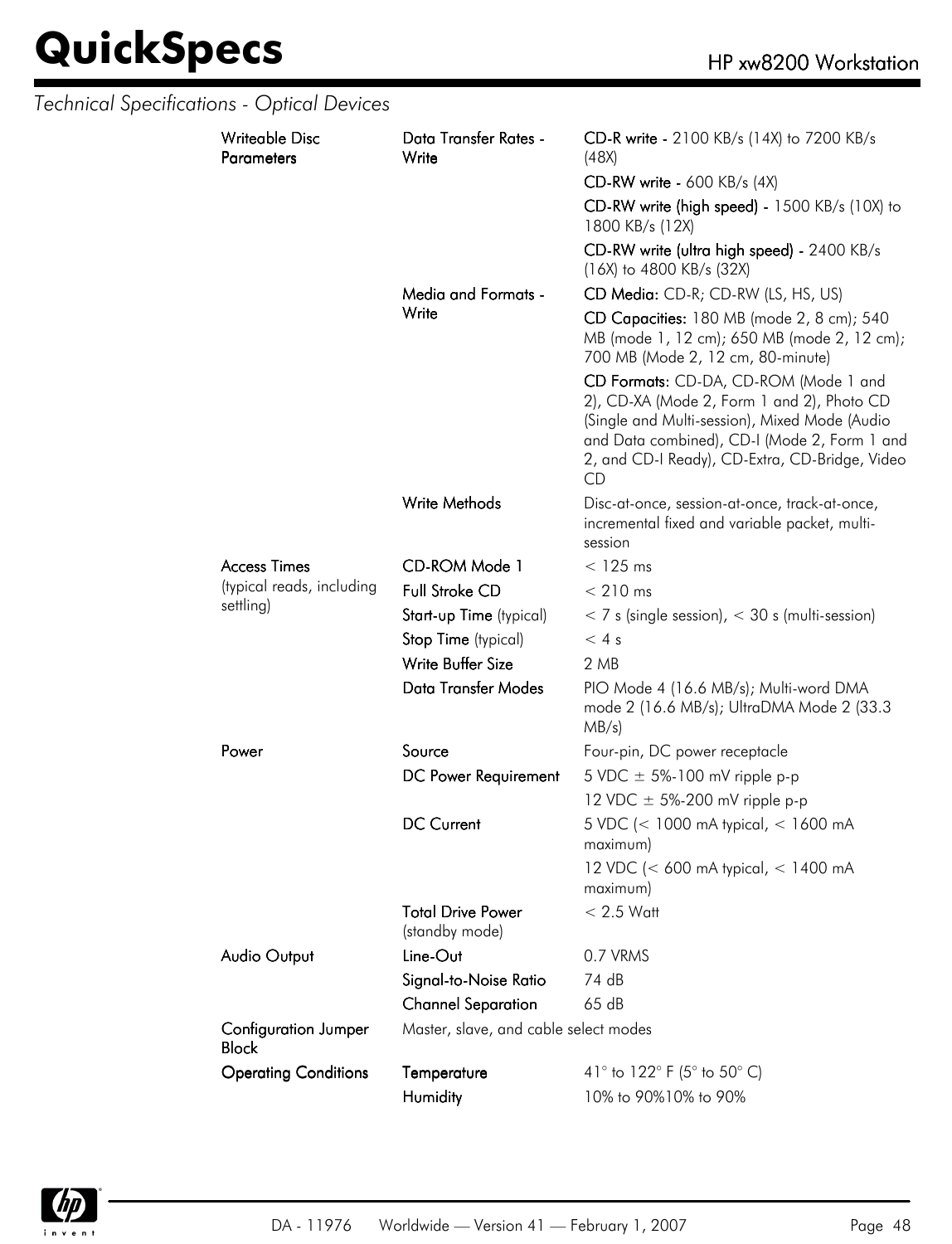|                                             | Technical Specifications - Optical Devices              |                                                                           |                                                                                                                                                                                                                                                                                                                                                          |
|---------------------------------------------|---------------------------------------------------------|---------------------------------------------------------------------------|----------------------------------------------------------------------------------------------------------------------------------------------------------------------------------------------------------------------------------------------------------------------------------------------------------------------------------------------------------|
|                                             | <b>Certifications, Approvals</b>                        |                                                                           | MMC-3 support, multi-read compliant, Microsoft WHQL certification, ACA<br>AS/NZS 3548 class B, BSMI CNS 13438, CE Mark, C.I.S.P.R. Pub 22, TUV<br>or VDE EN60950, EN 55022, EN55024, EMKO EN60950, EN 60825-1,<br>UL 60950, CSA C22.2 60950-2000, CFR 21 part 1040 class 1, CFR 47<br>C.I.S.P.R. Pub 22 Class B, DHHS/FDA, ANSI C63.4-1992 (FCC Class B) |
|                                             | <b>Operating Systems</b><br>Supported                   | Edition, Red Hat Enterprise Linux Workstation 3                           | Microsoft Windows XP Professional, Microsoft Windows XP Professional x64                                                                                                                                                                                                                                                                                 |
|                                             | Supplied Software (for<br>Windows XP)                   | and data CDs, and data DVDs                                               | Roxio Digital Media Plus: Create or copy CDs and DVDs, including music                                                                                                                                                                                                                                                                                   |
| HP 48X CD-RW/DVD-<br><b>ROM Combo Drive</b> | Form Factor<br><b>Mounting Orientation</b><br>Interface | 5.25-inch, half-height, tray-load<br>Horizontal or vertical<br>ATAPI/EIDE |                                                                                                                                                                                                                                                                                                                                                          |
|                                             | Dimensions (HxWxD)                                      | excluding bezel)                                                          | 5.77 x 1.71 x 7.87 [max] in (14.66 x 4.34 x 20.0 [max] cm) (external,                                                                                                                                                                                                                                                                                    |
|                                             | Weight (max)                                            | 2.6 lb $(1.2 \text{ kg})$                                                 |                                                                                                                                                                                                                                                                                                                                                          |
|                                             | <b>Read Only Disc</b>                                   | Data Transfer Rates -                                                     | CD read - 7200 KB/s (48X) Max                                                                                                                                                                                                                                                                                                                            |
|                                             | <b>Parameters</b>                                       | Read                                                                      | Digital audio extraction (minimum) - 1,800 KB/s<br>(12X)                                                                                                                                                                                                                                                                                                 |
|                                             |                                                         |                                                                           | <b>DVD ROM read - 21,632 KB/s (16X) Max</b>                                                                                                                                                                                                                                                                                                              |
|                                             |                                                         | Media and Formats -                                                       | CD Media: stamped; CD-R; CD-RW (LS, HS, US)                                                                                                                                                                                                                                                                                                              |
|                                             |                                                         | Read                                                                      | CD Capacities: 180 MB (mode 2, 8 cm); 540<br>MB (mode 1, 12 cm); 650 MB (mode 2, 12 cm);<br>700 MB (Mode 2, 12 cm, 80-minute)                                                                                                                                                                                                                            |
|                                             |                                                         |                                                                           | CD Formats: CD-DA, CD-ROM (Mode 1 and<br>2), CD-XA (Mode 2, Form 1 and 2), Photo CD<br>(Single and Multi-session), Mixed Mode (Audio<br>and Data combined), CD-I (Mode 2, Form 1 and<br>2, and CD-I Ready), CD-Extra, CD-Bridge, Video<br>CD                                                                                                             |
|                                             |                                                         |                                                                           | DVD Media: stamped (single and double layer);<br>DVD+R; DVD+RW; DVD+R DL; DVD-R; DVD-<br><b>RW</b>                                                                                                                                                                                                                                                       |
|                                             |                                                         |                                                                           | DVD Capacities: 4.7 GB (DVD-5), 8.54 GB<br>(DVD-9), 9.4 GB (DVD-10), 3.95 GB (DVD-R<br>version 1.0), 4.7 GB (DVD-R version 2.0), 4.7<br>GB (DVD-RW version 1.0 and 1.1), 4.7 GB<br>$(DVD+RW)$ , 4.7G $(DVD+R)$                                                                                                                                           |
|                                             |                                                         |                                                                           | DVD Formats: DVD-ROM (single and dual<br>layer); DVD-video; DVD-R version 1.0 and 2.0;<br>DVD-RW version 1.0 and 1.1; DVD-R multi-<br>border ; DVD+R version 1.2 (including multi-<br>session); DVD+R DL version 1.0; DVD+RW<br>version 1.2                                                                                                              |

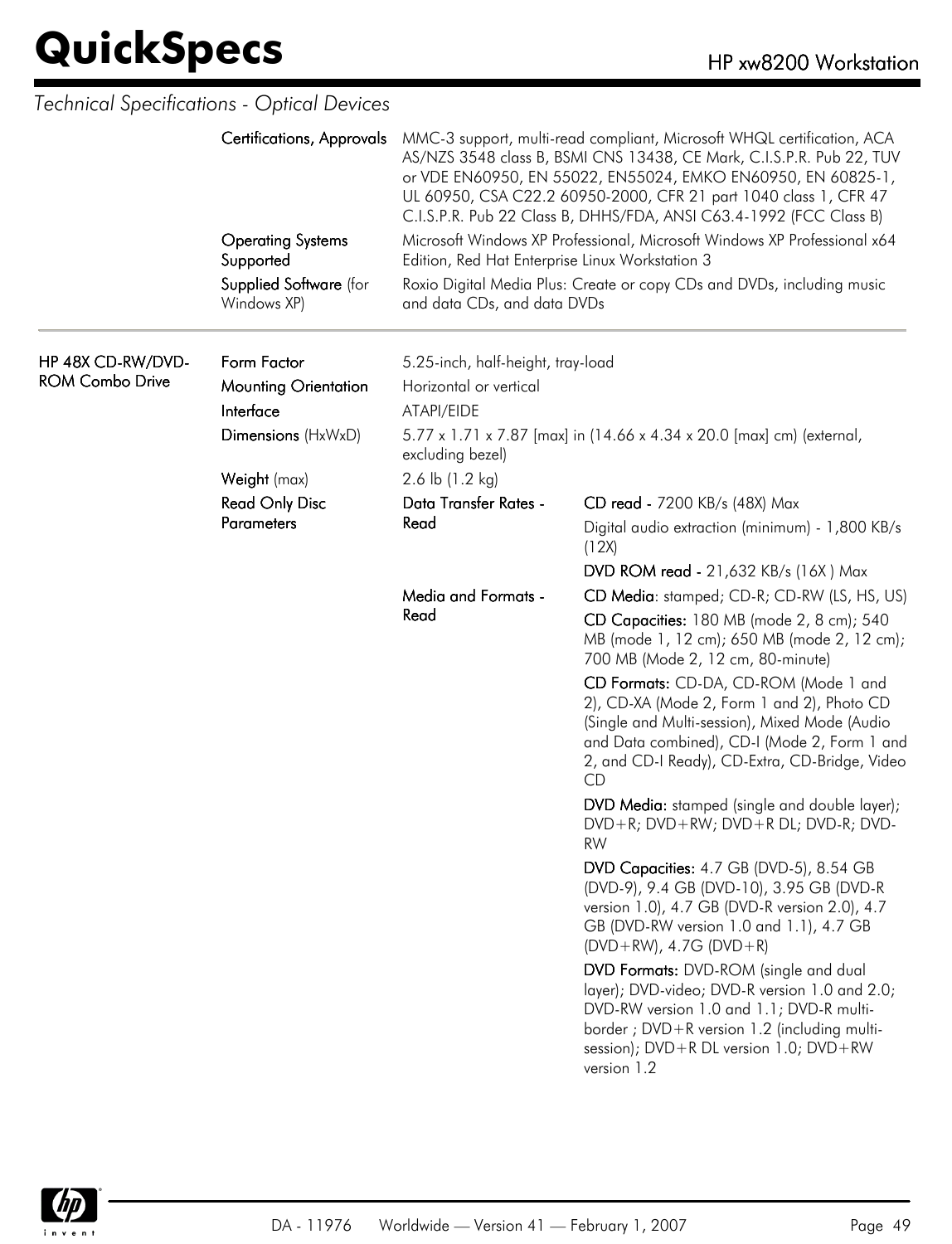|  | Technical Specifications - Optical Devices  |                                                                  |                                                                                                                                                                                                                                              |
|--|---------------------------------------------|------------------------------------------------------------------|----------------------------------------------------------------------------------------------------------------------------------------------------------------------------------------------------------------------------------------------|
|  | <b>Writeable Disc</b><br><b>Parameters</b>  | Data Transfer Rates -<br>Write                                   | CD-R write - 2100 KB/s (14X) to 7200 KB/s<br>(48X)                                                                                                                                                                                           |
|  |                                             |                                                                  | $CD-RW$ write - 600 KB/s (4X)                                                                                                                                                                                                                |
|  |                                             |                                                                  | CD-RW write (high speed) - 1500 KB/s (10X) to<br>1800 KB/s (12X)                                                                                                                                                                             |
|  |                                             |                                                                  | CD-RW write (ultra high speed) - 2400 KB/s<br>$(16X)$ to 4800 KB/s $(32X)$                                                                                                                                                                   |
|  |                                             | Media and Formats -                                              | CD Media: CD-R; CD-RW (LS, HS, US)                                                                                                                                                                                                           |
|  |                                             | Write                                                            | CD Capacities: 180 MB (mode 2, 8 cm); 540<br>MB (mode 1, 12 cm); 650 MB (mode 2, 12 cm);<br>700 MB (Mode 2, 12 cm, 80-minute)                                                                                                                |
|  |                                             |                                                                  | CD Formats: CD-DA, CD-ROM (Mode 1 and<br>2), CD-XA (Mode 2, Form 1 and 2), Photo CD<br>(Single and Multi-session), Mixed Mode (Audio<br>and Data combined), CD-I (Mode 2, Form 1 and<br>2, and CD-I Ready), CD-Extra, CD-Bridge, Video<br>CD |
|  |                                             | Write Methods                                                    | Disc-at-once, session-at-once, track-at-once,<br>incremental fixed and variable packet, multi-<br>session                                                                                                                                    |
|  | <b>Access Times</b>                         | Random DVD                                                       | $< 140$ ms                                                                                                                                                                                                                                   |
|  | (typical reads, including                   | Random CD                                                        | $<$ 125 ms, (typical)                                                                                                                                                                                                                        |
|  | settling)                                   | Full Stroke DVD                                                  | $< 250$ ms                                                                                                                                                                                                                                   |
|  |                                             | <b>Full Stroke CD</b>                                            | $< 210$ ms                                                                                                                                                                                                                                   |
|  |                                             | Startup Time (single)                                            | < 7 seconds (typical)                                                                                                                                                                                                                        |
|  |                                             | Startup Time (multi-<br>session)                                 | < 30 seconds (typical)                                                                                                                                                                                                                       |
|  |                                             | Stop Time (typical)                                              | < 4s                                                                                                                                                                                                                                         |
|  |                                             | <b>Cache Buffer</b>                                              | 2 MB (minimum)                                                                                                                                                                                                                               |
|  |                                             | Data Transfer Modes                                              | ATA PIO mode 4 (16.7 MB/s); ATA Multi-word<br>DMA mode 2 (16.7 MB/s); ATA UltraDMA Mode<br>3 (44 Mbytes/s)                                                                                                                                   |
|  | Power                                       | Source                                                           | Four-pin, DC power receptacle                                                                                                                                                                                                                |
|  |                                             | DC Power Requirement                                             | 5 VDC $\pm$ 5%-100 mV ripple p-p                                                                                                                                                                                                             |
|  |                                             |                                                                  | 12 VDC $\pm$ 5%-200 mV ripple p-p                                                                                                                                                                                                            |
|  |                                             | <b>DC Current</b>                                                | 5 VDC (< 1000 mA typical, < 1600 mA<br>maximum)                                                                                                                                                                                              |
|  |                                             |                                                                  | 12 VDC (< 600 mA typical, < 1400 mA<br>maximum)                                                                                                                                                                                              |
|  |                                             | <b>Total Drive Power</b><br>(standby mode)                       | $< 2.5$ Watt                                                                                                                                                                                                                                 |
|  | Audio Output                                | Line-Out                                                         | 0.7 VRMS                                                                                                                                                                                                                                     |
|  |                                             | Signal-to-Noise Ratio                                            | 74 dB                                                                                                                                                                                                                                        |
|  |                                             | <b>Channel Separation</b>                                        | 65 dB                                                                                                                                                                                                                                        |
|  | <b>Configuration Jumper</b><br><b>Block</b> | Master, slave, and cable select modes                            |                                                                                                                                                                                                                                              |
|  |                                             | Data Interface Connector 40-pin, shrouded and keyed, flat ribbon |                                                                                                                                                                                                                                              |

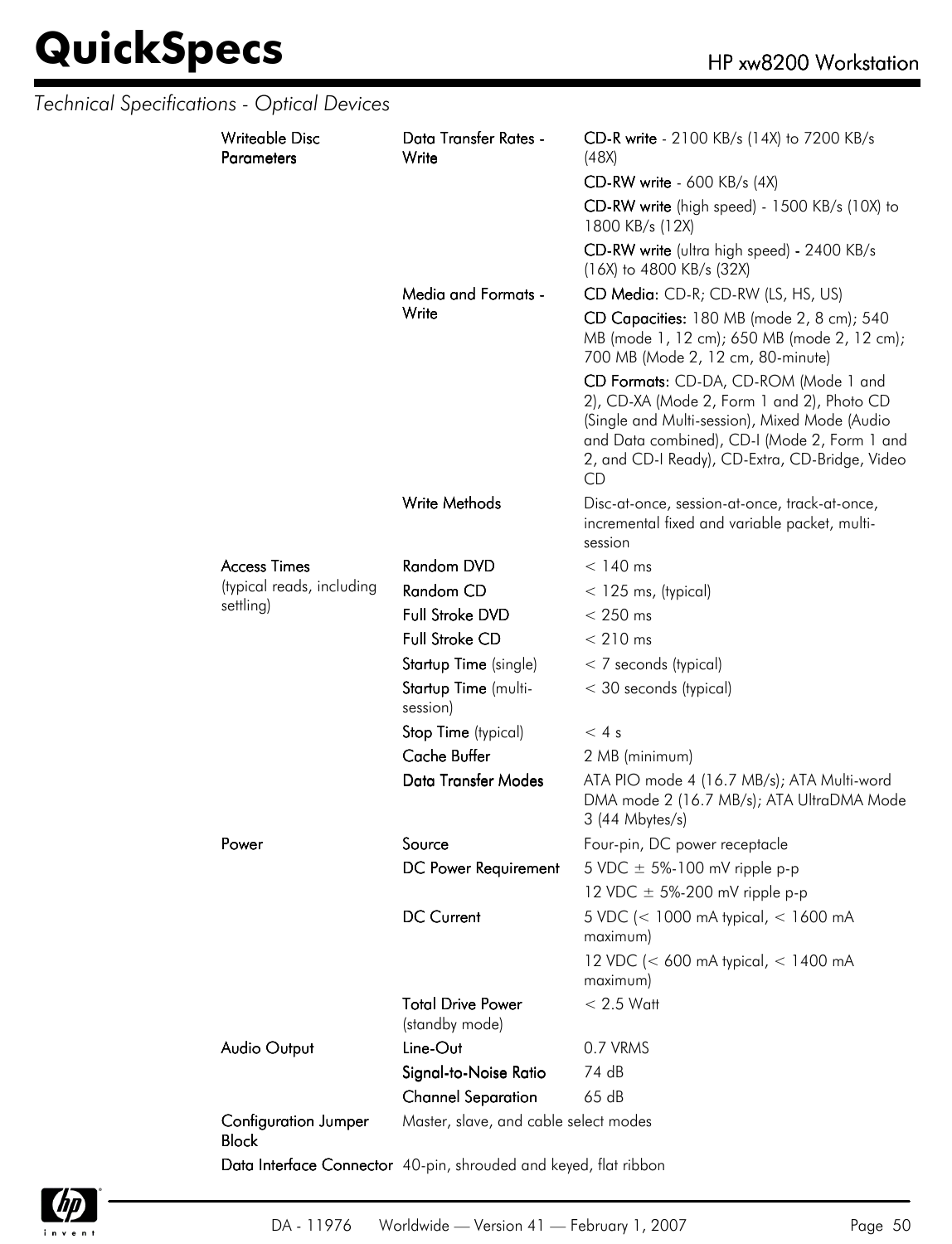|                                                                               | <b>Operating Conditions</b><br>(all conditions non-<br>condensing)<br>Certifications, Approvals | Temperature<br><b>Relative humidity</b><br>Maximum wet bulb<br>temperature                                                                            | 41° to 122° F (5° to 50° C)<br>10% to 90%<br>86°F (30°C)<br>MMC-3 support, multi-read compliant, Microsoft WHQL certification, ACA<br>AS/NZS 3548 class B, BSMI CNS 13438, CE Mark, C.I.S.P.R. Pub 22, TUV<br>or VDE EN60950, EN 55022, EN55024, EMKO EN60950, EN 60825-1,<br>UL 60950, CSA C22.2 60950-2000, CFR 21 part 1040 class 1, CFR 47<br>C.I.S.P.R. Pub 22 Class B, DHHS/FDA, ANSI C63.4-1992 (FCC Class B)                                                                                                                                                                                     |
|-------------------------------------------------------------------------------|-------------------------------------------------------------------------------------------------|-------------------------------------------------------------------------------------------------------------------------------------------------------|----------------------------------------------------------------------------------------------------------------------------------------------------------------------------------------------------------------------------------------------------------------------------------------------------------------------------------------------------------------------------------------------------------------------------------------------------------------------------------------------------------------------------------------------------------------------------------------------------------|
|                                                                               | <b>Operating Systems</b><br>Supported<br>Supplied Software (for<br>Windows XP)                  | Edition, Red Hat WS3 and WS4 Versions<br>Roxio Cineplayer Movie Playback<br>and data CDs, and data DVDs                                               | Microsoft Windows XP Professional, Microsoft Windows XP Professional x64<br>Roxio Digital Media Plus: Create or copy CDs and DVDs, including music                                                                                                                                                                                                                                                                                                                                                                                                                                                       |
| 16X DVD+/-RW, Dual-<br>Layer, with LightScribe<br><b>Direct Disc Labeling</b> | Form Factor<br>Orientation<br>Interface<br>Dimensions (HxWxD)<br>Weight (maximum)               | 5.25-inch, half-height, tray-load<br>Horizontal or vertical<br>ATAPI/EIDE<br>$5.9 \times 1.7 \times 7.9$ in (15.0 x 4.4 x 20.0 cm)<br>2.6 lb (1.2 kg) |                                                                                                                                                                                                                                                                                                                                                                                                                                                                                                                                                                                                          |
|                                                                               | <b>Read Only Disc</b><br><b>Parameters</b>                                                      | Data Transfer Rates -<br>Read                                                                                                                         | DVD-ROM, DVD-video read - 5-16X (6750 -<br>21,600 KB/s CAV)<br>DVD-video playback, DVD+R, DVD+RW,<br>DVD-R, DVD-RW - 4-8X (5400 - 10,800 KB/s<br>CAV)<br>CD-audio playback - 8x (1200 KB/s CLV)<br>Digital audio extraction (minimum) - 12X (1,800<br>KB/s CAV)<br>CD-ROM, CD-R, CD-RW, CD-Audio read - 16-                                                                                                                                                                                                                                                                                              |
|                                                                               |                                                                                                 | Media and Formats -<br>Read                                                                                                                           | 40X (2400 to 6000 KB/s CAV)<br>CD Media: stamped; CD-R; CD-RW (supports<br>AM2) (LS, HS, US)<br>CD Capacities: 180 MB (mode 2, 8 cm); 540<br>MB (mode 1, 12 cm); 650 MB (mode 2, 12 cm);<br>700 MB (Mode 2, 12 cm, 80-minute)<br>CD Formats: CD-DA, CD-ROM (Mode 1 and<br>2), CD-XA (Mode 2, Form 1 and 2), Photo CD<br>(Single and Multi-session), Mixed Mode (Audio<br>and Data combined), CD-I (Mode 2, Form 1 and<br>2, and CD-I Ready), CD-Extra, CD-Bridge, Video<br>CD, UDF (1.02 and 1.50)<br>DVD Media: stamped (single and double layer);<br>DVD+R; DVD+RW; DVD+R DL; DVD-R; DVD-<br><b>RW</b> |

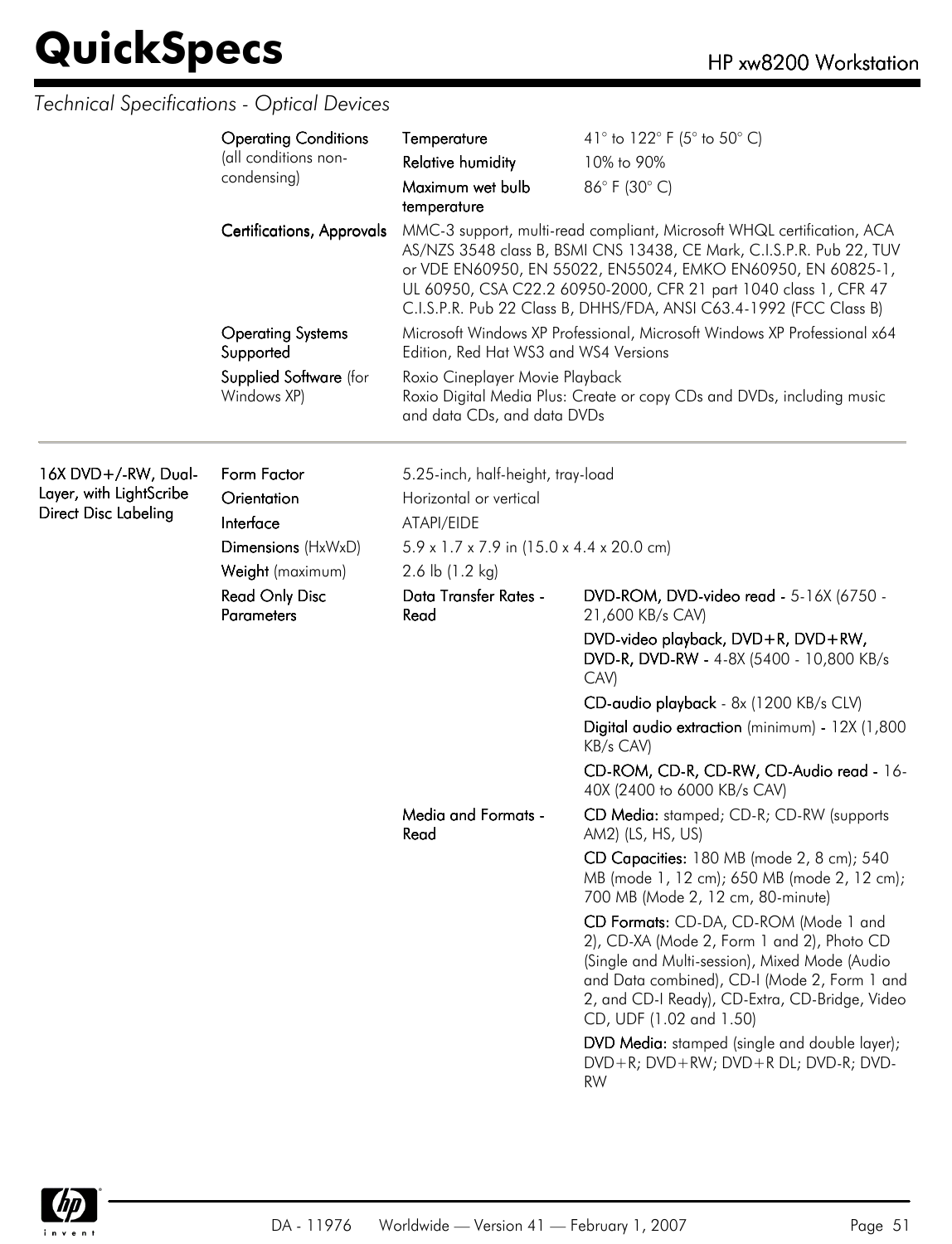| Technical Specifications - Optical Devices |                   |                                     |                                                                                                                                                                                                                                                                                                       |
|--------------------------------------------|-------------------|-------------------------------------|-------------------------------------------------------------------------------------------------------------------------------------------------------------------------------------------------------------------------------------------------------------------------------------------------------|
|                                            |                   |                                     | DVD Capacities: 4.7 GB (DVD-5), 8.54 GB<br>(DVD-9), 9.4 GB (DVD-10), 14.1 GB (DVD-14),<br>17.0 GB (DVD-18), 3.95 GB (DVD-R version<br>1.0), 4.7 GB (DVD-R version 2.0), 4.7 GB (DVD-<br>RW version 1.0 and 1.1), 4.7 GB (DVD+RW),<br>4.7G (DVD+R), 1.46 GB (DVD+R, 8cm), 1.46<br>$GB (DVD + RW, 8cm)$ |
|                                            |                   |                                     | DVD Formats: DVD-ROM (single and dual<br>layer); DVD-video; DVD-R version 1.0 and 2.0<br>(including multi-border); DVD-RW version 1.0<br>and 1.1; DVD+R version 1.3 (including multi-<br>session); $DVD + R DL$ version 1.0; $DVD + RW$<br>version 1.2                                                |
|                                            | Writeable Disc    | Data Transfer Rates -               | CD-R write - 16-40X (2400-6000 KB/s CAV)                                                                                                                                                                                                                                                              |
|                                            | <b>Parameters</b> | Write                               | CD-RW write - 4X (600 KB/s CLV)                                                                                                                                                                                                                                                                       |
|                                            |                   |                                     | CD-RW write (high speed) - 10X (1500 KB/s<br>CLV)                                                                                                                                                                                                                                                     |
|                                            |                   |                                     | CD-RW write (ultra high speed) - 16-24X (2400-<br>3600 KB/s ZCLV)                                                                                                                                                                                                                                     |
|                                            |                   |                                     | DVD+R - 6-16X (8100-21,600 KB/s CAV), 8x<br>(10,800 KB/s ZCLV), 2.4-4x (3250-5400 KB/s<br>CLV)                                                                                                                                                                                                        |
|                                            |                   |                                     | DVD+R DL - 2.4 (3250 KB/s CLV)                                                                                                                                                                                                                                                                        |
|                                            |                   |                                     | DVD+RW - 2.4-4X (3250-5400 KB/s CLV)                                                                                                                                                                                                                                                                  |
|                                            |                   |                                     | DVD-R - 2-4X (2700-5400 KB/s CLV), 8X<br>(10,800 KB/s ZCLV)                                                                                                                                                                                                                                           |
|                                            |                   |                                     | DVD-RW - 2-4X (2700-5400 KB/s CLV)                                                                                                                                                                                                                                                                    |
|                                            |                   | <b>Media and Formats -</b><br>Write | CD Media: CD-R (OBII Vol2.0 Rev 1.2), CD-RW<br>(LS, HS, US)                                                                                                                                                                                                                                           |
|                                            |                   |                                     | CD Capacities: 180 MB (mode 1, 8 cm); 540<br>MB (mode 1, 12 cm); 650 MB (mode 2, 12 cm);<br>700 MB (Mode 2, 12 cm, 80-minute)                                                                                                                                                                         |
|                                            |                   |                                     | CD Formats: CD-DA, CD-ROM (Mode 1 and<br>2), CD-XA (Mode 2, Form 1 and 2), Photo CD<br>(Single and Multi-session), Mixed Mode (Audio<br>and Data combined), CD-I (Mode 2, Form 1 and<br>2, and CD-I Ready), CD-Extra, CD-Bridge, Video<br>CD, UDF (1.02 and 1.50)                                     |
|                                            |                   |                                     | DVD Media: $DVD + R$ , $DVD + R$ DL, $DVD + RW$ ,<br>DVD-R, DVD-RW                                                                                                                                                                                                                                    |
|                                            |                   |                                     | DVD Capacities: 4.7 GB (DVD-5), 8.54 GB<br>(DVD-9), 4.7 GB (DVD-R version 2.0), 4.7 GB<br>(DVD-RW version 1.1), 4.7 GB (DVD+RW<br>version 1.3), 4.7G (DVD+R version 1.2) ), 1.46<br>GB (DVD+R, 8cm), 1.46 GB (DVD+RW, 8cm)                                                                            |
|                                            |                   |                                     | DVD Formats: DVD-R version 1.0 and 2.0<br>(including multi-border); DVD-RW version 1.0<br>and 1.1; DVD+R version 1.3 (including multi-<br>session); $DVD + R DL$ version 1.0; $DVD + RW$<br>version 1.2                                                                                               |

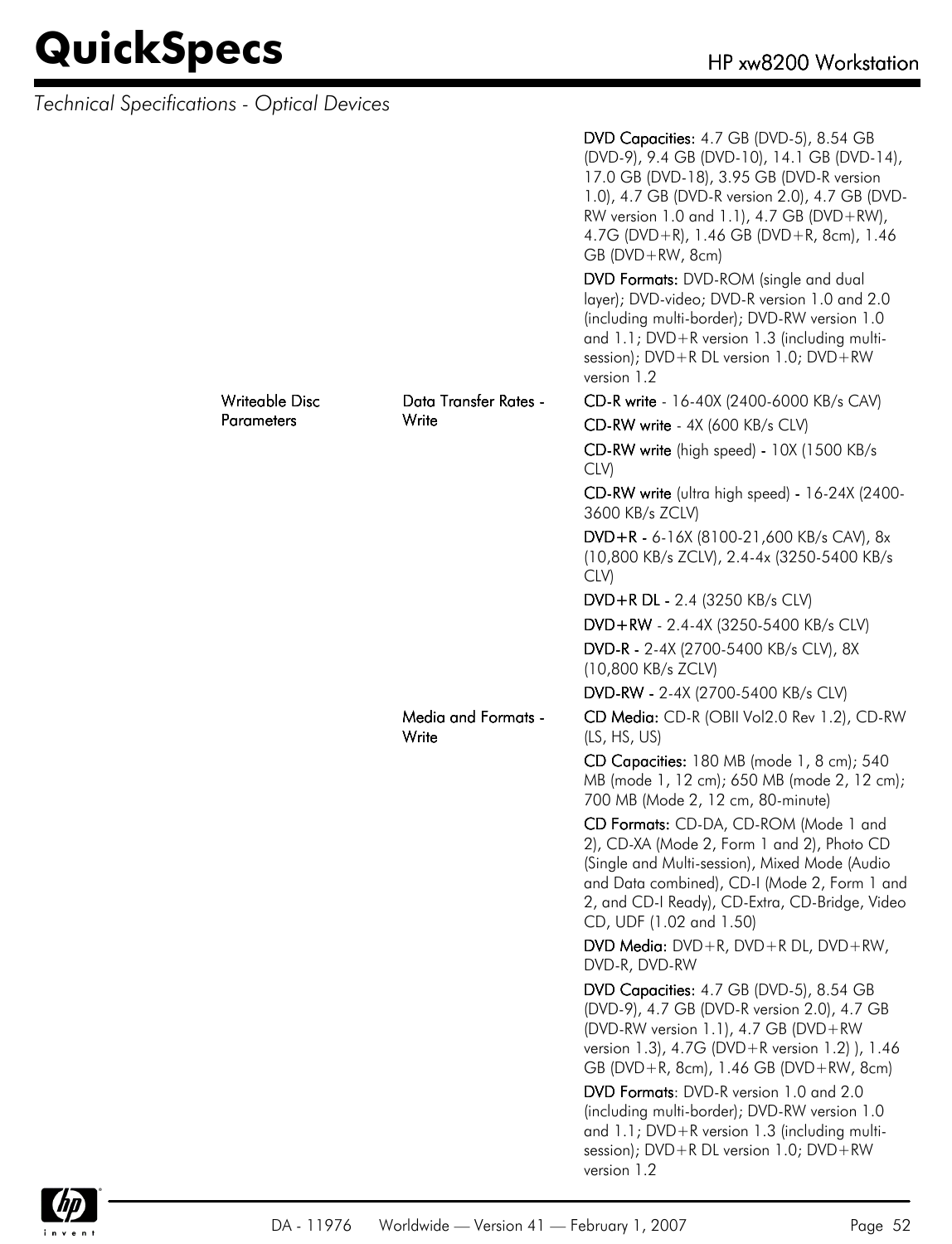|                                                  | <b>Write Methods</b>                       | Disc-at-once, session-at-once, track-at-once,<br>incremental fixed and variable packet, multi-<br>session                                                                                                                                                                                                                                         |
|--------------------------------------------------|--------------------------------------------|---------------------------------------------------------------------------------------------------------------------------------------------------------------------------------------------------------------------------------------------------------------------------------------------------------------------------------------------------|
| LightScribe Direct Disc                          | Media Supported                            | CD-R: LightScribe Version 1.0                                                                                                                                                                                                                                                                                                                     |
| <b>Labeling Parameters</b>                       |                                            | DVD+R: LightScribe Version 1.0                                                                                                                                                                                                                                                                                                                    |
|                                                  | Resolution                                 | Dots per inch: 600                                                                                                                                                                                                                                                                                                                                |
|                                                  |                                            | Tracks per inch: 500-1600 (mode dependent)                                                                                                                                                                                                                                                                                                        |
|                                                  |                                            |                                                                                                                                                                                                                                                                                                                                                   |
|                                                  | <b>Labeling Times</b>                      | Draft quality: $<$ 20 min                                                                                                                                                                                                                                                                                                                         |
|                                                  |                                            | Normal quality: $<$ 28 min                                                                                                                                                                                                                                                                                                                        |
|                                                  |                                            | Best quality: $<$ 36 min                                                                                                                                                                                                                                                                                                                          |
| <b>Access Times</b><br>(typical reads, including | <b>Random DVD</b>                          | $<$ 130 ms (typical)                                                                                                                                                                                                                                                                                                                              |
| settling)                                        | Random CD                                  | $<$ 120 ms (typical)                                                                                                                                                                                                                                                                                                                              |
|                                                  | Full Stroke DVD                            | $< 240$ ms                                                                                                                                                                                                                                                                                                                                        |
|                                                  | <b>Full Stroke CD</b>                      | $< 200$ ms                                                                                                                                                                                                                                                                                                                                        |
|                                                  | Startup Time (single)                      | $<$ 7 seconds (typical)                                                                                                                                                                                                                                                                                                                           |
|                                                  | Startup Time (multi-<br>session)           | < 30 seconds (typical)                                                                                                                                                                                                                                                                                                                            |
|                                                  | Stop Time (typical)                        | < 4s                                                                                                                                                                                                                                                                                                                                              |
|                                                  | <b>Cache Buffer</b>                        | 2 MB                                                                                                                                                                                                                                                                                                                                              |
|                                                  | <b>Data Transfer Modes</b>                 | ATA PIO mode 4 (16.7 MB/s); ATA Multi-word<br>DMA mode 2 (16.7 MB/s); ATA UltraDMA Mode<br>3 (44.4 MB/s) (default on most HP xw series<br>workstations)                                                                                                                                                                                           |
| Power                                            | Source                                     | Four-pin, DC power receptacle                                                                                                                                                                                                                                                                                                                     |
|                                                  | DC Power Requirement                       | 5 VDC $\pm$ 5%-100 mV ripple p-p                                                                                                                                                                                                                                                                                                                  |
|                                                  |                                            | 12 VDC $\pm$ 5%-200 mV ripple p-p                                                                                                                                                                                                                                                                                                                 |
|                                                  | <b>DC Current</b>                          | 5 VDC (< 1000 mA typical, < 1600 mA<br>maximum)                                                                                                                                                                                                                                                                                                   |
|                                                  |                                            | 12 VDC (< 600 mA typical, < 1400 mA<br>maximum)                                                                                                                                                                                                                                                                                                   |
|                                                  | <b>Total Drive Power</b><br>(standby mode) | $< 2.5$ Watt                                                                                                                                                                                                                                                                                                                                      |
| <b>Audio Output</b>                              | Line-Out                                   | 0.7 VRMS                                                                                                                                                                                                                                                                                                                                          |
|                                                  | Signal-to-Noise Ratio                      | 74 dB                                                                                                                                                                                                                                                                                                                                             |
|                                                  | <b>Channel Separation</b>                  | 65dB                                                                                                                                                                                                                                                                                                                                              |
| <b>Operating Conditions</b>                      | Temperature                                | 41 $\degree$ to 122 $\degree$ F (5 $\degree$ to 50 $\degree$ C)                                                                                                                                                                                                                                                                                   |
| (all conditions non-                             | <b>Relative humidity</b>                   | 10% to 90%                                                                                                                                                                                                                                                                                                                                        |
| condensing)                                      | Maximum wet bulb<br>temperature            | 86°F (30°C)                                                                                                                                                                                                                                                                                                                                       |
| Certifications, Approvals                        | Class B), relevant parts of IEC 61000-4.   | MMC-4 compliant, multi-read compliant, Microsoft WHQL certification,<br>ACA AS/NZS 3548 class B, BSMI CNS 13438, CE Mark, C.I.S.P.R. Pub 22,<br>TUV or VDE EN60950, EN 55022, EN55024, EMKO EN60950, EN<br>60825-1, UL 60950, CSA C22.2 60950-2000, CFR 21 part 1040 class 1,<br>CFR 47 C.I.S.P.R. Pub 22 Class B, DHHS/FDA, ANSI C63.4-1992 (FCC |

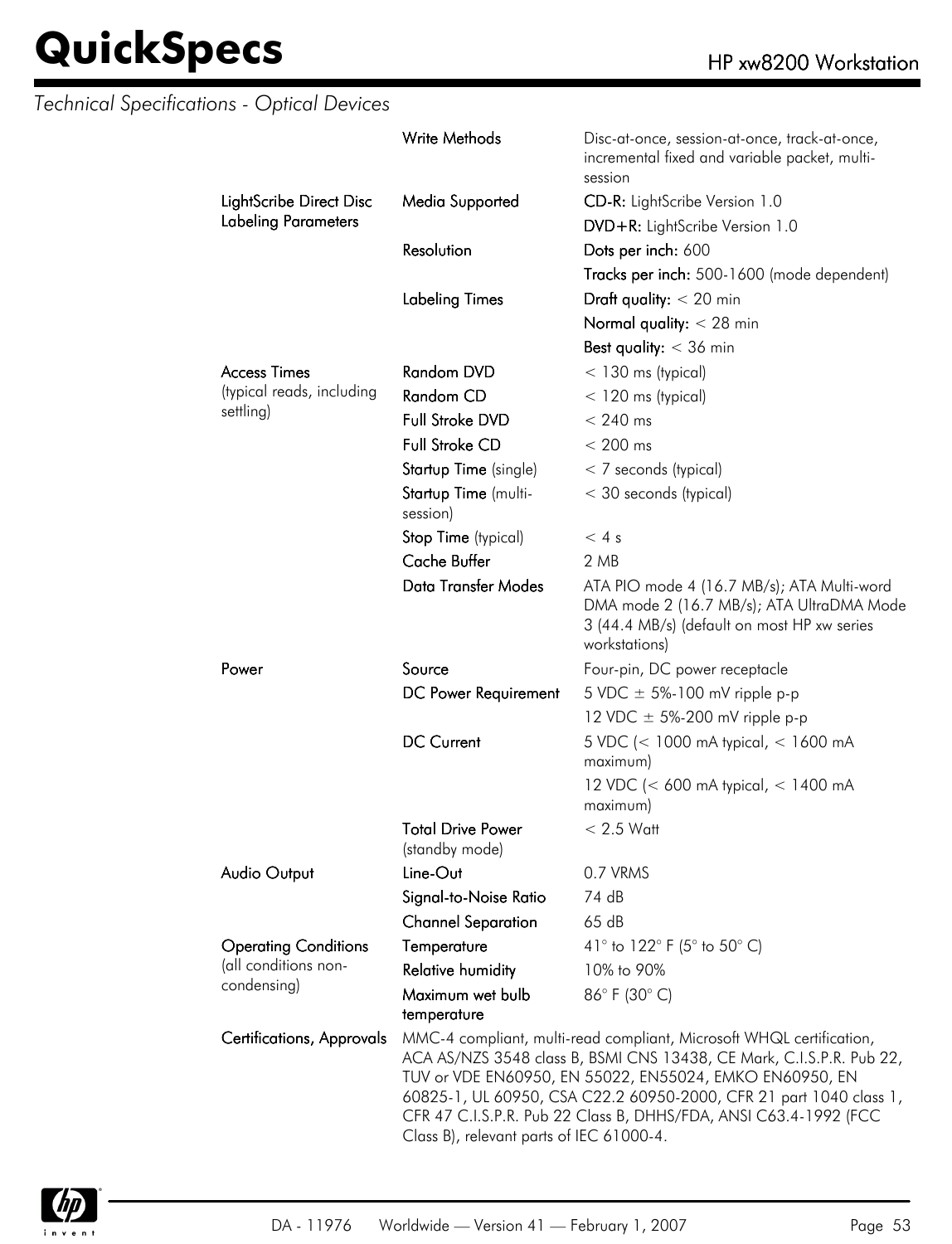#### *Technical Specifications - Optical Devices*

| <b>Operating Systems</b><br>Supported | Microsoft Windows XP Professional,<br>Microsoft Windows XP Professional x64 Edition<br>Red Hat Linux 7.3 WS3 and WS4 Versions (LightScribe labeling functionality<br>not supported on Linux)                                                                                                                                                                                                                                                                                                                                                                                                                                                                                            |
|---------------------------------------|-----------------------------------------------------------------------------------------------------------------------------------------------------------------------------------------------------------------------------------------------------------------------------------------------------------------------------------------------------------------------------------------------------------------------------------------------------------------------------------------------------------------------------------------------------------------------------------------------------------------------------------------------------------------------------------------|
| Supplied Software (for<br>Windows XP) | Roxio Cineplayer Movie Playback<br>Roxio Digital Media Plus: Create or copy CDs and DVDs, including music<br>and data CDs, and data DVDs<br>Roxio MyDVD for DVD authoring<br>NOTE: LightScribe Direct Disc Labeling is supported only on 32-bit Windows<br>XP in the launch timeframe for the xw4300. Support for Windows XP<br>Professional x64 Edition is anticipated to be available some time after the<br>launch, and will require software updates. There is no support for LightScribe<br>labeling under Linux. The drive will operate as a DVD writer under these<br>other operating systems, but will not be available in software applications as<br>a LightScribe "printer". |
|                                       | NIATE TRAINING ACTACLES SAN JESSE STATES CONTRACTOR IN A DIVINE SAN ASSAULT.                                                                                                                                                                                                                                                                                                                                                                                                                                                                                                                                                                                                            |

NOTE: This DVD writer kit does not include any software for burning DVDs on Linux. DVD burning is supported with the 'growisofs' command. CD burning is supported with the 'cdrecord' command. Red Hat Enterprise Linux WS 3 distribution includes both 'cdrecord' and 'growisofs'. Red Hat Linux 8, 9.0 distributions only include 'cdrecord'. Therefore DVD burning is only supported on WS 3.

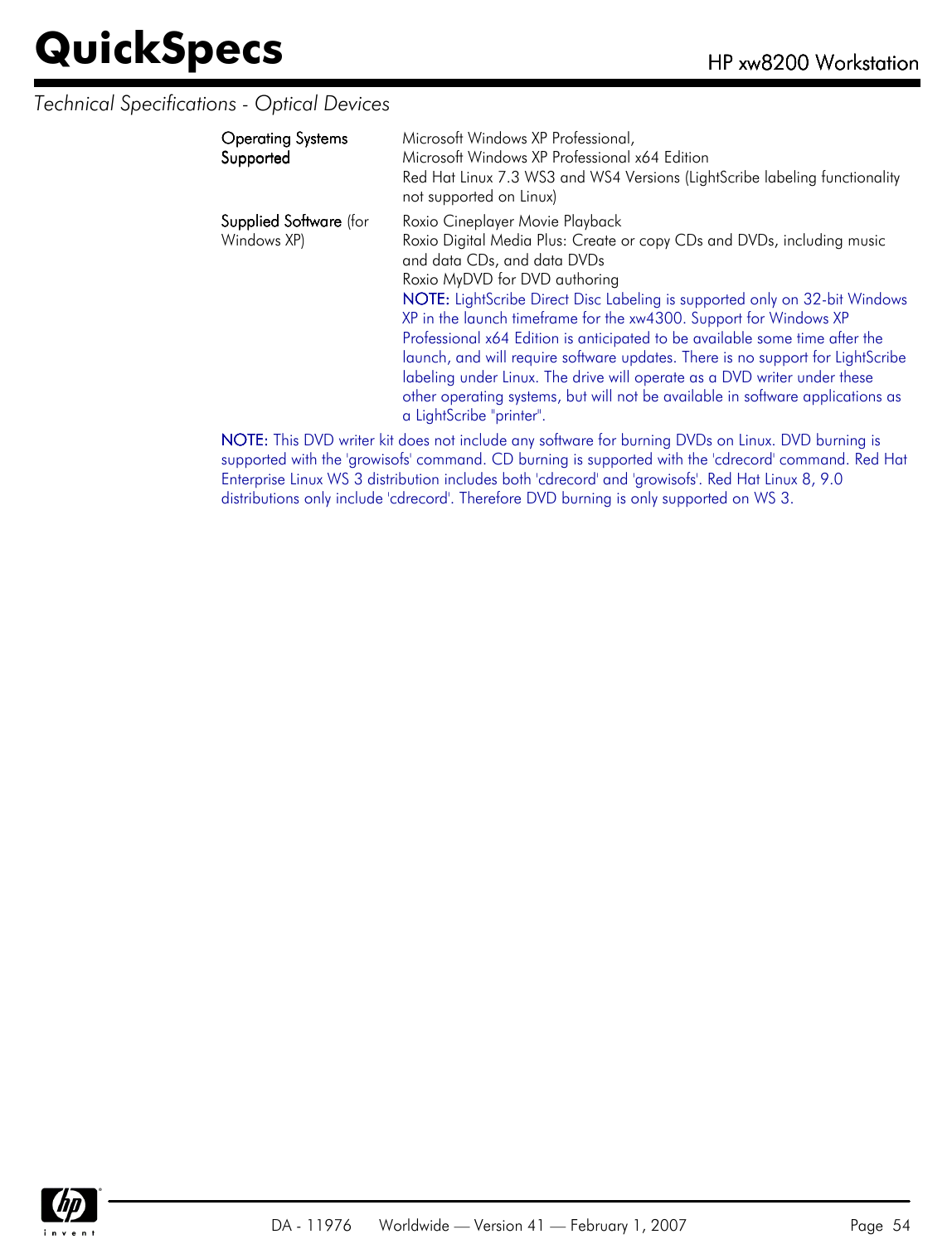*Technical Specifications - Graphics*

| NVIDIA Quadro NVS 285 Form Factor<br>with TurboCache<br><b>Technology PCIe</b><br>Graphics | <b>Graphics Controller</b><br><b>Bus Type</b><br>Memory | NVIDIA Quadro NVS 285 with TurboCache Technology 128MB PCIe Dual<br>Head<br>Low profile, both ATX and low profile brackets included<br>Integrated Quadro 285 2D graphics processor unit (GPU)<br>PCI-Express<br>128 MB DDR (64 MB local frame buffer plus 64 MB of shared system<br>memory via TurboCache technology)<br>NOTE: The graphics card uses part of the total system memory (RAM) for<br>graphics performance. System memory dedicated to graphics performance is<br>not available for other use by other programs. |
|--------------------------------------------------------------------------------------------|---------------------------------------------------------|-------------------------------------------------------------------------------------------------------------------------------------------------------------------------------------------------------------------------------------------------------------------------------------------------------------------------------------------------------------------------------------------------------------------------------------------------------------------------------------------------------------------------------|
|                                                                                            | Connectors                                              | DMS-59 to dual-DVI Y-cable or dual-VGA Y-cable                                                                                                                                                                                                                                                                                                                                                                                                                                                                                |
|                                                                                            | Dimensions                                              | Low-profile, 2.586 x 6.6 in (6.57 x 16.76 cm)                                                                                                                                                                                                                                                                                                                                                                                                                                                                                 |
|                                                                                            | Overlay planes                                          | One 16-bit Video overlay plane                                                                                                                                                                                                                                                                                                                                                                                                                                                                                                |
|                                                                                            | Multi-monitor support                                   | Dual analog or digital monitors                                                                                                                                                                                                                                                                                                                                                                                                                                                                                               |
|                                                                                            | Maximum pixel clock                                     | 350 MHz                                                                                                                                                                                                                                                                                                                                                                                                                                                                                                                       |
|                                                                                            | <b>RAMDAC</b>                                           | Dual 350 MHz (integrated)                                                                                                                                                                                                                                                                                                                                                                                                                                                                                                     |
|                                                                                            | High-definition Video<br>Processor (HDVP)               | Full screen, full frame video playback of HDTV and DVD content<br>DVD-ready motion compensation for MPEG-2<br>Independent hardware color controls for video overlay<br>Hardware color-space conversion (YUV 4:2:2 and 4:2:0)<br><b>IDCT</b> motion compensation<br>5-tap horizontal by 3-tap vertical filtering<br>8:1 up/down scaling                                                                                                                                                                                        |
|                                                                                            |                                                         | Available graphics drivers Microsoft Windows 2000 and Microsoft Windows XP (Provides full native<br>Dual View mode, Span or Big Desktop mode, and Clone mode)<br>HP qualified drivers may be preloaded or available from the HP support<br>Web site:<br>http://www.hp.com/country/us/en/support.html?pageDisplay=drivers                                                                                                                                                                                                      |
| ATI FireGL V3100                                                                           | Form factor                                             | <b>ATX</b>                                                                                                                                                                                                                                                                                                                                                                                                                                                                                                                    |
| <b>Graphics Card (PCI</b><br>Express)                                                      | Graphics controller                                     | <b>RV370</b>                                                                                                                                                                                                                                                                                                                                                                                                                                                                                                                  |
|                                                                                            | <b>Bus type</b>                                         | PCI-Express x16                                                                                                                                                                                                                                                                                                                                                                                                                                                                                                               |
|                                                                                            | Memory                                                  | 128 MB 200MHz DDR unified frame buffer, Z-buffer and Texture storage                                                                                                                                                                                                                                                                                                                                                                                                                                                          |
|                                                                                            | Connectors                                              | 1 DVI-I analog/digital and 1 VGA analog monitor output                                                                                                                                                                                                                                                                                                                                                                                                                                                                        |
|                                                                                            | Multi-monitor support                                   | Dual integrated display controllers supporting up to 2048x1536 @ 85Hz on<br>both displays                                                                                                                                                                                                                                                                                                                                                                                                                                     |
|                                                                                            | <b>RAMDAC</b>                                           | Dual 400 MHz integrated                                                                                                                                                                                                                                                                                                                                                                                                                                                                                                       |

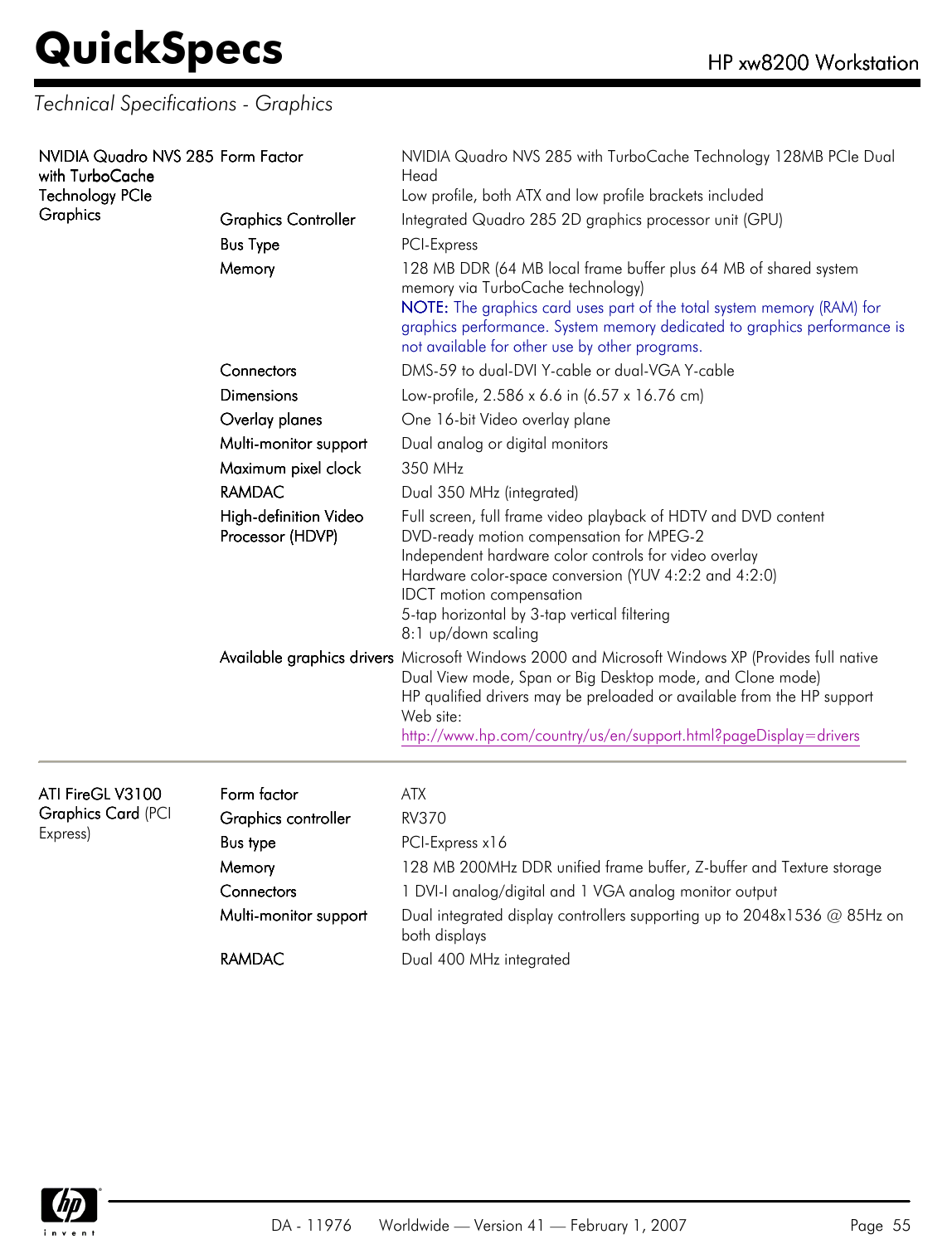| Technical Specifications - Graphics                 |                            |                                                                                                                                                                                                                                                                                                                                                                                                                                                                            |  |  |
|-----------------------------------------------------|----------------------------|----------------------------------------------------------------------------------------------------------------------------------------------------------------------------------------------------------------------------------------------------------------------------------------------------------------------------------------------------------------------------------------------------------------------------------------------------------------------------|--|--|
|                                                     | Architecture features      | 128-bit memory interface<br>128-bit IEEE floating-point precision<br>24-bits per RGBA color precision<br>4-bit sub-pixel precision<br>2 parallel geometry engines<br>4 parallel pixel pipelines<br>$2x/4x/6x$ FSAA<br>Hardware accelerated antialiased points and lines<br>Hardware OpenGL overlay planes<br>Hardware accelerated two-sided lighting<br>Hardware accelerated clipping planes<br>Hardware accelerated occlusion culling<br>Hardware accelerated clip planes |  |  |
|                                                     | Shading architecture       | Smartshader <sup>™</sup> technology<br>Programmable pixel and vertex shaders<br>16 textures per pass<br>Pixel shaders up to 160 instructinos with 32-bit floating point precision for<br>each RGBA component<br>Multiple render target support<br>Shadow volume rendering acceleration<br>High precision 10-bit per channel frame buffer support                                                                                                                           |  |  |
|                                                     | Supported graphics APIs    | OpenGL 1.5<br>DirectX 9.0                                                                                                                                                                                                                                                                                                                                                                                                                                                  |  |  |
|                                                     |                            | Available graphics drivers Windows XP Professional, Windows XP Professional x64 Edition, Linux<br>Xfree86HP qualified drivers may be preloaded or available from the HP<br>support Web site:<br>http://welcome.hp.com/country/us/eng/software_drivers.html.                                                                                                                                                                                                                |  |  |
|                                                     | Maximum resolution         | DVI-I output – drives digital display at resolutions up to 1600x1200                                                                                                                                                                                                                                                                                                                                                                                                       |  |  |
|                                                     |                            | Internal 400MHz RAMDACs - drives dual analog displays up to 2048x1536<br>@ 85Hz each                                                                                                                                                                                                                                                                                                                                                                                       |  |  |
| NVIDIA Quadro FX 540<br><b>PCI-Express Graphics</b> | Form Factor                | ATX, 4.376" x 7.0"<br>Single slot                                                                                                                                                                                                                                                                                                                                                                                                                                          |  |  |
| Card                                                | <b>Graphics Controller</b> | NVIDIA NV43GL                                                                                                                                                                                                                                                                                                                                                                                                                                                              |  |  |
|                                                     | <b>Bus Type</b>            | PCI-Express x16, <75W power consumption                                                                                                                                                                                                                                                                                                                                                                                                                                    |  |  |
|                                                     | <b>RAMDAC</b>              | Dual 400 MHz integrated                                                                                                                                                                                                                                                                                                                                                                                                                                                    |  |  |
|                                                     | Memory                     | 128 MB 275 MHz DDR SDRAM unified frame buffer, Z-buffer and Texture<br>storage<br>8.8 GB/sec graphics memory bandwidth                                                                                                                                                                                                                                                                                                                                                     |  |  |
|                                                     | Connectors                 | $DVI-I + VGA + 10$ -pin HDTV Out (HD cable purchased separately)                                                                                                                                                                                                                                                                                                                                                                                                           |  |  |
|                                                     | Multi-monitor support      | Integrated analog display controller supporting a single analog display at<br>2048x1536 @ 75Hz, one digital display at 1600x1200 @ 60Hz.                                                                                                                                                                                                                                                                                                                                   |  |  |

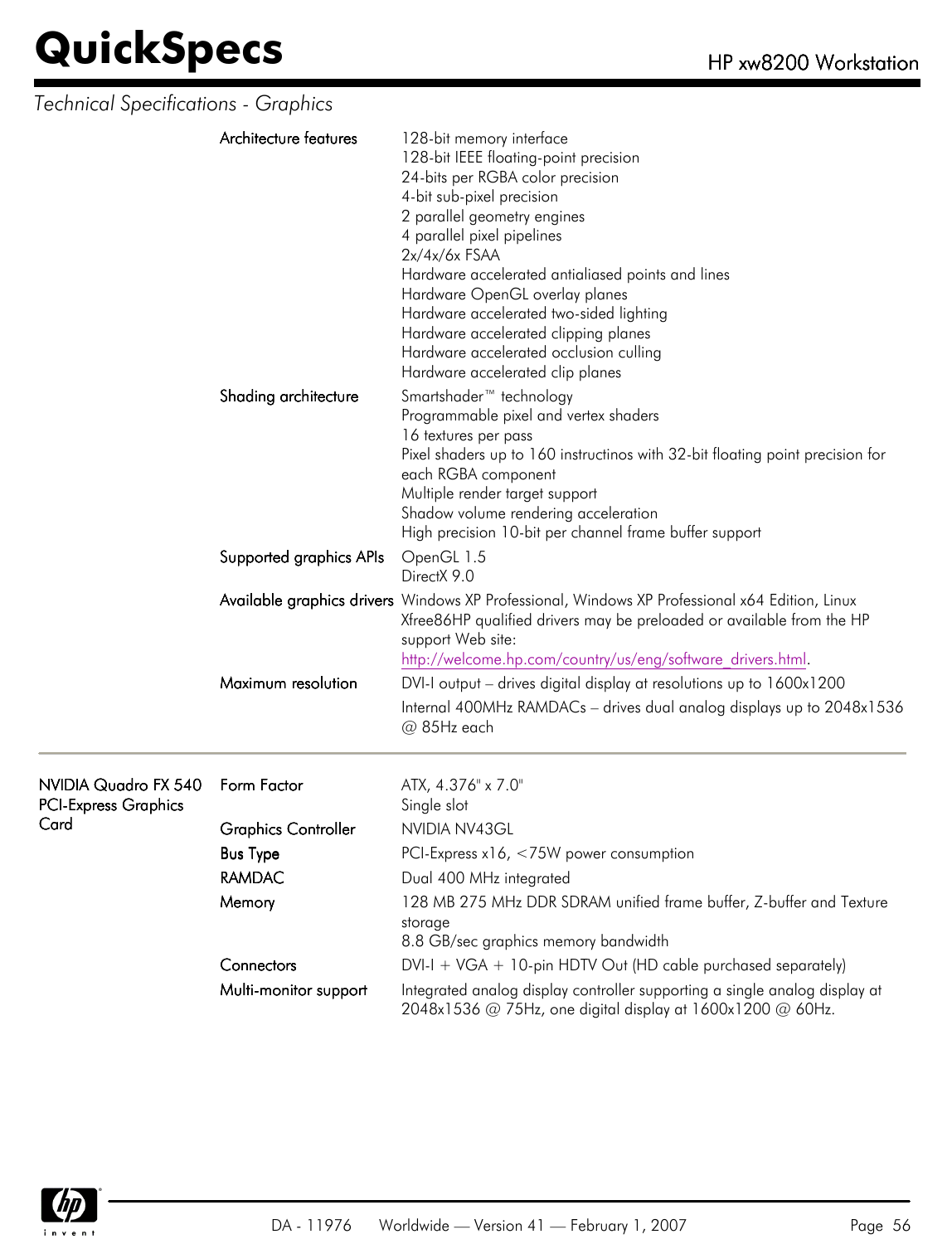### *Technical Specifications - Graphics*

| Additional product<br>features | 128 KB BIOS 3.3V Flash ROM reprogrammable by SW<br>Hardware accelerated Overlay Planes<br>Hardware accelerated two-sided lighting<br>Hardware accelerated antialiased points and lines<br>3D Volumetric Texture support<br>Hardware accelerated Occlusion Culling<br>Compliant with Microsoft/Intel PC2001 Workstation requirements<br>Video Timings compliant with VESA DMT 1.0 and VESA GTF 1.0<br>specifications<br>DDC2B+ Monitor support on all OS platforms<br>ACPI Version 1.0b Power Management support (all modes) |
|--------------------------------|-----------------------------------------------------------------------------------------------------------------------------------------------------------------------------------------------------------------------------------------------------------------------------------------------------------------------------------------------------------------------------------------------------------------------------------------------------------------------------------------------------------------------------|
| Shading architecture           | Fully programmable GPU (OpenGL1.5/DirectX 9.0c class)<br>Long fragment programs (up to 65,536 instructions)<br>Long vertex programs (up to 65,536 instructions)<br>Looping and subroutines (up to 256 loops per vertex program)<br>Dynamic flow control<br>Conditional execution<br>Optimized compilers for Cg, OpenGL shading language, and Microsoft<br><b>HLSL</b>                                                                                                                                                       |
| Supported graphics APIs        | OpenGL 1.5 ICD with immediate mode support for all OGL primitive types<br>DirectX 9.0c                                                                                                                                                                                                                                                                                                                                                                                                                                      |
|                                | Available graphics drivers HP-tested: Microsoft Windows XP, Windows 2000, and Linux<br>HP qualified drivers may be preloaded or available from the HP support<br>Web site:<br>http://welcome.hp.com/country/us/eng/software drivers.html.                                                                                                                                                                                                                                                                                   |
| Maximum Resolution             | DVI-I output - drives digital display at resolutions up to $1600x1200 \omega 60Hz$<br>Internal 400MHz RAMDACs - drives dual analog display up to 2048x1536<br>@ 75Hz each                                                                                                                                                                                                                                                                                                                                                   |

| NVIDIA Quadro FX 1400 Form Factor<br><b>PCI-Express Graphics</b> |                            | ATX, 4.376" x 8.5"<br>Single slot                                                                                        |
|------------------------------------------------------------------|----------------------------|--------------------------------------------------------------------------------------------------------------------------|
| Controller                                                       | <b>Graphics Controller</b> | NVIDIA NV41 GL                                                                                                           |
|                                                                  | <b>Bus Type</b>            | PCI-Express $x16, < 75W$ power consumption                                                                               |
|                                                                  | RAMDAC                     | Dual 400 MHz integrated                                                                                                  |
|                                                                  | Memory                     | 128 MB 300 MHz DDR SDRAM unified frame buffer, Z-buffer and Texture<br>storage<br>19.2 GB/s graphics memory bandwidth    |
|                                                                  | Connectors                 | 2 DVI-I analog/digital monitor outputs, 1 3-pin Mini DIN stereo output                                                   |
|                                                                  | Multi-monitor support      | Dual integrated analog display controllers supporting up to two analog<br>displays at 2048x1536 @ 85Hz on both displays. |

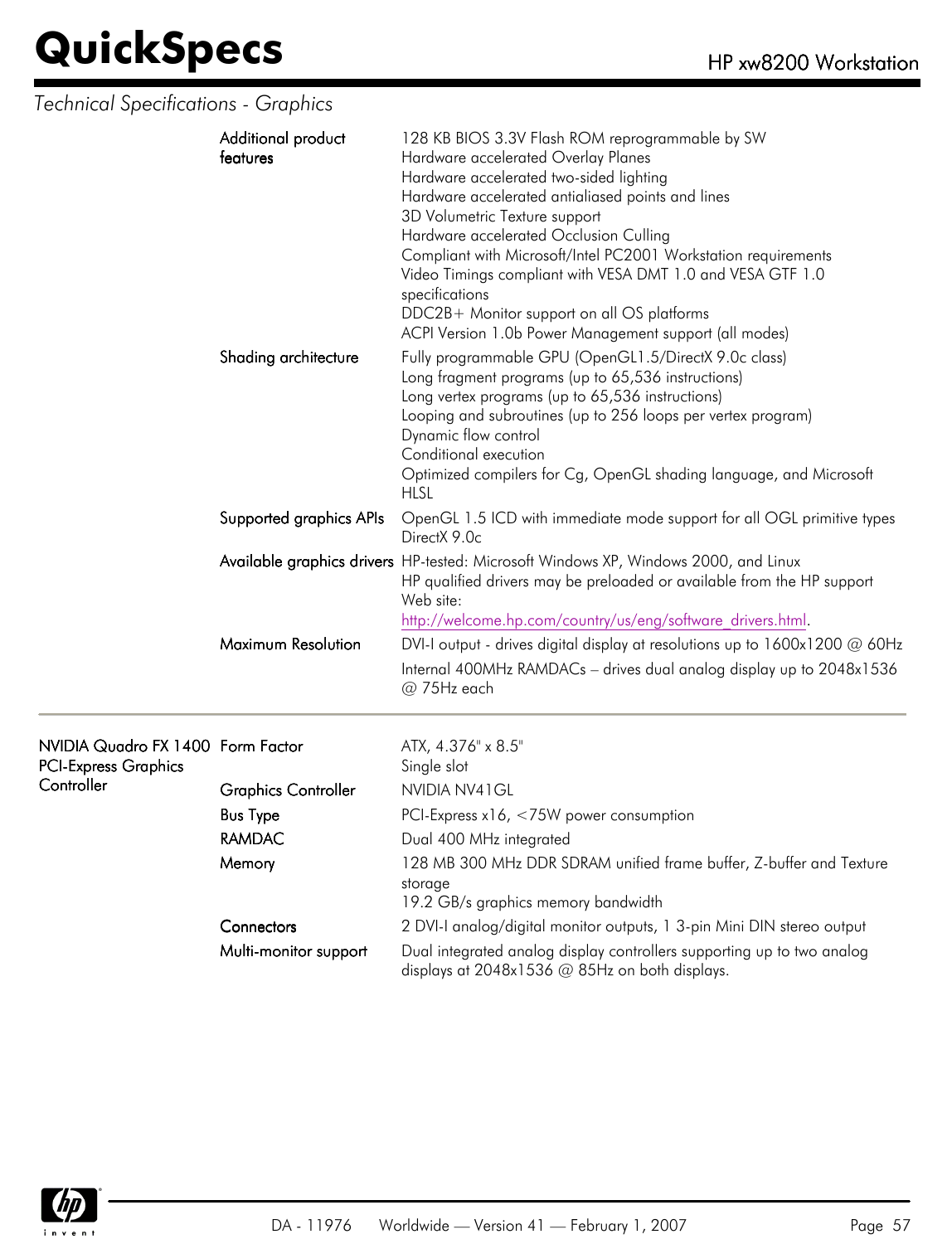*Technical Specifications - Graphics*

| Additional product<br>features | 128 KB BIOS 3.3V Flash ROM reprogrammable by SW<br>Hardware accelerated Overlay Planes<br>Hardware accelerated two-sided lighting<br>Hardware accelerated antialiased points and lines<br>Quad-buffered Stereo<br>3D Volumetric Texture support<br>Hardware accelerated Occlusion Culling<br>Scalable Link Interface (SLI) technology<br>Compliant with Microsoft/Intel PC2001 Workstation requirements<br>Video Timings compliant with VESA DMT 1.0 and VESA GTF 1.0<br>specifications |
|--------------------------------|-----------------------------------------------------------------------------------------------------------------------------------------------------------------------------------------------------------------------------------------------------------------------------------------------------------------------------------------------------------------------------------------------------------------------------------------------------------------------------------------|
|                                | DDC2B+ Monitor support on all OS platforms<br>ACPI Version 1.0b Power Management support (all modes)                                                                                                                                                                                                                                                                                                                                                                                    |
| Shading architecture           | Fully programmable GPU (OpenGL1.5/DirectX 9.0c class)<br>Long fragment programs (up to 65,536 instructions)<br>Long vertex programs (up to 65,536 instructions)<br>Looping and subroutines (up to 256 loops per vertex program)<br>Dynamic flow control<br>Conditional execution<br>Optimized compilers for Cg, OpenGL shading language, and Microsoft<br><b>HLSL</b>                                                                                                                   |
| Supported graphics APIs        | OpenGL 1.5 ICD with immediate mode support for all OGL primitive types<br>DirectX 9.0c                                                                                                                                                                                                                                                                                                                                                                                                  |
|                                | Available graphics drivers HP-tested: Microsoft Windows XP, Windows 2000 and Linux<br>HP qualified drivers may be preloaded or available from the HP support<br>Web site:<br>http://welcome.hp.com/country/us/eng/software drivers.html.                                                                                                                                                                                                                                                |
| Maximum Resolution             | Dual DVI-I output - drives dual digital displays at resolutions up to<br>1900x1200 @ 60Hz                                                                                                                                                                                                                                                                                                                                                                                               |
|                                | Internal 400MHz RAMDACs - drives dual analog displays up to 2048x1536<br>@ 85Hz each                                                                                                                                                                                                                                                                                                                                                                                                    |

| ATI FireGL V5100<br><b>PCI-Express Graphics</b><br>Controller | Form Factor<br><b>Graphics Controller</b> | ATX<br>RV423                                                                                                      |
|---------------------------------------------------------------|-------------------------------------------|-------------------------------------------------------------------------------------------------------------------|
|                                                               | <b>Bus Type</b>                           | PCI-Express x16                                                                                                   |
|                                                               | Memory                                    | 128 MB 350MHz DDR unified frame buffer, Z-buffer and Texture storage                                              |
|                                                               | Connectors                                | 2 DVI-I analog/digital monitor outputs, 1 3-pin Mini DIN stereo output                                            |
|                                                               | Multi-monitor support                     | Dual integrated display controllers supporting up to two analog displays at<br>2048x1536 @ 85Hz on both displays. |
|                                                               | <b>RAMDAC</b>                             | Dual 400 MHz integrated                                                                                           |

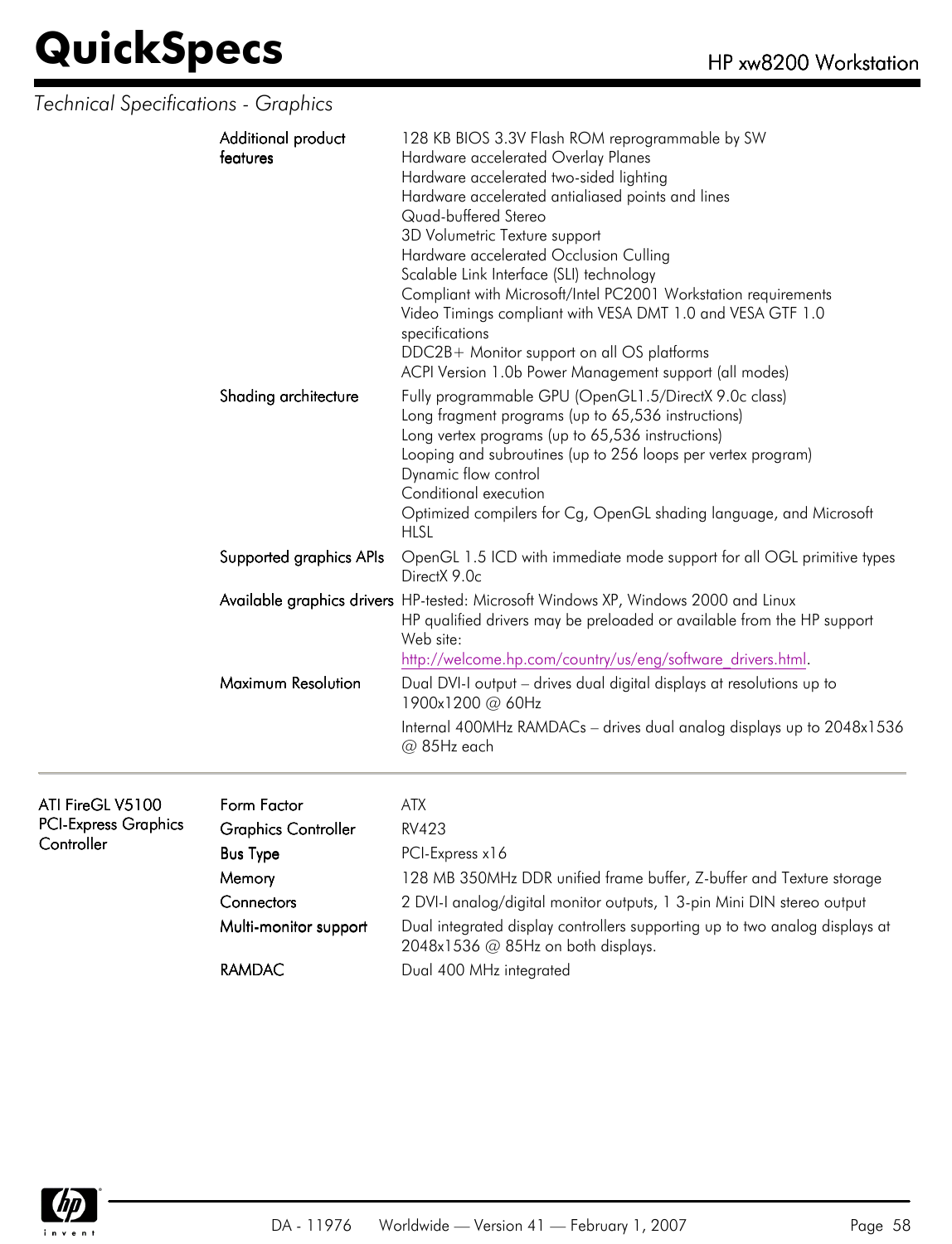| Technical Specifications - Graphics |                            |                                                                                                                                                                                                                                                                                                                                                                                                                                                                                                     |
|-------------------------------------|----------------------------|-----------------------------------------------------------------------------------------------------------------------------------------------------------------------------------------------------------------------------------------------------------------------------------------------------------------------------------------------------------------------------------------------------------------------------------------------------------------------------------------------------|
|                                     | Architecture features      | 256-bit memory interface<br>128-bit IEEE floating-point precision<br>24-bits per RGBA color precision<br>8-bit sub-pixel precision<br>6 parallel geometry engines<br>12 parallel pixel pipelines<br>$2x/4x/6x$ FSAA<br>Hardware accelerated antialiased points and lines<br>Hardware OpenGL overlay planes<br>Hardware accelerated two-sided lighting<br>Hardware accelerated clipping planes<br>Hardware accelerated occlusion culling<br>Hardware accelerated clip planes<br>Quad-buffered stereo |
|                                     | Shading architecture       | Smartshader <sup>™</sup> technology<br>Programmable pixel and vertex shaders<br>16 textures per pass<br>Pixel shaders up to 160 instructions with 32-bit floating point precision for<br>each RGBA component<br>Multiple render target support<br>Shadow volume rendering acceleration<br>High precision 10-bit per channel frame buffer support                                                                                                                                                    |
|                                     | Supported graphics APIs    | OpenGL 1.5<br>DirectX 9.0                                                                                                                                                                                                                                                                                                                                                                                                                                                                           |
|                                     |                            | Available graphics drivers HP-tested: Microsoft Windows XP, Windows 2000, and Linux<br>HP qualified drivers may be preloaded or available from the HP support<br>Web site: http://welcome.hp.com/country/us/eng/software drivers.html.                                                                                                                                                                                                                                                              |
|                                     | <b>Maximum Resolution</b>  | DVI-I output – drives digital displays at resolutions up to 1600x1200                                                                                                                                                                                                                                                                                                                                                                                                                               |
|                                     |                            | Internal 400MHz RAMDAC - drives dual analog displays up to 2048x1536<br>@ 85Hz each                                                                                                                                                                                                                                                                                                                                                                                                                 |
| NVIDIA Quadro FX 3450 Form Factor   |                            | <b>ATX</b>                                                                                                                                                                                                                                                                                                                                                                                                                                                                                          |
| <b>Graphics Controller</b>          | <b>Graphics Controller</b> | NVIDIA Quadro FX 3450 Workstation GPU                                                                                                                                                                                                                                                                                                                                                                                                                                                               |
|                                     | <b>Bus Type</b>            | PCI-Express x16                                                                                                                                                                                                                                                                                                                                                                                                                                                                                     |
|                                     | Memory                     | 256 MB 450 MHz GDDR3 SDRAM unified graphics memory                                                                                                                                                                                                                                                                                                                                                                                                                                                  |
|                                     | Connectors                 | 2 DVI-I (one dual-link/one single-link) analog/digital monitor outputs, 1 3-<br>pin Mini DIN stereo output, DVI-I to VGA adapters included                                                                                                                                                                                                                                                                                                                                                          |
|                                     | Multi-Monitor Support      | Dual integrated display controllers supporting up to two analog displays at<br>2048 x 1536 $@$ 75 Hz on both displays or dual digital displays at 1920 x<br>1200 (single-link) and 3840 x 2400 (dual-link).<br>NVIEW advanced multi-display desktop and application management                                                                                                                                                                                                                      |

seamlessly integrated into Microsoft Windows

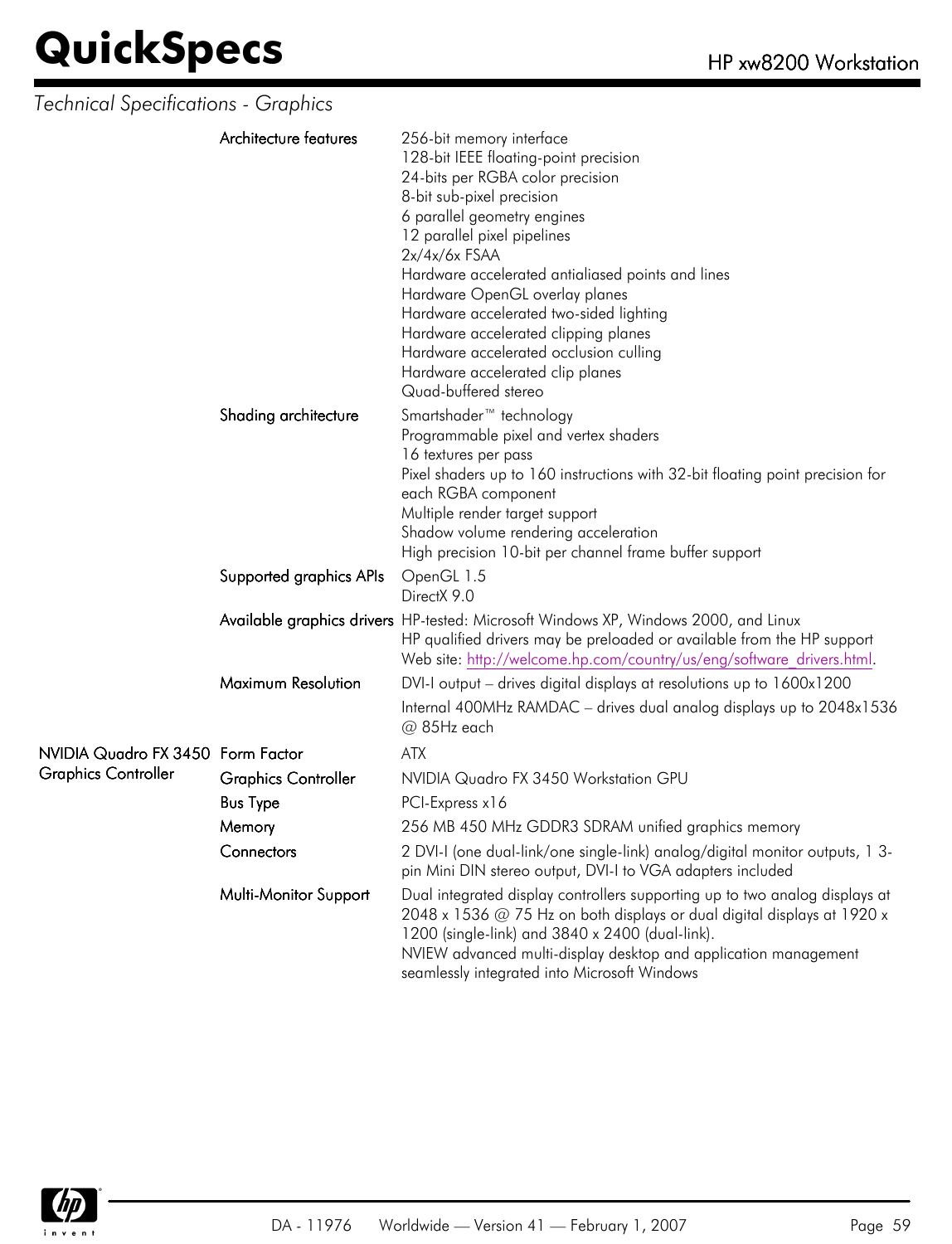| Technical Specifications - Graphics                                     |                                             |                                                                                                                                                                                                                                                                                                                                                                                                                                                                                                                                                                                                                                      |
|-------------------------------------------------------------------------|---------------------------------------------|--------------------------------------------------------------------------------------------------------------------------------------------------------------------------------------------------------------------------------------------------------------------------------------------------------------------------------------------------------------------------------------------------------------------------------------------------------------------------------------------------------------------------------------------------------------------------------------------------------------------------------------|
|                                                                         | <b>Architecture Features</b>                | 256-bit memory interface<br>128-bit IEEE floating-point color precision<br>12-bit sub-pixel precision<br>65,536 fragment instruction<br>65,536 vertex instruction<br>3D volumetric textures<br>Single-system powerwall<br>12 pixels per clock rendering engine<br>Hardware accelerated antialiased points and lines<br>Hardware OpenGL overlay planes<br>Hardware accelerated two-sided lighting<br>Hardware accelerated clipping planes<br>3rd generation occlusion culling<br>16 textures per pixel in fragment programs<br>Window ID clipping functionality<br>Hardware accelerated line stippling<br>OpenGL Quad-buffered stereo |
|                                                                         | <b>Shading Architecture</b>                 | Fully programmable GPU (OpenGL 2.0/DirectX<br>9.0c class)<br>Long fragment programs (up to 65,536 instructions)<br>Long vertex programs (up to 65,536 instructions)<br>Looping and subroutines (up to 256 loops per vertex program)<br>Dynamic flow control<br>Conditional execution                                                                                                                                                                                                                                                                                                                                                 |
|                                                                         | High Level Shader<br>Languages              | Optimized compiler for Cg and Microsoft® HLSL<br>OpenGL 2.0 and DirectX 9.0c support<br>Open source compiler                                                                                                                                                                                                                                                                                                                                                                                                                                                                                                                         |
|                                                                         | High-Resolution<br>Antialiasing             | 12-bit subpixel sampling precision enhances AA quality<br>Rotated-grid full-scene antialiasing (RG FSAA)<br>8x FSAA dramatically reduces visual aliasing artifacts or "jaggies" at<br>resolution up to 1920x1200                                                                                                                                                                                                                                                                                                                                                                                                                     |
|                                                                         | <b>Display Resolution</b><br>Support        | Dual Link DVI- I output-drives digital displays at resolutions up to 3840 x<br>2400 @ 24 Hz<br>Single Link DVI-I output drives digital displays at resolutions up to 1920 x<br>1200 @ 75 Hz<br>Internal 400 MHz DACs - Two analog displays up to 2048 x 1536 @ 75 Hz<br>each                                                                                                                                                                                                                                                                                                                                                         |
|                                                                         | nView Architecture                          | Advanced multi-display desktop & application management seamlessly<br>integrated into Microsoft Windows.                                                                                                                                                                                                                                                                                                                                                                                                                                                                                                                             |
|                                                                         | <b>Supported Graphics APIs</b>              | OpenGL 2.0 ICD with immediate mode support for all OGL primitive types<br>DirectX 9.0c                                                                                                                                                                                                                                                                                                                                                                                                                                                                                                                                               |
|                                                                         | <b>Available Graphics</b><br><b>Drivers</b> | Microsoft Windows XP, Linux - Full Open GL implementation, complete with<br>NVIDIA and ARB extensions.<br>HP qualified drivers may be preloaded or available from the HP support web<br>site:<br>http://welcome.hp.com/country/us/eng/software drivers.html.                                                                                                                                                                                                                                                                                                                                                                         |
| NVIDIA Quadro FX 4500 Graphics Controller<br><b>Graphics Controller</b> | <b>Bus Type</b>                             | NVIDIA Quadro FX 4500 Workstation GPU<br>PCI Express x16                                                                                                                                                                                                                                                                                                                                                                                                                                                                                                                                                                             |



RAMDAC Dual 400 MHz integrated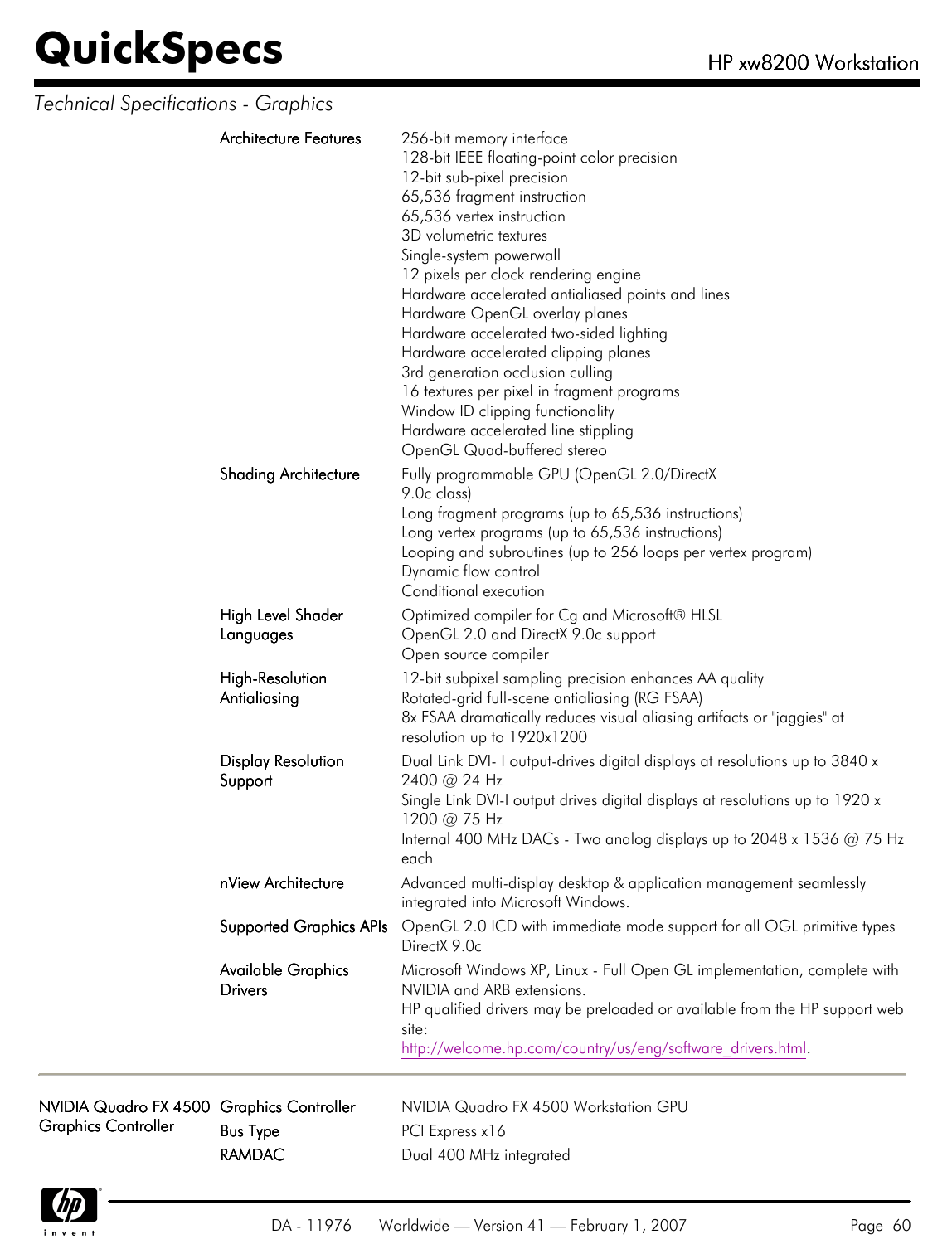### *Technical Specifications - Graphics*

| Memory                                                         | 512 MB GDDR3 SDRAM unified graphics memory                                                                                                                                                                                                                                                                                                                                                                                                                                                                                                                                           |
|----------------------------------------------------------------|--------------------------------------------------------------------------------------------------------------------------------------------------------------------------------------------------------------------------------------------------------------------------------------------------------------------------------------------------------------------------------------------------------------------------------------------------------------------------------------------------------------------------------------------------------------------------------------|
| Form Factor                                                    | <b>ATX</b>                                                                                                                                                                                                                                                                                                                                                                                                                                                                                                                                                                           |
| Connectors                                                     | 2 DVI-I analog/digital monitor outputs, 1 3-pin Mini DIN stereo output, DVI-I<br>to VGA adapters included                                                                                                                                                                                                                                                                                                                                                                                                                                                                            |
| Multi-Monitor Support                                          | Dual integrated display controllers supporting up to 2048 x 1536 $@$ 75 Hz<br>(analog) or 3840 x 2400 @ 41 Hz (digital) on both displays                                                                                                                                                                                                                                                                                                                                                                                                                                             |
| NVIDIA Quadro FX 4500 256-bit memory interface<br>Architecture | 35.2GB/sec. memory bandwidth<br>Full 128-bit floating point color precision<br>12-bit subpixel precision<br>65,536 fragment instruction<br>65,536 vertex instruction<br>3D volumetric textures<br>Single-system powerwall<br>12 pixels per clock rendering engine<br>Hardware accelerated antialiased points & lines<br>Hardware OpenGL® overlay planes<br>Hardware accelerated two-sided lighting<br>Hardware accelerated clipping planes<br>Hardware two-sided lighting<br>3rd-generation occlusion culling<br>OpenGL quad-buffered stereo<br>Hardware-Accelerated Pixel Read-Back |
| <b>Shading Architecture</b>                                    | 16 textures per pixel in fragment programs<br>Window ID clipping functionality<br>Hardware accelerated line stippling<br>Fully programmable GPU (OpenGL2.0/DirectX 9.0c class)<br>Long fragment programs (up to 65,536 instructions)<br>Long vertex programs (up to 65,536 instructions)<br>Looping and subroutines (up to 256 loops per<br>vertex program)<br>Dynamic flow control<br>Conditional execution                                                                                                                                                                         |
| High Level Shader<br>Languages                                 | Optimized compiler for Cg and Microsoft HLSL<br>OpenGL 2.0 and DirectX 9.0c support<br>Open source compiler                                                                                                                                                                                                                                                                                                                                                                                                                                                                          |
| <b>High-Resolution</b><br>Antialiasing                         | 12-bit subpixel sampling precision enhances AA quality<br>Rotated-grid full-scene antialiasing (RG FSAA)<br>16x FSAA dramatically reduces visual aliasing artifacts or "jaggies" at<br>resolution up to 1920 x 1200                                                                                                                                                                                                                                                                                                                                                                  |
| <b>Display Resolution</b><br>Support                           | Dual Dual Link DVI- I output-drives digital displays at resolutions up to 3840<br>x 2400 @ 41 Hz<br>Internal 400 MHz DACs - Two analog displays up to 2048 x 1536 $@$ 75 Hz<br>each                                                                                                                                                                                                                                                                                                                                                                                                  |
| nView Architecture                                             | Advanced multi-display desktop & application management seamlessly<br>integrated into Microsoft Windows.                                                                                                                                                                                                                                                                                                                                                                                                                                                                             |
| <b>Supported Graphics APIs</b>                                 | OpenGL 2.0 ICD with immediate mode support for all OGL primitive types<br>DirectX 9.0c                                                                                                                                                                                                                                                                                                                                                                                                                                                                                               |

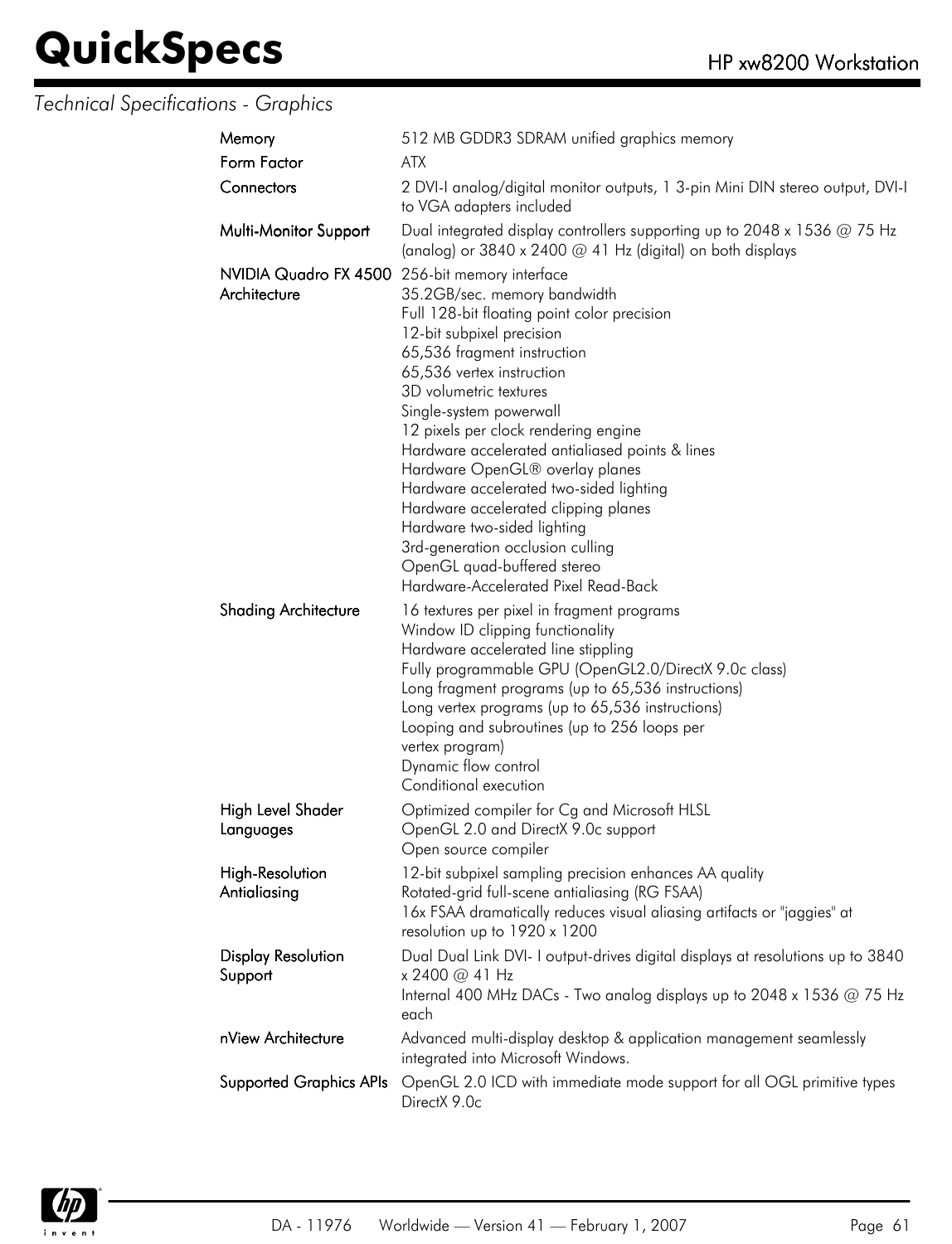#### *Technical Specifications - Graphics*

Available Graphics drivers

Microsoft Windows XP, Linux - Full Open GL implementation, complete with NVIDIA and ARB extensions.

HP qualified drivers may be preloaded or available from the HP support web site:

[http://welcome.hp.com/country/us/eng/software\\_drivers.html](http://welcome.hp.com/country/us/eng/software_drivers.html)

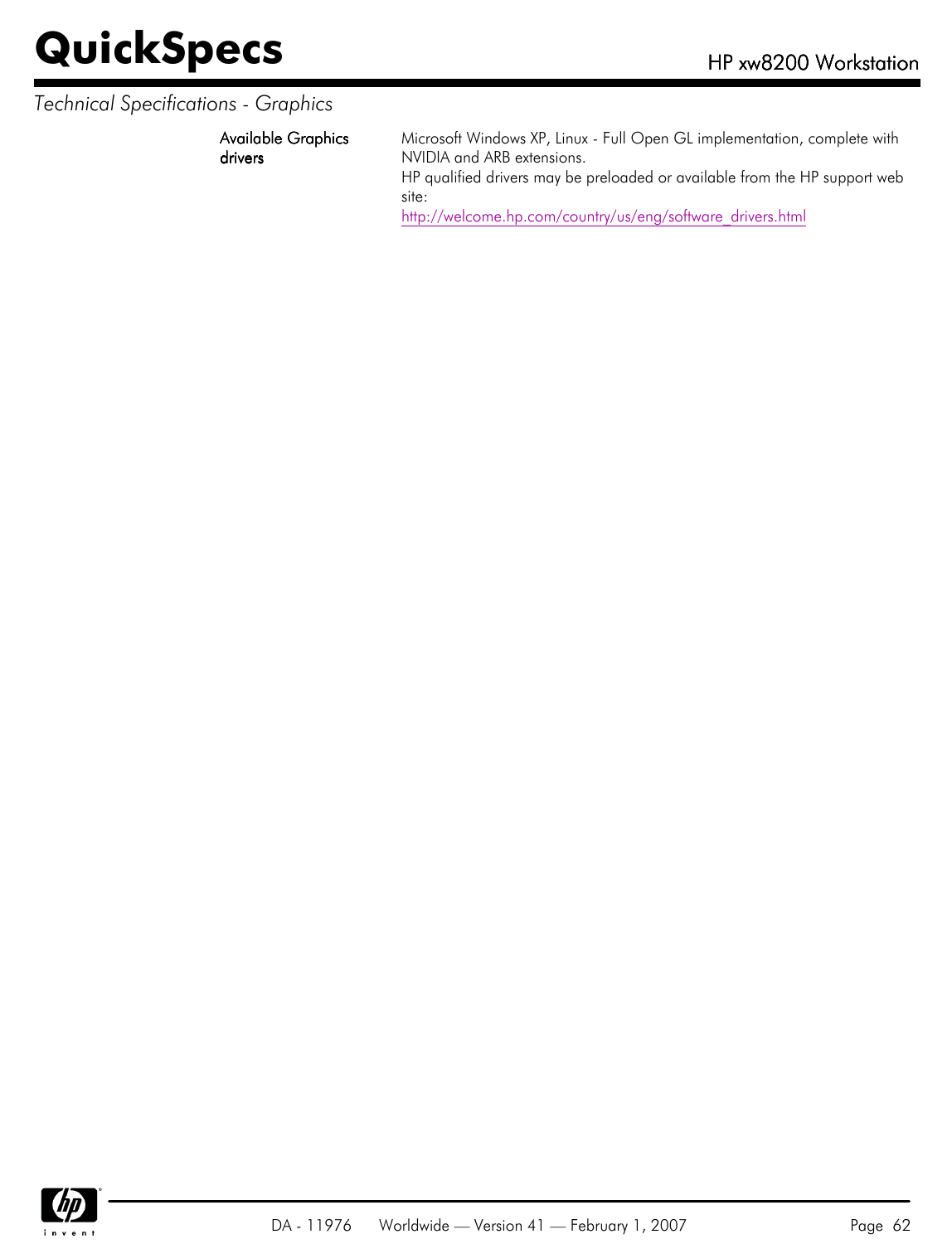*Technical Specifications - Monitors*

| HP L1755 Flat Panel | Panel                            | Type                                          | Active matrix, thin film transistor (TFT)                                                              |
|---------------------|----------------------------------|-----------------------------------------------|--------------------------------------------------------------------------------------------------------|
| Monitor             |                                  | Viewable Image Area<br>(diagonal)             | 17 in (43.2 cm) maximum viewable                                                                       |
|                     |                                  | Screen Opening (WxH)                          | 13.4 x 10.7 in (33.9 x 27.2 cm)                                                                        |
|                     |                                  | Viewing Angle (typical)                       | 176 degrees horizontal/176 degrees vertical<br>(10:1 minimum contrast ratio)                           |
|                     |                                  | <b>Brightness</b> (typical)                   | Up to 250 nits (cd/m <sup>2</sup> )                                                                    |
|                     |                                  | Contrast Ratio (typical)                      | Up to 1000:1 (typical)                                                                                 |
|                     |                                  | Response Rate (typical)                       | 25 ms (typical rise $+$ fall)                                                                          |
|                     |                                  | <b>Pixel Pitch</b>                            | 0.264 mm                                                                                               |
|                     |                                  | Color Depth Support                           | 16.7 million colors                                                                                    |
|                     | Video/Other Inputs               | Plug and Play                                 | Yes (supports VESA DDC2B; PC2001 compliant)                                                            |
|                     |                                  | Self Powered USB 2.0<br>Hub                   | One upstream, four downstream ports (cable<br>included)                                                |
|                     |                                  | Input Signal                                  | Two connectors: one 15-pin mini D-sub analog<br>VGA; and one DVI-I (VGA analog or digital)             |
|                     |                                  | Input Impedance                               | 75 ohms $\pm$ 2%                                                                                       |
|                     |                                  | Sync Input                                    | Separate sync (HSYNC/VSYNC); composite sync,<br>Sync on Green (activated through on-screen<br>display) |
|                     |                                  | Video Cable                                   | VGA to VGA, DVI-D to DVI-D, and DVI-I to VGA                                                           |
|                     |                                  | Video Cable Length                            | 78 in (2.0 m)                                                                                          |
|                     | Signal Interface/<br>Performance | <b>Horizontal Frequency</b>                   | 30 to 82 kHz                                                                                           |
|                     |                                  | <b>Vertical Frequency</b>                     | 56 to 75 Hz                                                                                            |
|                     |                                  | <b>Native Resolution</b>                      | 1280 x 1024 @ 60 Hz analog                                                                             |
|                     |                                  |                                               | 1280 x 1024 @ 60 Hz digital                                                                            |
|                     |                                  | Maximum Resolution<br>(Analog)                | 1280 x 1024 @ 75 Hz analog                                                                             |
|                     |                                  | Maximum Resolution<br>(Digital)               | 1280 x 1024 @ 75 Hz digital                                                                            |
|                     |                                  | Preset VESA Graphic<br>Modes (non-interlaced) | 640 x 480 @ 60 Hz, 72 Hz, 75 Hz<br>720 x 400 @ 70 Hz                                                   |
|                     |                                  |                                               | 800 x 600 @ 60 Hz, 72 Hz, 75 Hz                                                                        |
|                     |                                  |                                               | 1024 x 768 @ 60 Hz, 70 Hz, 75 Hz                                                                       |
|                     |                                  |                                               | 1280 x 1024 @ 60 Hz, 75 Hz                                                                             |
|                     |                                  | Preset MAC Mode                               | 832 x 624 @ 75 Hz                                                                                      |
|                     |                                  |                                               | 1152 x 870 @75 Hz                                                                                      |
|                     |                                  | Preset VGA Mode                               | 640 x 480 @ 60 Hz, 72 Hz                                                                               |
|                     |                                  | Preset SUN Mode                               | 1152 x 900 @ 76 Hz                                                                                     |
|                     |                                  | Fail Safe Mode                                | Yes (limits out of range signal messages)                                                              |
|                     |                                  | Maximum Pixel Clock<br>Speed                  | 140 MHz                                                                                                |
|                     |                                  | User Programmable<br>Modes                    | Yes, 15                                                                                                |
|                     |                                  | Anti-Glare                                    | Yes                                                                                                    |

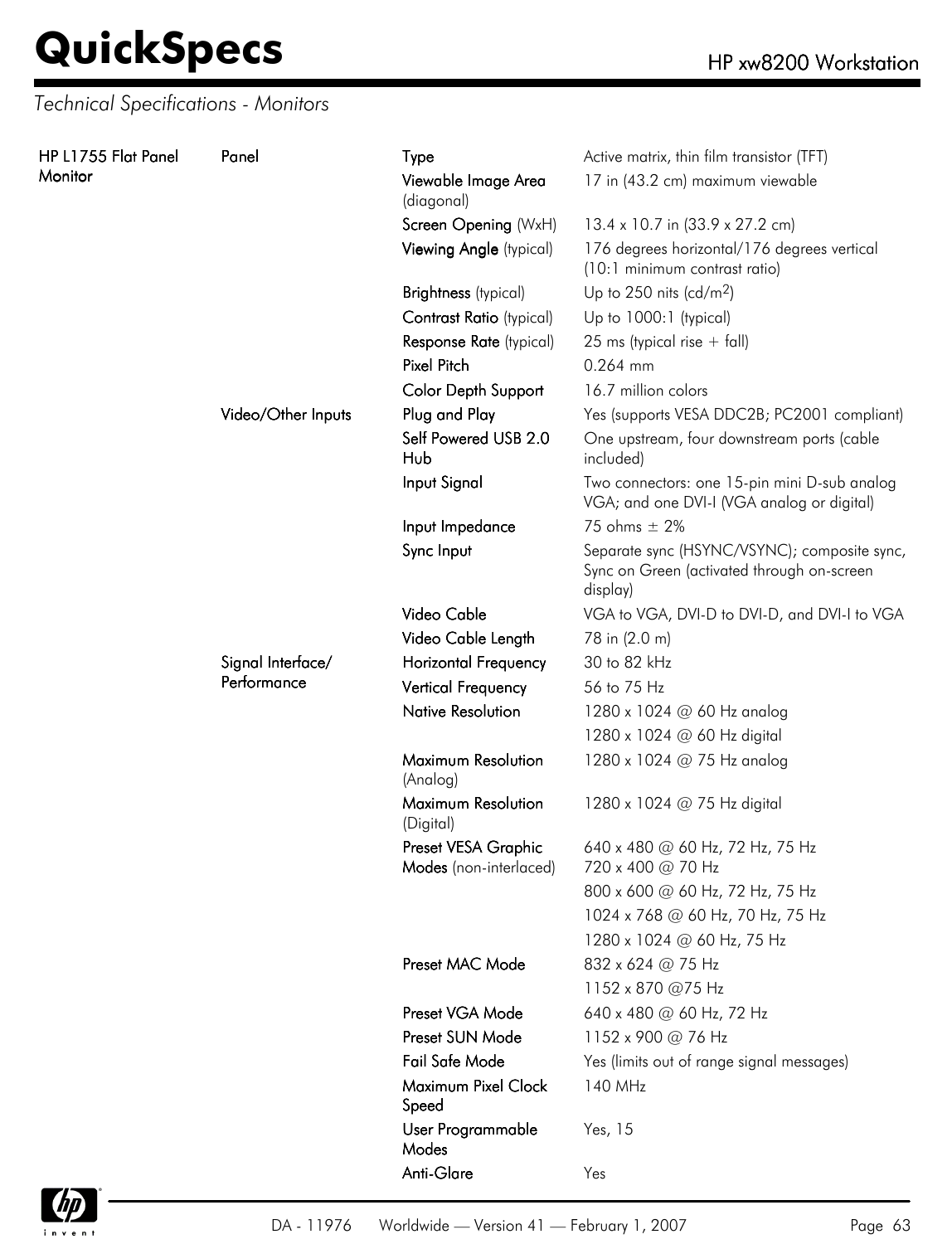| <b>Technical Specifications - Monitors</b> |                                                         |                                              |                                                                                                                            |                                                                                                                                |
|--------------------------------------------|---------------------------------------------------------|----------------------------------------------|----------------------------------------------------------------------------------------------------------------------------|--------------------------------------------------------------------------------------------------------------------------------|
|                                            |                                                         | Anti-Static                                  | Yes                                                                                                                        |                                                                                                                                |
|                                            |                                                         | <b>AssetControl</b>                          | Yes (accessible on HP Compaq Business<br>Desktops featuring Intelligent Manageability)                                     |                                                                                                                                |
|                                            |                                                         | Default Color<br>Temperature                 | Yes (6500k, 9300k, SRGB, Custom User)                                                                                      |                                                                                                                                |
|                                            | On Screen Display (OSD) Buttons or Switches<br>Controls |                                              | adjust switch                                                                                                              | Power on/off; 3-button OSD; second level OSD<br>buttons include dual-input switch, dedicated auto                              |
|                                            |                                                         | Languages                                    | English, Spanish, French, German, Italian,<br>Japanese, Simplified Chinese                                                 |                                                                                                                                |
|                                            |                                                         | <b>User Controls</b>                         | Size and positioning, contrast, brightness, clock,<br>number, mode displayed, sleep timer, input<br>full-screen resolution | clock phase, selectable color temperature, serial<br>selection, factory reset, individual color contrast,                      |
|                                            | Power                                                   | Power Supply                                 | Auto-ranging, 90 to 265 VAC; internal power<br>supply                                                                      |                                                                                                                                |
|                                            |                                                         | Input Power                                  | $100 \sim 240$ VAC                                                                                                         |                                                                                                                                |
|                                            |                                                         | <b>Nominal Current</b>                       | 1.5 A maximum                                                                                                              |                                                                                                                                |
|                                            |                                                         | Frequency                                    | $50 \sim 60$ Hz                                                                                                            |                                                                                                                                |
|                                            |                                                         | Average                                      | 33 watts when displaying standard office<br>software                                                                       |                                                                                                                                |
|                                            |                                                         | <b>Typical Power</b><br>Consumption          | $< 40$ watts                                                                                                               |                                                                                                                                |
|                                            |                                                         | Maximum                                      | $< 60$ watts                                                                                                               |                                                                                                                                |
|                                            |                                                         | <b>Power Saving</b>                          | < 2 W                                                                                                                      |                                                                                                                                |
|                                            |                                                         | Off Mode                                     | 0 watts (when master power switch is in the off<br>position)                                                               |                                                                                                                                |
|                                            |                                                         | Power Cable Length                           | 70 in $(1.8 \text{ m})$ ; non-captive                                                                                      |                                                                                                                                |
|                                            | Mechanical                                              | <b>Dimensions</b><br>$(H \times W \times D)$ | Unpacked with stand                                                                                                        | 16.1 (minimum) to 21.2<br>(maximum) $x$ 14.4 $x$ 8.3<br>in $(40.9 \text{ (minimum)}$ to<br>42.2 (maximum) x 36.5<br>x 21.1 cm) |
|                                            |                                                         |                                              | <b>Base Area</b>                                                                                                           | $8.3 \times 12.2$ in                                                                                                           |
|                                            |                                                         |                                              | (Footprint D x W)                                                                                                          | $(21.1 \times 30.9 \text{ cm})$                                                                                                |
|                                            |                                                         |                                              | Panel only (without<br>stand) $(H \times W \times D)$                                                                      | 11.8 x 14.4 x 2.9 in<br>$(30.1 \times 40.9 \times 7.3 \text{ cm})$                                                             |
|                                            |                                                         | Weight                                       | Unpacked with stand                                                                                                        | 14.7 lb (6.7 kg)                                                                                                               |
|                                            |                                                         |                                              | Unpacked without<br>stand                                                                                                  | 8.1 lb (3.7 kg)                                                                                                                |
|                                            |                                                         |                                              | Packaged                                                                                                                   | 20.2 lb (9.2 kg)                                                                                                               |
|                                            |                                                         | <b>Bezel Width</b>                           | 13 mm left and right, 14 mm top, and 15 mm<br>bottom                                                                       |                                                                                                                                |
|                                            |                                                         | <b>Tilt Range</b>                            | $-5^{\circ}$ to $+35^{\circ}$                                                                                              |                                                                                                                                |
|                                            |                                                         | Swivel Range                                 | $\pm$ 50° horizontal swivel                                                                                                |                                                                                                                                |
|                                            |                                                         | Height Adjustable                            | Yes (5.1 in/13 cm adjustment range)                                                                                        |                                                                                                                                |

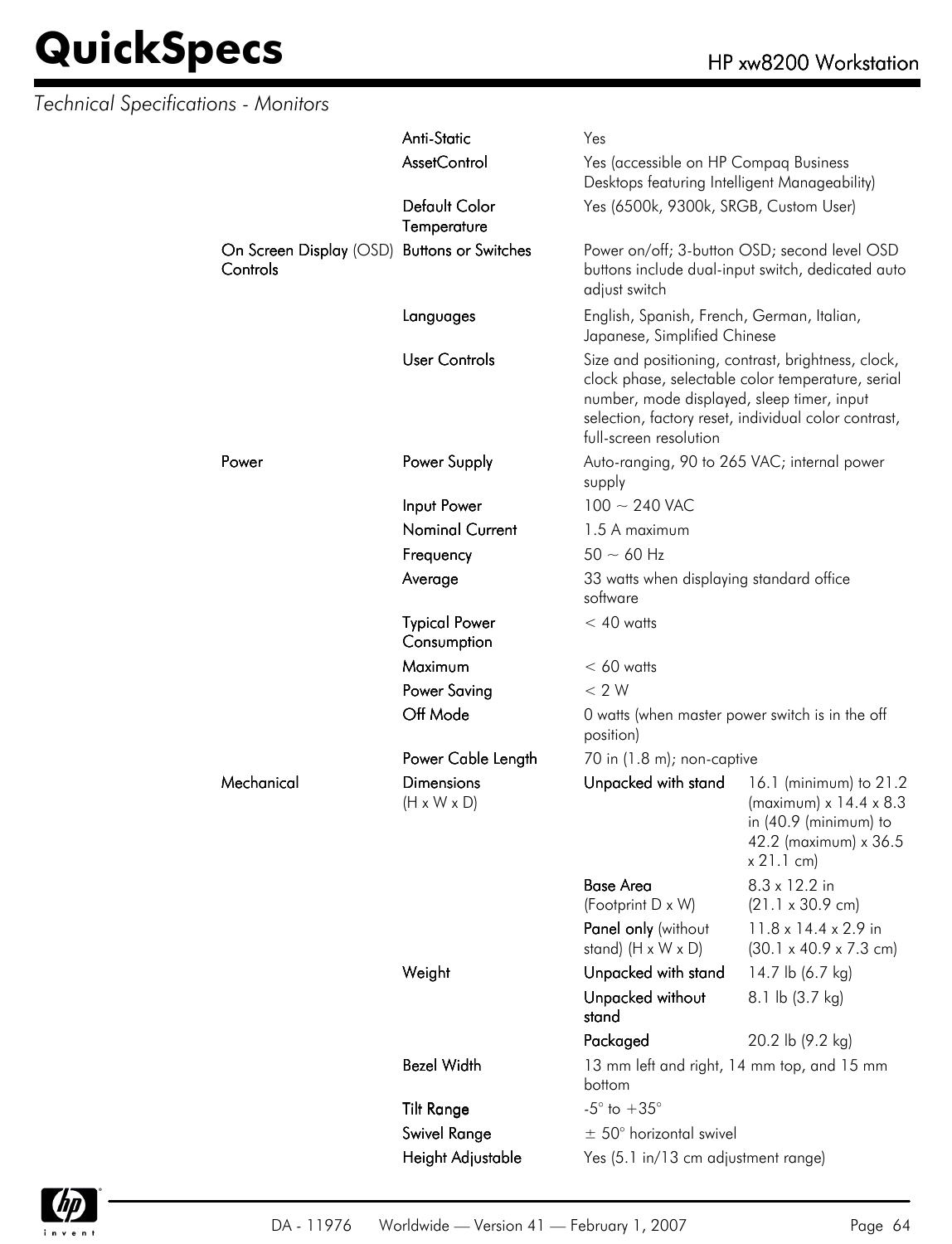#### *Technical Specifications - Monitors*

|               | <b>Pivot Rotation</b>                                                                                                 | Yes, 90°                                                                                                                                                                                                                                                                                                                                                                                                |  |
|---------------|-----------------------------------------------------------------------------------------------------------------------|---------------------------------------------------------------------------------------------------------------------------------------------------------------------------------------------------------------------------------------------------------------------------------------------------------------------------------------------------------------------------------------------------------|--|
|               | <b>Base</b>                                                                                                           | Ships detached and is removable after<br>installation                                                                                                                                                                                                                                                                                                                                                   |  |
| Environmental | <b>Temperature – Operating</b> 41° to 95° F (5° to 35° C)                                                             |                                                                                                                                                                                                                                                                                                                                                                                                         |  |
|               | Temperature - Non-<br>operating                                                                                       | $-4^{\circ}$ to $140^{\circ}$ F (-20 $^{\circ}$ to 60 $^{\circ}$ C)                                                                                                                                                                                                                                                                                                                                     |  |
|               | Humidity - Operating                                                                                                  | 20% to 80%                                                                                                                                                                                                                                                                                                                                                                                              |  |
|               | Humidity - Non-<br>operating                                                                                          | 5% to 95%                                                                                                                                                                                                                                                                                                                                                                                               |  |
|               | Altitude - Operating                                                                                                  | 0 to 13,000 ft (0 to 4,000 m)                                                                                                                                                                                                                                                                                                                                                                           |  |
|               | Altitude - Non-operating                                                                                              | 0 to 40,000 ft (0 to 12,192 m)                                                                                                                                                                                                                                                                                                                                                                          |  |
| Options       | <b>HP Desktop Access</b><br>Center - Part number:<br><b>DK985A</b>                                                    | Features integrated microphone/headset jacks,<br>dual function headset for phone/PC support, a<br>MultiBay slot for adding an optical drive (sold<br>separately), and four USB ports for easy<br>integration of third-party digital solutions. Sold<br>separately. For more information, refer to the HP<br>Desktop Access Center QuickSpec document.                                                   |  |
|               | <b>HP Flat Panel Speaker</b><br>Bar – Part number:<br>PF804AA                                                         | Powered directly by the monitor, seamlessly<br>attaches to the monitor's bezel to bring full<br>multimedia support to select HP flat panel<br>monitors. Features dual speakers with full sound<br>range and external jack for headphones. Sold<br>separately. For more information, refer to the HP<br>Flat Panel Speaker Bar QuickSpec document.                                                       |  |
|               | HP Compaq 7000 Series<br>Ultra-slim Desktop<br><b>Integrated Work Center</b><br>Stand - Part number:<br><b>DL641B</b> | Allows mounting of a 15-, 17- or 19-inch HP flat<br>panel monitor and an HP Compaq dc7100<br>Ultra-slim Desktop PC on a single stand for the<br>convenience of an "all-in-one" form factor. Sold<br>separately. For more information, refer to this<br>product's QuickSpec document                                                                                                                     |  |
| Other         | Accessories Included                                                                                                  | VGA to VGA cable, DVI-D to DVI-D cable, DVI-I<br>to VGA cable, USB cable, user CD-ROM with<br>Pivot Pro software                                                                                                                                                                                                                                                                                        |  |
|               | Software                                                                                                              | Pivot Pro software from Portrait Displays, Inc.<br>interacts with your PC's native graphics driver to<br>enable seamless portrait screen redraws with a<br>simple mouse-click or keyboard command. Pivot<br>Pro supports 90-degree portrait and landscape<br>views. Language support is available in English,<br>Japanese, French, German, Spanish, Italian, and<br>Traditional and Simplified Chinese. |  |
|               | Software                                                                                                              | HP Display LiteSaver feature lets you schedule<br>Sleep mode at preset times to help protect the<br>display against image retention, drastically lower<br>power consumption and energy costs, and<br>extend the lifespan of the monitor.                                                                                                                                                                |  |

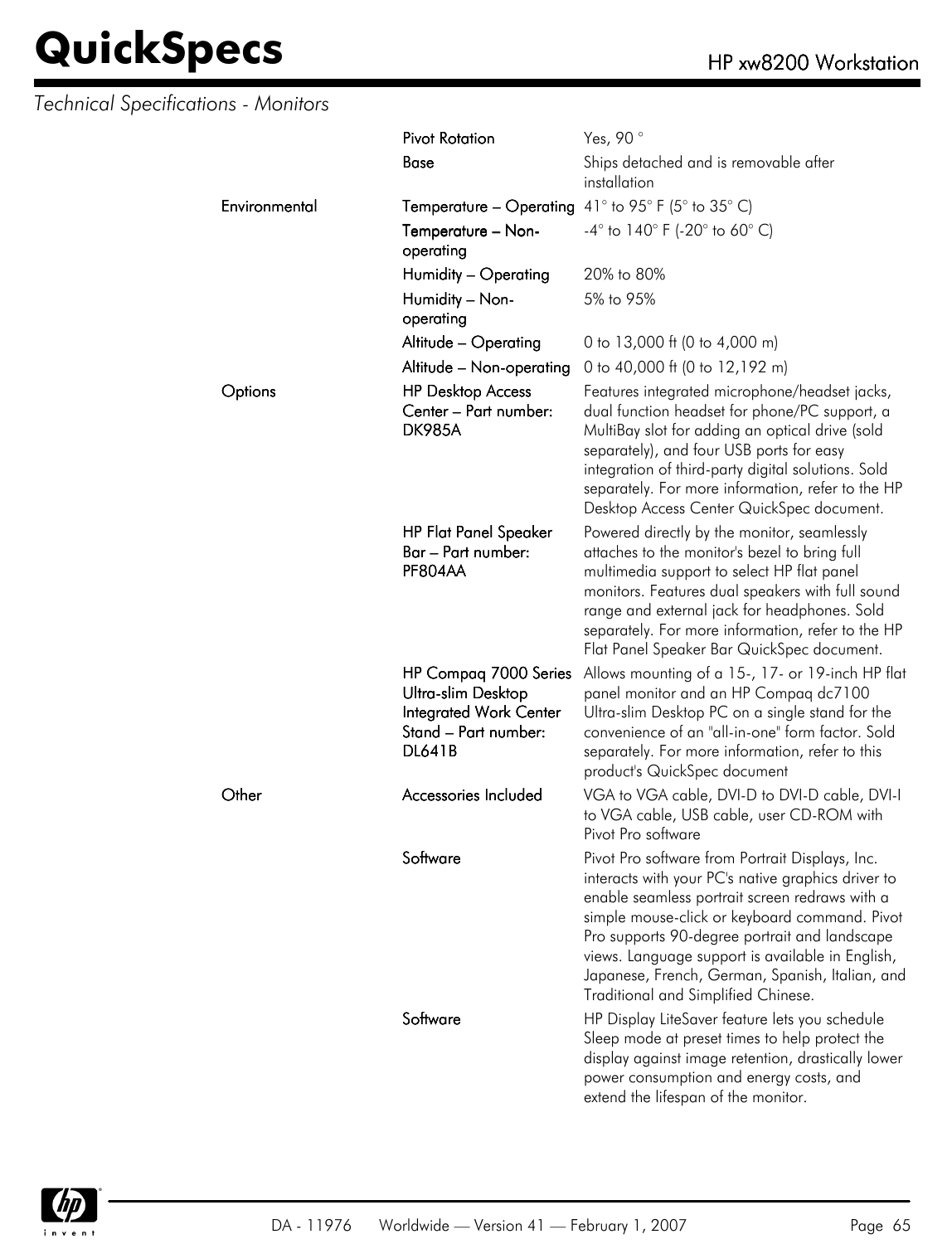| Technical Specifications - Monitors |                                 |                                           |                                                                                                                                                                                                                                                                                                                                                                                                                                                                                                                     |
|-------------------------------------|---------------------------------|-------------------------------------------|---------------------------------------------------------------------------------------------------------------------------------------------------------------------------------------------------------------------------------------------------------------------------------------------------------------------------------------------------------------------------------------------------------------------------------------------------------------------------------------------------------------------|
|                                     |                                 | User Guide Languages                      | English, Latin America Spanish, Brazilian<br>Portuguese, Danish, Dutch, Finnish, French,<br>German, Italian, Norwegian, Swedish, Greek,<br>Polish, Russian, Slovenian, Turkish, Simplified<br>Chinese, Traditional Chinese, Korean, and<br>Japanese                                                                                                                                                                                                                                                                 |
|                                     |                                 | <b>Warranty Languages</b>                 | English, Canadian French, Latin America<br>Spanish, Brazilian Portuguese, Danish, Dutch,<br>Finnish, French, German, Italian, Norwegian,<br>Spanish, Swedish, Bahasa Indonesian, Simplified<br>Chinese, Traditional Chinese, and Korean                                                                                                                                                                                                                                                                             |
|                                     |                                 | Color                                     | Carbonite, two-tone carbonite and silver (EMEA<br>only)                                                                                                                                                                                                                                                                                                                                                                                                                                                             |
|                                     |                                 | <b>VESA Mounting</b>                      | Yes (swing arm/wall mount not included); base<br>must be removed for mounting options)                                                                                                                                                                                                                                                                                                                                                                                                                              |
|                                     |                                 | <b>VESA External Mounting</b>             | Yes (standard 4 hole pattern, 100 mm)                                                                                                                                                                                                                                                                                                                                                                                                                                                                               |
|                                     |                                 | Kensington Lock-ready                     | Yes                                                                                                                                                                                                                                                                                                                                                                                                                                                                                                                 |
|                                     | Certification and<br>Compliance | Microsoft Windows Certification           | Australian ACA Approval, Canadian Requirements/CSA, CE Marking, China<br>CCC Approval, CISPR Requirements, Eastern European Approvals, Energy<br>Star Compliant, FCC Approval, German Ergonomic (TUV and GS Mark),<br>ISO 13406-2 Compliant (Pixel Defect Guidelines), Mexican NOM Approval,<br>MPR-II Compliant, PC2001 Compliant, PC99 Certified, S. Korean MIC<br>Approval, Taiwan BSMI Approval, TCO 99 or 03 depending on region<br>(emissions, ergonomics, environment), TUV-Ergo, UL Listed, VCCI Approvals, |
|                                     | Compatibility                   | Recommended for use with HP products.     | VESA Video Signal Standard (VSIS) Compliant video cards have been tested<br>and proven compatible for use with the HP L1755 Flat Panel Monitor.                                                                                                                                                                                                                                                                                                                                                                     |
|                                     | Service and Warranty            | For details, contact HP Customer Support. | Limited three-year parts and repair labor, service provider labor, and on-site<br>service. Next business day advanced exchange direct replacement service<br>available during warranty period. Certain restrictions and exclusions apply.                                                                                                                                                                                                                                                                           |
| HP L1955 Flat Panel                 | Panel                           | Type                                      | Active matrix, thin film transistor (TFT)                                                                                                                                                                                                                                                                                                                                                                                                                                                                           |
| <b>Monitor</b>                      |                                 | Viewable Image Area<br>(diagonal)         | 19 in (48.25 cm) maximum viewable                                                                                                                                                                                                                                                                                                                                                                                                                                                                                   |
|                                     |                                 | Screen Opening (WxH)                      | 14.9 x 12.0 in (38.0 x 30.5 cm)                                                                                                                                                                                                                                                                                                                                                                                                                                                                                     |
|                                     |                                 | Viewing Angle (typical)                   | 176 degrees horizontal/176 degrees vertical<br>(10:1 minimum contrast ratio)                                                                                                                                                                                                                                                                                                                                                                                                                                        |
|                                     |                                 | <b>Brightness</b> (typical)               | Up to 250 nits (cd/m <sup>2</sup> )                                                                                                                                                                                                                                                                                                                                                                                                                                                                                 |
|                                     |                                 | Contrast Ratio (typical)                  | Up to 1000:1 (typical)                                                                                                                                                                                                                                                                                                                                                                                                                                                                                              |
|                                     |                                 | Response Rate (typical)                   | $<$ 16 ms (typical rise + fall)                                                                                                                                                                                                                                                                                                                                                                                                                                                                                     |
|                                     |                                 | Pixel Pitch                               | 0.294 mm                                                                                                                                                                                                                                                                                                                                                                                                                                                                                                            |
|                                     |                                 | Color Depth Support                       | 16.7 million colors                                                                                                                                                                                                                                                                                                                                                                                                                                                                                                 |

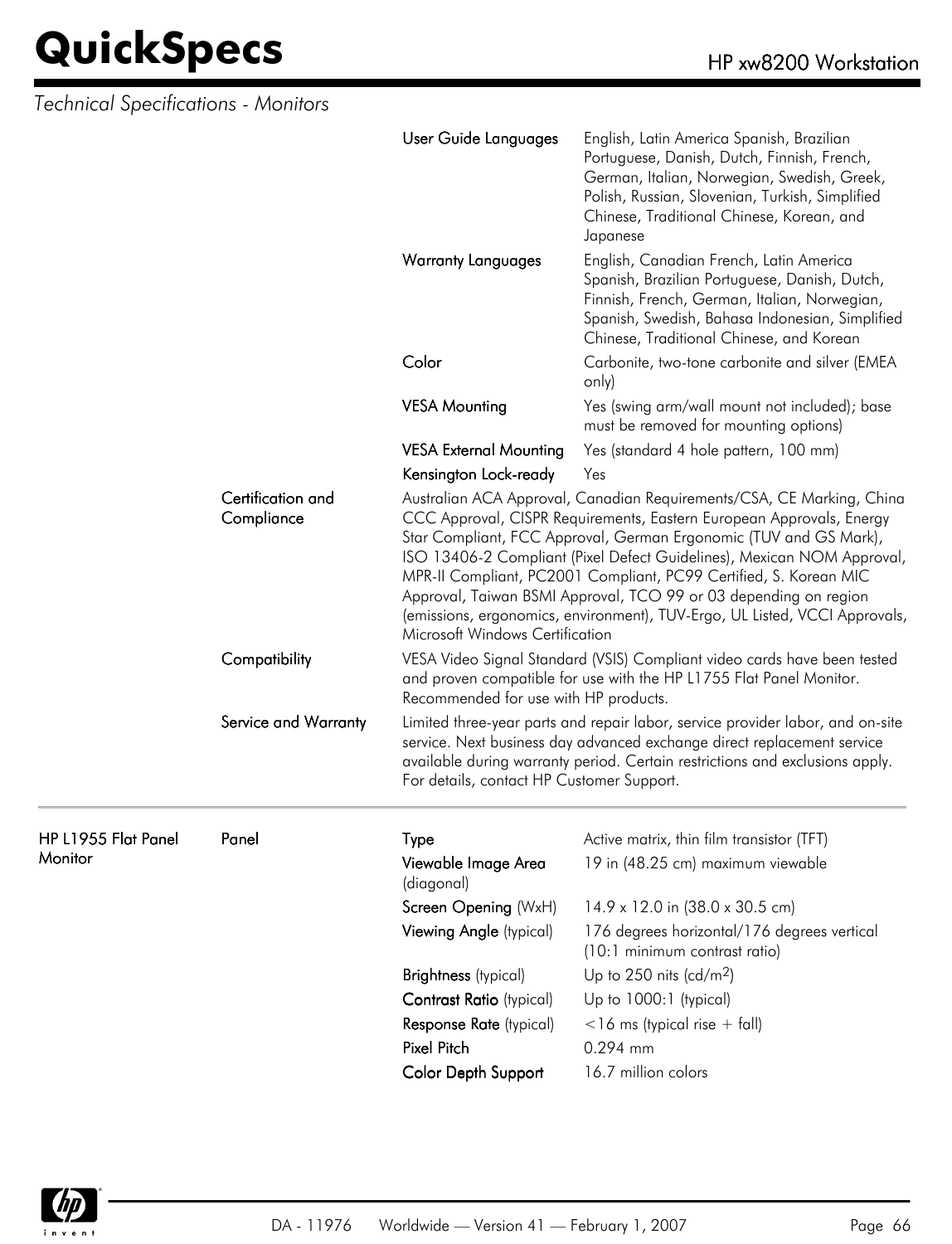| Technical Specifications - Monitors |                                                         |                                               |                                                                                                                    |
|-------------------------------------|---------------------------------------------------------|-----------------------------------------------|--------------------------------------------------------------------------------------------------------------------|
|                                     | Video/Other Inputs                                      | Plug and Play                                 | Yes (supports VESA DDC2B; PC2001 compliant)                                                                        |
|                                     |                                                         | Self Powered USB 2.0<br>Hub                   | One upstream, four downstream ports (cable<br>included)                                                            |
|                                     |                                                         | Input Signal                                  | Two connectors: one 15-pin mini D-sub analog<br>VGA; and one DVI-I (VGA analog or digital)                         |
|                                     |                                                         | Input Impedance                               | 75 ohms $\pm$ 2%                                                                                                   |
|                                     |                                                         | Sync Input                                    | Separate sync (HSYNC/VSYNC); composite sync,<br>Sync on Green (activated through on-screen<br>display)             |
|                                     |                                                         | Video Cable                                   | VGA to VGA, DVI-D to DVI-D, and DVI-I to VGA                                                                       |
|                                     |                                                         | Video Cable Length                            | 78 in (2.0 m)                                                                                                      |
|                                     | Signal Interface/                                       | <b>Horizontal Frequency</b>                   | 30 to 82 kHz                                                                                                       |
|                                     | Performance                                             | <b>Vertical Frequency</b>                     | 56 to 75 Hz                                                                                                        |
|                                     |                                                         | <b>Native Resolution</b>                      | 1280 x 1024 @ 75 Hz analog                                                                                         |
|                                     |                                                         |                                               | 1280 x 1024 @ 60 Hz digital                                                                                        |
|                                     |                                                         | Maximum Resolution<br>(Analog)                | 1280 x 1024 @ 75 Hz analog                                                                                         |
|                                     |                                                         | Maximum Resolution<br>(Digital)               | 1280 x 1024 @ 75 Hz digital                                                                                        |
|                                     |                                                         | Preset VESA Graphic<br>Modes (non-interlaced) | 640 x 480 @ 60 Hz, 72 Hz, 75 Hz<br>720 x 400 @ 70 Hz                                                               |
|                                     |                                                         |                                               | 800 x 600 @ 60 Hz, 72 Hz, 75 Hz                                                                                    |
|                                     |                                                         |                                               | 1024 x 768 @ 60 Hz, 70 Hz, 75 Hz                                                                                   |
|                                     |                                                         | 1280 x 1024 @ 60 Hz, 75 Hz                    |                                                                                                                    |
|                                     |                                                         | Preset MAC Mode                               | 832 x 624 @ 75 Hz                                                                                                  |
|                                     |                                                         |                                               | 1152 x 870 @75 Hz                                                                                                  |
|                                     |                                                         | Preset VGA Mode                               | 640 x 480 @ 60 Hz, 72 Hz                                                                                           |
|                                     |                                                         | Preset SUN Mode                               | 1152 x 900 @ 76 Hz                                                                                                 |
|                                     |                                                         | Fail Safe Mode                                | Yes (limits out of range signal messages)                                                                          |
|                                     |                                                         | Maximum Pixel Clock<br>Speed                  | 140 MHz                                                                                                            |
|                                     |                                                         | User Programmable<br>Modes                    | Yes, 15                                                                                                            |
|                                     |                                                         | Anti-Glare                                    | Yes                                                                                                                |
|                                     |                                                         | Anti-Static                                   | Yes                                                                                                                |
|                                     |                                                         | <b>AssetControl</b>                           | Yes (accessible on HP Compaq Business<br>Desktops featuring Intelligent Manageability)                             |
|                                     |                                                         | Default Color<br>Temperature                  | Yes (6500k, 9300k, SRGB, Custom User)                                                                              |
|                                     | On Screen Display (OSD) Buttons or Switches<br>Controls |                                               | Power on/off; 3-button OSD; second level OSD<br>buttons include dual-input switch, dedicated auto<br>adjust switch |
|                                     |                                                         | Languages                                     | English, Spanish, French, German, Italian,<br>Japanese, Simplified Chinese                                         |
|                                     |                                                         | <b>User Controls</b>                          | Size and Positioning                                                                                               |
|                                     |                                                         |                                               | Contrast                                                                                                           |

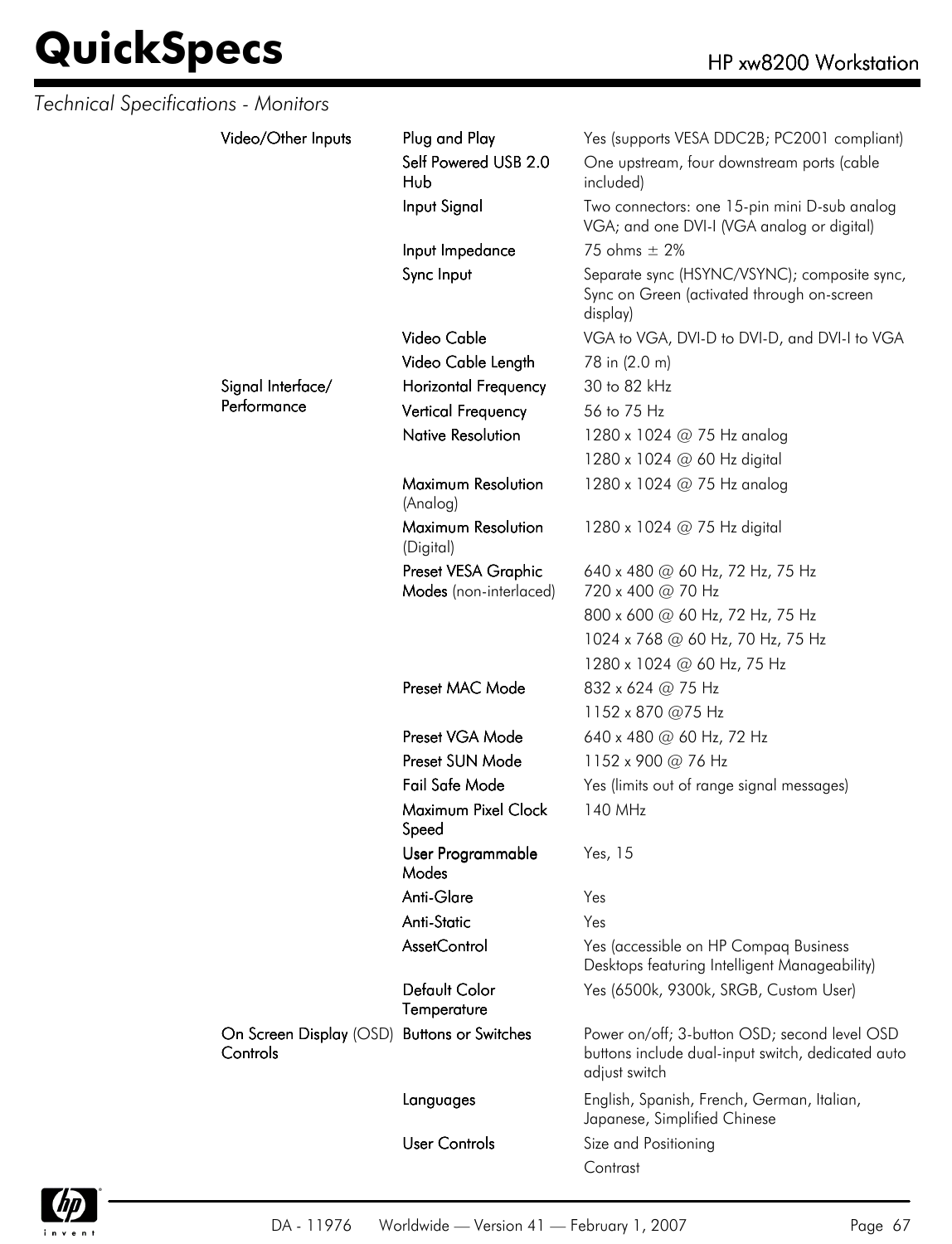*Technical Specifications - Monitors*

Mechanical

|            |                                              | <b>Brightness</b>                                     |                                                                                                                            |  |
|------------|----------------------------------------------|-------------------------------------------------------|----------------------------------------------------------------------------------------------------------------------------|--|
|            |                                              | Clock, Clock Phase                                    |                                                                                                                            |  |
|            |                                              | Selectable Color Temperature                          |                                                                                                                            |  |
|            |                                              | Serial Number                                         |                                                                                                                            |  |
|            |                                              | Mode Displayed                                        |                                                                                                                            |  |
|            |                                              | Sleep Timer                                           |                                                                                                                            |  |
|            |                                              | Input Selection                                       |                                                                                                                            |  |
|            |                                              | <b>Factory Reset</b>                                  |                                                                                                                            |  |
|            |                                              | <b>Individual Color Contrast</b>                      |                                                                                                                            |  |
|            |                                              | Full-screen Resolution                                |                                                                                                                            |  |
| Power      | Power Supply                                 | Auto-ranging, 90 to 265 VAC; internal power           |                                                                                                                            |  |
|            |                                              | supply                                                |                                                                                                                            |  |
|            | Input Power                                  | $100 \sim 240$ VAC                                    |                                                                                                                            |  |
|            | <b>Nominal Current</b>                       | 1.5 A maximum                                         |                                                                                                                            |  |
|            | Frequency                                    | $50 \sim 60$ Hz                                       |                                                                                                                            |  |
|            | Average                                      | 33 watts when displaying standard office<br>software  |                                                                                                                            |  |
|            | <b>Typical Power</b><br>Consumption          | $< 40$ watts                                          |                                                                                                                            |  |
|            | Maximum                                      | $< 60$ watts                                          |                                                                                                                            |  |
|            |                                              |                                                       |                                                                                                                            |  |
|            | <b>Power Saving</b>                          | $< 2$ watts                                           |                                                                                                                            |  |
|            | Off Mode                                     | position)                                             | 0 watts (when master power switch is in the off                                                                            |  |
|            | Power Cable Length                           | 70 in (1.8 m); non-captive                            |                                                                                                                            |  |
| Mechanical | <b>Dimensions</b><br>$(H \times W \times D)$ | Unpacked with stand                                   | 16.8 (minimum) to 22.3<br>(maximum) x 15.9 x 8.3<br>in $(42.7 \text{ (minimum)}$ to<br>56.6 (maximum) x 40.4<br>x 21.1 cm) |  |
|            |                                              | <b>Base Area</b>                                      | 8.3 x 12.2 in                                                                                                              |  |
|            |                                              | (Footprint D x W)                                     | $(21.1 \times 30.9 \text{ cm})$                                                                                            |  |
|            |                                              | Panel only (without<br>stand) $(H \times W \times D)$ | 13.2 x 15.9 x 3.1 in<br>$(33.5 \times 40.4 \times 7.9 \text{ cm})$                                                         |  |
|            | Weight                                       | Unpacked with stand                                   | 16.5 lb (7.5 kg)                                                                                                           |  |
|            |                                              | Unpacked without<br>stand                             | 10.5 lb (4.75 kg)                                                                                                          |  |
|            |                                              | Packaged                                              | 23.5 lb (10.7 kg)                                                                                                          |  |
|            | <b>Bezel Width</b>                           | bottom                                                | 13 mm left and right, 14 mm top, and 15 mm                                                                                 |  |
|            | <b>Tilt Range</b>                            | $-5^{\circ}$ to $+35^{\circ}$                         |                                                                                                                            |  |
|            | Swivel Range                                 | $\pm$ 50° horizontal swivel                           |                                                                                                                            |  |
|            | Height Adjustable                            | Yes (5.1 in/13 cm adjustment range)                   |                                                                                                                            |  |
|            | <b>Pivot Rotation</b>                        | Yes, 90°                                              |                                                                                                                            |  |
|            | Base                                         | Ships detached and is removable after                 |                                                                                                                            |  |
|            |                                              | installation                                          |                                                                                                                            |  |

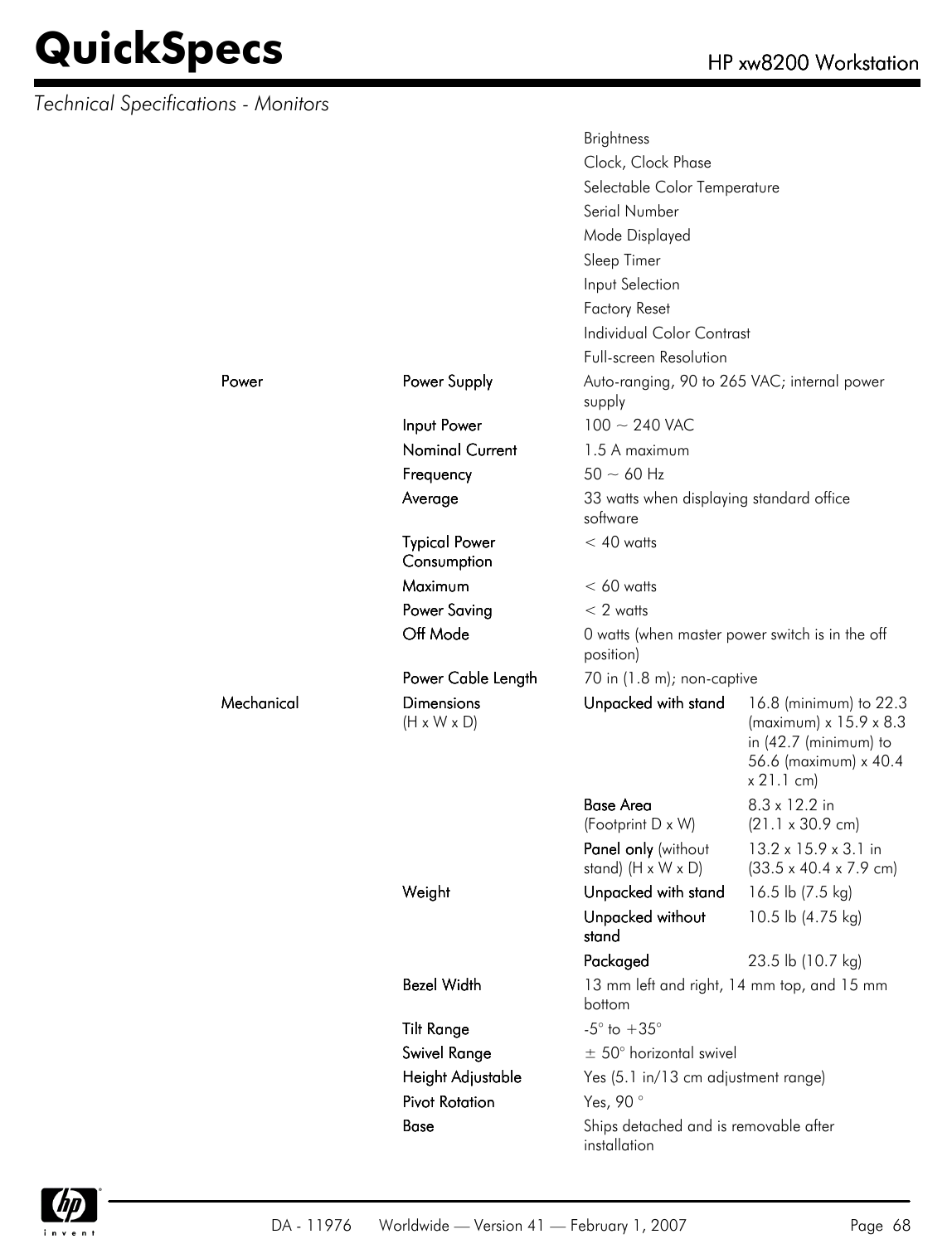| Technical Specifications - Monitors |                                                           |                                                                                                                                                                                                                                                                                                                                                                                                         |
|-------------------------------------|-----------------------------------------------------------|---------------------------------------------------------------------------------------------------------------------------------------------------------------------------------------------------------------------------------------------------------------------------------------------------------------------------------------------------------------------------------------------------------|
| Environmental                       | <b>Temperature – Operating</b> 41° to 95° F (5° to 35° C) |                                                                                                                                                                                                                                                                                                                                                                                                         |
|                                     | Temperature - Non-<br>operating                           | $-4^{\circ}$ to 140° F (-20° to 60° C)                                                                                                                                                                                                                                                                                                                                                                  |
|                                     | Humidity - Operating                                      | 20% to 80%                                                                                                                                                                                                                                                                                                                                                                                              |
|                                     | Humidity - Non-<br>operating                              | 5% to 95%                                                                                                                                                                                                                                                                                                                                                                                               |
|                                     | Altitude - Operating                                      | 0 to 13,000 ft (0 to 4,000 m)                                                                                                                                                                                                                                                                                                                                                                           |
|                                     | Altitude - Non-operating                                  | 0 to 40,000 ft (0 to 12,192 m)                                                                                                                                                                                                                                                                                                                                                                          |
| Options                             | <b>Desktop Access Center</b>                              | Features integrated microphone/headset jacks,<br>dual function headset for phone/PC support, a<br>MultiBay slot for adding an optical drive (sold<br>separately), and four USB ports for easy<br>integration of third-party digital solutions. Sold<br>separately; part number DK985A. For more<br>information, refer to the HP Desktop Access<br>Center QuickSpecs.                                    |
|                                     | <b>HP Flat Panel Speaker</b><br>Bar                       | Powered directly by the monitor, seamlessly<br>attaches to the monitor's bezel to bring full<br>multimedia support to select HP flat panel<br>monitors. Features dual speakers with full sound<br>range and external jack for headphones. Sold<br>separately, part number PF804AA. For more<br>information, refer to the HP Flat Panel Speaker<br>Bar QuickSpecs.                                       |
| Other                               | Accessories Included                                      | VGA to VGA cable, DVI-D to DVI-D cable, DVI-I<br>to VGA cable, USB cable, user CD-ROM with<br>Pivot Pro software                                                                                                                                                                                                                                                                                        |
|                                     | Software                                                  | Pivot Pro software from Portrait Displays, Inc.<br>interacts with your PC's native graphics driver to<br>enable seamless portrait screen redraws with a<br>simple mouse-click or keyboard command. Pivot<br>Pro supports 90-degree portrait and landscape<br>views. Language support is available in English,<br>Japanese, French, German, Spanish, Italian, and<br>Traditional and Simplified Chinese. |
|                                     | Software                                                  | HP Display LiteSaver feature lets you schedule<br>Sleep mode at preset times to help protect the<br>display against image retention, drastically lower<br>power consumption and energy costs, and<br>extend the lifespan of the monitor.                                                                                                                                                                |
|                                     | User Guide Languages                                      | English                                                                                                                                                                                                                                                                                                                                                                                                 |
|                                     | <b>Warranty Languages</b>                                 | English                                                                                                                                                                                                                                                                                                                                                                                                 |
|                                     | Color                                                     | Carbonite, two-tone carbonite and silver (EMEA<br>only)                                                                                                                                                                                                                                                                                                                                                 |
|                                     | <b>VESA Mounting</b>                                      | Yes (swing arm/wall mount not included); base<br>must be removed for mounting options)                                                                                                                                                                                                                                                                                                                  |
|                                     | <b>VESA External Mounting</b>                             | Yes (standard 4 hole pattern, 100 mm)                                                                                                                                                                                                                                                                                                                                                                   |
|                                     | Kensington Lock-ready                                     | Yes                                                                                                                                                                                                                                                                                                                                                                                                     |

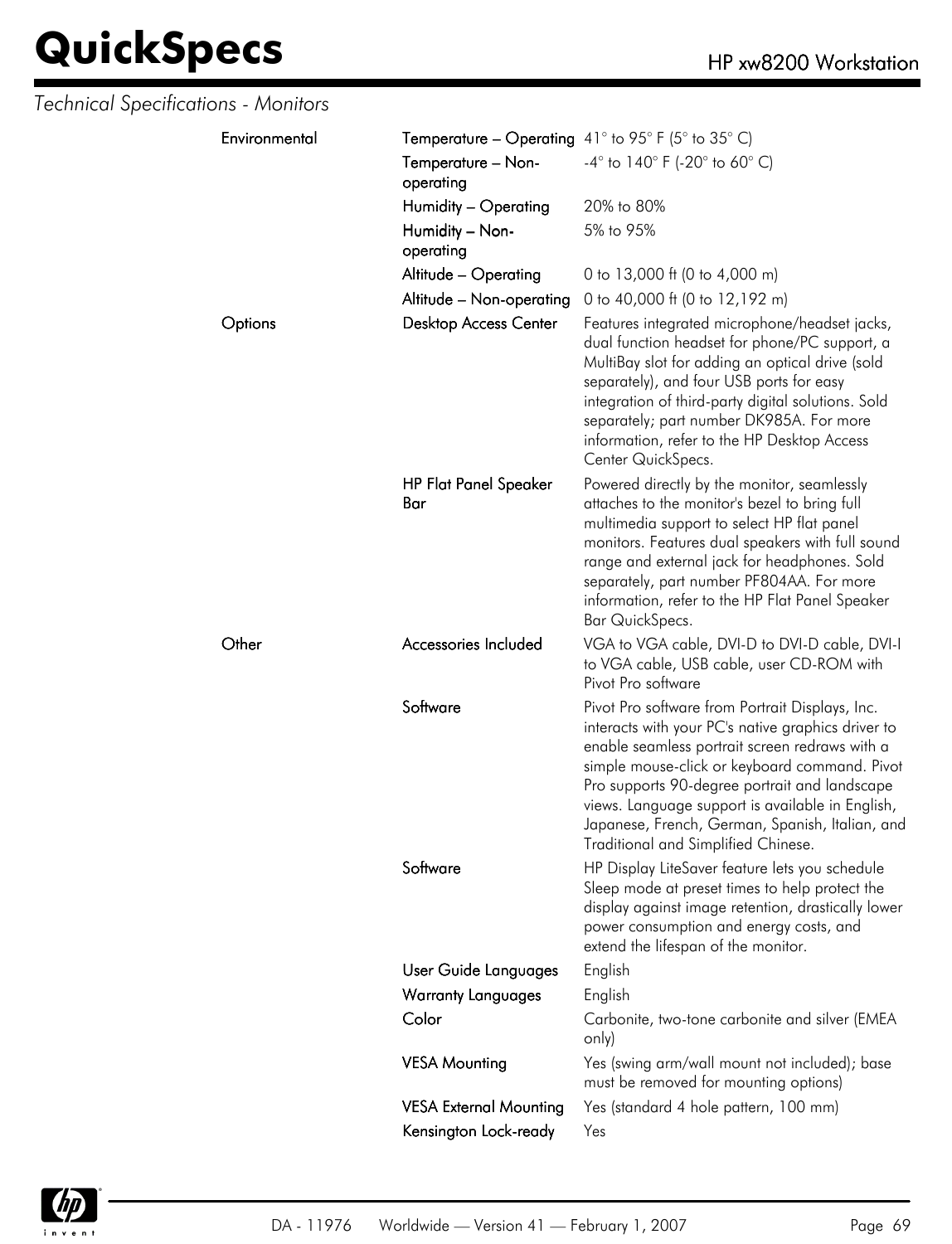| <b>Technical Specifications - Monitors</b> |                                     |                                                                                                                                                                                                                                                                                                                                                                                                                                                                                                                                                                                                                                                                                                                                                            |                                                                                                                                                                                                                                                                                                                                    |  |
|--------------------------------------------|-------------------------------------|------------------------------------------------------------------------------------------------------------------------------------------------------------------------------------------------------------------------------------------------------------------------------------------------------------------------------------------------------------------------------------------------------------------------------------------------------------------------------------------------------------------------------------------------------------------------------------------------------------------------------------------------------------------------------------------------------------------------------------------------------------|------------------------------------------------------------------------------------------------------------------------------------------------------------------------------------------------------------------------------------------------------------------------------------------------------------------------------------|--|
|                                            | Certification and<br>Compliance     | Australian ACA Approval, Canadian Requirements/CSA, CE Marking, China<br>CCIB/CCEE Approval, CISPR Requirements, Eastern European Approvals,<br>Energy Star Compliant, FCC Approval, German Ergonomic (TUV and GS<br>Mark), ISO 13406-2 Compliant (Pixel Defect Guidelines), Mexican NOM<br>Approval, MPR-II Compliant, PC2001 Compliant, PC99 Certified, S. Korean<br>MIC Approval, Taiwan BSMI Approval, TCO 99 or 03 depending on region<br>(emissions, ergonomics, environment), TUV-Ergo, UL Listed, VCCI Approvals,<br>Microsoft® Windows® Certification<br>VESA Video Signal Standard (VSIS) Compliant video cards have been tested<br>and proven compatible for use with the HP L1955 Flat Panel Monitor.<br>Recommended for use with HP products. |                                                                                                                                                                                                                                                                                                                                    |  |
|                                            | Compatibility                       |                                                                                                                                                                                                                                                                                                                                                                                                                                                                                                                                                                                                                                                                                                                                                            |                                                                                                                                                                                                                                                                                                                                    |  |
|                                            | Service and Warranty                | For details, contact HP Customer Support.                                                                                                                                                                                                                                                                                                                                                                                                                                                                                                                                                                                                                                                                                                                  | Limited three-year parts and repair labor, service provider labor, and on-site<br>service. Next Business Day advanced exchange direct replacement service<br>available during warranty period. Certain restrictions and exclusions apply.                                                                                          |  |
| <b>HP Flat Panel Monitor</b><br>L2035      | Panel                               | <b>Type</b>                                                                                                                                                                                                                                                                                                                                                                                                                                                                                                                                                                                                                                                                                                                                                | 20-inch Active Matrix TFT (thin film transistor)                                                                                                                                                                                                                                                                                   |  |
|                                            |                                     | Viewable Image Area<br>(diagonal)                                                                                                                                                                                                                                                                                                                                                                                                                                                                                                                                                                                                                                                                                                                          | 20.1 in (51 cm)                                                                                                                                                                                                                                                                                                                    |  |
|                                            |                                     | <b>Screen Opening</b><br>$(W \times H)$                                                                                                                                                                                                                                                                                                                                                                                                                                                                                                                                                                                                                                                                                                                    | 16.2 x 12.17 in (41.1 x 30.9 cm)                                                                                                                                                                                                                                                                                                   |  |
|                                            |                                     | Viewing Angle (typical)*                                                                                                                                                                                                                                                                                                                                                                                                                                                                                                                                                                                                                                                                                                                                   | Up to $170^\circ$ H/170 $^\circ$ V (10:1 minimum contrast<br>ratio)                                                                                                                                                                                                                                                                |  |
|                                            |                                     | Brightness (typical*                                                                                                                                                                                                                                                                                                                                                                                                                                                                                                                                                                                                                                                                                                                                       | Up to 250 nits (cd/m <sup>2</sup> )                                                                                                                                                                                                                                                                                                |  |
|                                            |                                     | Contrast Ratio (typical)*                                                                                                                                                                                                                                                                                                                                                                                                                                                                                                                                                                                                                                                                                                                                  | Up to 400:1                                                                                                                                                                                                                                                                                                                        |  |
|                                            |                                     | Response Rate (typical)*                                                                                                                                                                                                                                                                                                                                                                                                                                                                                                                                                                                                                                                                                                                                   | 16 ms (typical, rise $+$ fall)                                                                                                                                                                                                                                                                                                     |  |
|                                            |                                     | <b>Pixel Pitch</b>                                                                                                                                                                                                                                                                                                                                                                                                                                                                                                                                                                                                                                                                                                                                         | 0.255 mm                                                                                                                                                                                                                                                                                                                           |  |
|                                            |                                     | <b>Color Depth Support</b>                                                                                                                                                                                                                                                                                                                                                                                                                                                                                                                                                                                                                                                                                                                                 | 16.7 million colors                                                                                                                                                                                                                                                                                                                |  |
|                                            |                                     | *All specifications are provided by the component manufacturers.<br>Performance specifications represent the highest specification of all HP's<br>component manufacturers' typical level specifications for performance.<br>Actual performance may vary either higher or lower.                                                                                                                                                                                                                                                                                                                                                                                                                                                                            |                                                                                                                                                                                                                                                                                                                                    |  |
|                                            | On Screen Display<br>(OSD) Controls | <b>Buttons or Switches</b>                                                                                                                                                                                                                                                                                                                                                                                                                                                                                                                                                                                                                                                                                                                                 | PiP (Picture in Picture), Input select, auto adjust,<br>OSD up, OSD down, OSD menu select, power                                                                                                                                                                                                                                   |  |
|                                            |                                     | Languages                                                                                                                                                                                                                                                                                                                                                                                                                                                                                                                                                                                                                                                                                                                                                  | English, French, German, Spanish, Italian                                                                                                                                                                                                                                                                                          |  |
|                                            |                                     | <b>User Controls</b>                                                                                                                                                                                                                                                                                                                                                                                                                                                                                                                                                                                                                                                                                                                                       | Brightness, contrast, positioning, color<br>temperature, individual color control, serial<br>number display, full screen resolutions, clock,<br>clock phase, video picture-in-picture (size and<br>position), input selection (includes separate direct<br>access key for dedicated swap between inputs 1<br>and 2), factory reset |  |

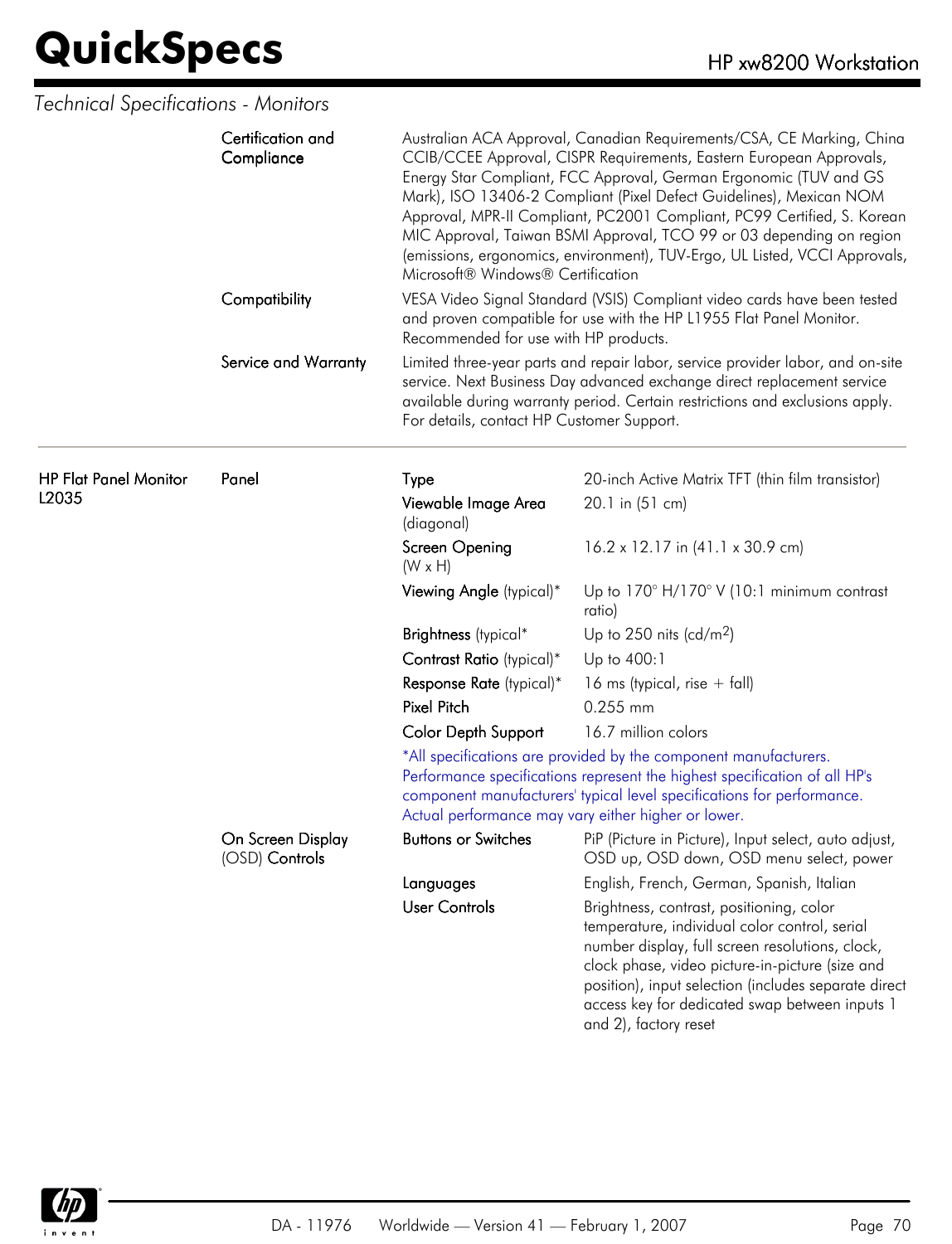| Technical Specifications - Monitors |                                  |                              |                                                                                                                                             |
|-------------------------------------|----------------------------------|------------------------------|---------------------------------------------------------------------------------------------------------------------------------------------|
|                                     | Signal Interface/<br>Performance | <b>Horizontal Frequency</b>  | 30 to 94 kHz (VGA input); 30 to 92 KHz (DVI<br>input) (for modes with pixel clock less than 157<br>MHz)                                     |
|                                     |                                  | Vertical Frequency           | 48 to 85 Hz (VGA input); 30 to 92 KHz (DVI<br>input) (for modes with pixel clock less than 157<br>MHz)                                      |
|                                     |                                  | <b>Graphics Controller</b>   | Pixelworks PW171                                                                                                                            |
|                                     |                                  | <b>Native Resolution</b>     | 1600 x 1200 @ 60 Hz (recommended)                                                                                                           |
|                                     |                                  | Preset VESA Graphic          | 1600 x 1200 @ 60 Hz, 75 Hz (VGA input)                                                                                                      |
|                                     |                                  | Modes (non-interlaced)       | 1280 x 1024 @ 60 Hz, 75 Hz, 85 Hz                                                                                                           |
|                                     |                                  |                              | 1280 x 960 @ 60 Hz                                                                                                                          |
|                                     |                                  |                              | 1152 x 900 @ 66 Hz                                                                                                                          |
|                                     |                                  |                              | 1024 x 768 @ 60 Hz, 75 Hz, 85 Hz                                                                                                            |
|                                     |                                  |                              | 800 x 600 @ 60 Hz, 85 Hz                                                                                                                    |
|                                     |                                  |                              | 640 x 480 @ 60 Hz, 75 Hz, 85 Hz                                                                                                             |
|                                     |                                  | <b>Text Mode</b>             | 720 x 400 @ 70 Hz                                                                                                                           |
|                                     |                                  | Mac Mode                     | 1152 x 870 @ 75 Hz and 832 x 624 @ 75 Hz                                                                                                    |
|                                     |                                  | Sun Mode                     | 1152 x 900 @ 66 Hz                                                                                                                          |
|                                     |                                  | Maximum Pixel Clock<br>Speed | 202 MHz (VGA input); 162 MHz (DVI input)                                                                                                    |
|                                     |                                  | User Programmable<br>Modes   | Yes, 10                                                                                                                                     |
|                                     |                                  | Anti-Glare                   | Yes                                                                                                                                         |
|                                     |                                  | <b>Anti-Static</b>           | Yes                                                                                                                                         |
|                                     |                                  | Default Color<br>Temperature | 6500K                                                                                                                                       |
|                                     | Video Input                      | Plug and Play                | Yes                                                                                                                                         |
|                                     |                                  | Input Signal                 | Four connectors, including one 15-pin mini D-<br>sub VGA, one DVI-I (VGA analog and digital<br>input), one composite video, and one s-video |
|                                     |                                  | Input Impedance              | 75 ohms ± 10%                                                                                                                               |
|                                     |                                  | Sync Input                   | Separate sync (HSYNC/VSYNC); composite sync,<br>Sync on Green                                                                               |
|                                     |                                  | Video Cable                  | VGA to VGA; VGA to DVI-I; DVI-D to DVI-I                                                                                                    |
|                                     |                                  | Video Cable Length           | 5.9 ft $(1.8 \text{ m})$                                                                                                                    |
|                                     | Power                            | Input Power                  | Auto-Ranging, 90 to 132 VAC and 195 to 265<br>VAC; internal power supply, 50 Hz/60 Hz                                                       |
|                                     |                                  | Frequency                    | 47.5 to 63 Hz                                                                                                                               |
|                                     |                                  | Maximum                      | < 75 W                                                                                                                                      |
|                                     |                                  | <b>Power Saving</b>          | < 5 W                                                                                                                                       |
|                                     |                                  | Power Cable Length           | 5.9 ft $(1.8 \text{ m})$                                                                                                                    |

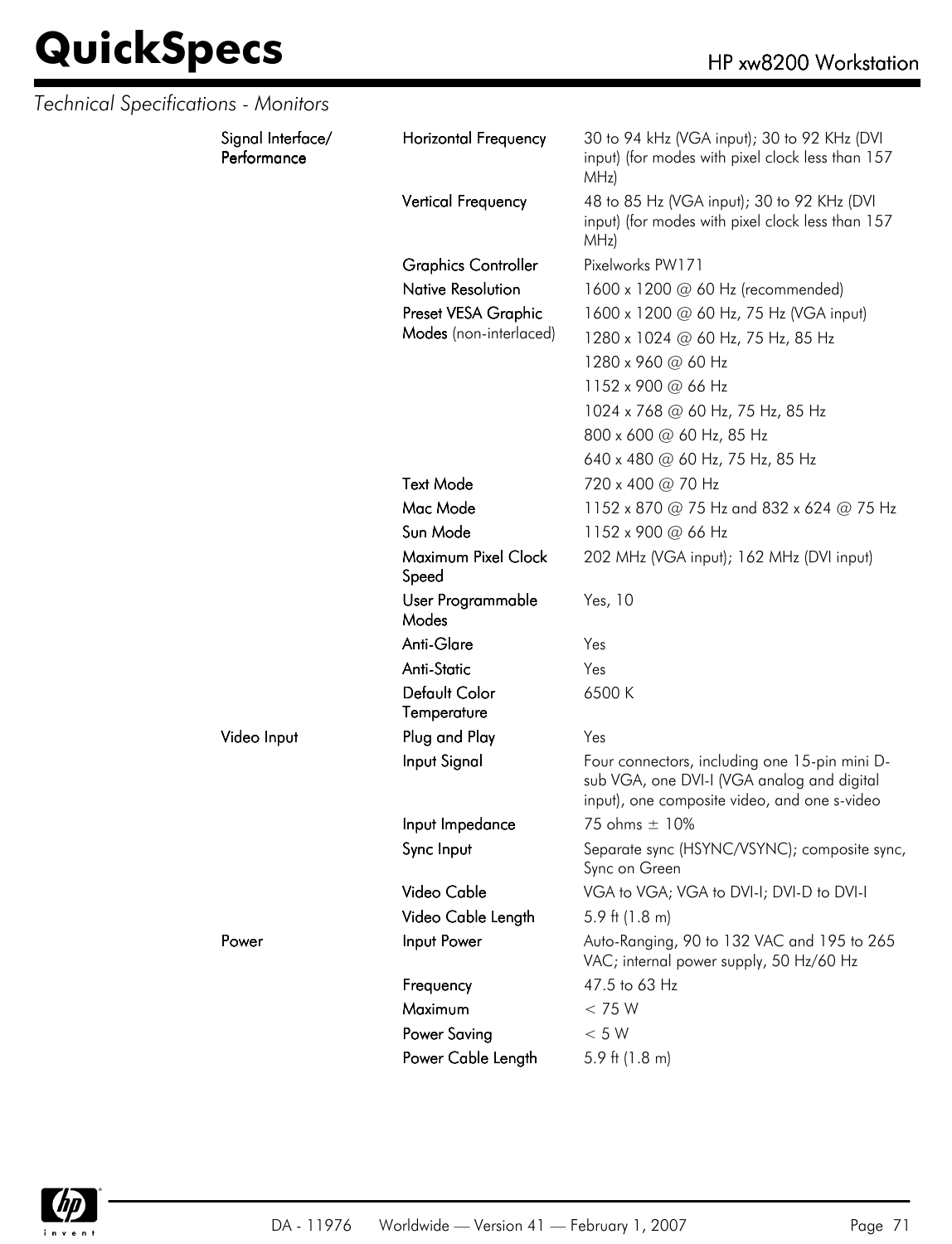| Technical Specifications - Monitors |               |                                    |                                                                      |                                                                                                                                                                                                                                                                                                                                                       |  |
|-------------------------------------|---------------|------------------------------------|----------------------------------------------------------------------|-------------------------------------------------------------------------------------------------------------------------------------------------------------------------------------------------------------------------------------------------------------------------------------------------------------------------------------------------------|--|
|                                     | Mechanical    | Dimensions $(H \times W \times D)$ | Unpacked with stand                                                  | 17.36 to 20.9 x 17.8 x<br>8.27 in<br>$(44.1 \text{ to } 53.1 \times 45.2 \times$<br>$21.0 \text{ cm}$                                                                                                                                                                                                                                                 |  |
|                                     |               |                                    | Unpacked without<br>stand (head only)                                | 14.29 x 17.8 x 3.19 in<br>$(36.3 \times 45.2 \times 8.1 \text{ cm})$                                                                                                                                                                                                                                                                                  |  |
|                                     |               |                                    | Packaged                                                             | 11.5 x 21.9 x 23.9 in<br>$(29.2 \times 55.6 \times 60.6 \text{ cm})$                                                                                                                                                                                                                                                                                  |  |
|                                     |               | Weight                             | Unpacked                                                             | With stand: 20.28 lb<br>$(9.2 \text{ kg})$ ;<br>Without stand: 12.35 lb<br>$(5.6 \text{ kg})$                                                                                                                                                                                                                                                         |  |
|                                     |               |                                    | Packaged                                                             | 26.9 lb (12.2 kg)                                                                                                                                                                                                                                                                                                                                     |  |
|                                     |               | <b>Tilt Range</b>                  | -5 $^{\circ}$ to $+25^{\circ}$ vertical                              |                                                                                                                                                                                                                                                                                                                                                       |  |
|                                     |               | <b>Swivel Range</b>                | -35 $^{\circ}$ to + 35 $^{\circ}$                                    |                                                                                                                                                                                                                                                                                                                                                       |  |
|                                     |               | Height Adjustable                  | Yes, range 3.54 in (9.0 cm)                                          |                                                                                                                                                                                                                                                                                                                                                       |  |
|                                     |               | <b>Pivot Rotation</b>              | Yes                                                                  |                                                                                                                                                                                                                                                                                                                                                       |  |
|                                     |               | Base                               | Attached                                                             |                                                                                                                                                                                                                                                                                                                                                       |  |
|                                     | Environmental |                                    | <b>Temperature – Operating</b> $46^{\circ}$ to 95° F (10° to 35° C)  |                                                                                                                                                                                                                                                                                                                                                       |  |
|                                     |               | Temperature - Non-<br>operating    | 6 $^{\circ}$ to 140 $^{\circ}$ F (-10 $^{\circ}$ to 60 $^{\circ}$ C) |                                                                                                                                                                                                                                                                                                                                                       |  |
|                                     |               | Humidity - Operating               | 20% to 80% non-condensing                                            |                                                                                                                                                                                                                                                                                                                                                       |  |
|                                     |               | Humidity - Non-<br>operating       | 5% to 85%                                                            |                                                                                                                                                                                                                                                                                                                                                       |  |
|                                     |               | Altitude - Operating               | $+12,000$ ft (+3,657.6 m)                                            |                                                                                                                                                                                                                                                                                                                                                       |  |
|                                     |               | Altitude - Non-operating           | $+40,000$ ft $(+12,192$ m)                                           |                                                                                                                                                                                                                                                                                                                                                       |  |
|                                     | Options       | <b>HP Desktop Access</b><br>Center | separately), and four USB ports for easy                             | Sold separately, the HP Desktop Access Center<br>features integrated microphone/headset jacks,<br>dual function headset for phone/PC support, a<br>MultiBay slot for adding an optical drive (sold<br>integration of third-party digital solutions; part<br>number DK985A. For more information, refer to<br>the HP Desktop Access Center QuickSpecs. |  |

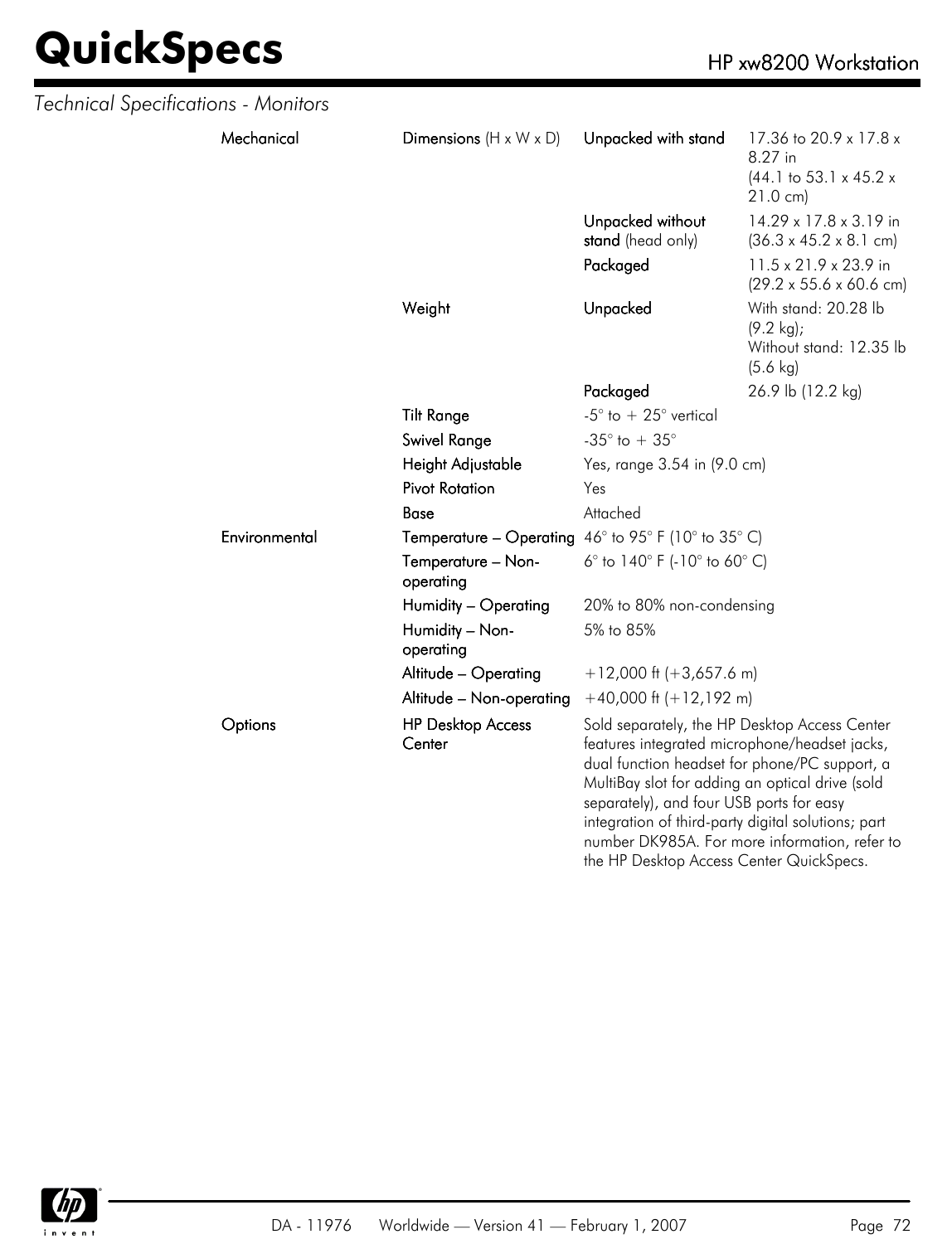| Technical Specifications - Monitors    |                                 |                                                |                                                                                                                                                                                                                                                                                                                                                                                                                                                                                                                                                                                                                                                                                                              |
|----------------------------------------|---------------------------------|------------------------------------------------|--------------------------------------------------------------------------------------------------------------------------------------------------------------------------------------------------------------------------------------------------------------------------------------------------------------------------------------------------------------------------------------------------------------------------------------------------------------------------------------------------------------------------------------------------------------------------------------------------------------------------------------------------------------------------------------------------------------|
|                                        | Other                           | Accessories Included                           | VGA to VGA cable - connects the graphic card's<br>VGA analog connector to the monitor's input #1<br>(VGA analog) connector<br>VGA to DVI-I cable - connects the graphic card's<br>VGA connector to the monitor's input #2 (DVI-I<br>analog) connector<br>DVI-D to DVI-I cable - connects the graphic<br>card's DVI-D digital connector to the monitor's                                                                                                                                                                                                                                                                                                                                                      |
|                                        |                                 | User Guide Languages                           | input #2 (DVI-I digital) connector<br>English, B. Portuguese, French, LA Spanish,<br>Korean, S. Chinese, T. Chinese, Bahasa,<br>Japanese, Danish, Finnish, German, Norwegian,<br>Spanish, Swedish, Greek, Polish, Russian,<br>Slovenian, Turkish                                                                                                                                                                                                                                                                                                                                                                                                                                                             |
|                                        |                                 | <b>Warranty Languages</b>                      | English, Canadian French, LA Spanish, Brazilian<br>Portuguese, Danish, German, Castilian Spanish,<br>French, Italian, Dutch, Norwegian, Finnish,<br>Swedish, Bahasa Indonesian, Korean, T.<br>Chinese, S. Chinese                                                                                                                                                                                                                                                                                                                                                                                                                                                                                            |
|                                        |                                 | Color                                          | Carbonite/Silver                                                                                                                                                                                                                                                                                                                                                                                                                                                                                                                                                                                                                                                                                             |
|                                        |                                 | <b>VESA External Mounting</b>                  | Yes (Standard 4 hole pattern, 100 mm)                                                                                                                                                                                                                                                                                                                                                                                                                                                                                                                                                                                                                                                                        |
|                                        |                                 | Kensington Lock-Ready                          | Yes                                                                                                                                                                                                                                                                                                                                                                                                                                                                                                                                                                                                                                                                                                          |
|                                        | Certification and<br>Compliance | * Energy Star Compliant available summer 2004. | Australian ACA Approval, Canadian Requirements/CSA, CE Marking, China<br>CCIB/CCEE Approval, CISPR Requirements, Eastern European Approvals,<br>*Energy Star Compliant, FCC Approval, German Ergonomic (TUV and GS<br>Mark), ISO 9241-3,7,8 VDT Guidelines, ISO 13406-2 Pixel Defect<br>Guidelines, Mexican NOM Approval, MIC Requirements (New Zealand),<br>MPR-II Compliant, Nordic Approvals (Nemko, Fimko, Demko, Semko),<br>PC2001 Compliant, PC99 Certified, S. Korean MIC Approval, Taiwan BSMI<br>Approval, TCO 03 (emissions, ergonomics, environment), TUV-Ergo, UL<br>Listed, VCCI Approvals, Windows Certification (Microsoft® Windows® 98,<br>Microsoft Windows 2000, and Microsoft Windows XP) |
|                                        | Compatibility                   | Desktops, and HP Workstations                  | Compatible with platforms using the VESA standard video modes and HP<br>Compaq Business Desktops d500, d300, and d200 Series, Compaq Evo                                                                                                                                                                                                                                                                                                                                                                                                                                                                                                                                                                     |
|                                        | Service and Warranty            | Consult HP Customer Service for details.       | Limited three years parts, labor, and on-site service, including backlight.<br>Availability varies by region. Certain restrictions and exclusions apply.                                                                                                                                                                                                                                                                                                                                                                                                                                                                                                                                                     |
| <b>HP Flat Panel Monitor</b><br>LP2065 | Panel                           | Type<br>Viewable Image Area<br>(diagonal)      | 20-inch Active Matrix TFT (thin film transistor)<br>20.1 in (51 cm)                                                                                                                                                                                                                                                                                                                                                                                                                                                                                                                                                                                                                                          |
|                                        |                                 | Screen Opening<br>$(W \times H)$               | $16.2 \times 12.17$ in $(41.1 \times 30.9$ cm)                                                                                                                                                                                                                                                                                                                                                                                                                                                                                                                                                                                                                                                               |
|                                        |                                 | Viewing Angle (typical)*                       | Up to 178° horizontal/178° vertical (10:1<br>minimum contrast ratio)                                                                                                                                                                                                                                                                                                                                                                                                                                                                                                                                                                                                                                         |
|                                        |                                 | Brightness (typical*                           | Up to 300 nits $(cd/m2)$                                                                                                                                                                                                                                                                                                                                                                                                                                                                                                                                                                                                                                                                                     |
|                                        |                                 | Contrast Ratio (typical)*                      | Up to 800:1                                                                                                                                                                                                                                                                                                                                                                                                                                                                                                                                                                                                                                                                                                  |
|                                        |                                 |                                                |                                                                                                                                                                                                                                                                                                                                                                                                                                                                                                                                                                                                                                                                                                              |

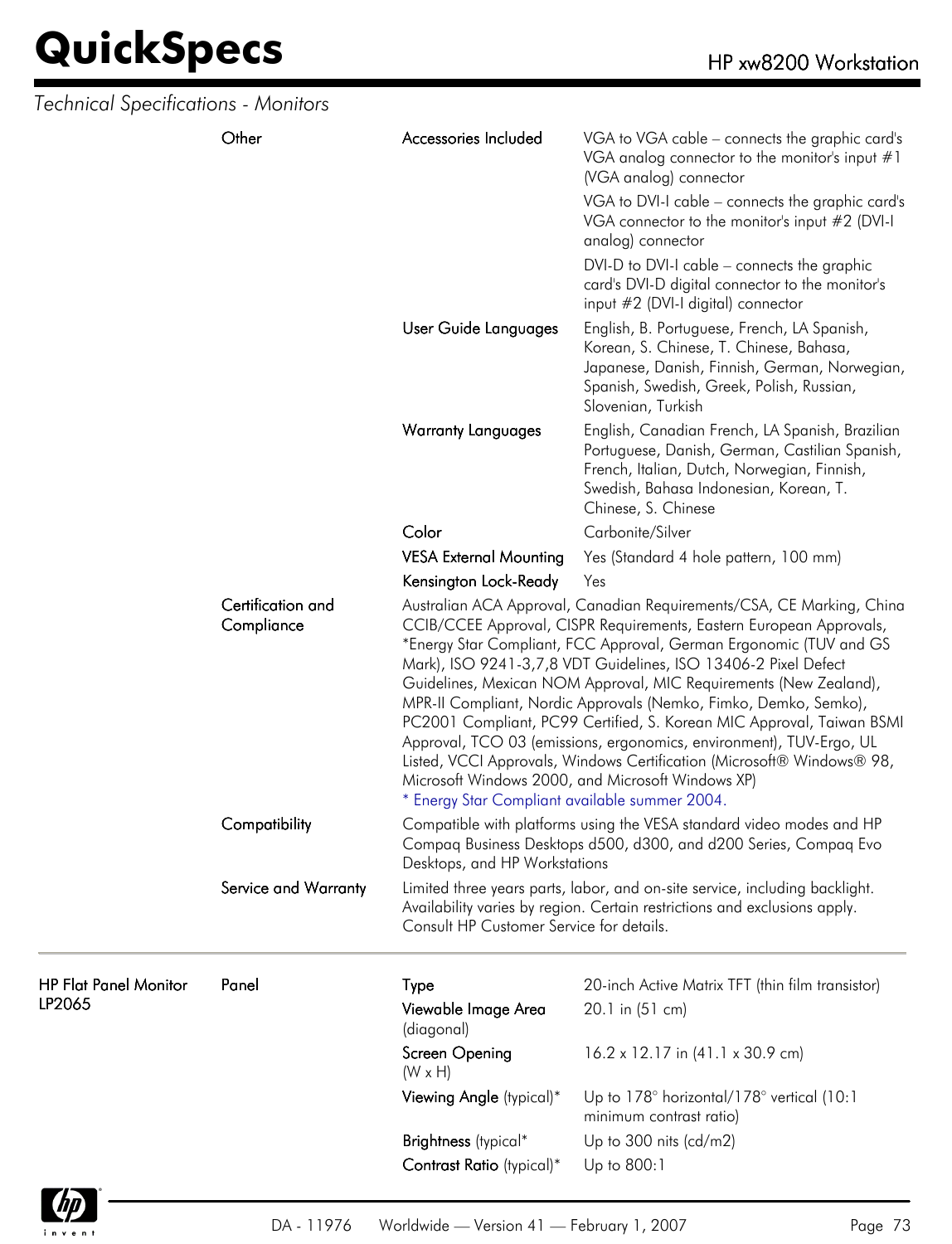| Technical Specifications - Monitors |                                                    |                                                                                                                                                                                                                                       |
|-------------------------------------|----------------------------------------------------|---------------------------------------------------------------------------------------------------------------------------------------------------------------------------------------------------------------------------------------|
|                                     | Response Rate (typical)*                           | 8 ms (gray to gray), 16 ms (rise $+$ fall)                                                                                                                                                                                            |
|                                     | <b>Pixel Pitch</b>                                 | 0.255 mm                                                                                                                                                                                                                              |
|                                     | <b>Color Depth Support</b>                         | 16.7 million colors                                                                                                                                                                                                                   |
|                                     | <b>Backlight Lamp Life</b><br>(to half brightness) | 45K hours                                                                                                                                                                                                                             |
| On Screen Display<br>(OSD) Controls | <b>Buttons or Switches</b>                         | Input select, auto adjust/OSD up, OSD down,<br>OSD menu select, power                                                                                                                                                                 |
|                                     | Languages                                          | English, French, German, Spanish, Italian,<br>Dutch, and Japanese                                                                                                                                                                     |
|                                     | <b>User Controls</b>                               | Brightness, contrast, positioning, color<br>temperature, individual color control, serial<br>number display, full screen resolutions, clock,<br>clock phase, input selection, image control<br>(including scaling), and factory reset |
| Signal Interface/<br>Performance    | <b>Horizontal Frequency</b>                        | 30 to 94 kHz (VGA input); 30 to 92 KHz (DVI<br>input for modes with pixel clock less than 157<br>MHz)                                                                                                                                 |
|                                     | Vertical Frequency                                 | 48 to 85 Hz (VGA input); 30 to 92 KHz (DVI<br>input for modes with pixel clock less than 157<br>MHz)                                                                                                                                  |
|                                     | <b>Native Resolution</b>                           | 1600 x 1200 $\omega$ 60 Hz (recommended)                                                                                                                                                                                              |
|                                     | Preset VESA Graphic                                | 1600 x 1200 @ 60 Hz, 75 Hz (VGA input)                                                                                                                                                                                                |
|                                     | Modes (non-interlaced)                             | 1280 x 1024 @ 60 Hz, 75 Hz, 85 Hz                                                                                                                                                                                                     |
|                                     |                                                    | 1280 x 960 @ 60 Hz                                                                                                                                                                                                                    |
|                                     |                                                    | 1152 x 900 @ 66 Hz                                                                                                                                                                                                                    |
|                                     |                                                    | 1024 x 768 @ 60 Hz, 75 Hz, 85 Hz                                                                                                                                                                                                      |
|                                     |                                                    | 800 x 600 @ 60 Hz, 85 Hz                                                                                                                                                                                                              |
|                                     |                                                    | 640 x 480 @ 60 Hz, 75 Hz, 85 Hz                                                                                                                                                                                                       |
|                                     | <b>Text Mode</b>                                   | 720 x 400 @ 70 Hz                                                                                                                                                                                                                     |
|                                     | Mac Mode                                           | 1152 x 870 @ 75 Hz and 832 x 624 @ 75 Hz                                                                                                                                                                                              |
|                                     | Sun Mode                                           | 1152 x 900 @ 66 Hz                                                                                                                                                                                                                    |
|                                     | Maximum Pixel Clock<br>Speed                       | 202 MHz (VGA input); 162 MHz (DVI input)                                                                                                                                                                                              |
|                                     | User Programmable<br>Modes                         | Yes, 10                                                                                                                                                                                                                               |
|                                     | Anti-Glare                                         | Yes                                                                                                                                                                                                                                   |
|                                     | Anti-Static                                        | Yes                                                                                                                                                                                                                                   |
|                                     | Default Color<br>Temperature                       | 6500 K                                                                                                                                                                                                                                |

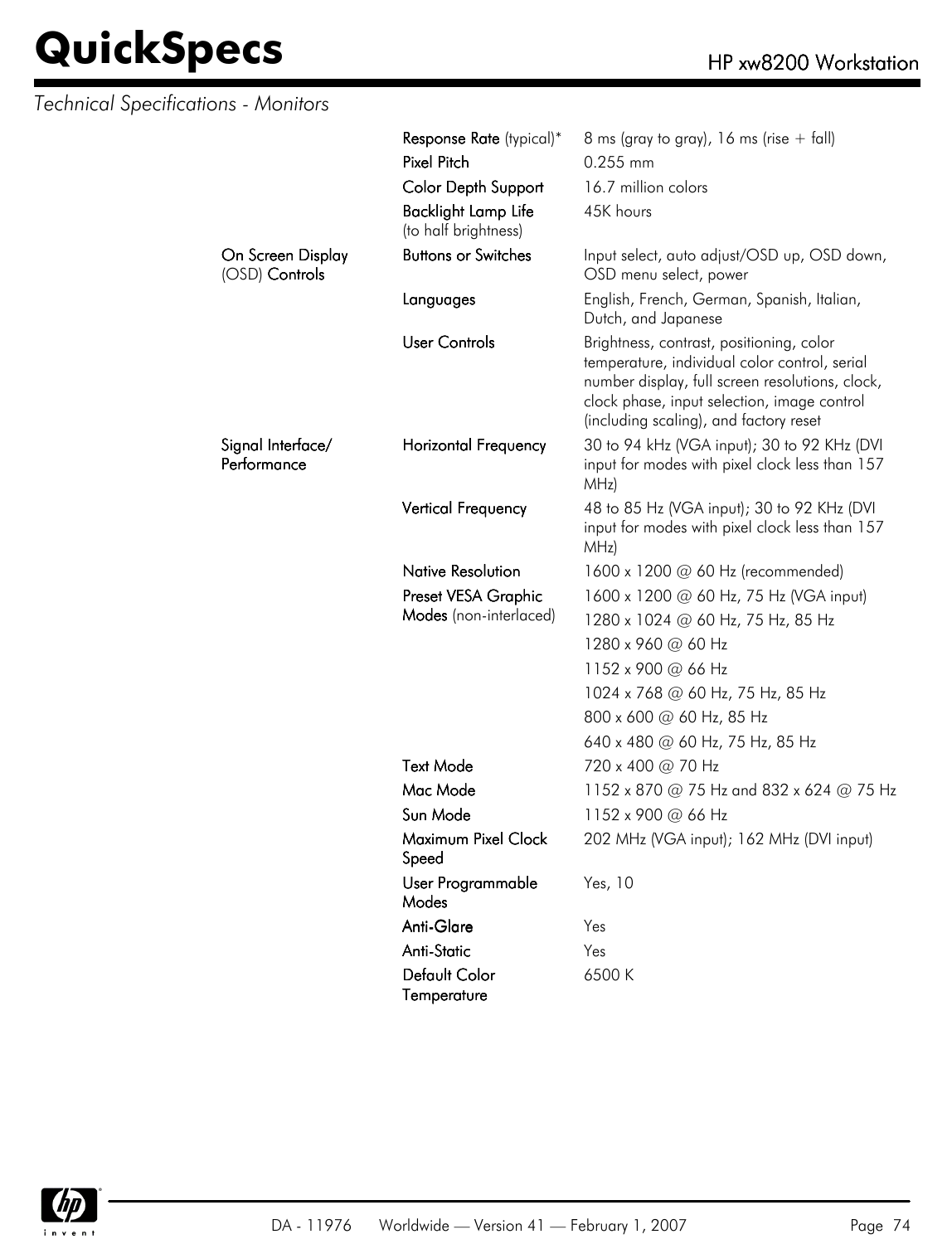| Technical Specifications - Monitors |             |                                                                                                |                                                                                                                                                         |                                                                                               |
|-------------------------------------|-------------|------------------------------------------------------------------------------------------------|---------------------------------------------------------------------------------------------------------------------------------------------------------|-----------------------------------------------------------------------------------------------|
|                                     | Video Input | Plug and Play                                                                                  | Yes                                                                                                                                                     |                                                                                               |
|                                     |             | Input Signal                                                                                   | Four connectors, including one 15-pin mini D-<br>sub VGA, one DVI-I (VGA analog and digital<br>input), one composite video, and one s-video             |                                                                                               |
|                                     |             | Self Powered USB 2.0<br>Hub                                                                    | One upstream, four downstream ports (cable<br>included)                                                                                                 |                                                                                               |
|                                     |             | Input Signal                                                                                   | digital input possible)                                                                                                                                 | Two DVI-I connectors (dual VGA analog or dual                                                 |
|                                     |             | Input Impedance                                                                                | 75 ohms ± 10%                                                                                                                                           |                                                                                               |
|                                     |             | Sync Input                                                                                     | Sync on Green                                                                                                                                           | Separate sync (HSYNC/VSYNC); composite sync,                                                  |
|                                     |             | Video Cable                                                                                    | Two VGA to DVI-I; two DVI-D to DVI-I                                                                                                                    |                                                                                               |
|                                     |             | Video Cable Length                                                                             | 5.9 ft $(1.8 \text{ m})$                                                                                                                                |                                                                                               |
|                                     | Power       | Input Power                                                                                    | Auto-Ranging, 90 to 132 VAC and 195 to 265<br>VAC; internal power supply, 50 Hz/60 Hz                                                                   |                                                                                               |
|                                     |             | Frequency                                                                                      | 47.5 to 63 Hz                                                                                                                                           |                                                                                               |
|                                     |             | <b>Typical Power</b><br>Consumption                                                            | fully loaded)                                                                                                                                           | 55 watts (without USB ports); 70 watts (USB ports                                             |
|                                     |             | Maximum                                                                                        | < 75 W                                                                                                                                                  |                                                                                               |
|                                     |             | <b>Power Saving</b>                                                                            | $< 2$ watts                                                                                                                                             |                                                                                               |
|                                     |             | Power Cable Length                                                                             | 5.9 ft $(1.8 \text{ m})$                                                                                                                                |                                                                                               |
|                                     | Mechanical  | Dimensions $(H \times W \times D)$                                                             | Unpacked with stand                                                                                                                                     | 16.7 to 21.8 x 17.4 x<br>8.67 in<br>$(42.5 \text{ to } 55.5 \times 44.3 \times$<br>22.0 cm)   |
|                                     |             |                                                                                                | Unpacked w/o stand<br>(head only)                                                                                                                       | 13.58 x 17.4 x 3.42 in<br>$(34.5 \times 44.3 \times 8.7 \text{ cm})$                          |
|                                     |             |                                                                                                | Packaged                                                                                                                                                | $11.77 \times 22.2 \times 16.77$<br>in.<br>$(29.9 \times 56.4 \times 42.6 \text{ cm})$        |
|                                     |             | Weight                                                                                         | Unpacked                                                                                                                                                | With stand: 20.28 lb<br>$(9.2 \text{ kg})$ ;<br>Without stand: 12.35 lb<br>$(5.6 \text{ kg})$ |
|                                     |             | <b>Tilt Range</b><br><b>Swivel Range</b><br>Height Adjustable<br><b>Pivot Rotation</b><br>Base | Packaged<br>-5° to $+25^{\circ}$ vertical tilt<br>-45 $^{\circ}$ to + 45 $^{\circ}$<br>Yes, range 5.1 in (13.0 cm)<br>Yes<br>Detachable, ships attached | 26.3 lb (11.95 kg)                                                                            |

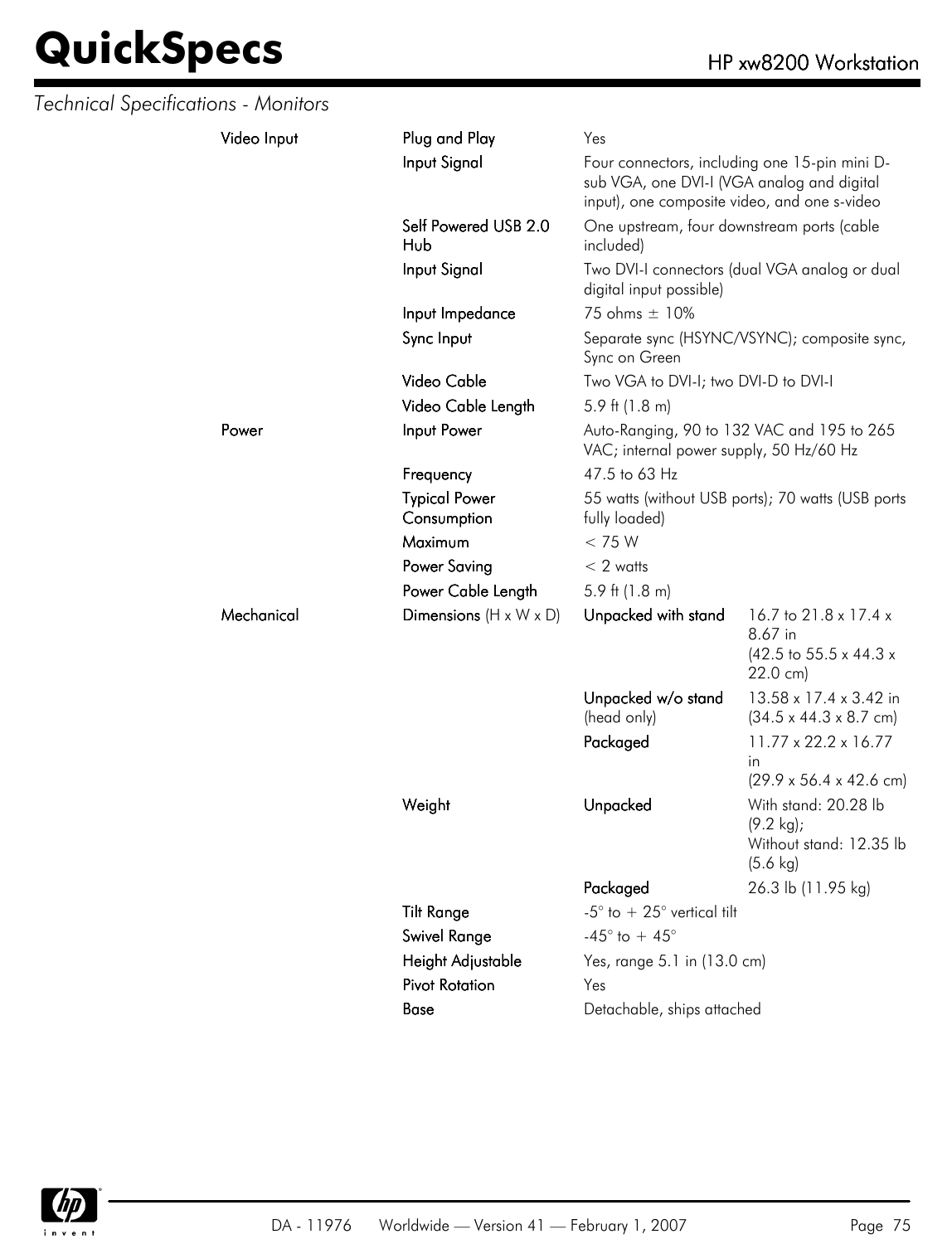| Technical Specifications - Monitors |                                                                      |                                                                                                                                                                                                                                                                                                                                                                                                         |
|-------------------------------------|----------------------------------------------------------------------|---------------------------------------------------------------------------------------------------------------------------------------------------------------------------------------------------------------------------------------------------------------------------------------------------------------------------------------------------------------------------------------------------------|
| Environmental                       |                                                                      | <b>Temperature – Operating</b> 46° to 95° F (10° to 35° C)                                                                                                                                                                                                                                                                                                                                              |
|                                     | Temperature - Non-<br>operating                                      | 6 $^{\circ}$ to 140 $^{\circ}$ F (-10 $^{\circ}$ to 60 $^{\circ}$ C)                                                                                                                                                                                                                                                                                                                                    |
|                                     | Humidity - Operating                                                 | 20% to 80% non-condensing                                                                                                                                                                                                                                                                                                                                                                               |
|                                     | Humidity - Non-<br>operating                                         | 5% to 85%                                                                                                                                                                                                                                                                                                                                                                                               |
|                                     | Altitude - Operating                                                 | $+12,000$ ft (+3,657.6 m)                                                                                                                                                                                                                                                                                                                                                                               |
|                                     | Altitude - Non-operating                                             | $+40,000$ ft $(+12,192$ m)                                                                                                                                                                                                                                                                                                                                                                              |
| Options                             | <b>HP Silver Flat Panel</b><br>Speaker Bar - Part<br>number: EE418AA | Powered directly by the monitor or the PC, the<br>Speaker Bar seamlessly attaches to the monitor's<br>lower bezel to bring full audio support to select<br>HP flat panel monitors. Features include dual<br>speakers with full sound range and external jack<br>for headphones. Sold separately. For more<br>information, refer to the HP Silver Flat Panel<br>Speaker Bar QuickSpec.                   |
| Other                               | Accessories Included                                                 | VGA to DVI-I cable - connects the graphic card's<br>VGA connector to the monitor's input $#1$ or 2<br>(DVI-I analog) connector.                                                                                                                                                                                                                                                                         |
|                                     |                                                                      | DVI-D to DVI-I cable - connects the graphic<br>card's DVI-D digital connector to the monitor's<br>input $#1$ or $#2$ (DVI-I digital) connector.                                                                                                                                                                                                                                                         |
|                                     | User Guide Languages                                                 | English, B. Portuguese, French, LA Spanish,<br>Korean, S. Chinese, T. Chinese, Bahasa,<br>Japanese, Danish, Finnish, German, Norwegian,<br>Spanish, Swedish, Greek, Polish, Russian,<br>Slovenian, Turkish                                                                                                                                                                                              |
|                                     | Software                                                             | HP Display Assistant Utility makes it possible to<br>adjust displays settings through the PC using two-<br>way communication via DDCI.                                                                                                                                                                                                                                                                  |
|                                     |                                                                      | HP Display Lite Saver allows ability to power up<br>and down display at predetermined hours of the<br>day to safe power and backlight life.                                                                                                                                                                                                                                                             |
|                                     |                                                                      | Pivot Pro software from Portrait Displays, Inc.<br>interacts with your PC's native graphics driver to<br>enable seamless portrait screen redraws with a<br>simple mouse-click or keyboard command. Pivot<br>Pro supports 90-degree portrait and landscape<br>views. Language support is available in English,<br>Japanese, French, German, Spanish, Italian, and<br>Traditional and Simplified Chinese. |
|                                     | User Guide Languages                                                 | English                                                                                                                                                                                                                                                                                                                                                                                                 |
|                                     | <b>Warranty Languages</b>                                            | English                                                                                                                                                                                                                                                                                                                                                                                                 |
|                                     | Color                                                                | Carbonite/Silver                                                                                                                                                                                                                                                                                                                                                                                        |
|                                     | <b>VESA External Mounting</b>                                        | Yes (Standard 4 hole pattern, 100 mm)                                                                                                                                                                                                                                                                                                                                                                   |
|                                     | Kensington Lock-Ready                                                | Yes                                                                                                                                                                                                                                                                                                                                                                                                     |

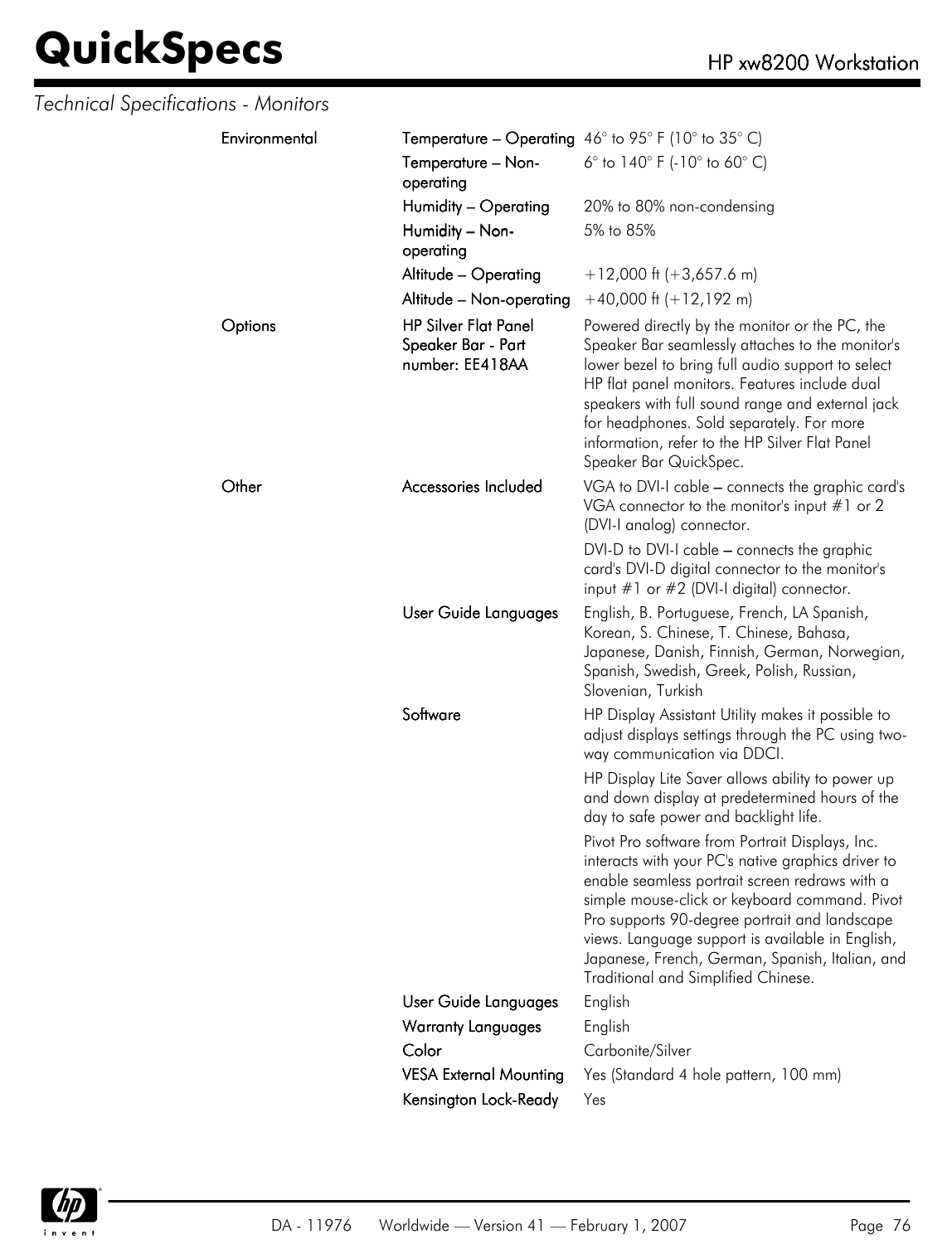|                              | Certification and<br>Compliance                         | Canadian Requirements/CSA, CE Marking, CISPR Requirements, , Energy<br>Star Compliant, FCC Approval, ISO 13406-2 Pixel Defect Guidelines,<br>Mexican NOM Approval,, MPR-II Compliant, PC2001 Compliant, PC99<br>Certified, TCO 03 (emissions, ergonomics, environment), TUV-Ergo, UL<br>Listed, VCCI Approvals, Microsoft Windows Certification (Microsoft Windows<br>98, Microsoft Windows 2000, and Microsoft Windows XP) |                                                                                                                                                                                                                                                                                                                                                                                                                                                              |
|------------------------------|---------------------------------------------------------|-----------------------------------------------------------------------------------------------------------------------------------------------------------------------------------------------------------------------------------------------------------------------------------------------------------------------------------------------------------------------------------------------------------------------------|--------------------------------------------------------------------------------------------------------------------------------------------------------------------------------------------------------------------------------------------------------------------------------------------------------------------------------------------------------------------------------------------------------------------------------------------------------------|
|                              | Compatibility                                           | Recommended for use with HP products.                                                                                                                                                                                                                                                                                                                                                                                       | Compatible with platforms using the VESA standard video modes.                                                                                                                                                                                                                                                                                                                                                                                               |
|                              | Service and Warranty                                    |                                                                                                                                                                                                                                                                                                                                                                                                                             | Three years parts, labor, and on-site service. 24-hour 365-day 1-800<br>technical support. Replacement options include 2nd business day on-site<br>service or next business day direct replacement. With direct replacement, HP<br>will ship a replacement display product directly to you. Using the shipping<br>labels provided, return your failed display to HP. Certain restrictions and<br>exclusions apply. For details, contact HP Customer Support. |
| <b>HP Flat Panel Monitor</b> | Panel                                                   | Type                                                                                                                                                                                                                                                                                                                                                                                                                        | 23-inch Active Matrix TFT (thin film transistor)                                                                                                                                                                                                                                                                                                                                                                                                             |
| L2335                        |                                                         | Viewable Image Area<br>(diagonal)                                                                                                                                                                                                                                                                                                                                                                                           | 23 in (58.4 cm)                                                                                                                                                                                                                                                                                                                                                                                                                                              |
|                              |                                                         | Screen Opening<br>$(W \times H)$                                                                                                                                                                                                                                                                                                                                                                                            | 19.53 x 12.24 in (49.6 x 31.1 cm)                                                                                                                                                                                                                                                                                                                                                                                                                            |
|                              |                                                         | Viewing Angle (typical)*                                                                                                                                                                                                                                                                                                                                                                                                    | Up to $170^\circ$ H/170 $^\circ$ V (10:1 minimum contrast<br>ratio)                                                                                                                                                                                                                                                                                                                                                                                          |
|                              |                                                         | Brightness (typical)*                                                                                                                                                                                                                                                                                                                                                                                                       | Up to 250 nits (cd/m <sup>2</sup> )                                                                                                                                                                                                                                                                                                                                                                                                                          |
|                              |                                                         | Contrast Ratio (typical)*                                                                                                                                                                                                                                                                                                                                                                                                   | Up to 500:1                                                                                                                                                                                                                                                                                                                                                                                                                                                  |
|                              |                                                         | Response Rate (typical)*                                                                                                                                                                                                                                                                                                                                                                                                    | 16 ms (typical, rise $+$ fall)                                                                                                                                                                                                                                                                                                                                                                                                                               |
|                              |                                                         | <b>Pixel Pitch</b>                                                                                                                                                                                                                                                                                                                                                                                                          | 0.258 mm                                                                                                                                                                                                                                                                                                                                                                                                                                                     |
|                              |                                                         | <b>Color Depth Support</b>                                                                                                                                                                                                                                                                                                                                                                                                  | 16.7 million colors                                                                                                                                                                                                                                                                                                                                                                                                                                          |
|                              |                                                         | Actual performance may vary either higher or lower.                                                                                                                                                                                                                                                                                                                                                                         | * All specifications are provided by the component manufacturers.<br>Performance specifications represent the highest specification of all HP's<br>component manufacturers' typical level specifications for performance.                                                                                                                                                                                                                                    |
|                              | On Screen Display (OSD) Buttons or Switches<br>Controls |                                                                                                                                                                                                                                                                                                                                                                                                                             | PiP (Picture in Picture), Input Select, Auto Adjust,<br>OSD Up, OSD Down, OSD Menu Select, Power                                                                                                                                                                                                                                                                                                                                                             |
|                              |                                                         | Languages                                                                                                                                                                                                                                                                                                                                                                                                                   | English, French, German, Spanish, Italian                                                                                                                                                                                                                                                                                                                                                                                                                    |
|                              |                                                         | <b>User Controls</b>                                                                                                                                                                                                                                                                                                                                                                                                        | Brightness, contrast, positioning, color<br>temperature, individual color control, serial<br>number display, full screen resolutions, clock,<br>clock phase, video picture-in-picture (size and<br>position), input selection (includes separate direct<br>access key for dedicated swap between inputs 1<br>and 2), factory reset                                                                                                                           |

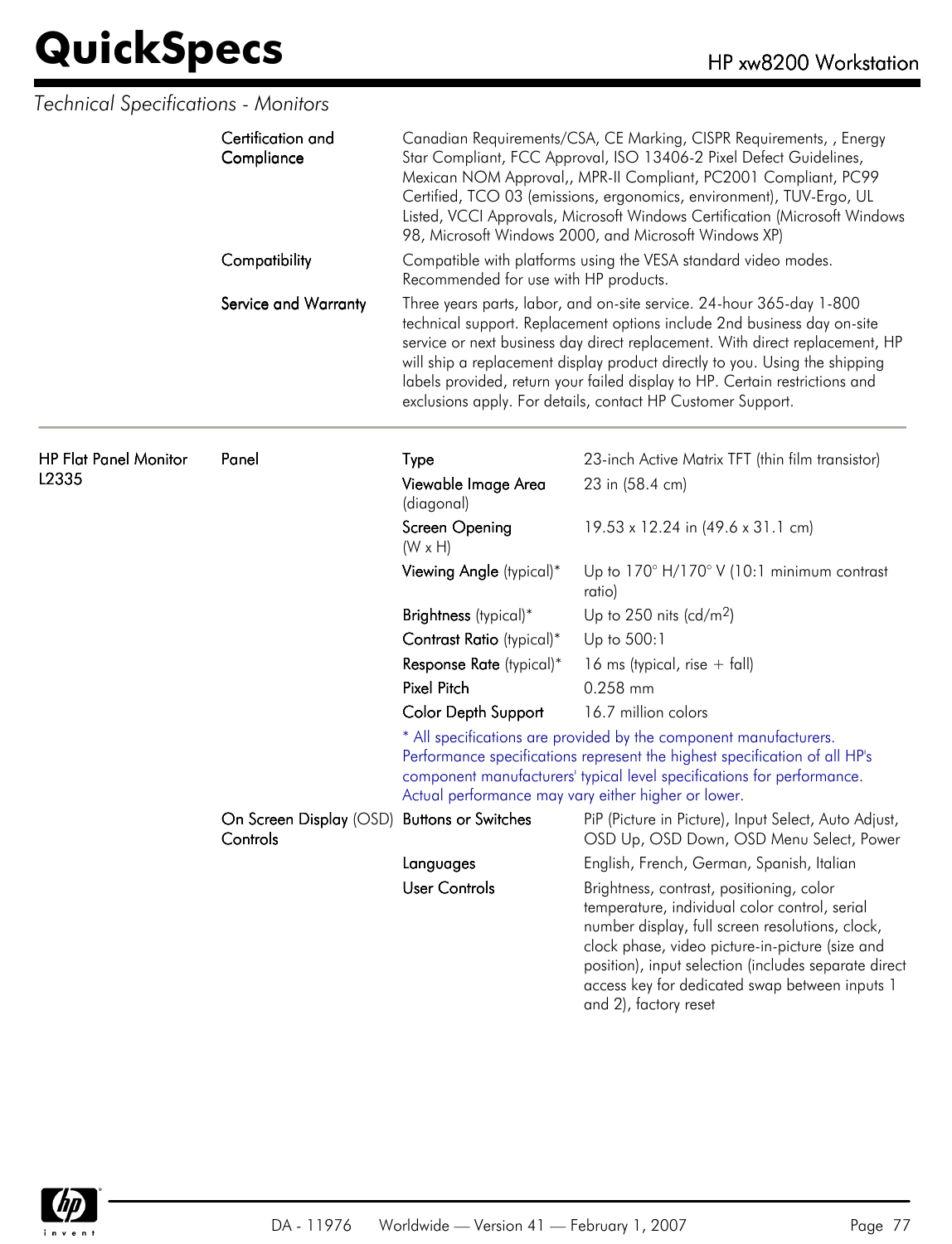| Technical Specifications - Monitors |                                  |                              |                                                                                                                                                             |
|-------------------------------------|----------------------------------|------------------------------|-------------------------------------------------------------------------------------------------------------------------------------------------------------|
|                                     | Signal Interface/<br>Performance | <b>Horizontal Frequency</b>  | 30 to 94 kHz (VGA input); 30 to 92 KHz (DVI<br>input) (for modes with pixel clock less than 157<br>MHz)                                                     |
|                                     |                                  | <b>Vertical Frequency</b>    | 48 to 85 Hz (VGA and DVI input)                                                                                                                             |
|                                     |                                  | <b>Graphics Controller</b>   | Pixelworks PW172                                                                                                                                            |
|                                     |                                  | <b>Native Resolution</b>     | 1920 x 1200 @ 60 Hz (recommended)                                                                                                                           |
|                                     |                                  | Preset VESA Graphic          | 1920 x 1200 @ 60Hz                                                                                                                                          |
|                                     |                                  | Modes (non-interlaced)       | 1600 x 1200 @ 60 Hz, 75 Hz                                                                                                                                  |
|                                     |                                  |                              | 1280 x 1024 @ 60 Hz, 75Hz, 85 Hz                                                                                                                            |
|                                     |                                  |                              | 1280 x 960 @ 60 Hz                                                                                                                                          |
|                                     |                                  |                              | 1152 x 900 @ 66 Hz                                                                                                                                          |
|                                     |                                  |                              | 1024 x 768 @ 60 Hz, 75 Hz, 85 Hz                                                                                                                            |
|                                     |                                  |                              | 800 x 600 @ 60 Hz, 75Hz                                                                                                                                     |
|                                     |                                  |                              | 640 x 480 @ 60 Hz, 75 Hz                                                                                                                                    |
|                                     |                                  | <b>Text Mode</b>             | 720 x 400 @ 70 Hz                                                                                                                                           |
|                                     |                                  | Mac Mode                     | 1152 x 870 @ 75 Hz and 832 x 624 @ 75 Hz                                                                                                                    |
|                                     |                                  | Sun Mode                     | 1152 x 900 @ 66 Hz                                                                                                                                          |
|                                     |                                  | Maximum Pixel Clock<br>Speed | 202 MHz (VGA input); 162 MHz (DVI input)                                                                                                                    |
|                                     |                                  | User Programmable<br>Modes   | Yes, 10                                                                                                                                                     |
|                                     |                                  | Anti-Glare                   | Yes                                                                                                                                                         |
|                                     |                                  | <b>Anti-Static</b>           | Yes                                                                                                                                                         |
|                                     |                                  | Default Color<br>Temperature | 6500K                                                                                                                                                       |
|                                     | Video Input                      | Plug and Play                | Yes                                                                                                                                                         |
|                                     |                                  | Input Signal                 | Five connectors, including one 15-pin mini D-<br>sub VGA, one DVI-I (VGA analog and digital<br>input), one composite video, one s-video,<br>component video |
|                                     |                                  | Input Impedance              | 75 ohms ± 10%                                                                                                                                               |
|                                     |                                  | Sync Input                   | Separate sync (HSYNC/VSYNC); composite sync,<br>Sync on Green                                                                                               |
|                                     |                                  | Video Cable                  | VGA to VGA; VGA to DVI-I; DVI-D to DVI-I                                                                                                                    |
|                                     |                                  | Video Cable Length           | 5.9 ft $(1.8 \text{ m})$                                                                                                                                    |
|                                     | Power                            | Input Power                  | Auto-Ranging, 90 to 132 VAC and 195 to 265<br>VAC; internal power supply, 50 Hz/60 Hz                                                                       |
|                                     |                                  | Frequency                    | 47.5 to 63 Hz                                                                                                                                               |
|                                     |                                  | Maximum                      | < 100 W                                                                                                                                                     |
|                                     |                                  | <b>Power Saving</b>          | < 5 W                                                                                                                                                       |
|                                     |                                  | Power Cable Length           | 5.9 ft $(1.8 \text{ m})$                                                                                                                                    |

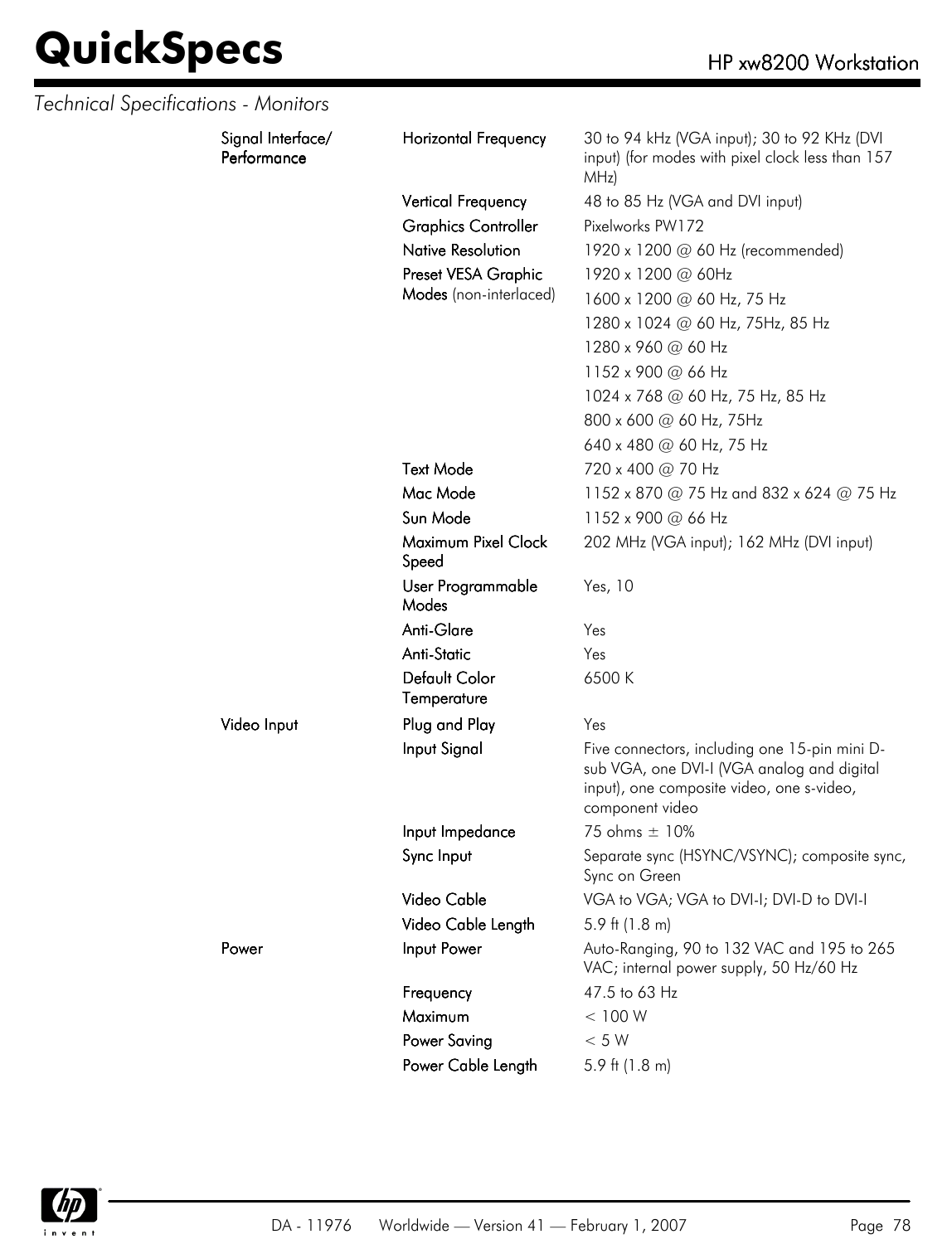| Technical Specifications - Monitors |               |                                    |                                                                                                                                                                                                                                                                                                                                                       |                                                                                                                          |
|-------------------------------------|---------------|------------------------------------|-------------------------------------------------------------------------------------------------------------------------------------------------------------------------------------------------------------------------------------------------------------------------------------------------------------------------------------------------------|--------------------------------------------------------------------------------------------------------------------------|
|                                     | Mechanical    | Dimensions $(H \times W \times D)$ | Unpacked                                                                                                                                                                                                                                                                                                                                              | 17.36 (min) to 20.9<br>$(max) \times 21.46 \times 8.27$ in<br>(44.1 (min) to 53.1<br>$(max) \times 54.5 \times 21.0$ cm) |
|                                     |               |                                    | Unpacked withou stand 14.57 x 21.46 x 3.35<br>(head only)                                                                                                                                                                                                                                                                                             | in (37.0 x 54.5 x 8.5)<br>cm)                                                                                            |
|                                     |               |                                    | Packaged                                                                                                                                                                                                                                                                                                                                              | 11.5 x 25.75 x 23.86<br>in (29. 2 x 65.4 x 60.6)<br>cm)                                                                  |
|                                     |               | Weight                             | Unpacked                                                                                                                                                                                                                                                                                                                                              | 22.27 lb (10.1 kg)                                                                                                       |
|                                     |               |                                    | Packaged                                                                                                                                                                                                                                                                                                                                              | 30.87 lb (14.0 kg)                                                                                                       |
|                                     |               | <b>Tilt Range</b>                  | -5 $\degree$ to + 25 $\degree$ vertical                                                                                                                                                                                                                                                                                                               |                                                                                                                          |
|                                     |               | Swivel Range                       | -35 $^{\circ}$ to + 35 $^{\circ}$                                                                                                                                                                                                                                                                                                                     |                                                                                                                          |
|                                     |               | Height Adjustable                  | Yes, range 3.54 in (9.0 cm)                                                                                                                                                                                                                                                                                                                           |                                                                                                                          |
|                                     |               | <b>Pivot Rotation</b>              | Yes                                                                                                                                                                                                                                                                                                                                                   |                                                                                                                          |
|                                     |               | Base                               | Attached                                                                                                                                                                                                                                                                                                                                              |                                                                                                                          |
|                                     | Environmental | Temperature -<br>Operating         | 46° to 95° F (10° to 35° C)                                                                                                                                                                                                                                                                                                                           |                                                                                                                          |
|                                     |               | Temperature -<br>Non-operating     | 6 $^{\circ}$ to 140 $^{\circ}$ F (-10 $^{\circ}$ to 60 $^{\circ}$ C)                                                                                                                                                                                                                                                                                  |                                                                                                                          |
|                                     |               | Humidity - Operating               | 20% to 80% non-condensing                                                                                                                                                                                                                                                                                                                             |                                                                                                                          |
|                                     |               | Humidity -<br>Non-operating        | 5% to 85%                                                                                                                                                                                                                                                                                                                                             |                                                                                                                          |
|                                     |               | Altitude - Operating               | $+12,000$ ft (+3,657.6 m)                                                                                                                                                                                                                                                                                                                             |                                                                                                                          |
|                                     |               | Altitude -<br>Non-operating        | $+40,000$ ft (+12,192 m)                                                                                                                                                                                                                                                                                                                              |                                                                                                                          |
|                                     | Options       | <b>HP Desktop Access</b><br>Center | Sold separately, the HP Desktop Access Center<br>Features integrated microphone/headset jacks,<br>dual function headset for phone/PC support, a<br>MultiBay slot for adding an optical drive (sold<br>separately), and four USB ports for easy<br>integration of third-party digital solutions; part<br>number DK985A. For more information, refer to |                                                                                                                          |



the HP Desktop Access Center QuickSpecs.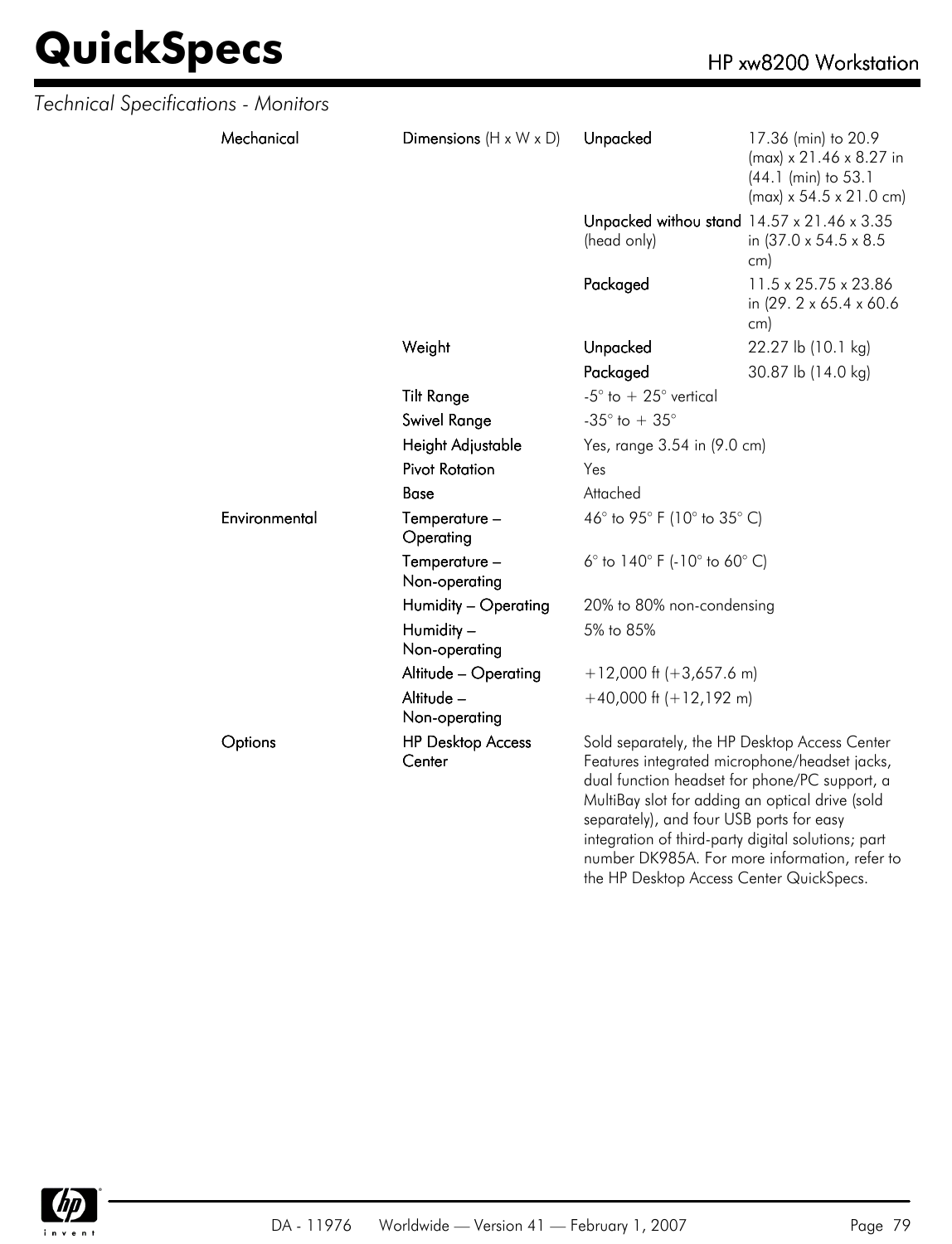| Technical Specifications - Monitors    |                                 |                                                 |                                                                                                                                                                                                                                                                                                                                                                                                                                                                                                                                                                                                                                                                                                               |
|----------------------------------------|---------------------------------|-------------------------------------------------|---------------------------------------------------------------------------------------------------------------------------------------------------------------------------------------------------------------------------------------------------------------------------------------------------------------------------------------------------------------------------------------------------------------------------------------------------------------------------------------------------------------------------------------------------------------------------------------------------------------------------------------------------------------------------------------------------------------|
|                                        | Other                           | Accessories Included                            | VGA to VGA cable – connects the graphic card's<br>VGA analog connector to the monitor's input $#1$<br>(VGA analog) connector                                                                                                                                                                                                                                                                                                                                                                                                                                                                                                                                                                                  |
|                                        |                                 |                                                 | VGA to DVI-I cable - connects the graphic card's<br>VGA connector to the monitor's input #2 (DVI-I<br>analog) connector                                                                                                                                                                                                                                                                                                                                                                                                                                                                                                                                                                                       |
|                                        |                                 |                                                 | DVI-D to DVI-I cable – connects the graphic<br>card's DVI-D digital connector to the monitor's<br>input #2 (DVI-I digital) connector                                                                                                                                                                                                                                                                                                                                                                                                                                                                                                                                                                          |
|                                        |                                 | User Guide Languages                            | English, B. Portuguese, French, LA Spanish,<br>Korean, S. Chinese, T. Chinese, Bahasa,<br>Japanese, Danish, Finnish, German, Norwegian,<br>Spanish, Swedish, Greek, Polish, Russian,<br>Slovenian, Turkish                                                                                                                                                                                                                                                                                                                                                                                                                                                                                                    |
|                                        |                                 | <b>Warranty Languages</b>                       | English, Canadian French, LA Spanish, Brazilian<br>Portuguese, Danish, German, Castilian Spanish,<br>French, Italian, Dutch, Norwegian, Finnish,<br>Swedish, Bahasa Indonesian, Korean, T.<br>Chinese, S. Chinese                                                                                                                                                                                                                                                                                                                                                                                                                                                                                             |
|                                        |                                 | Color                                           | Carbonite/silver                                                                                                                                                                                                                                                                                                                                                                                                                                                                                                                                                                                                                                                                                              |
|                                        |                                 | <b>VESA External Mounting</b>                   | Yes (Standard 4 hole pattern, 100 mm)                                                                                                                                                                                                                                                                                                                                                                                                                                                                                                                                                                                                                                                                         |
|                                        |                                 | Kensington Lock-Ready                           | Yes                                                                                                                                                                                                                                                                                                                                                                                                                                                                                                                                                                                                                                                                                                           |
|                                        | Certification and<br>Compliance | * Energy Star Compliant available summer 2004.  | Australian ACA Approval, Canadian Requirements/CSA, CE Marking, China<br>CCIB/CCEE Approval, CISPR Requirements, Eastern European Approvals,<br>*Energy Star Compliant, FCC Approval, German Ergonomic (TUV and GS<br>Mark), ISO 9241-3,7,8 VDT Guidelines, ISO 13406-2 Pixel Defect<br>Guidelines, Mexican NOM Approval, MIC Requirements (New Zealand),<br>MPR-II Compliant, Nordic Approvals (Nemko, Fimko, Demko, Semko),<br>PC2001 Compliant, PC99 Certified, S. Korean MIC Approval, Taiwan BSMI<br>Approval, TCO 03 (emissions, ergonomics, environment), TUV-Ergo, UL<br>Listed, VCCI Approvals, Windows Certification (Microsoft® Windows® 98,<br>Microsoft Windows 2000, and Microsoft Windows XP). |
|                                        | Compatibility                   | Desktops, and HP Business Desktops d300 series. | Compatible with platforms using the VESA standard video modes and HP<br>Compaq Business Desktops d500, d300, and d200 Series, Compaq Evo                                                                                                                                                                                                                                                                                                                                                                                                                                                                                                                                                                      |
|                                        | Service and Warranty            | Consult HP Customer Service for details.        | Limited three years parts, labor, and on-site service, including backlight.<br>Availability varies by region. Certain restrictions and exclusions apply.                                                                                                                                                                                                                                                                                                                                                                                                                                                                                                                                                      |
| <b>HP Flat Panel Monitor</b><br>LP2465 | Panel                           | <b>Type</b><br>Viewable Image Area              | 24-inch Active Matrix TFT (thin film transistor)<br>24 in (60.96 cm)                                                                                                                                                                                                                                                                                                                                                                                                                                                                                                                                                                                                                                          |
|                                        |                                 | (diagonal)<br>Screen Opening<br>$(W \times H)$  | 20.47 x 12.83 in (52.0 x 32.6 cm)                                                                                                                                                                                                                                                                                                                                                                                                                                                                                                                                                                                                                                                                             |
|                                        |                                 | Viewing Angle (typical)*                        | 178° H/178° V (10:1 minimum contrast ratio)                                                                                                                                                                                                                                                                                                                                                                                                                                                                                                                                                                                                                                                                   |
|                                        |                                 | Brightness (typical)*                           | 500 nits (cd/m <sup>2</sup> )                                                                                                                                                                                                                                                                                                                                                                                                                                                                                                                                                                                                                                                                                 |
|                                        |                                 | Contrast Ratio (typical)*                       | 1000:1                                                                                                                                                                                                                                                                                                                                                                                                                                                                                                                                                                                                                                                                                                        |
|                                        |                                 | Response Rate (typical)*                        | 8 ms (typical gray to gray)                                                                                                                                                                                                                                                                                                                                                                                                                                                                                                                                                                                                                                                                                   |
|                                        |                                 |                                                 |                                                                                                                                                                                                                                                                                                                                                                                                                                                                                                                                                                                                                                                                                                               |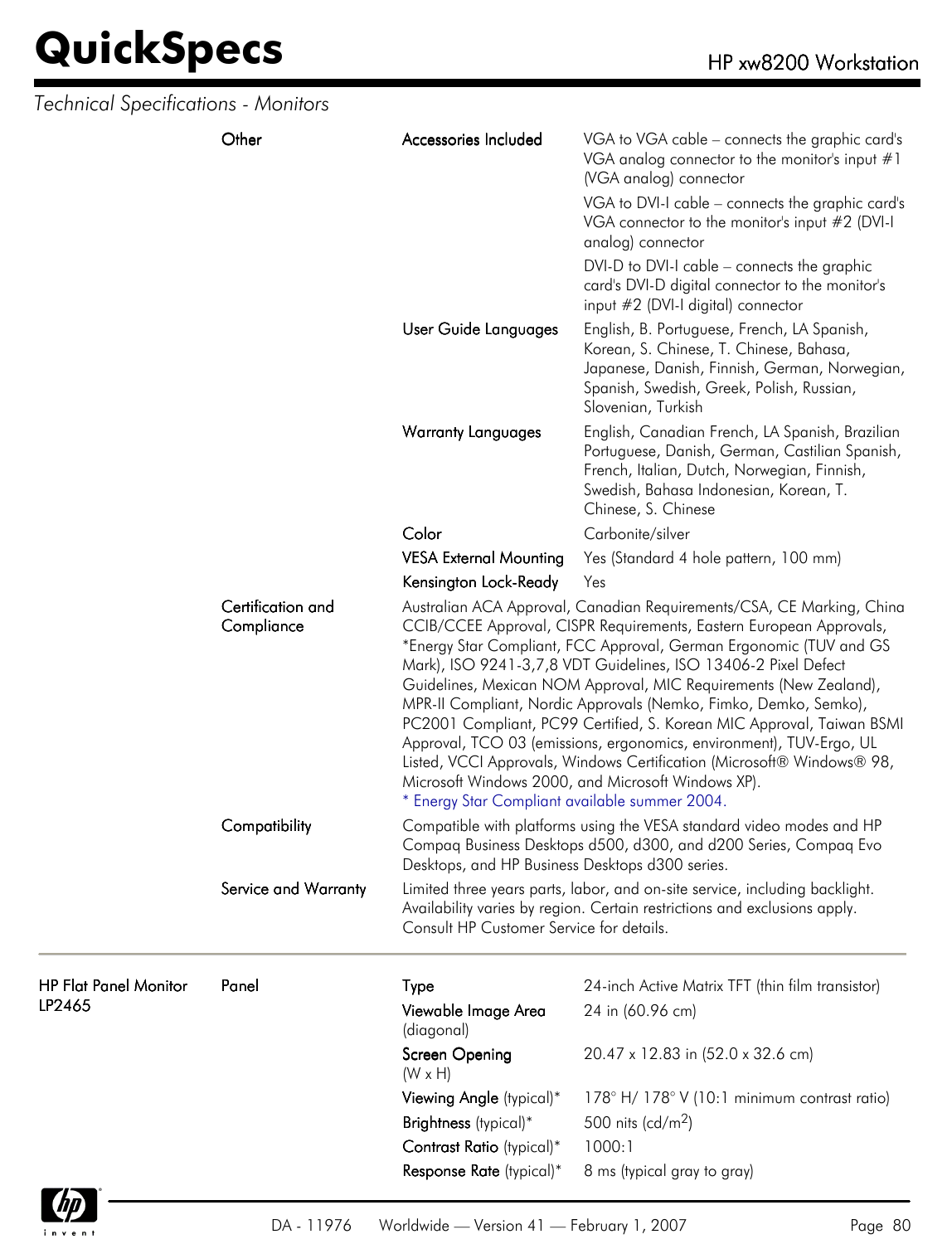| <b>Technical Specifications - Monitors</b> |                                                    |                                                                                                                                                                                                                                                                                   |
|--------------------------------------------|----------------------------------------------------|-----------------------------------------------------------------------------------------------------------------------------------------------------------------------------------------------------------------------------------------------------------------------------------|
|                                            | <b>Pixel Pitch</b>                                 | 0.270 mm                                                                                                                                                                                                                                                                          |
|                                            | <b>Color Depth Support</b>                         | 16.7 million colors                                                                                                                                                                                                                                                               |
|                                            | <b>Backlight Lamp Life</b><br>(to half brightness) | 50K hours                                                                                                                                                                                                                                                                         |
|                                            |                                                    | *Response time 13 ms rise and fall, 6 ms gray to gray.                                                                                                                                                                                                                            |
| Controls                                   | On Screen Display (OSD) Buttons or Switches        | Input Select, Auto Adjust, OSD Up, OSD Down,<br>OSD Menu Select, Power                                                                                                                                                                                                            |
|                                            | Languages                                          | English, French, German, Spanish, Italian,<br>Japanese, Dutch                                                                                                                                                                                                                     |
|                                            | <b>User Controls</b>                               | Brightness, contrast, positioning, color<br>temperature, individual color control, serial<br>number display, full screen resolutions, clock,<br>clock phase, input selection (includes separate<br>direct access key for dedicated swap between<br>inputs 1 and 2), factory reset |
| Signal Interface/<br>Performance           | Horizontal Frequency                               | 30 to 94 kHz (VGA input); 30 to 92 KHz (DVI<br>input) (for modes with pixel clock less than 157<br>MHz)                                                                                                                                                                           |
|                                            | <b>Vertical Frequency</b>                          | 48 to 85 Hz (VGA and DVI input)                                                                                                                                                                                                                                                   |
|                                            | <b>Native Resolution</b>                           | 1920 x 1200 @ 60 Hz (recommended)<br>(native aspect ratio of 16:10)                                                                                                                                                                                                               |
|                                            | Preset VESA Graphic<br>Modes (non-interlaced)      | 1920 x 1200 @ 60 Hz<br>1600 x 1200 @ 60 Hz, 75 Hz<br>1280 x 1024 @ 60 Hz, 75 Hz, 85 Hz<br>1280 x 960 @ 60 Hz<br>1152 x 900 @ 66 Hz<br>1024 x 768 @ 60 Hz, 75 Hz, 85 Hz<br>800 x 600 @ 60 Hz, 75 Hz<br>640 x 480 @ 60 Hz, 75 Hz                                                    |
|                                            | <b>Text Mode</b>                                   | 720 x 400 @ 70 Hz                                                                                                                                                                                                                                                                 |
|                                            | Mac Mode                                           | 1152 x 870 @ 75 Hz and 832 x 624 @ 75 Hz                                                                                                                                                                                                                                          |
|                                            | Sun Mode                                           | 1152 x 900 @ 66 Hz                                                                                                                                                                                                                                                                |
|                                            | Maximum Pixel Clock<br>Speed                       | 202 MHz (VGA input); 162 MHz (DVI input)                                                                                                                                                                                                                                          |
|                                            | User Programmable<br>Modes                         | Yes, 20                                                                                                                                                                                                                                                                           |
|                                            | Anti-Glare                                         | Yes                                                                                                                                                                                                                                                                               |
|                                            | Anti-Static                                        | Yes                                                                                                                                                                                                                                                                               |
|                                            | Default Color<br>Temperature                       | 6500 K                                                                                                                                                                                                                                                                            |

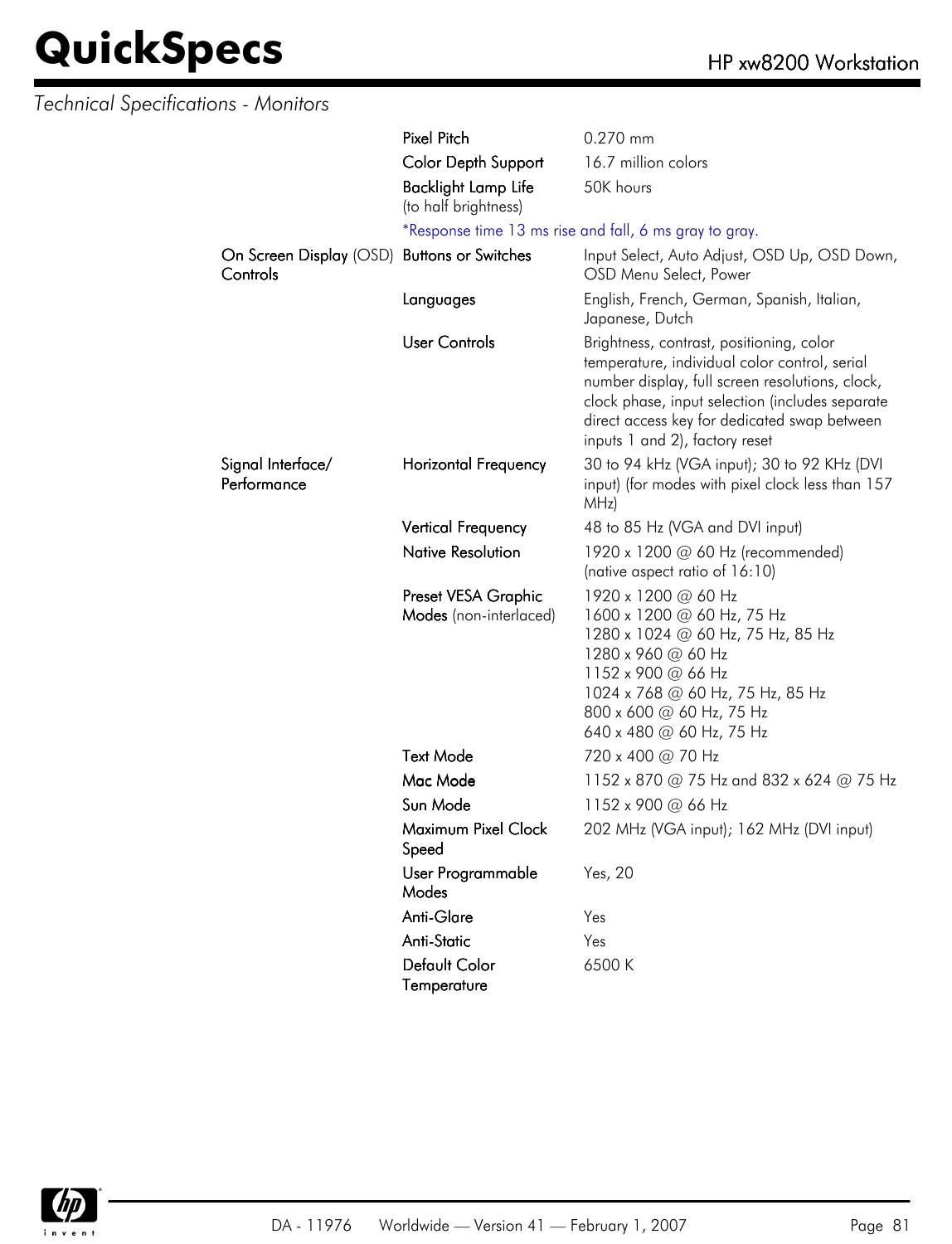| <b>Technical Specifications - Monitors</b> |                    |                                     |                                                                      |                                                                                                                     |
|--------------------------------------------|--------------------|-------------------------------------|----------------------------------------------------------------------|---------------------------------------------------------------------------------------------------------------------|
|                                            | Video/Other Inputs | Plug and Play                       | Yes                                                                  |                                                                                                                     |
|                                            |                    | Self Powered USB 2.0<br>Hub         | on side of monitor, cable included)                                  | One upstream, four downstream ports (located                                                                        |
|                                            |                    | Input Signal                        | Two DVI-I (VGA analog and digital) inputs                            |                                                                                                                     |
|                                            |                    | Input Impedance                     | 75 ohms ± 10%                                                        |                                                                                                                     |
|                                            |                    | Sync Input                          | Sync on Green                                                        | Separate sync (HSYNC/VSYNC); composite sync,                                                                        |
|                                            |                    | Video Cable                         | VGA to DVI-I; DVI-D to DVI-D                                         |                                                                                                                     |
|                                            |                    | Video Cable Length                  | 5.9 ft $(1.8 \text{ m})$                                             |                                                                                                                     |
|                                            | Power              | Input Power                         | VAC; internal power supply, 50 Hz/60 Hz                              | Auto-Ranging, 90 to 132 VAC and 195 to 265                                                                          |
|                                            |                    | Frequency                           | 47.5 to 63 Hz                                                        |                                                                                                                     |
|                                            |                    | <b>Typical Power</b><br>Consumption | 75 watts                                                             |                                                                                                                     |
|                                            |                    | Maximum                             | $< 110$ watts                                                        |                                                                                                                     |
|                                            |                    | <b>Power Saving</b>                 | $< 2$ watts                                                          |                                                                                                                     |
|                                            |                    | Power Cable Length                  | 6.2 ft $(1.9 m)$                                                     |                                                                                                                     |
|                                            | Mechanical         | Dimensions $(H \times W \times D)$  | Unpacked w/ stand                                                    | 14.6 (min) to 19.7<br>$(max) \times 22 \times 9.1$ in<br>(37.1 (min) to 50.1<br>$(max) \times 55.4 \times 23.2$ cm) |
|                                            |                    |                                     | Unpacked w/o stand<br>(head only)                                    | 14.4 x 22 x 3.7 in<br>$(36.6 \times 55.84 \times 9.2 \text{ cm})$                                                   |
|                                            |                    |                                     | Packaged                                                             | 11.7 x 22.1 x 25.6 in<br>$(29.8 \times 56.0 \times 65.1 \text{ cm})$                                                |
|                                            |                    | Weight                              | Unpacked                                                             | 23.6 lbs (10.7 kg)                                                                                                  |
|                                            |                    |                                     | Packaged                                                             | 23.6 lbs (10.7 kg)                                                                                                  |
|                                            |                    | <b>Tilt Range</b>                   | -5 $\degree$ to + 25 $\degree$ vertical                              |                                                                                                                     |
|                                            |                    | Swivel Range                        | -45 $^{\circ}$ to + 45 $^{\circ}$                                    |                                                                                                                     |
|                                            |                    | Height Adjustable                   | Yes, range 5.1 in (130 mm)                                           |                                                                                                                     |
|                                            |                    | <b>Pivot Rotation</b>               | Yes                                                                  |                                                                                                                     |
|                                            |                    | Base                                | Detachable, ships detached                                           |                                                                                                                     |
|                                            | Environmental      | Temperature -<br>Operating          | 46° to 95° F (10° to 35° C)                                          |                                                                                                                     |
|                                            |                    | Temperature -<br>Non-operating      | 6 $^{\circ}$ to 140 $^{\circ}$ F (-10 $^{\circ}$ to 60 $^{\circ}$ C) |                                                                                                                     |
|                                            |                    | Humidity - Operating                | 20% to 80% non-condensing                                            |                                                                                                                     |
|                                            |                    | Humidity -<br>Non-operating         | 5% to 85%                                                            |                                                                                                                     |
|                                            |                    | Altitude - Operating                | $+12,000$ ft (+3,657.6 m)                                            |                                                                                                                     |
|                                            |                    | Altitude -<br>Non-operating         | $+40,000$ ft $(+12,192$ m)                                           |                                                                                                                     |
|                                            | Other              | Accessories Included                | analog) connector<br>DVI-D to DVI-D cable - connects the graphic     | VGA to DVI-I cable - connects the graphic card's<br>VGA connector to the monitor's input #2 (DVI-I                  |

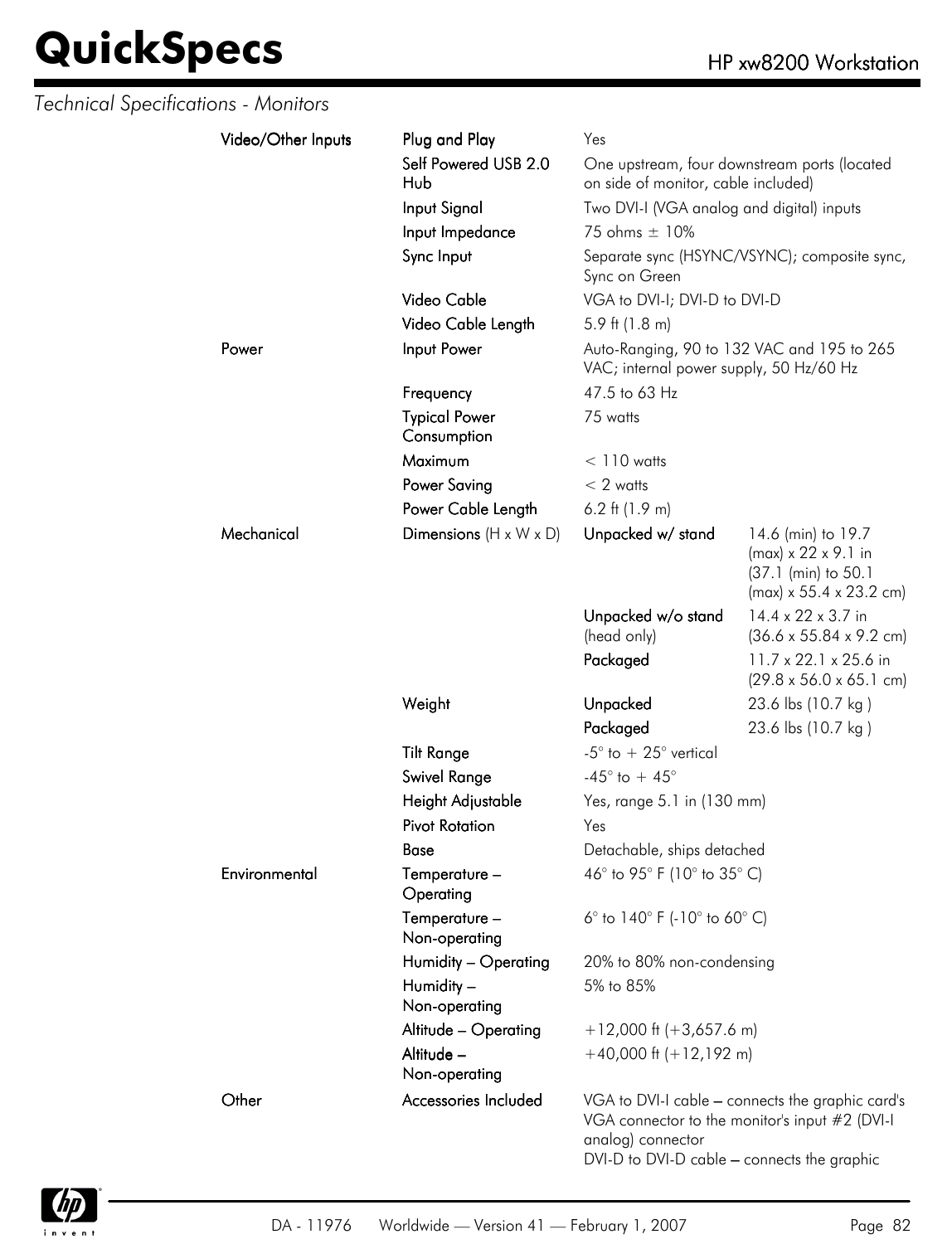*Technical Specifications - Monitors*

|                                 |                                                                      | card's DVI-D digital connector to the monitor's<br>input #2 (DVI-I digital) connector                                                                                                                                                                                                                                                                                                                                                                                                                                                                                                                                                                                                                               |
|---------------------------------|----------------------------------------------------------------------|---------------------------------------------------------------------------------------------------------------------------------------------------------------------------------------------------------------------------------------------------------------------------------------------------------------------------------------------------------------------------------------------------------------------------------------------------------------------------------------------------------------------------------------------------------------------------------------------------------------------------------------------------------------------------------------------------------------------|
|                                 | Software                                                             | Pivot Pro software from Portrait Displays, Inc.<br>interacts with your PC's native graphics driver to<br>enable seamless portrait screen redraws with a<br>simple mouse-click or keyboard command. Pivot<br>Pro supports 90-degree portrait and landscape<br>views. Language support is available in English,<br>Japanese, French, German, Spanish, Italian, and<br>Traditional and Simplified Chinese.                                                                                                                                                                                                                                                                                                             |
|                                 |                                                                      | HP Display Assistant is a software utility that<br>allows monitor adjustment, color calibration, and<br>security/asset management using the Display<br>Data Channel Command Interface (DDC/CI)<br>protocol of the connected desktop PC.                                                                                                                                                                                                                                                                                                                                                                                                                                                                             |
|                                 |                                                                      | HP Display LiteSaver feature allows you to<br>schedule Sleep mode at preset times to help<br>protect the monitor against image retention,<br>drastically lower power consumption and energy<br>costs, and extend the lifespan of the monitor.                                                                                                                                                                                                                                                                                                                                                                                                                                                                       |
|                                 | User Guide Languages                                                 | English, B. Portuguese, French, LA Spanish,<br>Korean, S. Chinese, T. Chinese, Bahasa,<br>Japanese, Danish, Finnish, German, Norwegian,<br>Spanish, Swedish, Greek, Polish, Russian,<br>Slovenian, Turkish                                                                                                                                                                                                                                                                                                                                                                                                                                                                                                          |
|                                 | <b>Warranty Languages</b>                                            | English, Canadian French, LA Spanish, Brazilian<br>Portuguese, Danish, German, Castilian Spanish,<br>French, Italian, Dutch, Norwegian, Finnish,<br>Swedish, Bahasa Indonesian, Korean, T.<br>Chinese, S. Chinese                                                                                                                                                                                                                                                                                                                                                                                                                                                                                                   |
|                                 | Color                                                                | Carbonite/silver                                                                                                                                                                                                                                                                                                                                                                                                                                                                                                                                                                                                                                                                                                    |
|                                 | <b>VESA External Mounting</b>                                        | Yes (Standard 4 hole pattern, 100 mm)                                                                                                                                                                                                                                                                                                                                                                                                                                                                                                                                                                                                                                                                               |
|                                 | Kensington Lock-Ready                                                | Yes                                                                                                                                                                                                                                                                                                                                                                                                                                                                                                                                                                                                                                                                                                                 |
| Options                         | <b>HP Silver Flat Panel</b><br>Speaker Bar - Part<br>number: EE418AA | Powered directly by the monitor or PC, the<br>Speaker Bar seamlessly attaches to the monitor's<br>lower bezel to bring full audio support to select<br>HP flat panel monitors. Features include dual<br>speakers with full sound range and an external<br>jack for headphones. Sold separately. For more<br>information, refer to the HP Flat Panel Speaker<br>Bar QuickSpec.                                                                                                                                                                                                                                                                                                                                       |
| Certification and<br>Compliance |                                                                      | Australian ACA Approval, Canadian Requirements/CSA, CE Marking, China<br>CCIB/CCEE Approval, CISPR Requirements, Eastern European Approvals,<br>Energy Star Compliant, FCC Approval, German Ergonomic (TUV and GS<br>Mark), ISO 9241-3,7,8 VDT Guidelines, ISO 13406-2 Pixel Defect<br>Guidelines, Mexican NOM Approval, MIC Requirements (New Zealand),<br>MPR-II Compliant, Nordic Approvals (Nemko, Fimko, Demko, Semko),<br>PC2001 Compliant, PC99 Certified, S. Korean MIC Approval, Taiwan BSMI<br>Approval, TCO 03 (emissions, ergonomics, environment), TUV-Ergo, UL<br>Listed, VCCI Approvals, Microsoft Windows Certification (Microsoft Windows<br>98, Microsoft Windows 2000, and Microsoft Windows XP) |